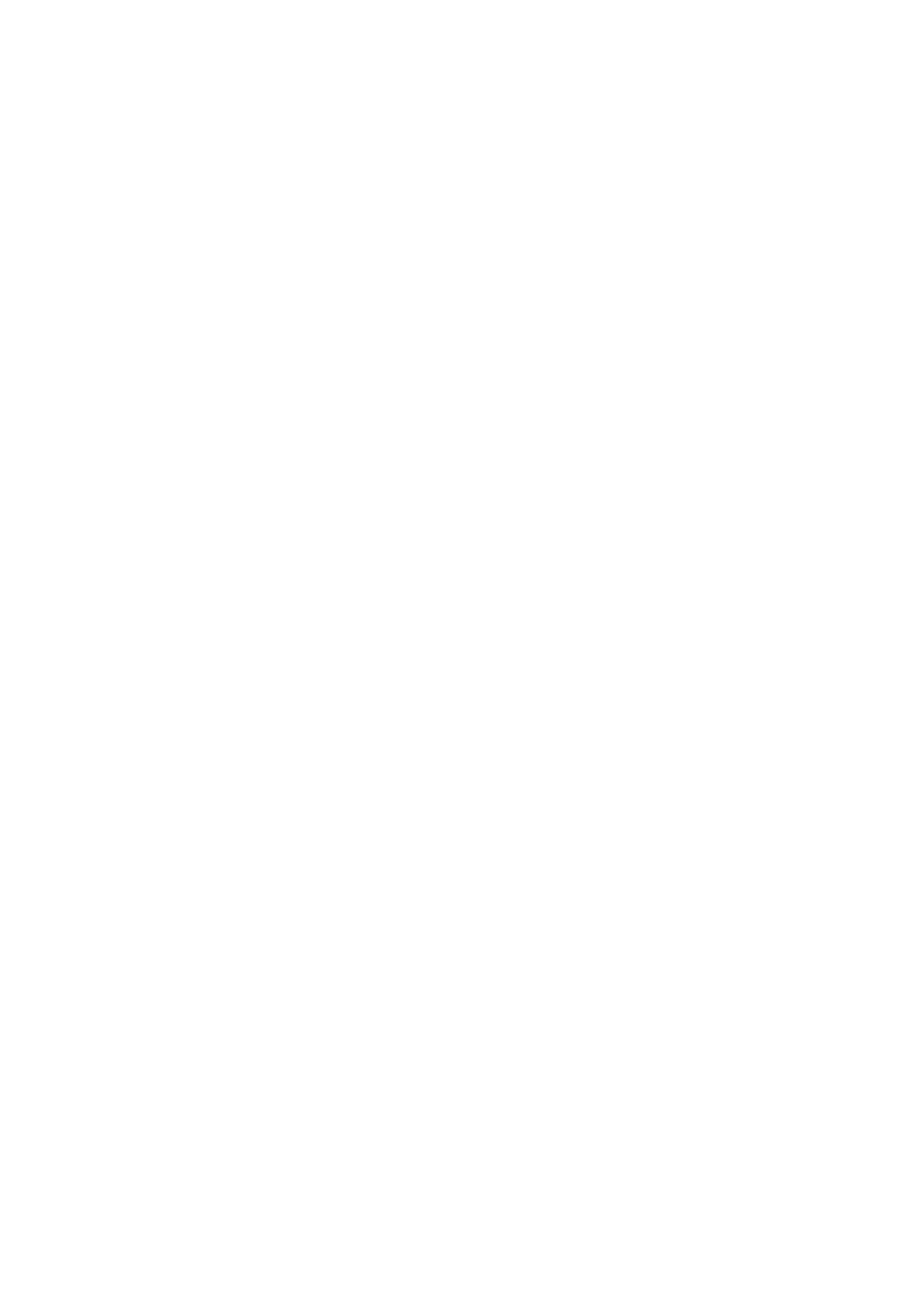## Developing Counter-Narcotics Policy in Central Asia:

Legal and Political Dimensions

Kairat Osmonaliev

© 2004 Silk Road Studies Program and Central Asia-Caucasus Institute Joint Project on Narcotics, Organized Crime and Security in Eurasia info@silkroadstudies.org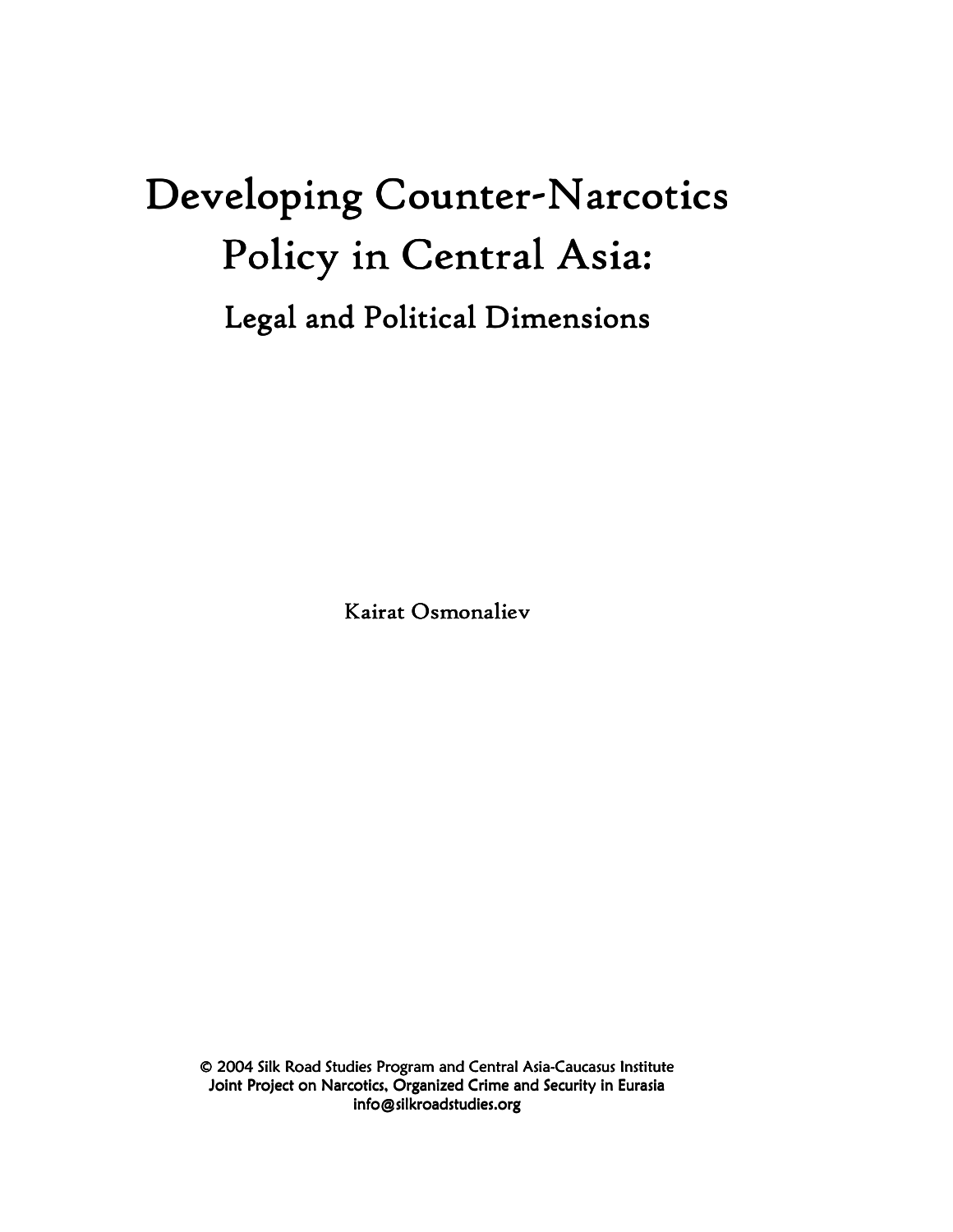"Developing Counter-Narcotics Policy in Central Asia: Legal and Political Dimensions" is a Policy Paper published by the Joint Project on Narcotics, Organized Crime and Security in Eurasia. This research initiative is conducted by the Silk Road Studies Program, Uppsala University, and the Central Asia-Caucasus Institute, Johns Hopkins University-SAIS. It is authored by Kairat Osmonaliev.

Dr. Kairat Osmonaliev was a visiting Fellow at the Silk Road Studies Program, Department of East European Studies, Uppsala University, in Spring and Summer 2004. Prior to his stay at the Program, Dr. Osmonaliev was Chief of the Legal and International Cooperation Section at Kyrgyzstan's Drug Control Agency. He also served for three years as Chief of the Department of Analysis at Kyrgyzstan's State Commission of Drug Control. Concurrently, Dr. Osmonaliev holds a Chair of Criminal Law at Chui University. He received his Ph.D. degree (Kand. Nauk) in Jurisprudence from the Academy of Management under the Ministry of Internal Affairs, Moscow. His Dissertation theme was Criminal Legal Measures on Illicit Drug Trafficking Prevention. He holds the military rank of Major.

© Silk Road Studies Program and Central Asia-Caucasus Institute, January 2005

ISBN: 91-85031-03-8

Printed in Canada

Distributed in North America by:

The Central Asia-Caucasus Institute Paul H. Nitze School of Advanced International Studies 1619 Massachusetts Ave. NW, Washington, D.C. 20036, U.S.A. Tel. +1-202-663-7723; Fax. +1-202-663-7785 E-mail: caci2@jhuadig.admin.jhu.edu

Distributed in Europe by:

The Silk Road Studies Program Uppsala University Box 514, SE-75120 Uppsala Sweden Tel. +46-18-471-2217; Fax. +46-18-106397 E-mail: info@silkroadstudies.org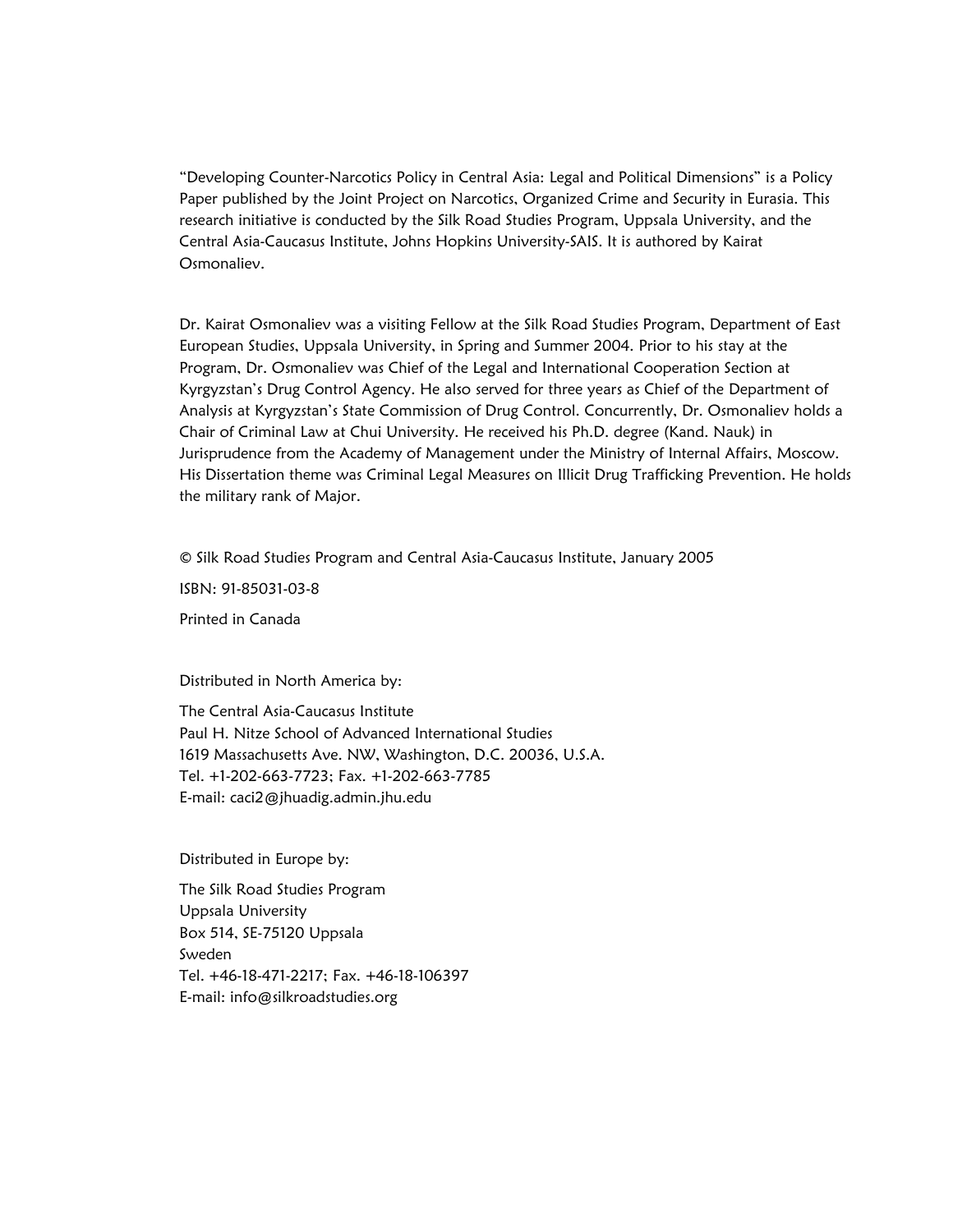### Table of Contents

| 2. Conceptual, Legal and Organizational Aspects of Counter-narcotics Policy               |
|-------------------------------------------------------------------------------------------|
|                                                                                           |
| 2.1 Conceptual Models of Counter-narcotics Combat and its Impact on the CAR Drug          |
| 2.2 Legal Issues and the Organizational and Resource Basis of Counter-Narcotics Policy 45 |
|                                                                                           |
|                                                                                           |
|                                                                                           |
|                                                                                           |
| 3. Sub-regional Counter-narcotics Policy and Counter-Narcotics Cooperation                |
|                                                                                           |
|                                                                                           |
|                                                                                           |
|                                                                                           |
|                                                                                           |
|                                                                                           |
| 3.2 Counter-Narcotics Strategies of International Organizations and External Powers  64   |
|                                                                                           |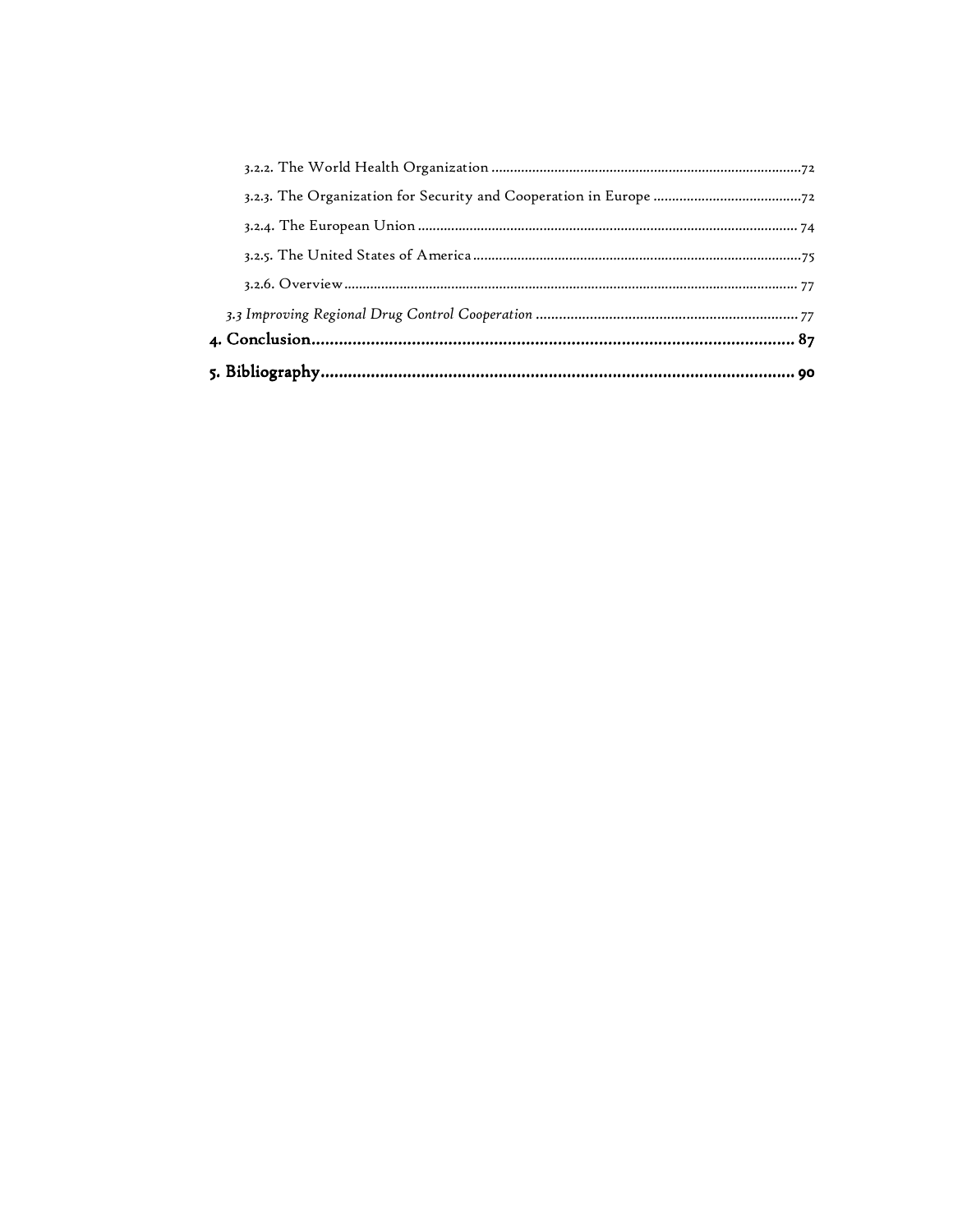#### Preface

Among the array of challenges facing the Central Asian region, illicit drugs have since the mid-1990s gradually risen to prominence. With continuously increasing opium production in Afghanistan and an increasing share of that production transited northward through Central Asia, the impact of the drug trade on the region is only worsening. The implications of the drug trade are multi-faceted: through addiction, epidemics, and related crime, it affects public health and societal security. Through its profit margin and sheer financial weight, it affects the economies of the region. By exacerbating and deepening political corruption and due to ensuing damage to the national and international legitimacy of governments, it affects political stability. Finally, through its role in the financing of terrorism and insurgency, it affects national security in the most basic, military sense of the term. Presently, illicit drugs therefore pose a clear and present danger to the security of states, societies and individuals in this region.

In response, the states of the region have gradually tried to cope with the multiple threats posed by the illicit drug trade. But on their own, Central Asia's states do not have either the institutional structure, expertise, experience or the resources of developed countries – who themselves have often been at a loss in devising effective strategies to deal with the drug trade and its consequences. As meaningful regional cooperative mechanisms are missing in the region, the states of Central Asia have chosen different paths in their conceptual and organizational approaches to the problem, while no state has fully arrived at a complete strategy for its counter-narcotics policy. Without such a strategy, the efforts of individual states are unlikely to succeed.

The illicit drug trade being a transnational phenomenon by nature, any successful response to it, however well formulated and implemented, cannot be limited to national boundaries. As in other regions of the world, only an international response to an international problem can be truly effective. Yet in spite of numerous declarations, memoranda, conferences and initiatives, regional and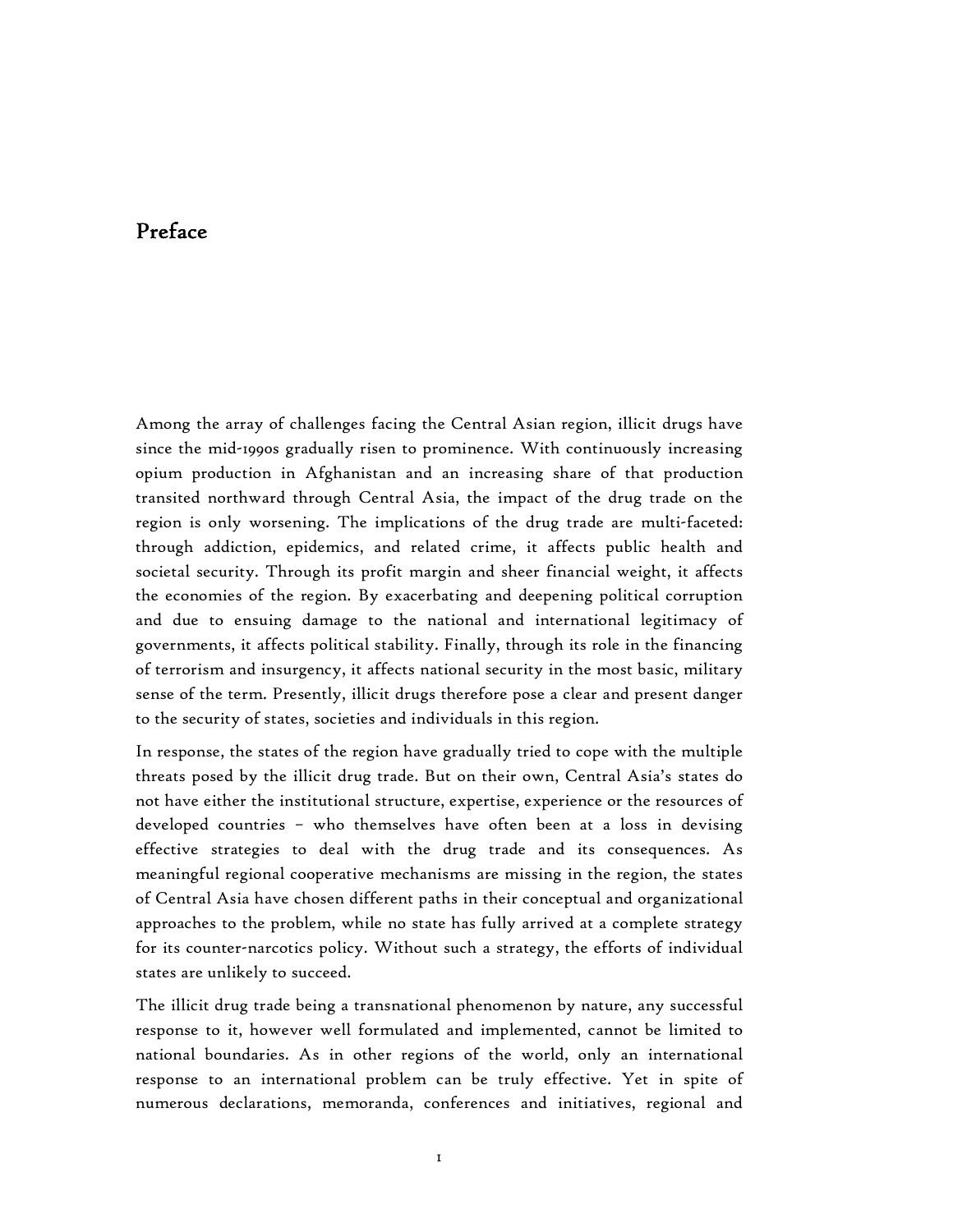international cooperation in counter-narcotics in the region leaves much to be desired.

This array of problems makes the Monograph at hand a most valuable contribution. A leading scholar and practitioner in the field of Drug Control in Central Asia, Dr. Kairat Osmonaliev draws on his substantial expertise and long practical experience in counter-narcotics to seek to identify the crucial challenges facing counter-narcotics in the region and devising guidelines to respond to these challenges. This study therefore deals with the legal and organizational provisions of counter-narcotics policy in Central Asia. It focuses both on the elaboration of serious and effective counter-narcotics policies in the Central Asian governments, and equally importantly, on specifics of the implementation of these policies. In so doing, Dr. Osmonaliev warns of the dangers of both excessively repressive and excessively liberal policies in counter-narcotics, arguing that a war on drugs can be won only if it balances interdiction activities and supply control with meaningful demand reduction efforts and treatment.

The study specifically addresses the need for strengthening regional cooperation in counter-narcotics. It makes a powerful argument for the need to coordinate approaches to counter-narcotics across the region, and developing regional and international cooperation in counter-narcotics in this strategic region of the world. While the study points to many problems and challenges, it nevertheless emphatically argues that the battle is not lost – that Central Asian states have a chance to formulate and implement policies that will reduce the threat posed by the illicit drug trade to a level that does not threaten the security of their states and societies.

As such, Dr. Osmonaliev's work is aimed at a wide audience. It will undoubtedly be of value to students of the Central Asian region and of the global illicit drug trade and organized crime. But beyond an academic audience, Dr. Osmonaliev's work contains analysis and recommendations that are of importance to practitioners. Government officials of the region, international civil servants and members of non-governmental organizations dealing with any of the multitude of sectors affected by the illicit drug trade in the region are all likely to find thoughtful and valuable advice in this monograph.

Support for Dr. Osmonaliev's Research stay at the Silk Road Studies Program and the Department of East European Studies of Uppsala University was generously provided by the Swedish Foundation for the Internationalization of Higher Education (STINT). This support is gratefully recognized. Moreover, Dr. Osmonaliev's research took place within the framework of the Joint Research Project on Narcotics and Organized Crime in Eurasia conducted by the Silk Road Studies Program and the Central Asia-Caucasus Institute, Johns Hopkins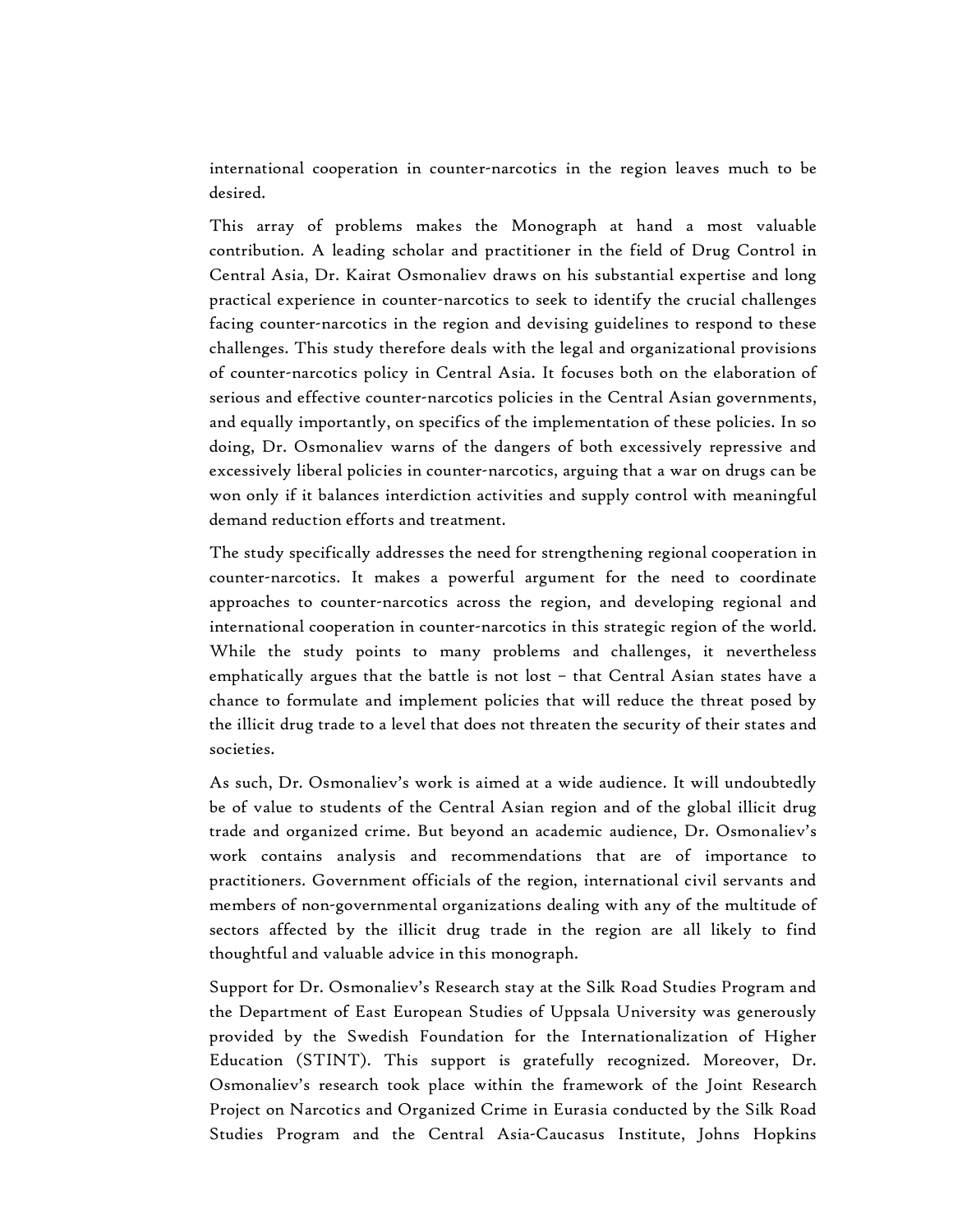University-SAIS. This Project is funded by the Office of the Swedish National Drug Policy Coordinator and the Swedish Crisis Management Agency. Their generous funding for the project was a prerequisite for the academic environment in which Dr. Osmonaliev's research was conducted. At Uppsala, the Project's coordinator, Ms. Maral Madi, played a central role in arranging Dr. Osmonaliev's stay and provided valuable comments. Moreover, the efforts of Mr. Jacob Townsend were key in the final editing of the monograph.

Svante E. Cornell Project Director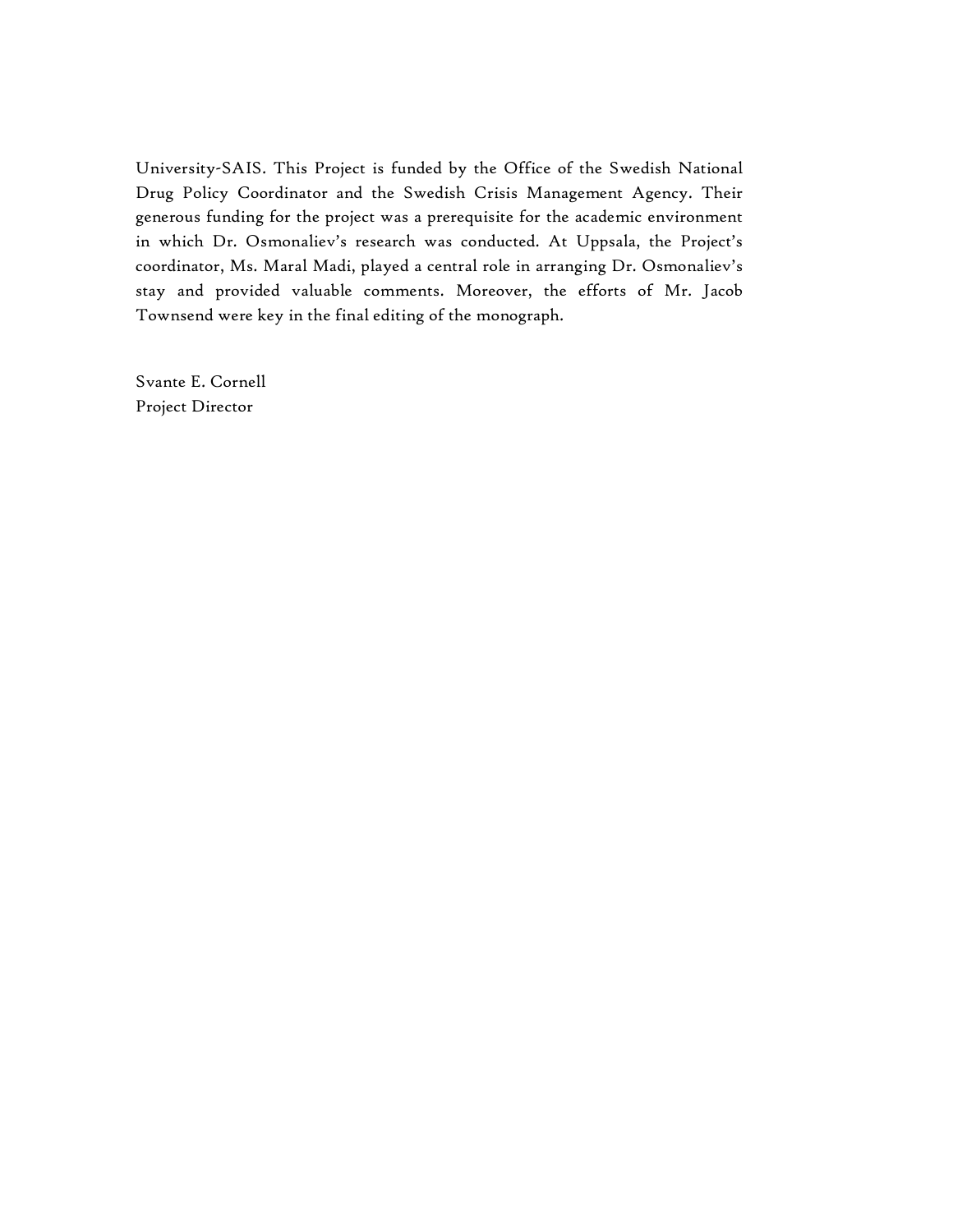#### Executive Summary Executive

Since 1993, there has been a thirty-fold increase in heroin seizures in Central Asia. The social pathology of organized crime, which supervises and carries out illicit drug trafficking to Russia and Western countries as well as the laundering of illegal proceeds, has grown to become a significant threat to the regional states. So far, law enforcement agencies have proven unable to formulate, let alone implement, adequate measures against this threat. The scale and multi-faceted nature of the struggle against narcotics in the region has not been matched by a serious analytical forecasting effort to understand its development. Without such analysis, it is impossible to obtain a full understanding of the situation and planning for relevant time frames while determining the purpose and objectives of counter-narcotics policy. Moreover, this analysis is required to determine priorities in counter-narcotics and the range of their institutionalization.

This analysis of the drug situation in Central Asia over the last few years reveals a large expansion that poses an escalating danger to the stable and secure development of the Central Asian region. The situation in the sphere of illegal trafficking in Central Asia is exacerbated by a negative societal situation that has intensified a sense of desperation and hopelessness especially among exposed layers of population, in turn leading to increased addiction problems.

Among other issues, drug trafficking is considered to be an essential source of income for international terrorism, and the coalition powers in Afghanistan have so far been unable to effectively deal with the issue. Nevertheless, the struggle against drug trafficking in Afghanistan is closely associated with the settlement of a range of social and economic problems, primary among which is political stability. Huge drug markets in Russia, Europe and China have developed into stable consumption countries, stimulating supply. Furthermore, the lack of political stability in Central Asia and the weakness of the regional states makes countries vulnerable to international drug trafficking.

It is apparent that the forces involved in drug trafficking are interested in regional instability that permits their business to continue, implying that these groups pose significant security challenges. The vast profits gained from the drug trade have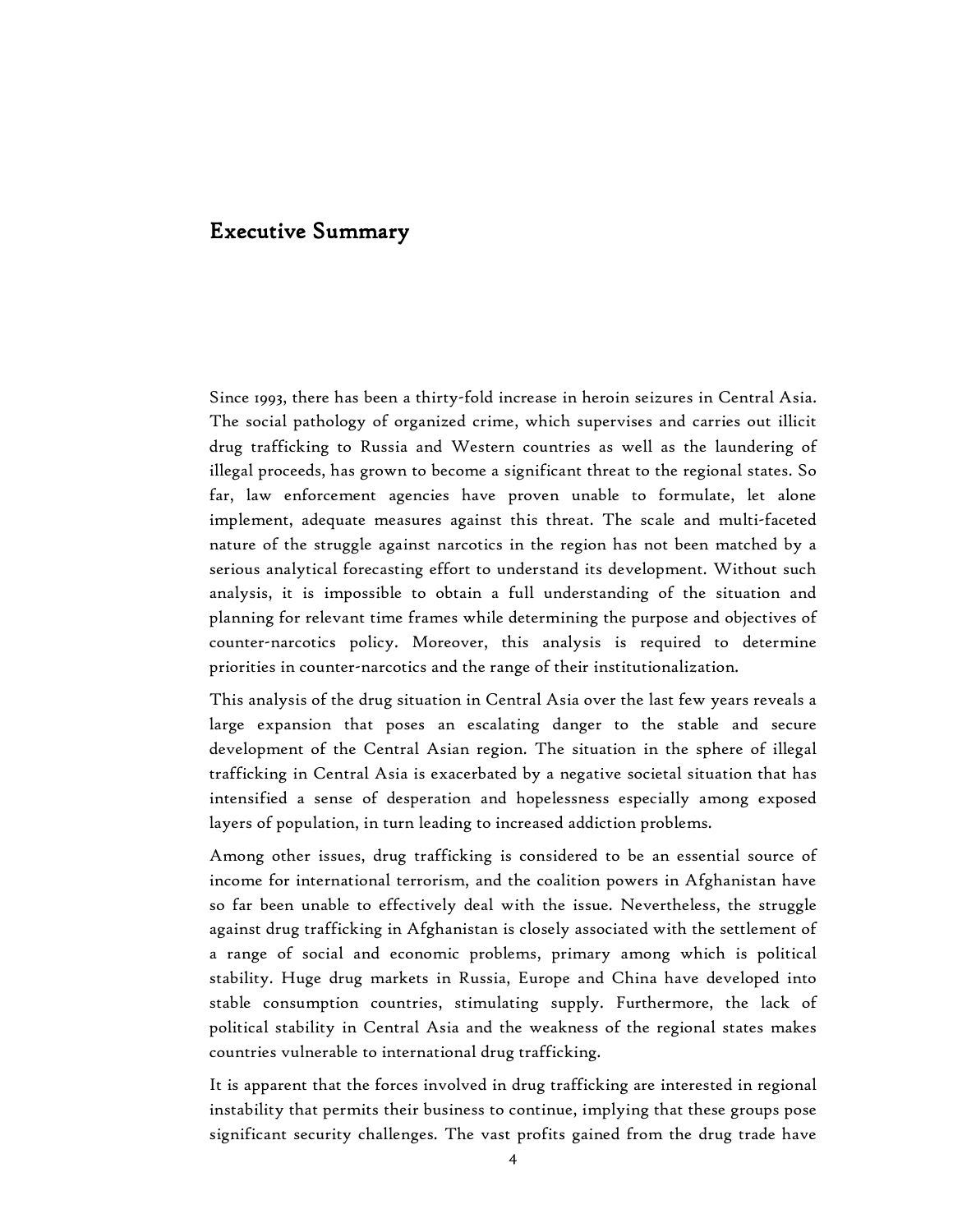served to support militant forces with links to global terrorism, indicating a threat not only to the countries in Central Asia but beyond the region. In sum, the deteriorating drug situation increases the risk of the region becoming a cauldron of instability.

That said, The Central Asian countries still have the possibility to contain drug addiction and trafficking at levels that do not pose vital threats to society and state. However, if the tendencies in drug addiction and trafficking continue as presently without a reasonable and well-directed state policy, the chances of seeing the drug situation stabilized over the next three years are low.

The most likely scenario is that the region will see a steady increase in the drug trade in the coming three to five years. Drug related criminal activity is therefore expected to rise at a level of  $4$ -5%. As a result, the social systems will degenerate even more. Less law-conscious people will be pushed into drug trafficking, which will increase the poverty level in the long run. Trafficking through ill-guarded borders will significantly increase. Lacking logistical support, law enforcement agencies will in general remain poorly trained and partly criminally infiltrated. This will consequently rise to pose an ever greater national security threat.

The main task of state counter-narcotics policy as a part of comprehensive security could be termed narcological security, a social condition achieved when drug addiction and drug-related crime do not present a threat to state and society. There are different ways to achieve narcological security, and the success of government drug policy depends on several factors. Sweden is a country that appears to have achieved narcological security, through a well-balanced approach to supply and demand reduction. On the other hand, excessively liberal or repressive policies have failed to generate desired results.

On the repressive side, a policy based on declaring war against drugs is distinguished by the prevalence of punitive and repressive measures while counteracting illegal drug circulation and drug abuse. The fallacies of this approach is illustrated by the U.S. now changing the priorities of its counternarcotics policy. Likewise, Chinese efforts in their war on drugs focus increasingly on the prevention of drug usage among young people.

On the liberal side, policies focusing on the legalization of drugs convey great costs for society. The Netherlands and Switzerland legalized drug use many years ago, causing a close to unlimited supply of both soft and hard drugs. As a result, the drug situation is beyond the control of authorities, especially when noted that the Netherlands attracts drug dealers and addicts from countries with stricter drug policies. Despite the fact that legalizing reduces hidden drug addiction, it also leads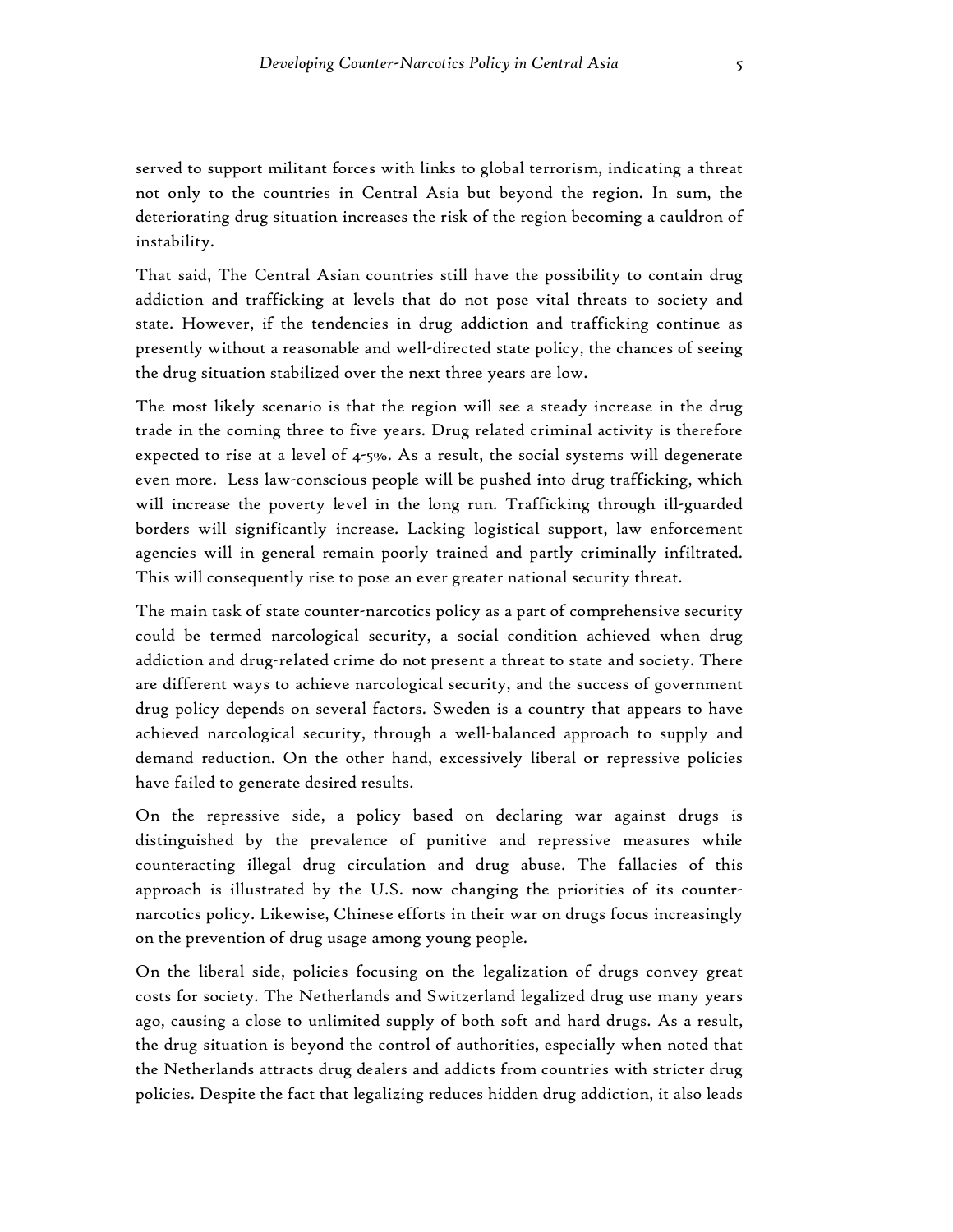to an expansion of overall rates of drug abuse, of illegal trafficking and of the general level of demand.

The Central Asian states have not yet reached a full understanding of their counter-narcotics strategies and policies. Work on demand reduction in society and on managing drug abuse is carried out unsystematically, without due state support. The system of treatment of drug addicts is in a most complicated situation, as the social rehabilitation of drug addicts under state supervision is not being carried out.

Public opinion on drug use is one of the major components included in any government's efforts to fight drug addiction. The Swedish aim of a drug-free society is a high objective expressing society's attitude toward narcotics. There, drug use remains a socially unaccepted form of behavior; therefore, drug abuse remains a marginal phenomenon. The Swedish drug-policy model is a model to follow for countries in which the vision of a drug-free society is widely accepted and seldom seriously questioned in the political arena or the media. Nevertheless, one of the most important enabling factors in the effectiveness of Swedish counter-narcotics policy is state-financed support for most governmental and nongovernmental treatment and prophylactic measures.

The Central Asian counter-narcotics concept needs to recognize that success in fighting the drug problem requires a well-balanced approach based on a wide use of law-enforcement as well as preventive measures, directed to the achievement of total control of the problem by the state, resulting in a consistent reduction of its negative social consequences. A successful restrictive counter-narcotics policy uses a variety of harsh and liberal approaches combined with a complex strategy for both demand and supply reduction. Simultaneously, the social condemnation of drug addiction is expressed, which remains the essence of the counter-narcotics measures adopted.

The countries of Central Asia generally cling to restrictive counter-narcotics policies, although there are some differences among them in their legal and administrative nuances. The increasing danger of an expanding illegal drug trade requires the application of adequate and well-coordinated measures by all the Central Asian republics. The effectiveness of counter-narcotics policies depends mainly upon their uniformity and purposefulness. The major components in the implementation of counter-narcotics policy include: the observance of human rights and civil liberties; a realistic approach where achievable objectives are set; a wide scope of operations including the use of governmental organizations and NGOs; civil society involvement where cooperation between governmental institutions and public organizations, including religious and local communities, creates societal awareness rooting out drug use; and increased development of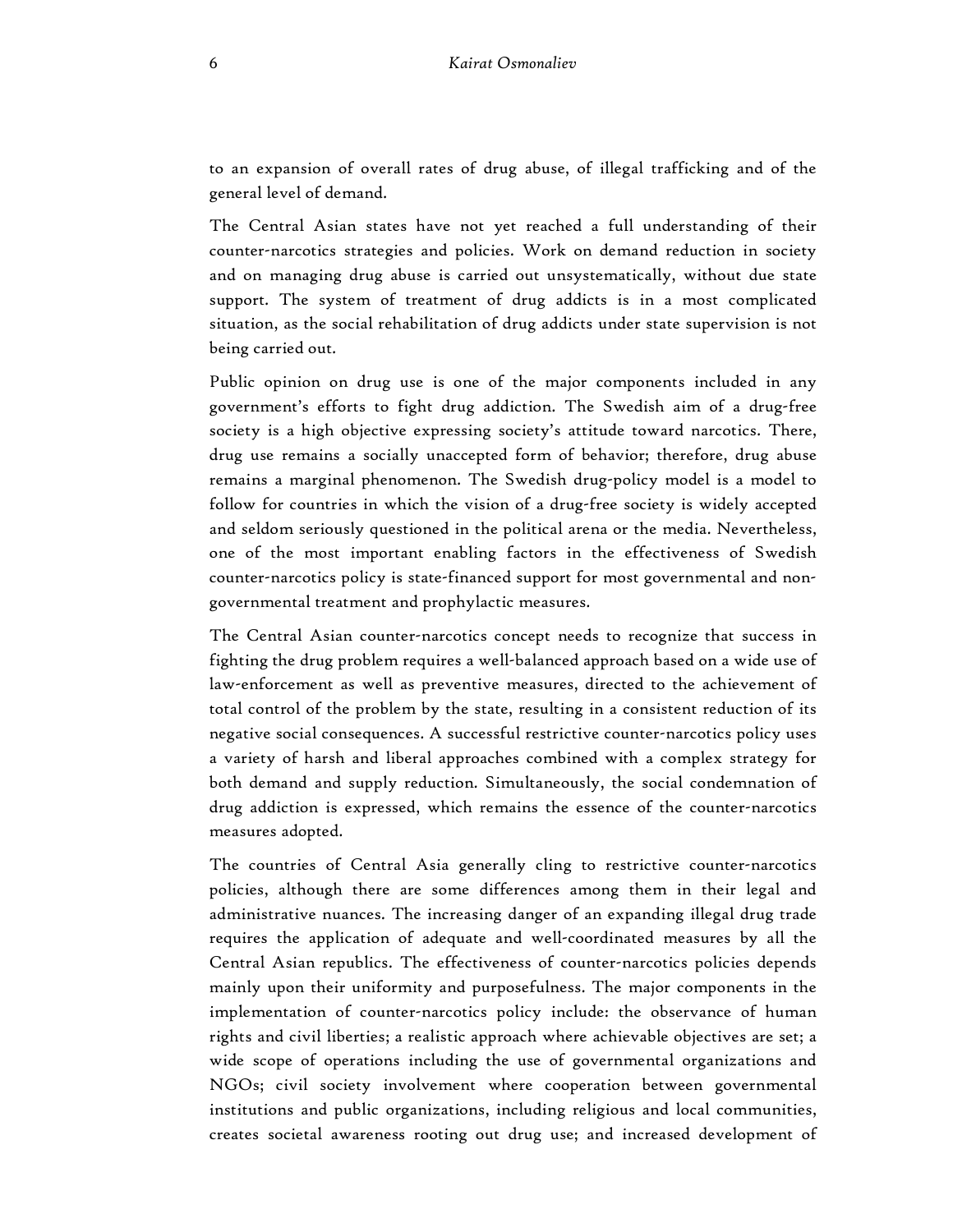international cooperation. The Central Asian states have agreed that the effort to establish a "security belt" around Afghanistan is one of the long-term objectives.

Appropriate counter-narcotics policy begins by establishing a legal framework and prioritizing legislative initiatives. Like any other state policy, counter-narcotics must not only be adopted but implemented. Besides, the Central Asian countries should harmonize their counter-narcotics legislation in order to conduct cooperative and effective counter-narcotics policy. Several recommendations can be made for the improvement of drug-related legislation in the following areas: curtailing drug trafficking; preventing illegal drug use; treating and rehabilitating drug addicts; regulating the legal usage of drugs; and expanding international drug control cooperation. Improving the organizational basis of counter-narcotics efforts requires a functioning and effective system of control. Within this framework, it is necessary to determine the optimal balance of institutional and public control over the realization of counter-narcotics policy.

The states in Central Asia have made effort to work closer together in their attempt to solve their common narcotics problems. The Central Asian Community (CAC) has been established in order to increase regional cooperation and integration toward strengthening security in the region. Under the auspices of one or several great powers, cooperative mechanisms such as the Shanghai Cooperation Organization (SCO) and the Collective Security Treaty Organization (CSTO) have been created. Moreover, the Economic Cooperation Organization (ECO) has brought Central Asian states closer together with their southern neighbors in their effort to rebuild Afghanistan. All these organizations and initiatives have instigated nominal efforts to address drug trafficking, yet practical regional cooperation leaves much to be desired. Likewise, numerous other memoranda and agreements between the regional states aim at providing security and stability. The Silk Road Diplomacy doctrine launched by Kyrgyzstan's president Akaev in 1999 represents a general road map for the region and in which direction the cooperation should move.

The lack of effective regional cooperation has given increased importance to international initiatives involving outside powers and organizations. The European Union seems so far not to consider the Eurasian drug problem as its own. Opium poppies remain the most sustainable crop in the remote and suffering Afghanistan, and the region's only link with globalization. The UNODC has by default become the most active international actor in counter-narcotics.

The last ten years have shown that the repressive counter-narcotics policies of Central Asian states cannot work alone and in isolation. It should nevertheless be noted that cooperation between institutions has become much more effective. Drug control agreements are more of a declarative nature and are not observed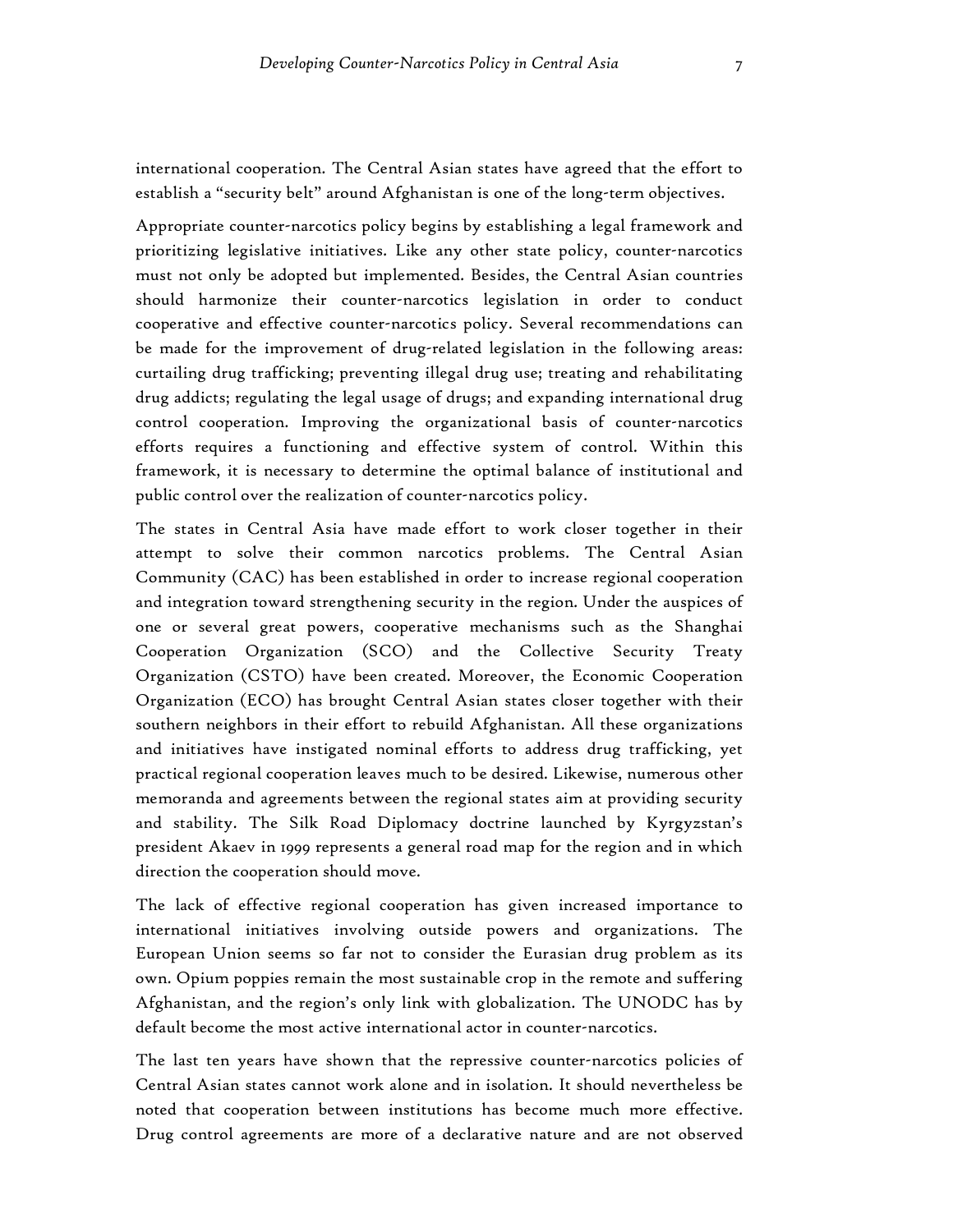properly, particularly in areas related to legal assistance, information exchange and controlled deliveries. The need for long-term planning is eminent.

In summary, Central Asian states have completed the first stage of formulating their counter-narcotics policy. However, there is still little interaction between law enforcement structures in the border and peripheral areas. In many ways cooperation remains merely declarative, information is only exchanged formally, the system of communication officers is dysfunctional and controlled deliveries do not occur frequently. Overall, it is clear that closer cooperation between the countries of Central Asia is needed. Governments need to find mechanisms for implementing agreements in their entirety, with adequate financial support, and to begin to harmonize their legal frameworks on countering drug trafficking, money laundering and human trafficking. All proposals that aim to straighten overall security in Central Asia rest on the ability of countries there to deepen their cooperation. Given that these threats to security and stability are held in common, they should be a force for unity rather than argument.

Analysis of the actions of Central Asian law enforcement agencies against drug trafficking holds little promise for an improvement of the situation in the near future. In fact, current trends suggest that it will worsen and the unfortunate facts is that drug-related crime is entrenching itself deeper into Central Asian societies and institutions. Established methods of countering the drug trade, legislation to attack it and research achievements that suggest methods to counter it all lag far behind the expansion of the drug trade, its changing methods, and its success in corrupting the state apparatus.

Finally, it should be noted that the states of Central Asia, particularly Tajikistan and Kyrgyzstan, face a significant risk, in the longer term, of becoming illicit drug producers themselves. These Central Asian states, currently in a process of development, are in danger of choosing the wrong model for the formulation of their counter-narcotics policy. Therefore, international cooperation is not only a necessary condition for countering drug trafficking and organized crime, but it is also an important preventive instrument. Every country must recognize their vulnerability to transnational criminal organizations. To achieve the effective mitigation of the problems of drug trafficking and abuse, organized crime, and terrorism, economic growth must be a priority, including a central role for the development of infrastructure and devised social programs.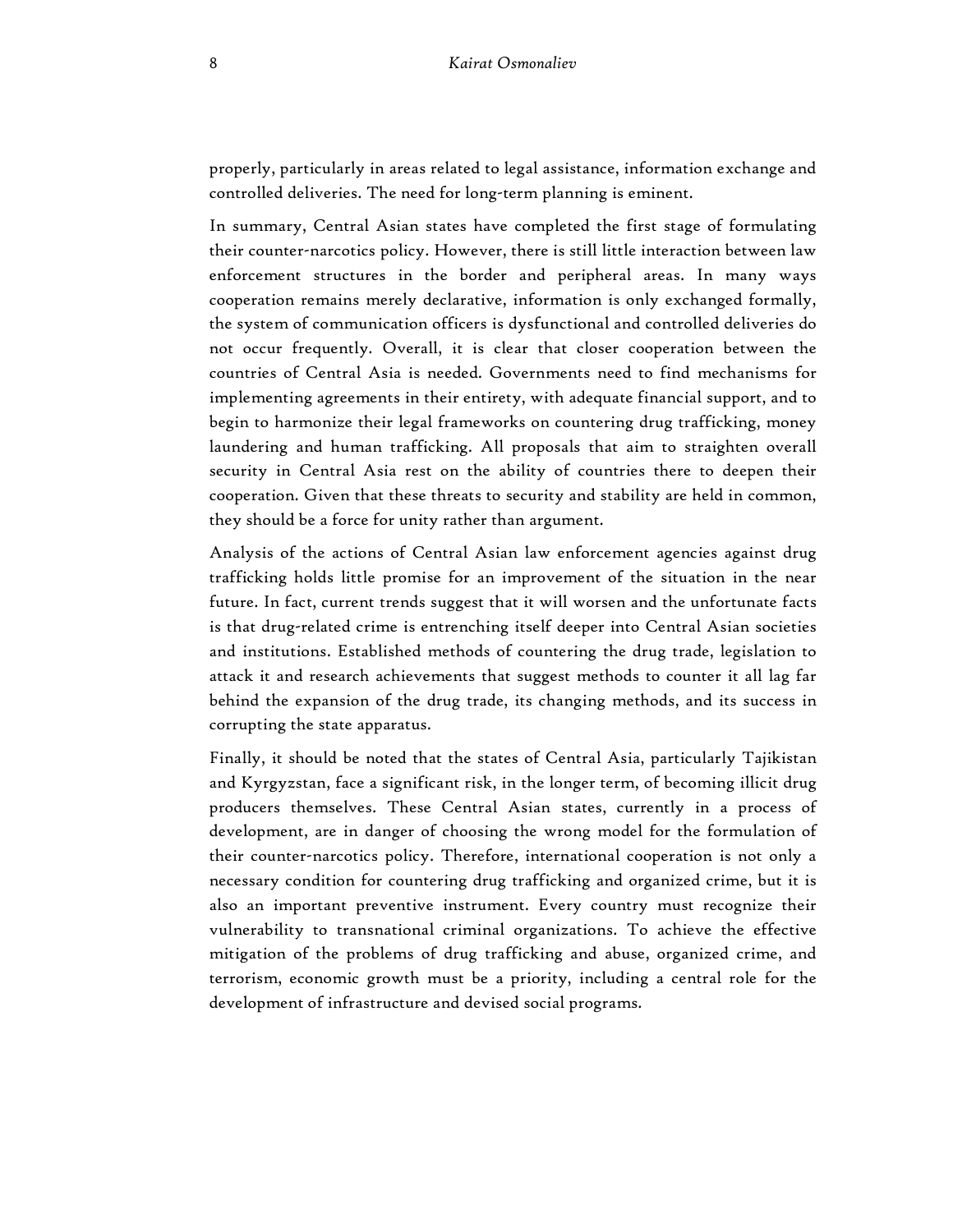#### Introduction

 $\overline{a}$ 

Until recently the governments of Kazakhstan, Kyrgyzstan, Tajikistan, Turkmenistan and Uzbekistan did not consider narcotics as a serious threat. $^{\mathrm{I}}$  Since independence in 1991, the countries of the Central Asian region have nevertheless faced ever more severe socio-economic problems such as increased crime and drug abuse. Central Asia, because of its geographic location and infrastructure, has become a convenient trafficking corridor for drugs from Afghanistan, the world's largest illicit opium producer. Some imports from Afghanistan remain in the region. The rapid increase in drug abuse has started to constitute a national threat. Central Asia has changed from merely being a transit region into a consumption region of heroin, which has provoked a HIV/AIDS outbreak, mostly among intravenous drug users. It should be noted that Central Asia has the potential to become a producer of both opiates and cannabis. Drug abuse and the illicit circulation of drugs have become a serious threat to the health of the Central Asian nations, specifically to societal security and to democracy in the region.

In the past decade, the measures taken against drug abuse by the Central Asian governments have not reflected an adequate response to the size and character of the drug expansion. Counter-narcotics efforts need to be implemented within the framework of a single state policy comprised of concepts, legal provisions and institutions. Criminologists have found that drug-related crimes and drug abuse are responsive to the application of relevant policies. There is a general consensus that the drug abuse problem cannot be resolved by simple prohibition and detention measures. The problem's solution lies in thorough counter-narcotics policies based on an in-depth understanding of drug smuggling and abuse trends. Illicit drug markets follow economic laws such as demand and supply and they also react to economic stimulus and pressures. An understanding of drug abuse

 $^{\text{\tiny{\text{I}}}}$  According to official statements, the former Soviet Union including Central Asia did not have a drug abuse problem.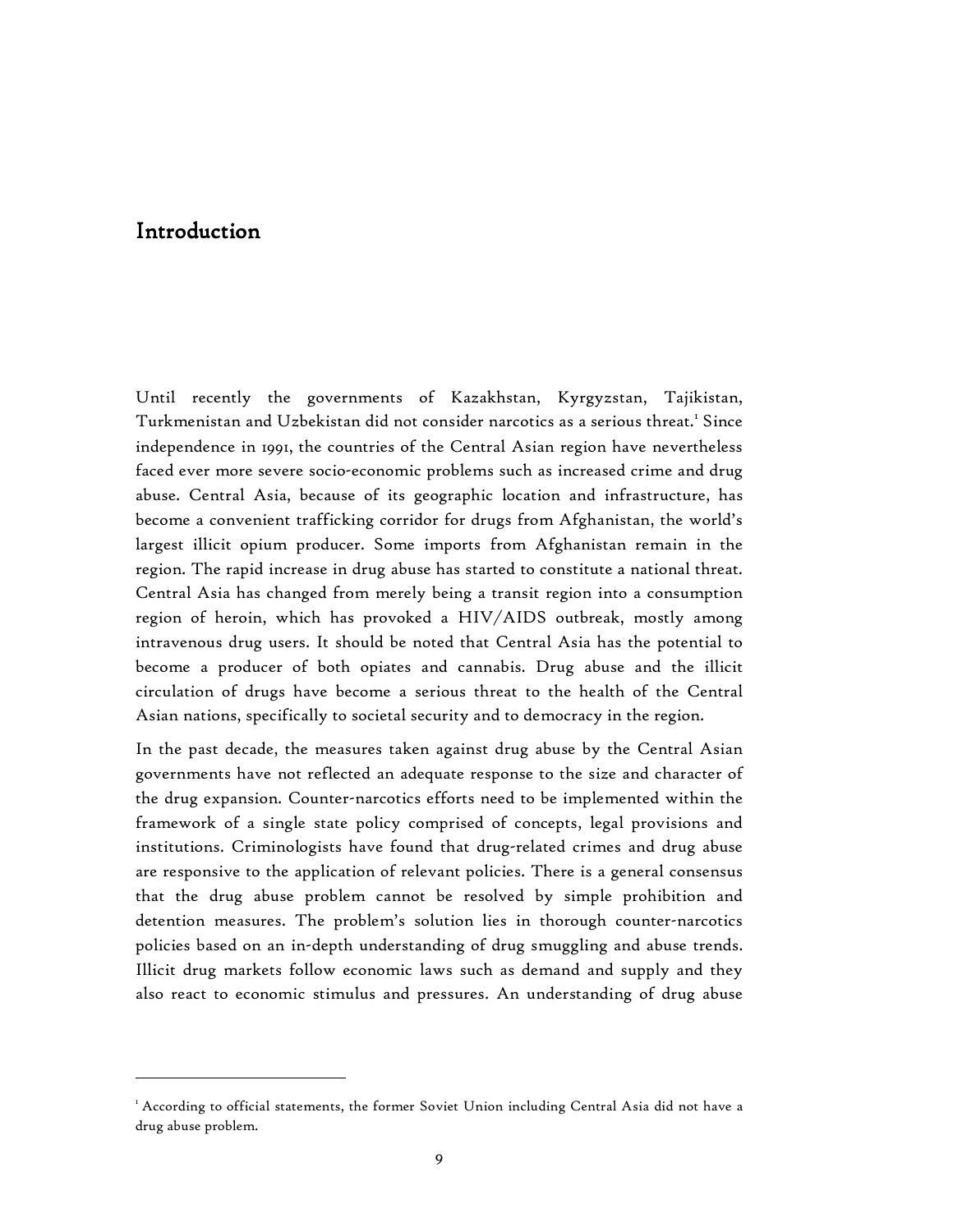expansion mechanisms allows a better balance and distribution of complex measures and resources, which increases the efficiency of drug control strategies.<sup>2</sup>

The novelty of the present research is that it is a contemporary legal investigation into the problems of developing and implementing policies at the regional level that are designed to curtail drug trafficking and drug abuse in Central Asia. The literature on illicit drugs is mostly devoted to policy issues and is quite fragmented. This research draws upon the work of scholars such as Martha Brill Olcott and Natalia Udalova, Svante E. Cornell, Тamara Makarenko, Roger N. McDermott, Alexander Zelitchenko, Alexander Knyazev, Nancy Lubin et. al., Tamara Makarenko and Maral Madi.<sup>3</sup> Their findings are important in guiding this project. Despite considerable attention paid by scientists and politicians to these issues, a range of important aspects of this problem remain unexplored, e.g. analysis of counter-narcotics concepts; the legal and organizational provision of counter-narcotics policy in contemporary conditions; and issues in strengthening regional cooperation.

The subjects of this investigation are: firstly, the policies of Central Asian governments on drug trafficking abuse; and, secondly, certain elements of the implementation of these policies. The following resources are used:

- o the legal provisions of international drug control
- o the legislation enacted in Central Asian countries
- o drug control concepts, programs and strategies of Central Asian countries
- o analytical data of UN Office on Drugs and Crime (UNODC) and other international organizations

<sup>2</sup> UNODC, *World Drug Report 2004*, p. 8.

<sup>&</sup>lt;sup>3</sup> Martha Brill Olcott and Natalia Udalova, "Drug Trafficking on the Great Silk Road: Security Environment in Central Asia". Working paper # 11, March 2000. Carnegie Endowment for International Peace; Svante Cornell, "The Nexus of Narcotics, Conflict and Radical Islamism in Central Asia", CCC Caspian Brief No. 24, June 2002; Tamara Makarenko, "Crime, Terror and the Central Asian Drug Trade". *Harvard Asia Quarterly*, vol. 6 no. 3, Summer 2002; Roger McDermott, "Border Security in Tajikistan: Countering the Narcotics Trade?" Defense Academy of the United Kingdom, 2002; Alexander Zelitchenko, *Afghan Narcoexpansion of the 1990s and Kyrgyzstan's National Security Problem*, Bishkek: Kyrgyz-Russian Slavonic University, 2003; Alexander Knyazev, *History and Current Drug Manufacture and its Spread in Afghanistan*, Bishkek: Ilim, 2003; Nancy Lubin et. al., *Narcotics Interdiction in Afghanistan and Central Asia: Challenges for International Assistance*, New York: Open Society Institute, 2002; Maral Madi, "Drug Trade in Kyrgyzstan: Structure, Implications and Countermeasures", *Central Asian Survey*, vol. 23, no. 3/4, September 2004.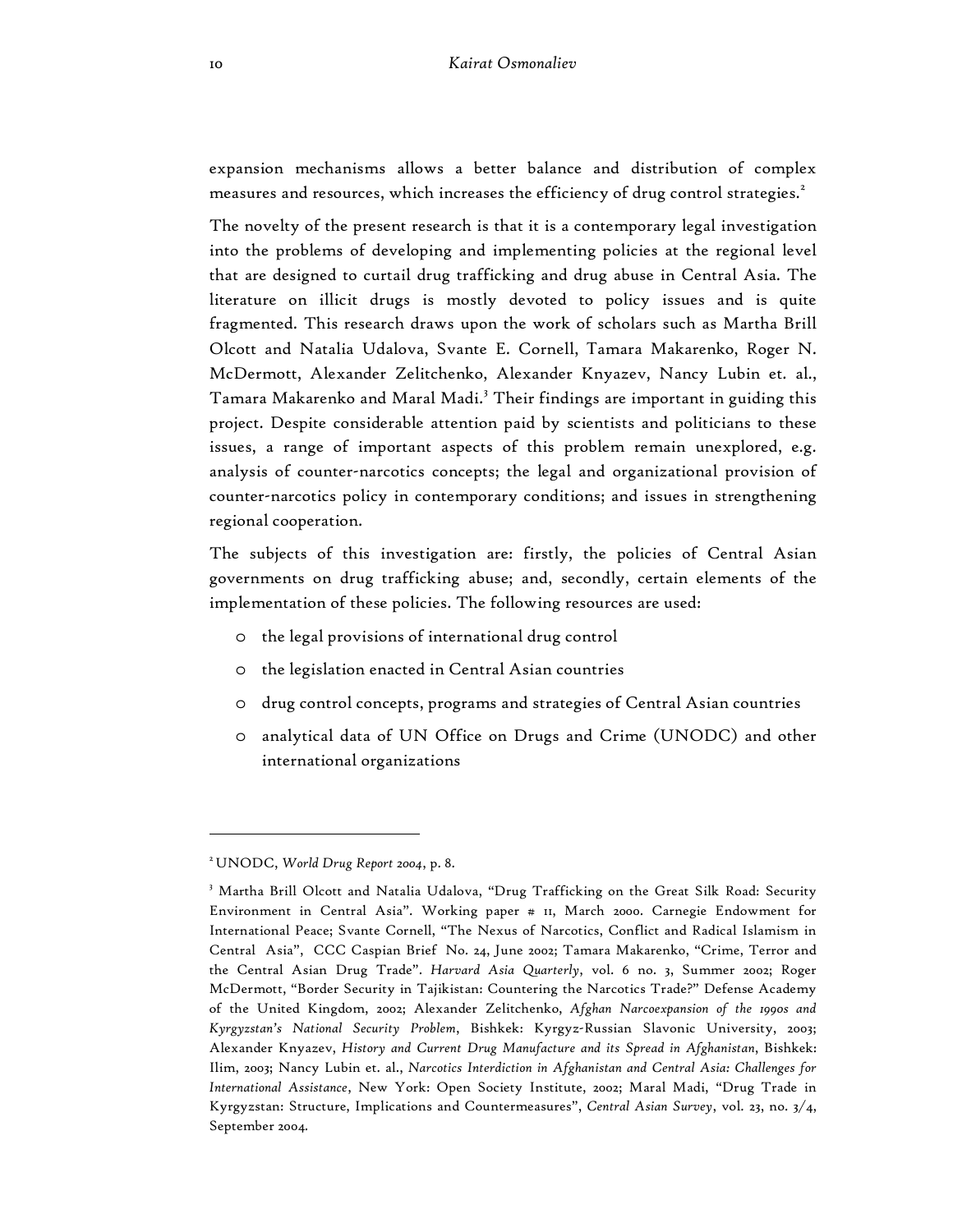- $\circ$  reports from international conferences on drugs<sup>4</sup>
- o reports and documents from relevant drug-related law enforcement bodies in Central Asia
- o publications from NGOs and others working on drug issues

This paper seeks to analyze the current drug situation in Central Asia, the concepts underlying and applications of counter-narcotics policies, current problems impeding the successful implementation of drug control programs, and the effectiveness and avenues for improvement of drug control cooperation in Central Asia.

<sup>4</sup> International conference "Drug Trafficking Routes to Europe en Route Central Asia", Paris, 2003; International Colloquium "Opium War in Central Asia", Bishkek 2000; International Conference "Enhancing Security and Stability in Central Asia: an Integrated Approach to Counter Drugs, Organized Crime and Terrorism," Tashkent, 2000; International Workshop "Great Silk Road: Combat Drugs in Central Asia", Bishkek 1999.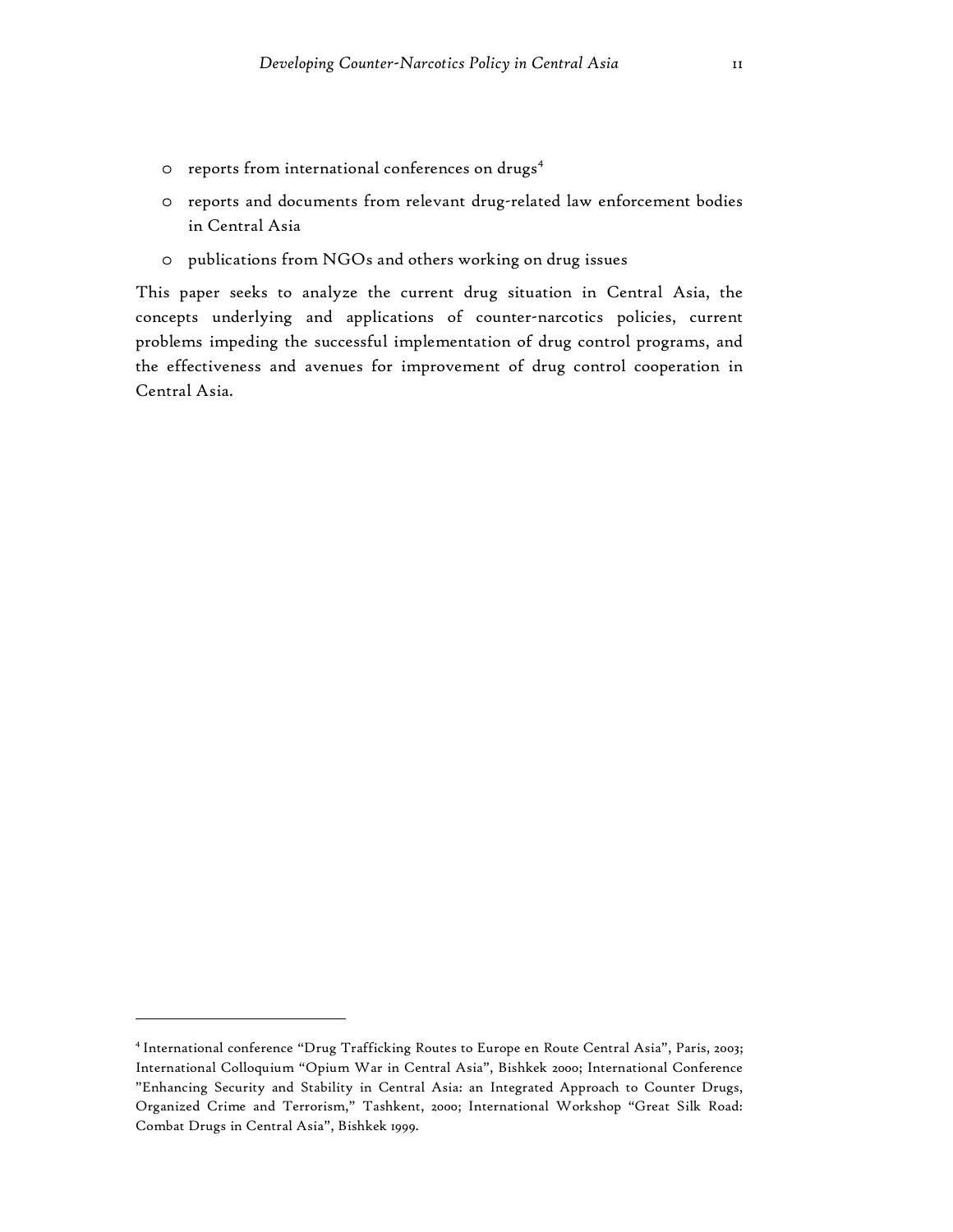#### I. The Current Drug Situation in Central Asia

#### 1.1. Trends in the Drug Situation in Central Asia

 $\ddot{\phantom{a}}$ 

After the collapse of the Soviet Union the security of Central Asia's new sovereign states was threatened by the danger of drug expansion. $^5$  The Iron Curtain fell and the countries of Central Asia were given new opportunities to integrate with the global economy and political community. The geopolitical position of these countries is convenient for the development of trade and political ties with Europe, Southeast Asia and China. Existing communication structures inherited from the Soviet Union are well developed, while trade links southward are being recreated. In some ways, it is possible to talk of a renaissance of the Great Silk Road.<sup>6</sup>

During the last decade the governments of the Central Asian states have been working to determine priorities for cooperation, even as drug traffickers in the region grasped that porous regional borders, corruptible law enforcement bodies, intra-regional commodity trade, common languages, cultural affinity and ethnic diasporas created a favorable environment for the establishment and development of a "great heroin road" or "Northern route" for Afghan drugs.7 Afghan and Tajik

 $5$  The Central Asian region is formed of Kazakhstan, Kyrgyzstan, Tajikistan, Turkmenistan and Uzbekistan. Northward the region borders Russian Federation, in the South Iran and Afghanistan; it spans from China in the East and up to the Caspian Sea in the West. Hereafter, according to Alexander Zelichenko's definition, drug-expansion implies an intensive increase in illegal drug trafficking as well as broadening of the areas of other states where the drugs are trafficked to, often accompanied by arms trafficking on state borders. Alexander Zelitchenko, *Afghan Narcoexpansion of the 1990s and Kyrgyzstan National Security Problem*s, Bishkek: Kyrgyz-Russian Slavonic University, 2003, pp. 5-6.

 $^6$ The so-called "silk routes" represent numerous side roads which branched off, then joined together again, skirting round mountains and deserts, and linking oases and market towns. The term "silk route" itself, however, dates only from the 19th century. Long after, therefore, the caravan trails were interrupted by the Mongolian invasions of the 13th century and the Eurasian trade route was abandoned in favour of maritime trade in the 15th century. Summary data from International conference "Drug Routes from Central Asia to Europe", Paris, 2003.

 $^7$  Opium has probably been one of the many products transported along Great Silk Route. The development of the production of and international trade in opium in Asia dates principally from the 18th century, and more particularly from the 19th century when the European colonial empires shared a large part of the Asian continent between them. However, the opium trade could not use the routes in Central Asia, apart from those in Chinese Turkistan, as Lower Central Asia was suddenly closed off after Russia took over the khanate of Khiva in 1873. The movements of illicit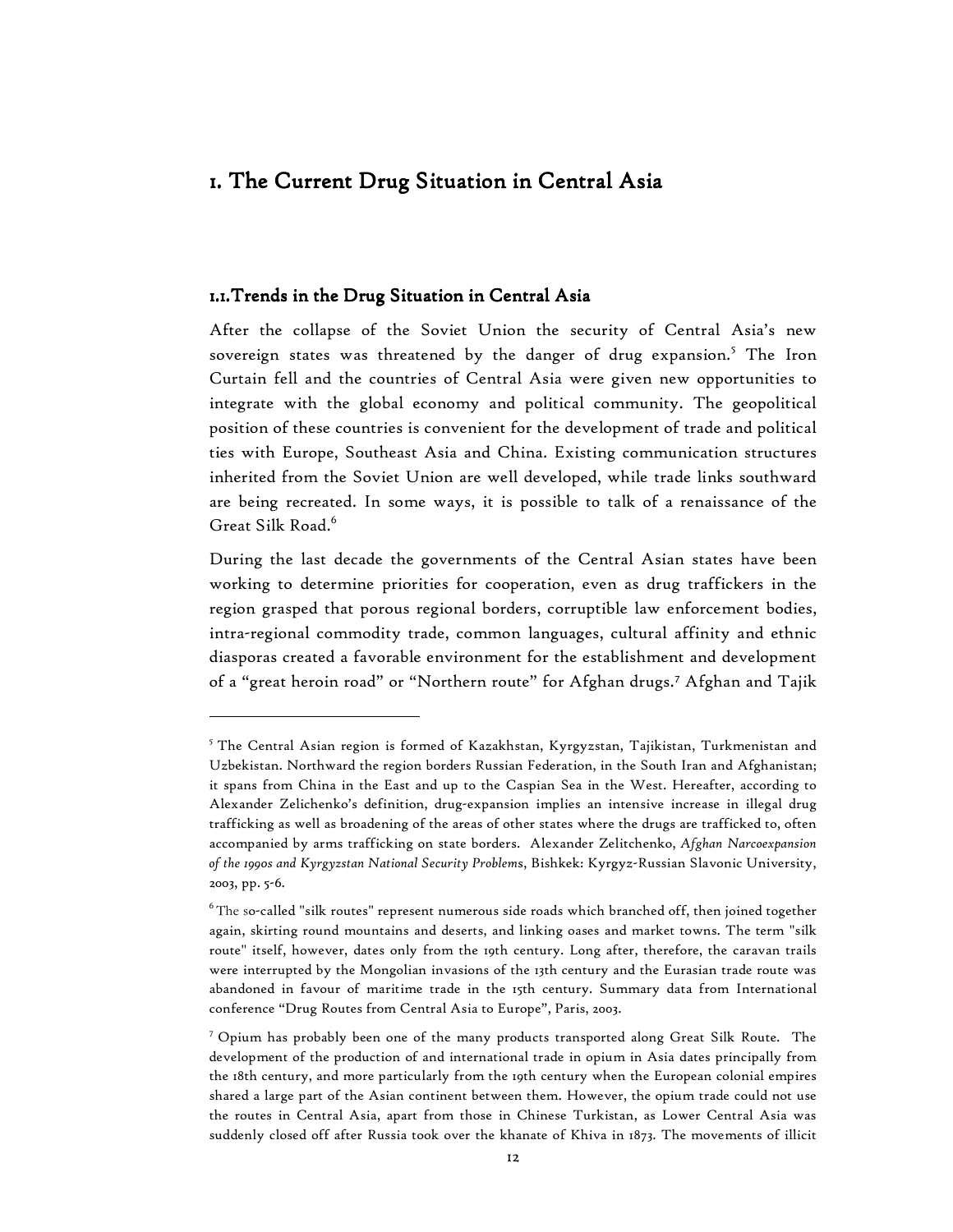drug clans, interested in establishing channels for heroin delivery to Europe, began to test them. They started to exploit the northern route after some disruption in traditional drug routes through Pakistan and Iran and in the midst of a rapid increase in heroin demand in Central Asia and Russia. Factors influencing the development of the drug situation in Central Asia since the 1990s are:

- o A steady growth of drug production in Afghanistan and increase in the volume of smuggling;
- o Increase in demand for drugs in the CIS countries and Europe;
- o The establishment of a new "Northern route" via the countries of the former USSR, the importance of which is increasing due to the strengthening of controls along the Iranian border;
- o A worsening social and economic situation in the region, which has encouraged the involvement of some layers of society in the drug trade;
- o Poor condition of drug abuse prevention systems and a lack of medical clinics and rehabilitation centers;
- o Changes in the use of narcotic substances, which have been a crucial factor in the spread of HIV/AIDS, Hepatitis, tuberculosis and other infectious diseases;
- o The emergence of new synthetic drugs (such as ecstasy), as well as an increase in the number of users of these drugs;
- o Availability of raw material drug base in the form of wild-growing hemp and ephedrine, $^8$  as well as the persistence of illicit poppy cultivation in some regions.<sup>9</sup>
- o It should be noted that some western experts have occasionally misrepresented the amount of local hemp and poppy cultivation. For example, one researcher declares that "within Central Asia, over 4.5 million

**-**

opiates now using the Central Asian transport routes are thus more of a new phenomenon than history repeating itself.

 $8$  The 1998 survey found extensive growth of ephedra, which can be used to produce ephedrine (used in the form of ephedrone in the region), the main precursor for the manufacture of methamphetamine or methcathinone. Some 88,200 ha of ephedra were identified in Kazakhstan, 46,400 ha in Kyrgyzstan and 3,500 ha in Tajikistan. UNODC, *Illicit Drugs Situation in the Regions Neighboring Afghanistan and the response of ODCCP*, October 2002, p. 3.

<sup>9</sup> Climatic conditions in all five Central Asian countries are, in principle, favorable for the growth of opium poppy and cannabis which are illicitly cultivated on small individual plots in villages, or in remote mountainous regions. UNODC Report *Illicit Drugs Situation in the Regions Neighboring Afghanistan and the response of ODCCP*, October 2002, p. 3.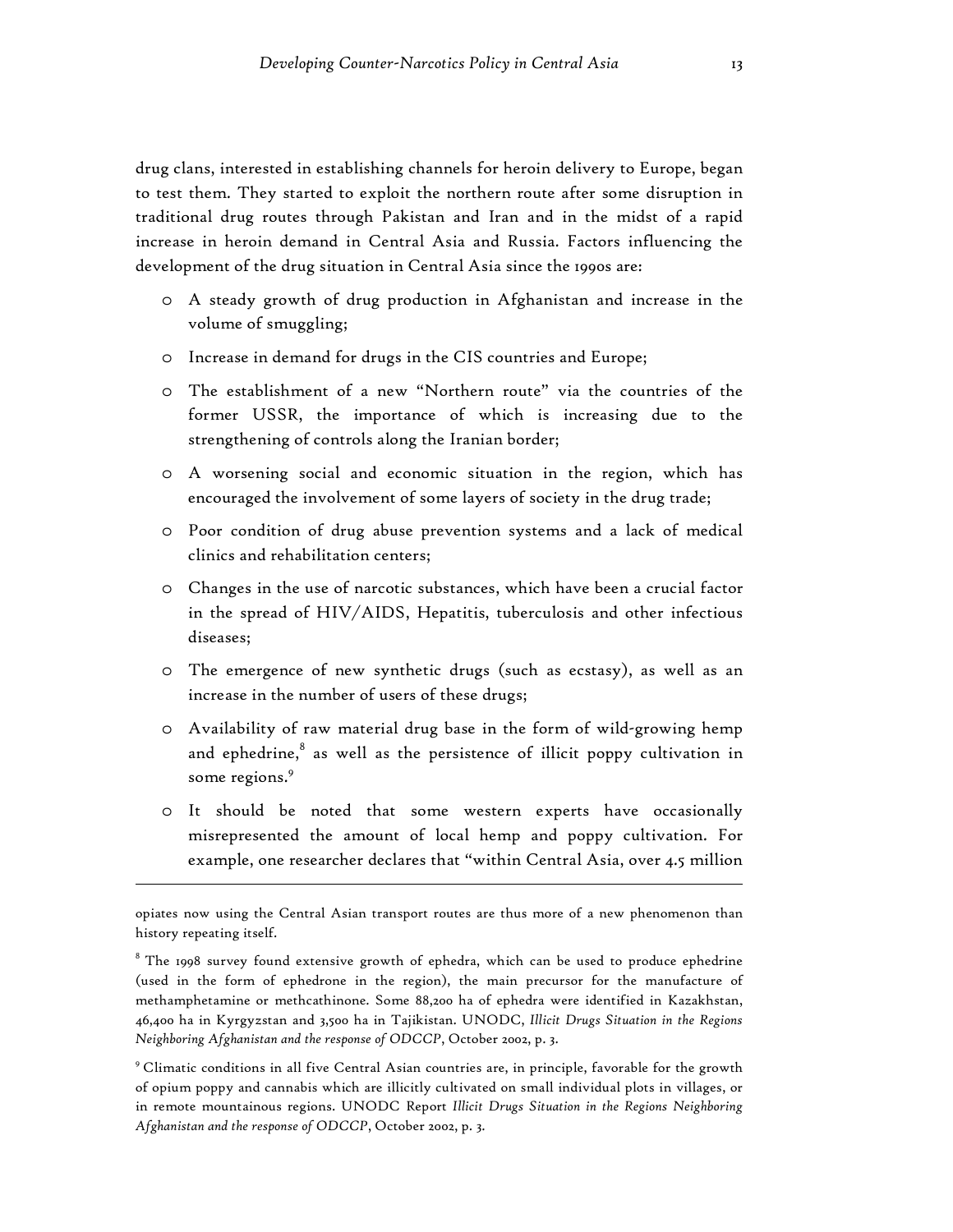hectares of hemp is planted in the Chuy Valley - an amount capable of producing approximately 6,000 tons of hashish annually."<sup>10</sup> This statement contradicts the data from the UNODC project "Mapping the extent of illicit drug cultivation in Kazakhstan, the Kyrgyz Republic and Tajikistan."

o The area of wild growth of cannabis in Kazakhstan covers more than 400,000 ha (329,628 ha found in 1998 plus 72,049 ha identified in 1999 in districts not covered by the 1998 survey). An estimated total amount of 3,900 metric tons of marijuana was harvested (approximately 1,000 metric tons of hashish) in the surveyed areas during 1998-1999. According to the UNODC survey carried out in 1998 and 1999 in selected parts of Central Asia, the total harvested opium poppy area was 3.6 hectares in 1999 (86 % in Tajikistan) and 10 hectares in 1998 (93 % in Tajikistan). These are small plots compared to areas under opium poppy cultivation in Afghanistan. $^{\mathrm{II}}$ 

The drug problem is not a new phenomenon in the Central Asian region.<sup>12</sup> Nevertheless, levels of drug abuse and drug-related crime rates have been much lower than in the West. Bogdan Lisovich, Regional Representative of UNODCCP, making an estimate of the drug trafficking volume in Central Asia in 1999 at the international seminar "The Great Silk Road: Combat Drug Trafficking in Central Asia",13 noted that:

UNODCCP had incontestable proofs of existence of not only air, automobile and railway "Moscow" smuggling routes, the routes via Baku to Turkey and, besides, the seven land routes from Tajikistan, but of direct air ways of transportation of Afghan drugs via Pakistan, and then via Uzbekistan, Kyrgyzstan and Kazakhstan and further on in the direction of Frankfurt and New York. In this connection, the facts of "a

<sup>10</sup> Tamara Makarenko, "Crime, Terror and the Central Asian Drug Trade", *Harvard Asia Quarterly*, Volume 6 no. 3, Summer 2002.

<sup>11</sup> Source: UN drug and crime office report "Illicit Drugs Situation in the Regions Neighboring Afghanistan and the response of ODCCP". October 2002, p.3. Tamara Makarenko refers to other data on opium cultivation in Kazakhstan. "In addition, it was estimated in 1997 that 2,000 hectares of opium poppy were planted in Kazakhstan, capable of producing 30 tons of opium annually". Tamara Makarenko, "Crime, Terror and the Central Asian Drug Trade", *Harvard Asia Quarterly*, Volume 6, no. 3, Summer 2002.

<sup>&</sup>lt;sup>12</sup> Kyrgyzstan, for example, cultivated opium poppy legally up to 1974, meeting 86% of the USSR pharmaceutical industry demand , which equated to 16% of world legal opium poppy cultivation. Up to the 1990s, USSR Lekarsprom association made up to 500 tons of ephedra in Kyrgyzstan. Not far away, in the city of Shymkent, Kazakhstan, there used to be a pharmaceutical plant producing narcotic and psychotropic medicines.

<sup>&</sup>lt;sup>13</sup> United Nations Office for Drug Control and Crime Prevention (UNODCCP), now renamed to United Nations Office on Drugs and Crime (UNODC).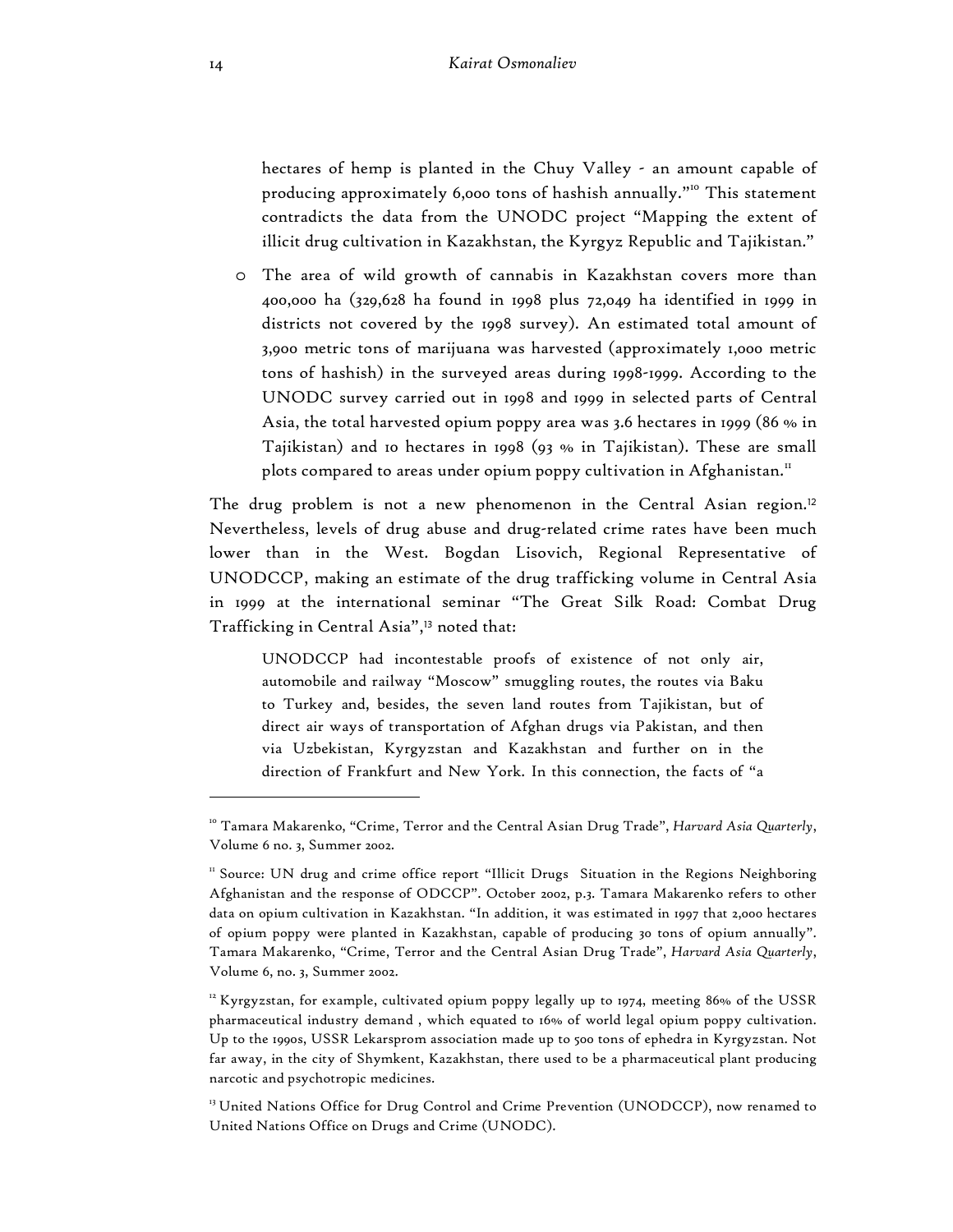kilo" seizures, usually well highlighted in mass media need to be seriously considered. While a seizure of insignificant quantity of narcotic substance causes a strong reaction, dozens of tons of drugs in heroin equivalent pass via the region. Unfortunately, the illegal drug traffic situation is quickly deteriorating.<sup>14</sup>

During the last five years, the situation has worsened dramatically. Aside from being transit zones for drug trafficking, the region has also become an active consumer of the most dangerous drug of modernity – heroin. The data suggests that around one third of drugs transiting Central Asia are consumed there.15 As has happened in Iran and Pakistan, countries that are along trafficking routes experience a strong increase in drug abuse.16 From the spillover of trafficking routes, drug addiction, especially of heroin, has skyrocketed. In 1990 there were more than 5,000 registered drug users out of 50 million people in the region. Since then, Central Asia has experienced the fastest growth in drug addiction of any region of the world. In the period up to 2002, there was an 18-fold increase, with users rising to over one percent of the population of the region.

In many respects drug addiction growth was predetermined by the changes in drug consumption that have taken place in the last five to six years. Previously hashish was the drug of choice, but now opium and heroin addiction is becoming endemic, facilitated by the inflow of cheap opium and heroin from Afghanistan.<sup>17</sup> Moreover, it needs to be kept in mind that many drug users consume a variety of drugs. Surveys suggest that the biggest problems are in the republics bordering Afghanistan, where heroin is the mostly used drug.18 The data obtained by a rapid

<sup>&</sup>lt;sup>14</sup> Lisovich, Bogdan. Presented Paper at the International Workshop "Great Silk Road: Combat Drugs Trafficking in Central Asia". Bishkek, 19-20 May 1999.

 $15$  In recent years the countries of the Central Asia have been likely turning into a kind of "sump" for drug traffic. Simultaneouyls this affects a general increase in drug crime and addiction. In December 1999 a cache of unprecedented size was found in the village of Tuleikan, Osh province, Kyrgyzstan, which contained 831 kg of opium, 2, 6 kg of heroin.

<sup>&</sup>lt;sup>16</sup> According to the UNODC estimation in 2003 there were 1, 2 million drug addicts in Iran and 0,5 million in Pakistan.

<sup>&</sup>lt;sup>17</sup> According to official sources, in 2002 in Kazakhstan opium was used by 66,5 % of drug users persons, cannabis by 23,3 %; in Kyrgyzstan by 41, 5 %, heroin - 21,8 %, cannabis 25,3 %; in Tajikistan 75,4 % of drug users persons used heroin, 14,2 % opium ; in Uzbekistan heroin was used by 58,9 % of drug users persons, opium 19,5 % - Drugs in Central Asia 2003, Bishkek: WHO, pp. 25-26.

 $18$  This conforms with WHO data - the level of drug addiction in these republics has decreased slightly in 2002 against 2001 and is at the following rate of per 100,000 population: in Kazakhstan, 70,6; in Kyrgyzstan 16,5; in Tajikistan 8,6; in Uzbekistan 12. In early 2003, the number of drug users registered was: Kazakhstan 49736; Kyrgyzstan 5600; Tajikistan 8813 and in Uzbekistan 21360. Ibid., pp. 27-31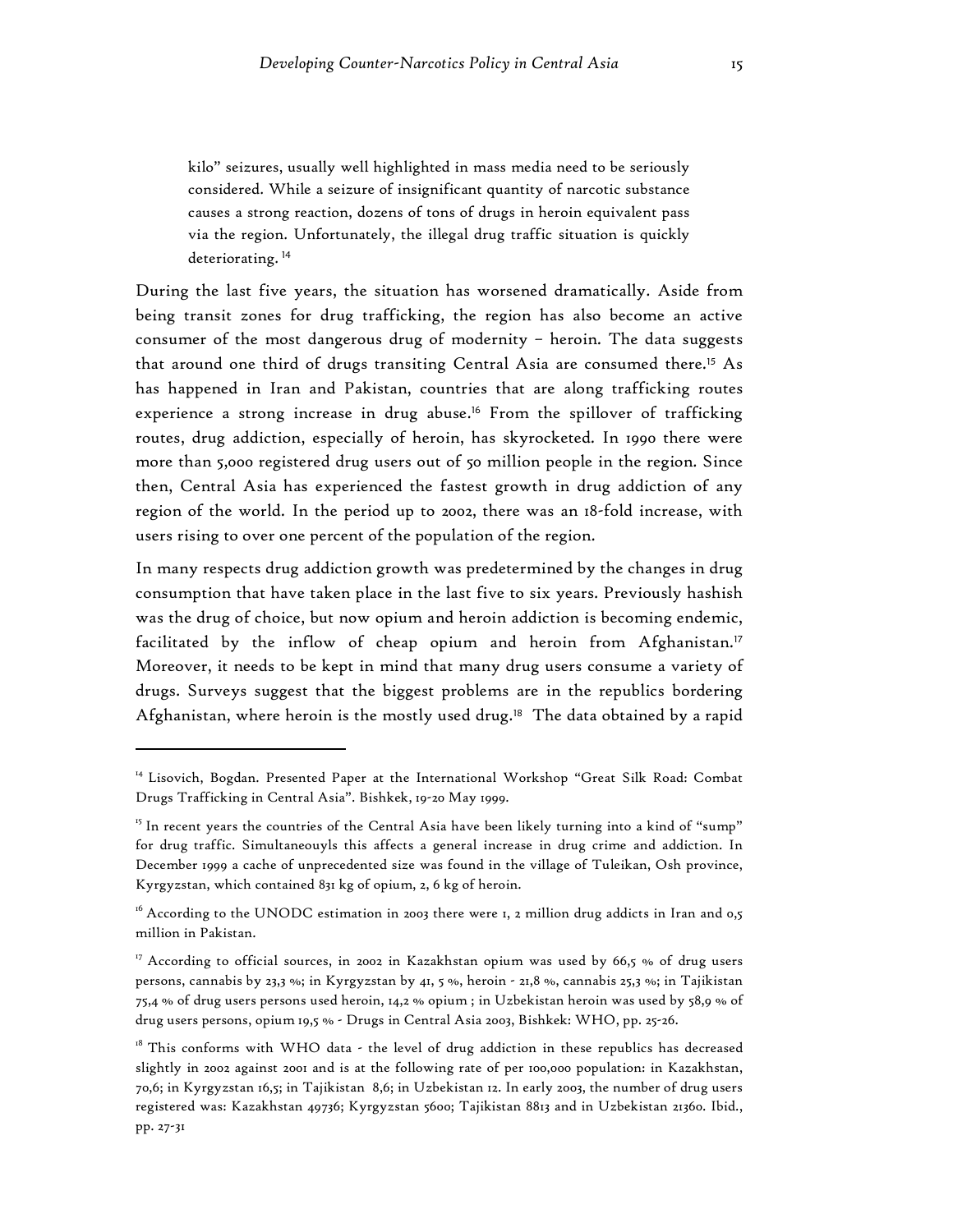assessment study of drug addiction in the region carried out by UNODC in 2000- 2002 differ from the official numbers of drug users.19 The UNODC estimate was of a population of 300,000 users across the region, and the rate of users per 100,000 people was 1,110-1,251 in Kazakhstan, 1,644-2,054 in Kyrgyzstan, 734-991 in Tajikistan, and 262-367 in Uzbekistan.

Comparison with official statistics on the number of drug abusers suggests some inaccuracies in this assessment – the rates in Kazakhstan and Kyrgyzstan seem overstated and those in Uzbekistan and Tajikistan understated. Executives of the UNODC Project concede that the data on the republics is a rough estimation. However, the general results of the research are accurate and it is clear that the Central Asian states are ill-prepared to deal with the current drug situation. Given that the problem of drug addiction grows as a result of trafficking to northern and western markets, it is necessary to balance assistance provided by the international community in the field of counter-narcotics with an increase in the sphere of demand reduction.<sup>20</sup>

Drug abusers are prone to HIV. In 2000, HIV outbreaks were registered among intravenous drug users (IDU) in the cities of Temirtau (Kazakhstan), Osh (Kyrgyzstan) and Yangiul (Uzbekistan).<sup>21</sup> According to statistics, 70% of HIV infections across Central Asia have been contracted through drug injection (the figure in Kazakhstan and Kyrgyzstan is ca. 82 %). Intravenous drug administration is the main cause of the rapid spread of HIV/AIDS as well as other sexually or intravenously transmittable diseases. A sudden and drastic rise in HIV has been registered in the region since 1997, before which HIV/AIDS was a very slight problem. In the period 1990-1996, HIV/AIDS cases hovered around 0.2 cases per 100,000 people per year, before jumping to 1.4 in 1997. It is not a coincidence that it was in that same year that large volumes of heroin trafficking began – from its beginning, the spread of HIV in Central Asia was directly related to intravenous drug use, above all of heroin.<sup>22</sup>

<sup>&</sup>lt;sup>19</sup> Their estimates are: Kazakhstan 165.000-186.000 while the population is 14.869.021; Kyrgyzstan 80.000-100.000 while the population is 4.867.481; Tajikistan 45.000-55.000 while the population is 6.131.000; Uzbekistan 65.000-91.000 while the population is 24.813.109.

<sup>&</sup>lt;sup>20</sup> Report of the Regional conference on drug addiction problems in Central Asia "Estimation of the situation and relevant measures", June 26-28, 2002, Tashkent, Uzbekistan.

 $21$  In 2002 the number of HIV infections were 3,257 persons in Kazakhstan, 362 in Kyrgyzstan, 77 in Tajikistan, 17602 in Uzbekistan. Out of these 711 were intravenous drug users in Kazakhstan, 297 in Kyrgyzstan, 47 in Tajikistan, and 1137 in Uzbekistan.. Drugs in Central Asia, Bishkek, 2003, pp. 37- 38.

<sup>&</sup>lt;sup>22</sup> The Drug and Crime Situation in Central Asia, ROCA UNODC, 2003.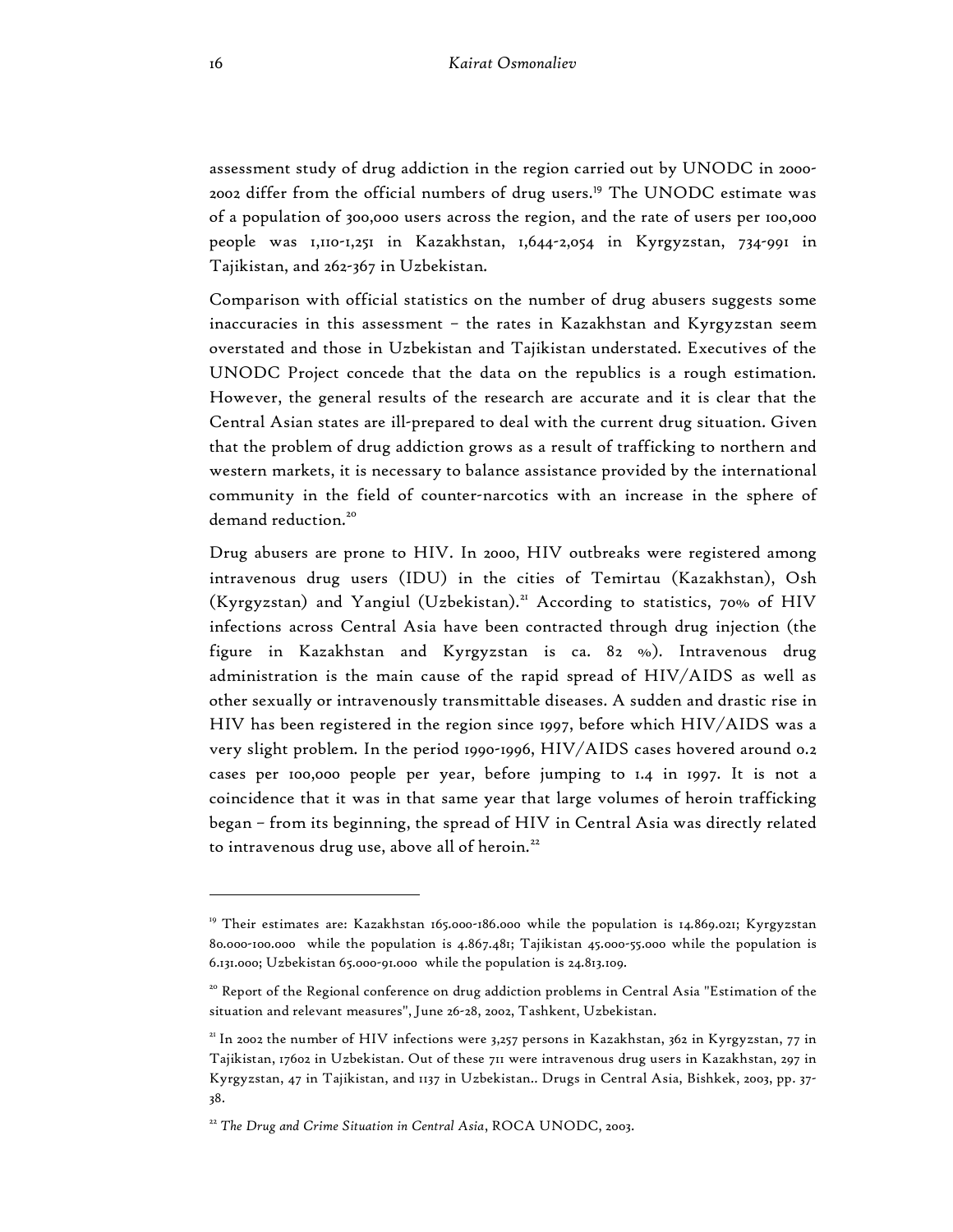According to a compilation of unofficial sources, slightly over half of Afghan drugs seem to be trafficked via Pakistan and Iran (with an estimated 15% smuggled directly into Afghanistan from Iran and up to 40% through Pakistan and Iran), and the overwhelming majority of the remainder goes along the Northern route, i.e. via the countries of Central Asia. Of this, about half is trafficked through Turkmenistan and half through Tajikistan and Uzbekistan. Opium is delivered to Dushanbe and to the northern regions of Tajikistan from the borders of Afghanistan via Khatlon province. From Tajikistan, the drugs continue to Kyrgyzstan and Uzbekistan. Ten years ago, the main flow of drugs was along the Khorog-Osh highway. Currently, drug seizure data shows that drug transportation in this direction is mostly done on foot or pack animal and crossings are spread along the Kyrgyz-Tajik border in the direction of the regional centers of Batken and Osh. Six main directions of drug trafficking into Kyrgyzstan have been identified and the Batken direction is the most troublesome of them.<sup>23</sup>

During recent years the largest drug seizures have taken place in the Batken region. Batken borders Uzbekistan and Tajikistan and includes several Uzbek enclaves that were used by international extremists from the Islamic Movement of Uzbekistan (IMU) during the summer and autumn of 1999 and 2000. This region might therefore be expected to be problematic as terrorist activity and drug mafias have led to its destabilization and it is precariously positioned across the frontiers of Kyrgyzstan, Uzbekistan and Tajikistan.

Drug trafficking routes from Uzbekistan wind through the territory of Russia and the Caucasus via western Kazakhstan.24 Practically the entire territory of Kazakhstan is affected by trafficking. Turkmenistan does not provide data on seizures but some analysts have hypothesized that the strengthening of checkpoints on the Iranian-Afghan border have encouraged a diversion into Turkmenistan of drugs previously trafficked via Iran. Turkmenistan has access to the Caspian Sea, which makes transportation faster and cheaper and makes Turkmenistan a favorable transit zone. However, the country's authorities are

<sup>&</sup>lt;sup>33</sup> Apart from the Batken route which covers mountainous paths from Jergetal and Garm districts of Tajikistan to the Batken province and the Kadamjai district, Osh province, Kyrgyzstan, and the above-mentioned Kyzyl-Art route, which covers the Osh-Khorog highway and adjacent areas, neighboring with the Murgab district of Gorny Badakhshan autonomous province of Tajikistan, the following routes should be fetched out: Altyn-Mazar route, which starts on the Rushan plateau then via gorges of the Zaalai range to the Chon-Alai valley, and, at last, the Leninobad route, which covers all the automobile roads from the Lyailyak district and neighboring districts of Uzbekistan to the city of Osh.

<sup>&</sup>lt;sup>24</sup> Since 2000, when Uzbekistan established a visa regime, automobile drug flows from Afghan-Tajik routes switched to Kyrgyzstan again, via Gorno-Badakhshan (Khorog-Osh) in particular.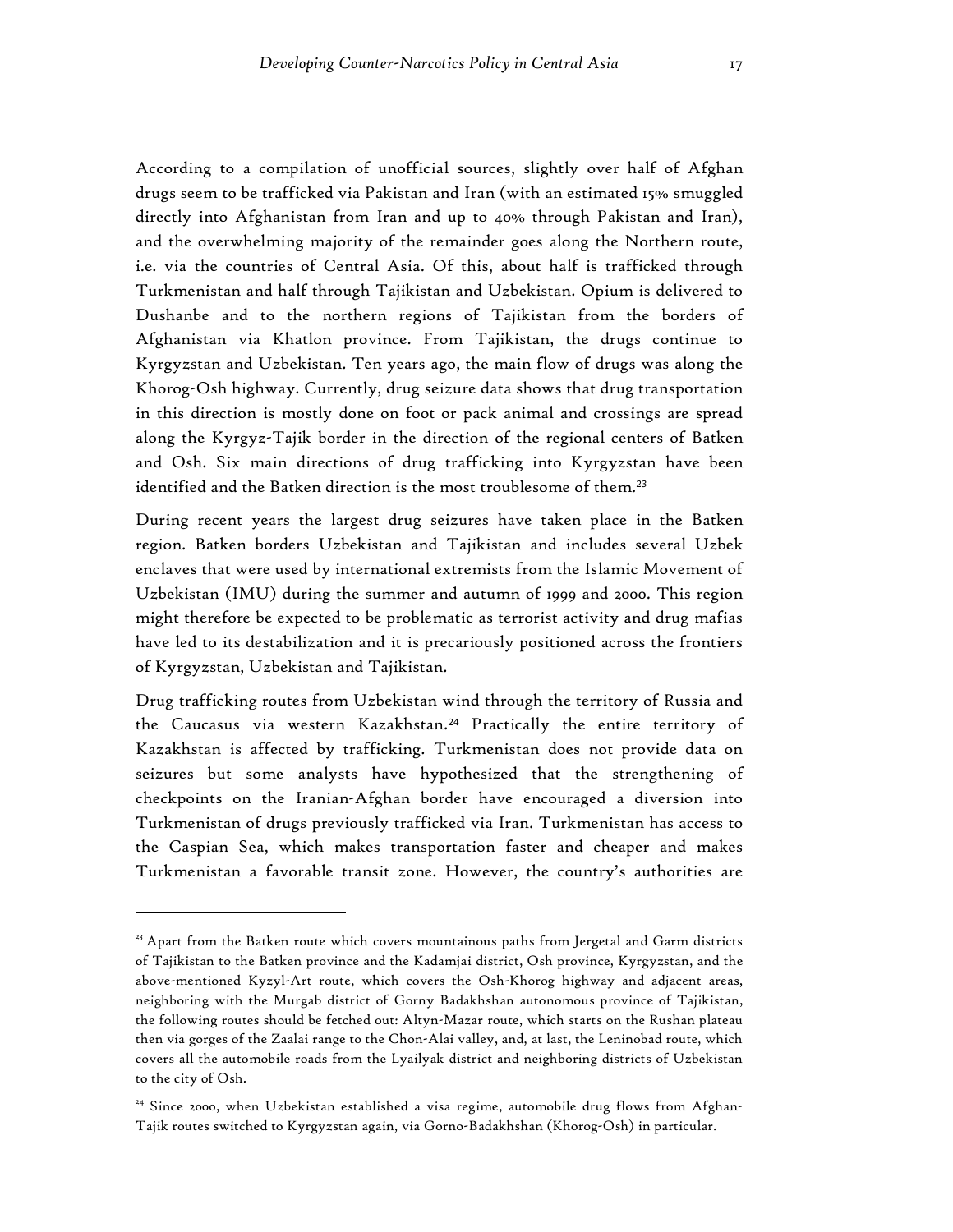reluctant to speak on the subject and snub initiatives on cooperation to combat drug trafficking. Access to information on the quantity of drugs moving through Turkmenistan is difficult, which affects the efficiency of efforts to address drug trafficking.<sup>25</sup>

When analyzing the structure and dynamics of drug crimes, the fact that these crimes are murky by nature, and often neither visible nor recorded should not be forgotten, and it should be noted that the data available reflects more the activity of law enforcement agencies than the real prevalence of such crimes. Strengthening law enforcement against the drug crimes leads to an increase in the number of registered crimes and generally increases the volume of drug seizures. The murkiness of illegal drug trafficking is preconditioned by both objective and subjective factors. For example, even with all available means of counteracting smuggling from Afghanistan, it is unrealistic to provide effective examination of hundreds of trucks passing along the highway. It is practically impossible to establish proper control over the thousand of gorges that connect Kyrgyzstan, Uzbekistan and Tajikistan and which are used by smugglers. Nevertheless, statistics on illegal drug trafficking, despite their relative unreliability, confirm its steady growth.

In 2002, for example, Kazakhstan seized 56 tons of various narcotics, psychotropic substances and precursors from illegal circulation and the number of registered crimes was 13,313. The largest drug seized (about 17 tons), however, was cannabis.<sup>26</sup> While large quantities of cannabis products are seized in the region, most attention has been paid to opiates, in particular heroin, both because of the enormous increase in the opiates seizures since the late 1990s and the particularly grave dangers associated with heroin and opium addiction. Heroin flows are increasing in the region. Since 1993 there has been a 30-fold increase in heroin seizures in Central Asia. Tajikistan alone ranked fourth worldwide in heroin seizures in 2003. While in 1995 heroin seizures accounted for 3% of all Central Asian opiates seizures (expressed in heroin equivalents), this share increased to 74 % in 2000 and, based on preliminary data, exceeded 90% in 2001. Central Asian heroin seizures tripled from less than 1 metric ton (mt) in 1998 to over 3 mt in 2000, a trend that continued in 2001. Preliminary figures for Central Asia as a whole

<sup>25</sup> Nadejda Jarkova, "Drugs in Central Asia", *Zerkalo*, no. 45 (201), 13-19 November 2003, p. 2.

<sup>26</sup> *Drugs in Central Asia*, Bishkek, 2003, p.12. In 2003 Kazakhstan seized 17 tons 300 kg of various drugs, psychotropic substances and precursor (marijuana- 16 tons 514 kg, hashish – 164 kg 274 g, poppy straw 262 kg 185 g, opium – 219 kg, heroin – 123 kg, pills – 444 units, and capsules of psychotropic substances – 20).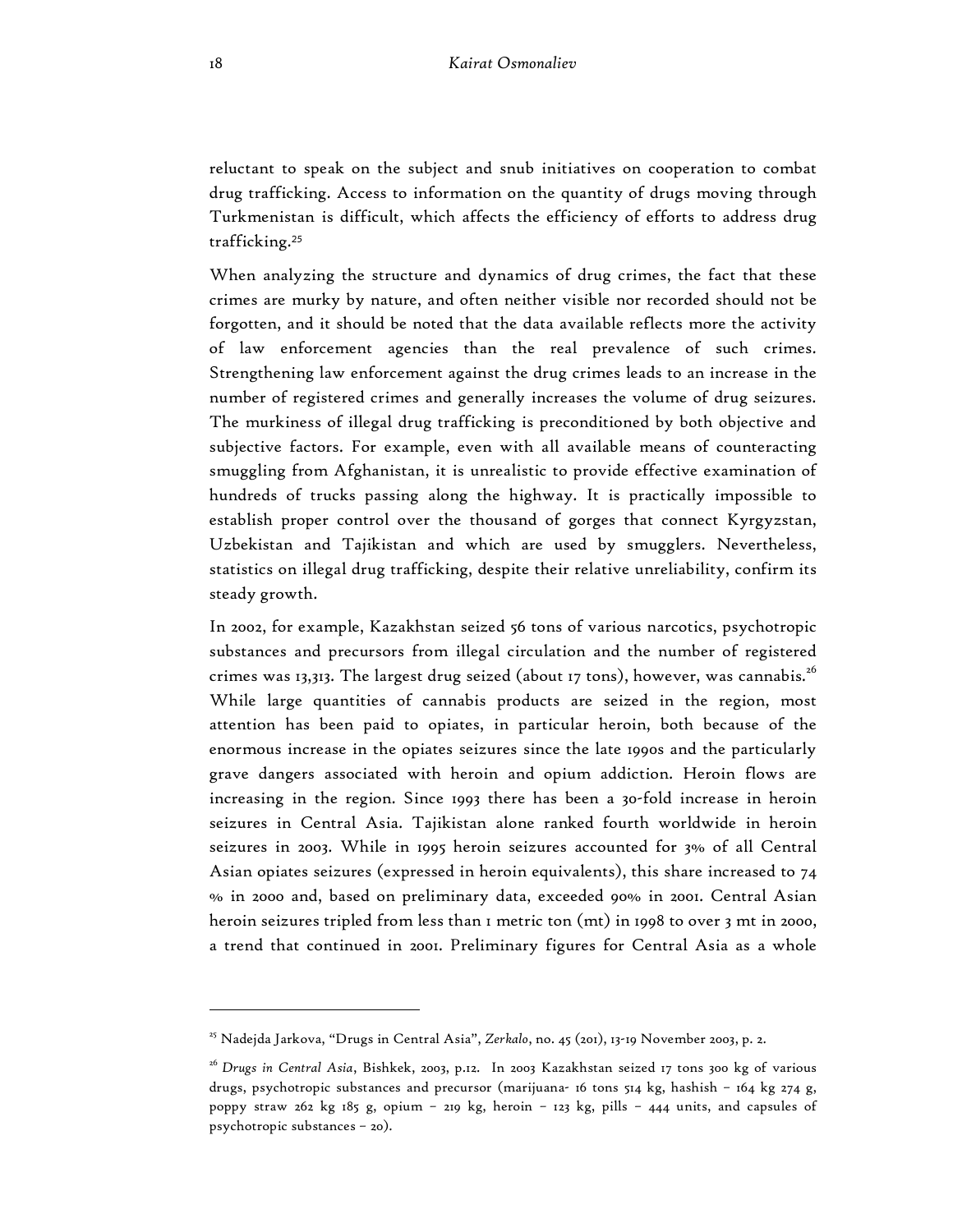show that heroin seizures amounted to more than  $5$  mt in 2001.<sup>27</sup> The leader in terms of volumes of opiates seized is Tajikistan. According to the data of the Tajik Drug Control Agency, 9,603 kg of narcotic substances were seized by Tajik law enforcement and Russian border guards in 2003.<sup>28</sup> This is close to three times more than 1996, and a 43% increase over 2002. Heroin is the main type of illicit drug. The quantity of the heroin seized increased from 6 kg in 1996 to 5,600 kg in 2003.<sup>29</sup> The tendency is similar in Kyrgyzstan<sup>30</sup> and Uzbekistan.<sup>31</sup>

The authorities in Turkmenistan have made seizures of varying amounts of opiates in the past. Heroin seizures peaked at nearly 2 mt in 1997, by far the largest amount seized in Central Asia at the time. Similarly, 4.6 tons of opium were seized in 1999.<sup>32</sup> According to the UNODC, several years ago large shipments of illicit drugs and precursors were seized in Turkmenistan. In 1996-1998, 77% of heroin seized in Central Asia was apprehended in Turkmenistan. During 1995- 2000, more than 198 tons of precursor chemicals were seized in Turkmenistan, mostly acetic anhydride, used in the manufacture of heroin.33 However, Turkmenistan has not been providing any data on drug seizures since 2000.

 $\ddot{\phantom{a}}$ 

<sup>29</sup> From the survey of the Tajik Drug Control Agency's activities in 2003. Tajikistan's share was 82% of Central Asia's total opiate seizures. Since 1999 over 30 tons of opiates including 16 tons of heroin were seized in Tajikistan. Certainly, the contribution of Tajikistan to suppression of Afghan drug traffic is far greater than that of other republics of Central Asia.

 $30$  In 2003, 3,548 kg of drugs of all kinds were seized in Kyrgyzstan (in 2002 – 2,906 kg). However, the basic increase took place due to the products of the cannabis group (hashish and marihuana), whereas the share of "hard" drugs - opium and heroin, against the similar period of 2002, decreased a little: opium - 45, 6 kg (2002 - 109, 2 kg); heroin - 104, 5 kg (2002 - 271, 2 kg). In 2003 the number of drug crimes revealed increased 2, 9 % (3.106 against 3.018 drug crimes in 2002 - Survey of the Kyrgyz Republic Drug Control Agency Activity for 2003.

 $31$  In 2002 839,6 kg of the drugs seized were heroin - 256,3 kg, 76 kg of opium, 44,7 kg of hashish, 462,6 kg - marijuana and koknar. In 2003, 1080, 5 kg of narcotics were seized in Uzbekistan. As a result of the measures taken in 2003, law enforcement bodies discovered 8893 drug-related crimes, representing a growth rate of 2%. Judicial bodies processed 5,460 drug-related cases involving 6,845 persons. Altogether in 2003, 177 citizens from the CIS countries and further abroad were detained because of drug-related crimes. Survey for 2003 of the National Center on Drug Control of Uzbekistan.

<sup>32</sup> The Drug and Crime Situation in Central Asia, ROCA UNODC, 2003.

<sup>33</sup> UNODC, *Illicit Drugs Situation in the Region Neighboring Afghanistan and the Response of ODCCP*, November 2002, p. 13. It should be noted that some Central Asian countries have their own large

<sup>27</sup> UNODC, *Illicit Drugs Situation in the Regions Neighboring Afghanistan and the response of ODCCP*, October 2002, p. 3.

 $^{28}$  In 2003 Russian border guards seized more than 5 320 kg of drugs (32% more than in 2002) the heroin share made about 2 750 kg. See: Igor Vitebsky, "Kriminalnaya armia spesialnogo naznachenia", *Nezavisimoe Voennoe Obozrenie*, 19 March 2004.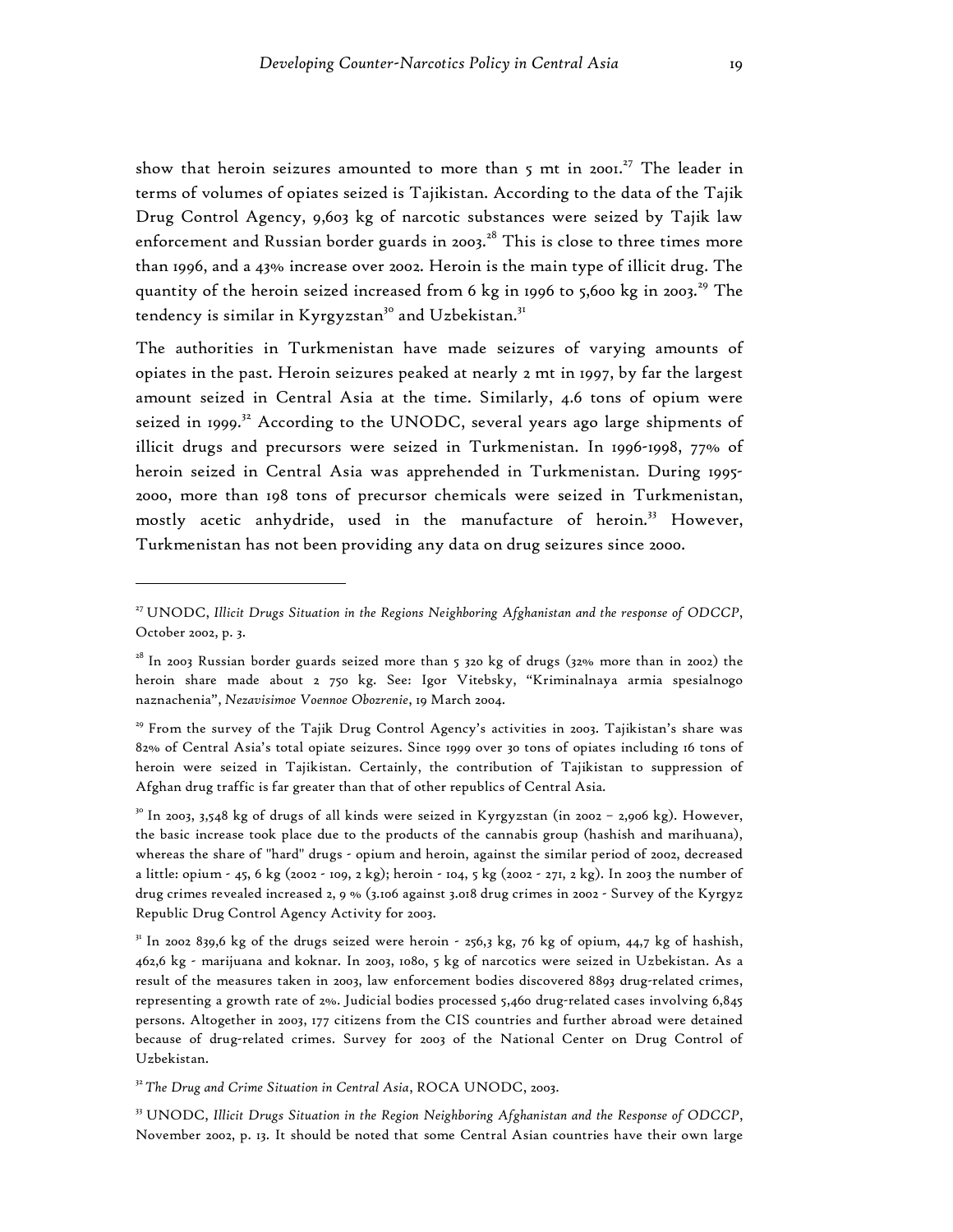The conclusion that drug-related criminal activity is progressing is suggested by the dynamics of drug crimes in the overall crime structure. For example, in the early 1990s each  $23^{\text{rd}}$  crime was related to drugs, but by the end of the 1990s each 10<sup>th</sup> crime registered was directly related to illegal drug circulation. Similar trends were observed in other Central Asian countries. Among these, registered crimes constituting handling drugs without intention to sell prevail. Restrictive legal measures are applied against individuals obtaining and storing drugs for personal use and against small distributors (peddlers). Under such conditions the efficiency of legal measures is decreasing. Meanwhile, larger criminal groups engaged in illegal drug circulation are rarely caught by law enforcement agencies due to difficulties in detection and interdiction.

In the early 1990s the spontaneous self-development of organized crime began when small criminal groups of 3-4 persons with rather narrow specialized interests and localized criminal influence formed, after which a new stage of criminal community formation began. In this sense, the development in parts of Central Asia differs from the depiction of sophisticated drug syndicates raised by some researchers.<sup>34</sup> It is unclear whether such syndicates are dominating the drug trade, and the picture defers from country to country. In the case of Tajikistan and Turkmenistan, it is clear that there are developed criminal groups involved in drug trafficking and the volume of drug seizures in these countries are significant. There are also examples of high-level official involvement in drug trafficking in these countries. However, Kazakhstan, Kyrgyzstan and Uzbekistan do not yet show signs of drug syndicates similar to the Colombian cartels. Letizia Paoli noted that:

According to Moscow's police officers, groups of heroin smugglers from Afghanistan and Tajikistan usually consist of five to ten people, which may be on exception expand up to 20-25. The strength and cohesion of most of these (and other) illegal networks, however, should not be overestimated.<sup>35</sup>

Thus, comparatively small individual shipments of heroin are trafficked from Tajikistan and the chain of distributors is usually short – three or four links including the final consumer. An importer is usually also a wholesaler who pushes

**-**

chemical industries, which makes it possible to divert all the chemicals required for heroin manufacture . During 1995-1998, 77,6 tons of precursor chemicals were seized in Uzbekistan.

<sup>34</sup> Tamara Makarenko, "Crime, Terror and the Central Asian Drug Trade", *Harvard Asia Quarterly*, volume 6, No. 3, Summer 2002.

<sup>&</sup>lt;sup>35</sup> Letizia Paoli, "The Development of an Illegal Market: Drug Consumption and Trade in Post-Soviet Russia", *British Journal of Criminology*, vol. 42, 2002, p. 34.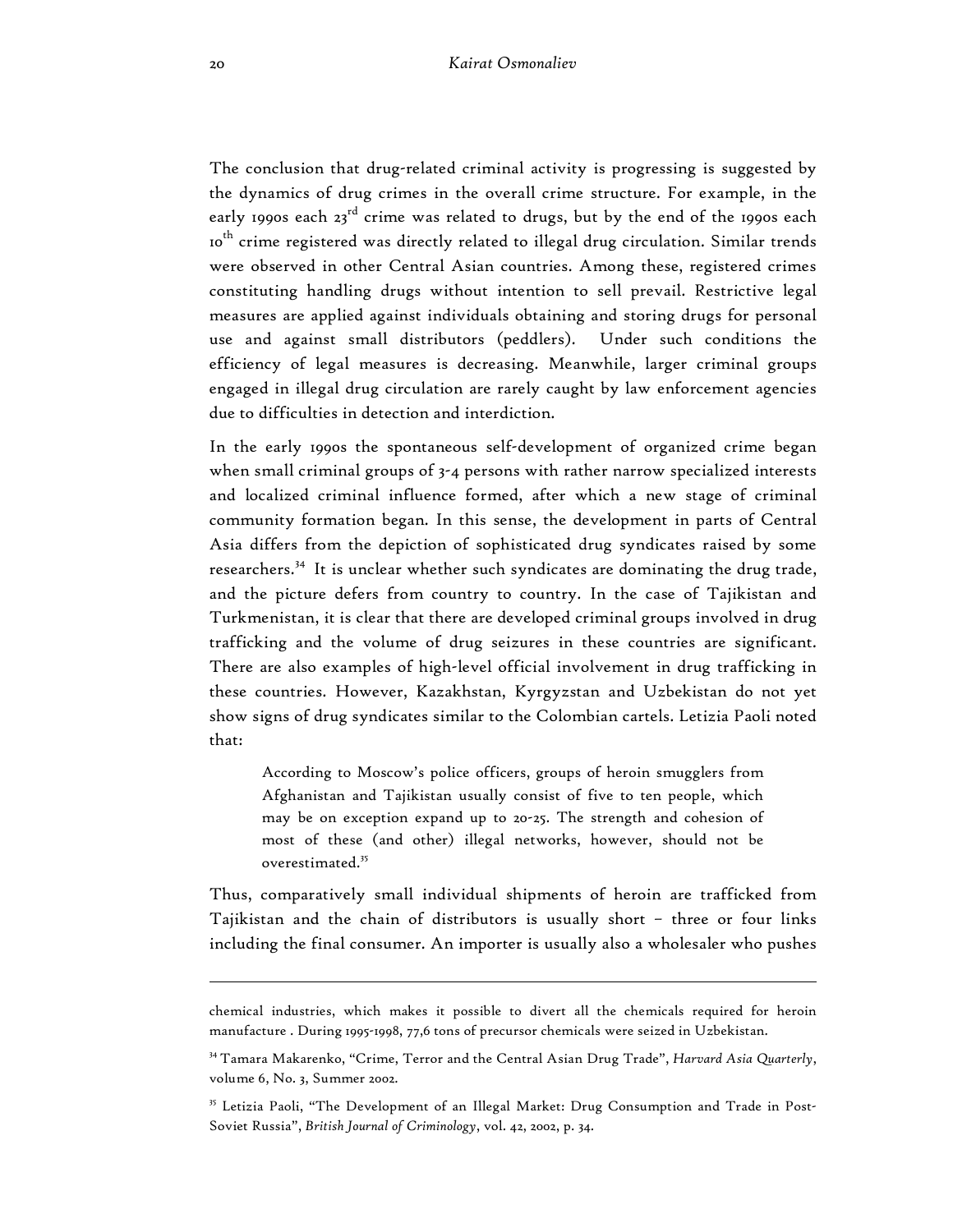heroin in small quantities after its arrival in Russia. However, along the Afghan borders all the indications of drug-syndicate organization are present, characterized by strategy, armament and sustainability. There are incessant armed clashes on the border and in two decades of opposition to drug trafficking Iran has lost more than 3000 drug control officers at its border with Afghanistan.

According to the Chief of the Headquarters of Russian Federal Border Service in the Republic of Tajikistan, General Alexander Baranov, in 2003 border checkpoints were fired at 12 times, both from neighboring Afghanistan and from Tajik territory, and 25 armed clashes with armed traffickers of superior numbers took place. The military units are confronted by an international criminal army that has a sharp and branching structure as well as strict discipline.<sup>36</sup> While trying to cross the river the smugglers demonstrate good training and consistency in the coordinated actions of different groups. Their leaders permanently try to misinform and side-track the border guard services. In addition, drug traffickers are well-equipped and quite mobile. The usage of scrambled communication devices has become widespread. In 2003 14 radio transmitters were seized from drug traffickers. The traffickers also carry arms potentially useful for terrorism as well. In 2003, seizures included 13 portable antiaircraft rocket complexes of the "Strela" type, three launchers for them, jet and tank shells, mines, grenades and ammunition for grenade launchers. In addition, over 100 kg of explosives were seized, a five-fold increase over 2002.<sup>37</sup>

Tajik organized drug groups openly challenge law enforcement agencies in their home country and in neighboring states. In May 2004 officers of the Southern counter-narcotics department of the Kyrgyz Ministry of Interior detained a citizen of Tajikistan with 3 kg of heroin. Later, these officers were attacked by an unknown group from Tajikistan, who demanded the release of the drug courier. Armed with three machine-guns and a Makarov pistol, they shot twice in the air and took their compatriot, presumably an accomplice, away.<sup>38</sup> There is a custom in Tajikistan and the south of Kyrgyzstan that property and even family members are left as hostages to drug lords as a guarantee.

These examples confirm the strengthening of organized drug-related crime at the micro (local) level, which is not properly controlled by authorities. Organized crime takes advantage of weak government by any means. The dramatic events

<sup>36</sup> Igor Vitebsky, "Kriminalnaya armia spesialnogo naznachenia", *Nezavisimoe Voennoe Obozrenie*, 19 March 2004.

<sup>37</sup> Ibid.

<sup>38</sup> Oibek Khamidov, "Drug Courier Was Taken Abroad", *Vecherny Bishkek*, 19 May 2004.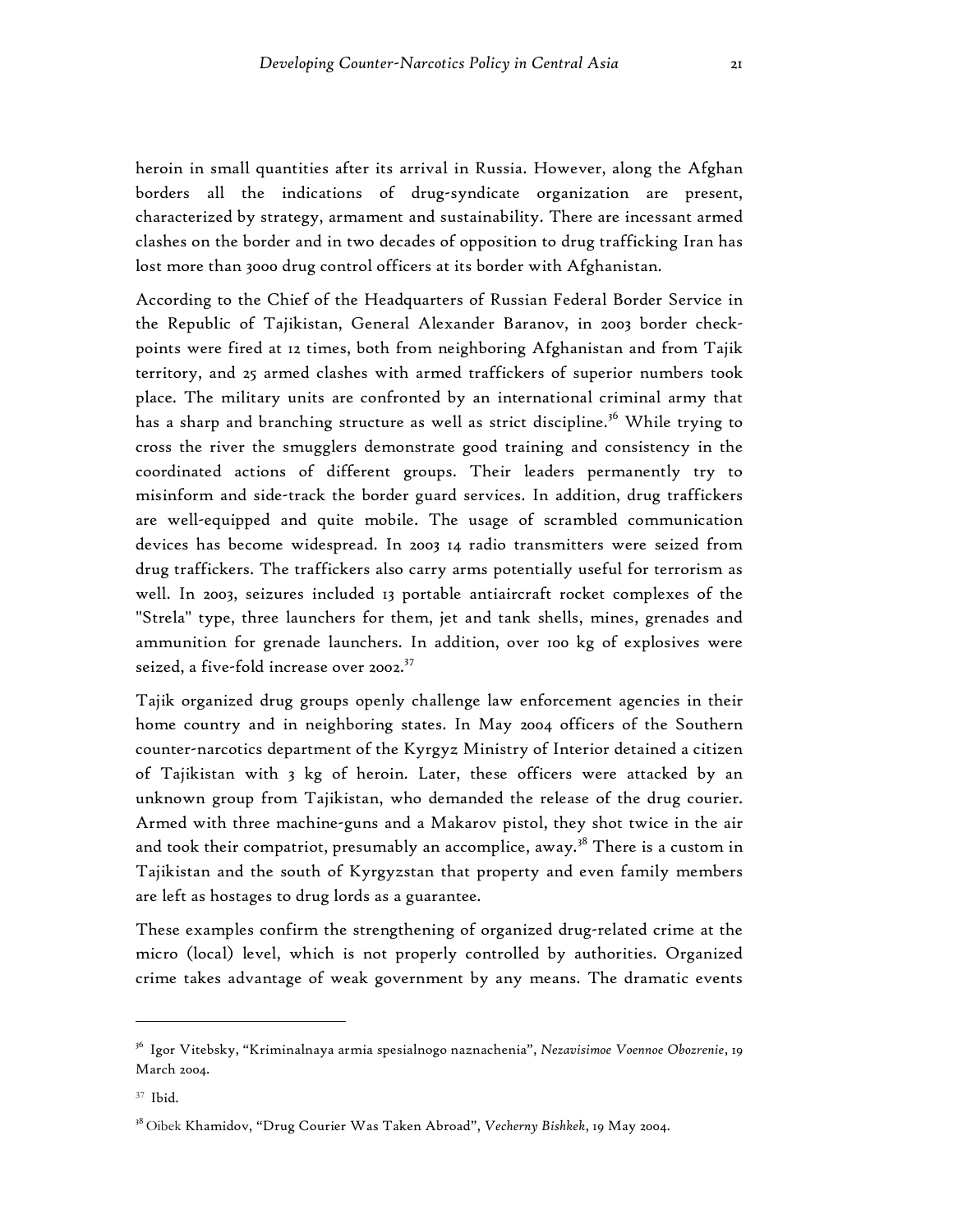connected with the intrusion into Kyrgyz territory in 1999 and 2000 by international Islamic armed extremists with experience from the wars in Afghanistan and Tajikistan serves as a striking example of this.<sup>39</sup>

The drug business generates enormous profits and the temptation to grab a cut creates favorable conditions for corruption in law enforcement agencies. Corruption, as a form of social pathology related to patronage and cooperation with criminals, promotes a significant increase in drug trafficking. Drug-related corruption includes not only basic bribery of public officials but also any actions assisting and developing drug businesses, such as officers covering sales of heroin on the streets and in drug dens in return for remuneration. Other examples are the sale of seized heroin and investigators and judges contributing to the "disruption" and falsification of criminal cases. Until legal salaries in these positions are higher, corrupt officials will not disappear. For example, in early 2004, an officer serving as Department Head of Tajikistan's DCA in the Zaravshan valley (Tajikistan) was arrested with 30 kg of heroin. Later 6 kg of opium were seized near his house. It was speculated that this arrest was related to the ongoing war between law enforcement agencies in Tajikistan over control of the drug trade.<sup>40</sup>

Another well-known case was the involvement in trafficking of Tajik diplomats and the leadership of the national defense ministry. The Tajik ambassador to Kazakhstan was twice caught transporting drugs, including 62 kg of heroin, and shortly after his expulsion the Tajik trade representative in Kazakhstan was caught with 24 kg of heroin. In August 2002 a former Tajik deputy defense minister was imprisoned for using a military helicopter to smuggle drugs.<sup>41</sup> According to the estimates of American experts, corruption is blooming in Uzbekistan and the planting of narcotics on suspects appears to be a standard practice of law enforcement officers. In the same report it was noted that Kazakhstan is continuing to undertake efforts to combat drug abuse, but that corruption complicates the fight against the drug trade.<sup>42</sup> There are numerous

<sup>39</sup> Alexander Knyazev, *History and current drug manufacture and its spread in Afghanistan*, Bishkek: Ilim, 2003.

<sup>40</sup> "Voina narkobaronov", *Rossia*, 12 April 2004.

<sup>41</sup> Roger McDermott, *Border Security in Tajikistan: Countering the Narcotics Trade?* London: Defense Academy of the United Kingdom, 2002.

<sup>42</sup> US State Department Report on International Strategy on Drug Control. "USINFO.STATE.GOV". February 2004, <http://usinfo.state.gov/russki/> (4 June 2004).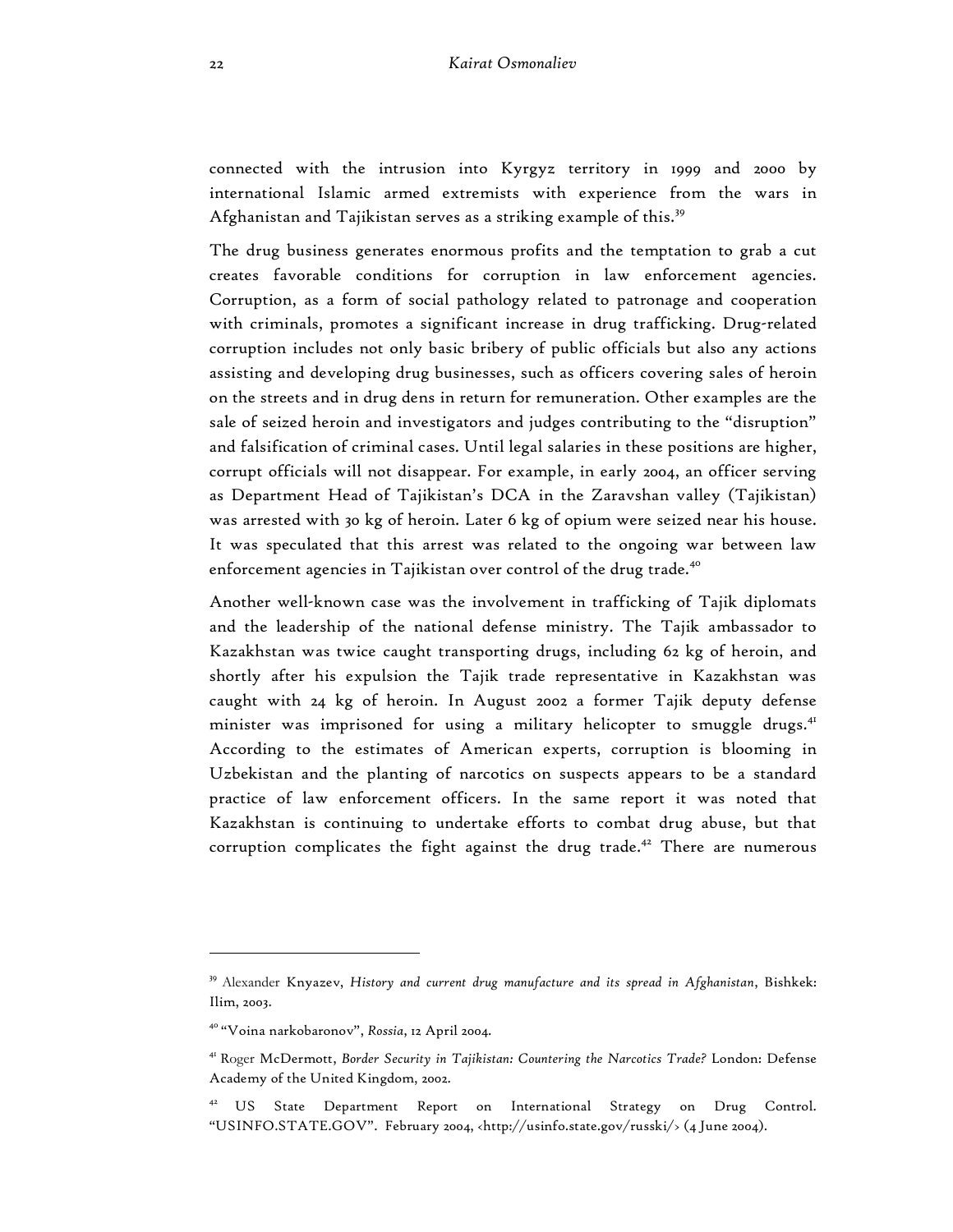publications regarding the pervasive levels of drug-related corruption in Turkmenistan.<sup>43</sup>

The drug business is much more profitable than other kinds of criminal business, including the trade in illegal arms, which is why it has become one of the basic types of activity of organized crime in Central Asia. Organized crime is a form of social pathology that is a high-level threat and it is embodied in the permanent functioning of criminal communities. It supervises and carries out illegal drug trafficking to Russia and to the Western countries and includes the laundering of illegal proceeds. At present, law enforcement agencies are unable to implement adequate measures against this threat.

All statistical data on drug trafficking is of questionable reliability, most drug related crimes are unreported, drug addiction is widespread and analysis of the drug situation is always based on approximate conclusions. However, factors related to the continuing growth of drug trafficking are expressly negative influences on the development of the countries of Central Asia and pose a permanent threat to security.

#### 1.2 Drug Situation Forecast for Central Asia

 $\ddot{\phantom{a}}$ 

The scale of the problems concerning the struggle against drugs, the dynamism of the situation and the great variety of the processes and aspects related to the development of this phenomenon require an analytical forecast. Without such analysis it is impossible to obtain a full picture and plan for relevant time frames while determining the purposes and objectives of counter-narcotics policy, the range of their institutionalization and priorities. A trial and error method costs too much in this context, which is why forecasting is the basis for planning and administration in the sphere of counter-narcotics policy as well as for legal regulation of this fight. If properly constructed, it allows for timely findings and the implementation of optimal solutions instead of only reaction and improvisation.

An analysis of the drug situation in Central Asia over the last few years reveals a large expansion that poses an escalating danger to the stable and secure development of the Central Asian region. In forecasting the development of the drug situation in the future, the following can be stated with some degree of confidence:

<sup>43</sup> Gennady Lebedev, "Turkmen Transit", *Novaya Gazeta*, 4 November, 2002 # 81; Abdi Kuliev, "About Drug abuse and Drug Trade in Turkmenistan", *Erkin Turkmenistan*, 24 April 2002; Rashid Nazarov, "Niyazov's Drug Syndicate", *Gundogar*, 1 March, 2004.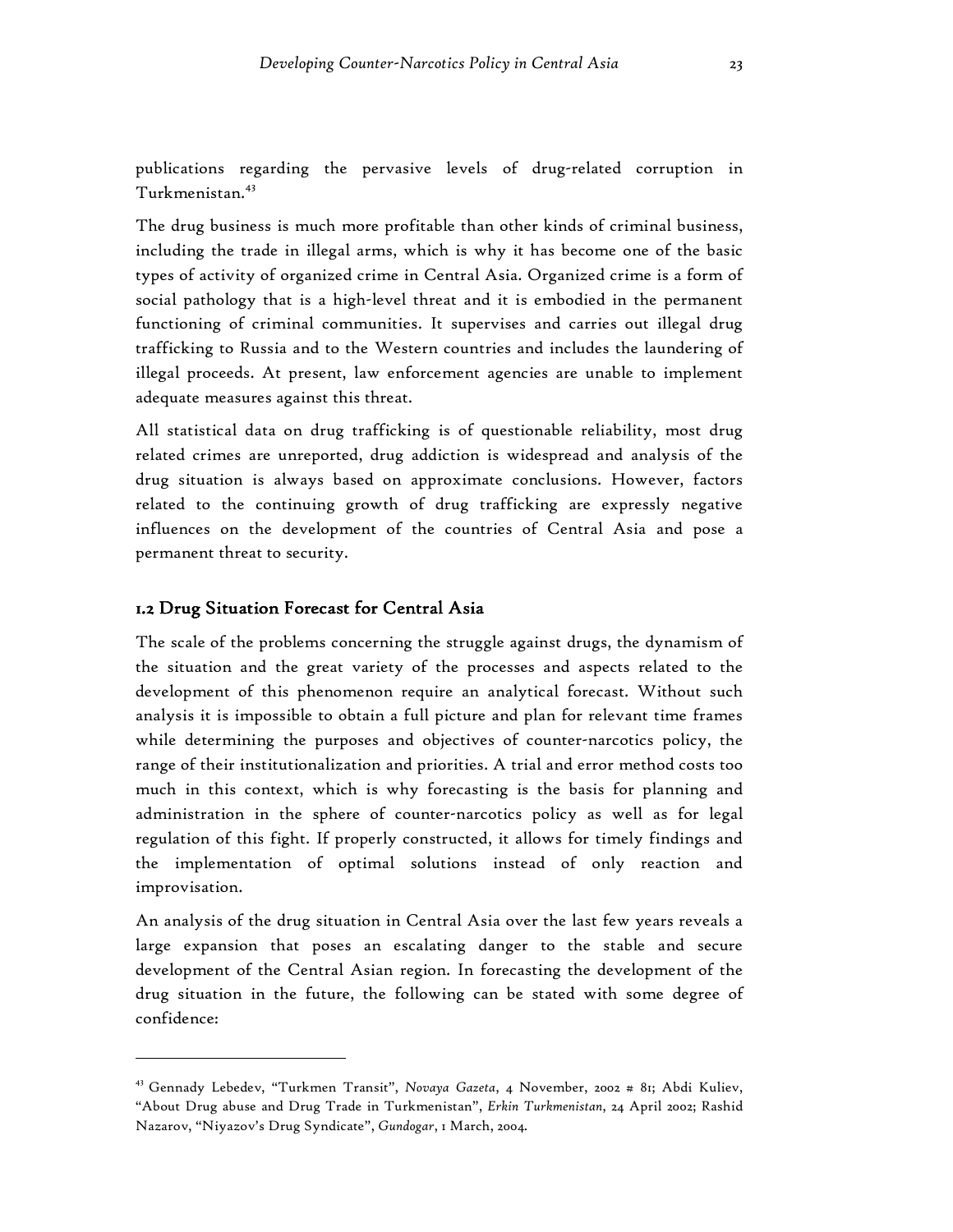- o The trend of continuously increasing demand for drugs in the countries of Europe, CIS and Central Asia in particular, will persist;
- o As a result, the transit of drugs of Afghan origin via the territory of Central Asia is unlikely to decrease but will at least stay stable, with the high possibility of an increase. This is likely because of a range of factors – a huge amount of opium cultivation in Afghanistan; continuous increase of heroin production; and a probable escalation of international terrorists' activity on the territories of Tajikistan, Kyrgyzstan and Uzbekistan. The unstable situation in Afghanistan also exacerbates the situation;
- o Growth of criminal activity, especially more sophisticated crimes in Central Asia are possible direct outcomes of the drug situation. One of the factors facilitating crime is the difficult social and economic situation in the countries of Central Asia, in particular in Tajikistan;
- o Concurrently, the number of drug addicts will increase, particularly intravenous drug users;
- o Along with the increase in drug trafficking, the level of corruption in law enforcement agencies of the Central Asian states will also increase.
- o It should be noted that the potential pervasiveness, due to its dormant character, of criminal activity is steadily increasing given the re-orientation of significant layers of the population toward criminal-type relations, and the obliteration of boundaries between illegal and legally acceptable behavior in the conscience of citizens. This is being expressed in the form of legal nihilism and a more tolerant attitude towards drug addiction as well as towards narcotic-related criminal activities.

The negative developments in the sphere of illegal drug trafficking in Central Asia are coupled with a negative societal situation and the amplification of a sense of desperation and hopelessness, which, in turn, stimulate the search for oblivion (especially among vulnerable layers of the population). This socio-economic factor is particularly important in contributing to the development of illegal drug trafficking in the region, which in turn has provoked the extreme growth of drugrelated criminal activity of the 1990s. It is common knowledge that socio-economic factors have a certain influence, often a dominating one, upon the behavior of individuals and groups participating in drug trafficking. It is safe to say that the socio-economic situation in Central Asia produces drug activity, forces certain layers of the population to get involved in drug trafficking, and that this situation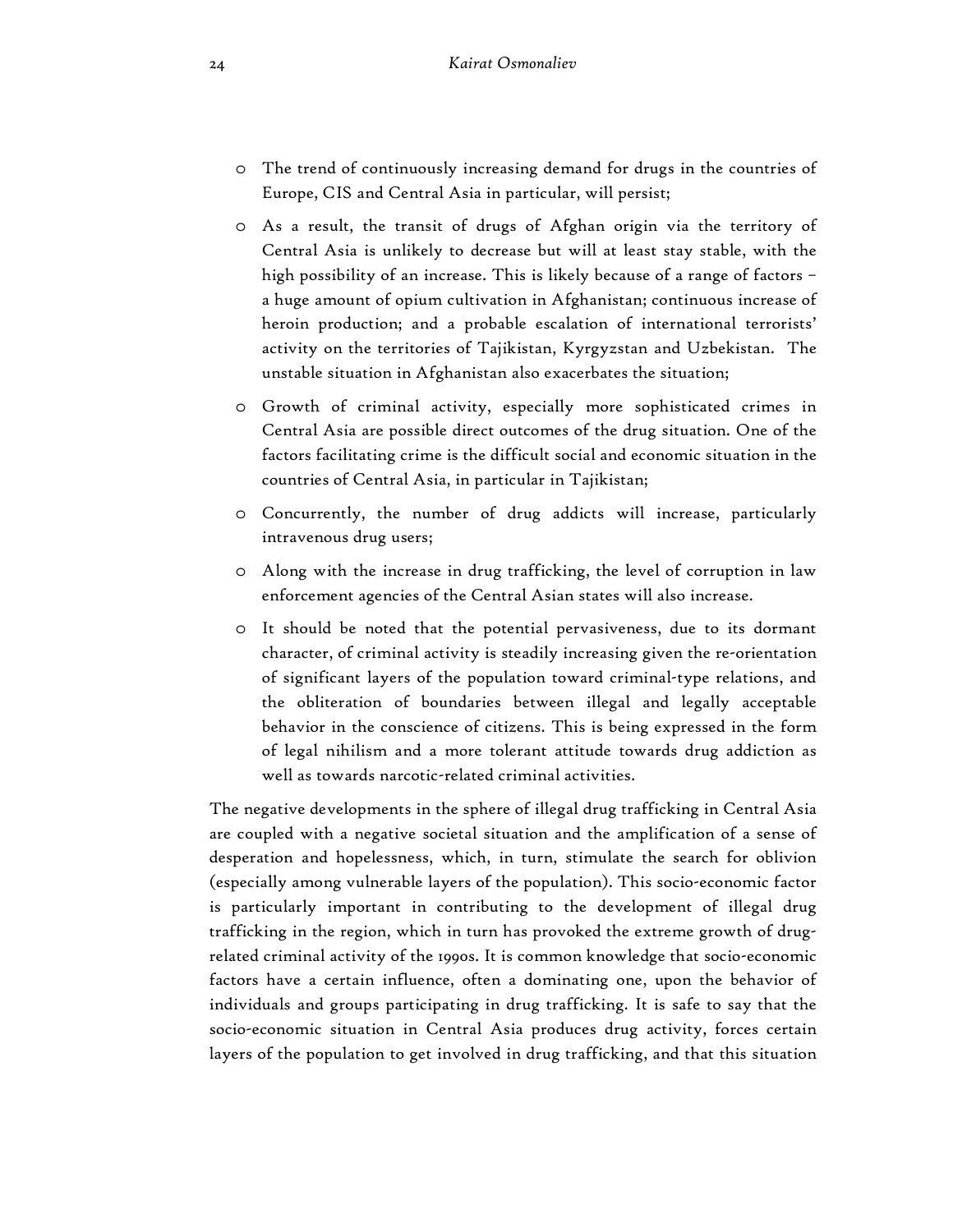is a factor in the spread of drug addiction.<sup>44</sup> Generally, with the notable exception of Kazakhstan, living standards in the region are the lowest in the CIS, and are getting worse. Vulnerable layers, such as pensioners and youths, are often involved in drug activities. Easily available drug crops, relatively high incomes, and the absence of pensions or the endless delay of payments of salaries are all factors that push the population towards drug-related activity. The Gorno-Badakhshan province of Tajikistan is an obvious example in the 1990s, when opium was the only form of payment in that area. It is apparent that the effectiveness of counter-narcotics measures is negligible without the realization of a wide range of comprehensive social and economic measures, most importantly poverty alleviation.

This is the most likely and disheartening forecast of the development of the drug situation, based on a continuous increase in drug demand and in Afghan opiate production. The combination of increasing drug addiction and religious extremism should force state authorities to prioritize solutions to drug addiction. Drug trafficking in the Central Asian region has become a direct source of political instability and terrorism. The events linked to the intrusion of Islamic terrorists belonging to the Islamic Movement of Uzbekistan (IMU) into the territory of Kyrgyzstan and Uzbekistan in the summer and fall of 1999 and 2000 demonstrated this. Afghan drug trafficking to a great extent influenced the drug situation in Central Asia and the populations of the region became hostages of this the world's fastest-growing drug producer. As Afghanistan's Minister of Foreign Affairs Mr. Abdullah stated:

Let us not forget that Afghanistan's historical misfortunes and troubled politics over the past two decades gave birth to a poppy-driven agriculture in large areas of our country. We did not face this problem 25 years ago. The root causes of increased reliance on poppy cultivation are directly linked to invasions, massive exodus of people and skills, drought, war and poverty. Afghanistan was agriculturally self-sufficient prior to the 1978 coup d'état, but as internal conditions worsened over time, narcotics became a means of livelihood for many inside the country, but also a very profitable business venture for producers, smugglers and criminal circles in our region and beyond.<sup>45</sup>

The combined effect of increased production and high prices explained the estimated value of 2003's production at \$1.2 billion, equivalent to 52% of

<sup>&</sup>lt;sup>44</sup> About 55 million people live in Central Asia, mainly in rural localities. There are nearly 100 ethnicities. Children and youths make up 30-45% of the population, about 50% are employable.

<sup>45</sup> Abdullah, Abdullah. Speech at the international conference "Drug Routes from Central Asia to Europe". Paris, May 22, 2003.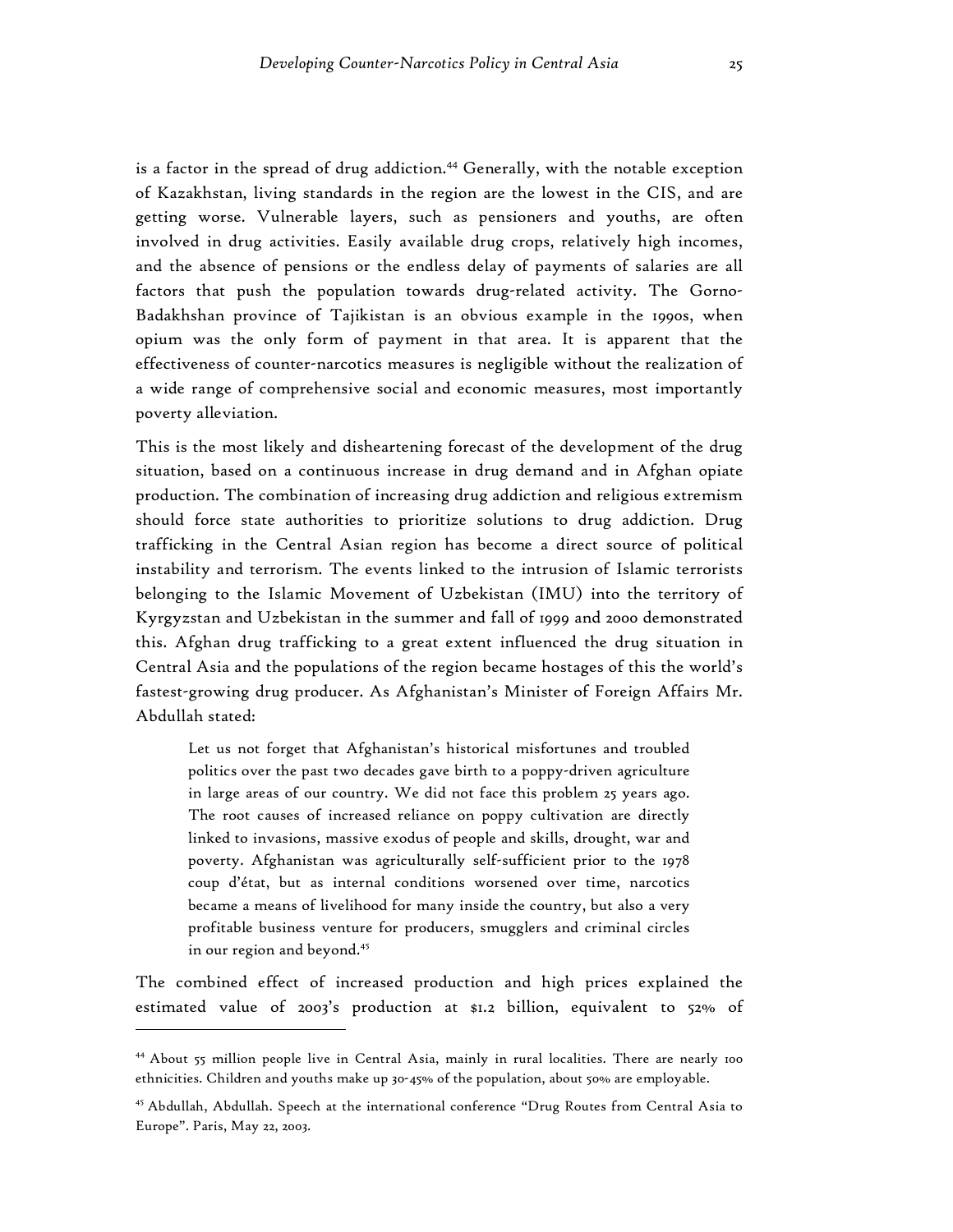Afghanistan's legal GDP. Lower prices in 2004 led to some decrease in the farmgate value in spite of increasing production. However, although opium represents a major source of income for Afghan peasants (approximately 10% of the Afghan population depends on the drug economy according to UNODC), over 90% of the profits from drug trafficking are earned in consumer countries (\$25 billion).<sup>46</sup> From 18 of 32 provinces cultivating opium in 1999, the figure had increased to 28 in 2003, and in 2004, a;; provinces produced opium. In 2003 the average income from poppy - \$12,700 per hectare - was much higher than from wheat, at \$222 per ha. Though opium prices have dropped since, the difference remains significant. According to UNODC research, 69% of all farmers interviewed in poppy-growing regions of Afghanistan intended to increase poppy cultivation in 2004, 16% to keep it stable and only 4% to reduce it.<sup>47</sup> Indeed, final production estimates released by the UNODC in November 2004 showed a 64% increase over 2003 to 131,000 ha, and opium production increasing almost 20% to 4,200 tons.

These statistics show that despite some eradication, the struggle against opium cultivation in Afghanistan is ineffective. No changes will take place in the short term as the economic capacity of the Afghan government cannot not alter the precepts of the agriculture of the country. A long-term timeframe of perhaps 10-15 years will likely be necessary to convince peasants not to cultivate poppy. All this means that neutralizing drug trafficking from Afghanistan will be a long-term and difficult effort. As Peter Scott puts it, though emphasizing the role of the United States:

… the new interim Afghan government has initiated a nominal ban on opium cultivation. But the United States has not given the Hamid Karzai regime enough financial support to make the ban work. Clearly the drug traffic itself is now a well-financed transnational player in the region, and there are no serious current plans to reduce it. $4^8$ 

Aside from this, it was observed that during the US counter-terrorist operations the world community expected an extermination of the deep-rooted drug industry as a corollary. Judging by the reports of UN experts, it was the weakness of the central authorities and the dissociation of the coalition forces, as far as the combat against illegal drug production was concerned, that resulted in the present

<sup>46</sup> Summary Report from international conference "Drug Routes from Central Asia to Europe". Paris, May 22, 2003.

<sup>47</sup> UNODC, *Afghanistan: Farmers Intentions Survey 2003/2004*, February 2004, p. 3.

<sup>48</sup> Peter Dale Scott, *Drugs, Oil, and War: the United States in Afghanistan, Colombia, and Indochina*, Lanham, Md.: Rowman &Litlefield, 2003, p. xii.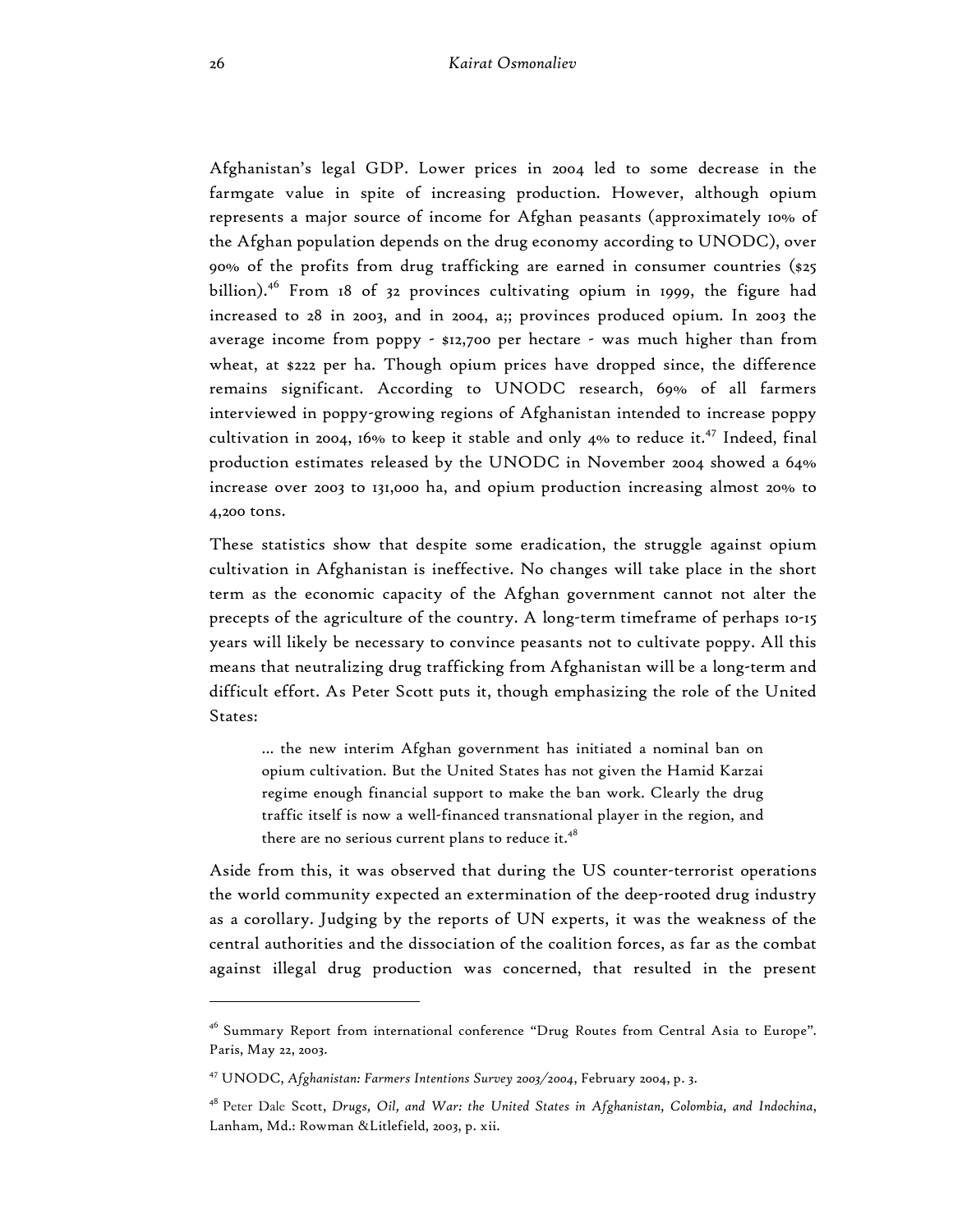situation, where Afghan drug trafficking is a danger not only for the Central Asian countries but also for countries that share no border with Afghanistan. Drug trafficking is considered to be an essential part of international terrorism, and the coalition powers in Afghanistan have not effectively dealt with the issue, as noted among other by Russian General Alexander Baranov, leader of the Russian peacekeeping forces in Tajikistan:

The armed forces of the Transitional Government and foreign military units in the Islamic Republic of Afghanistan control the situation nominally. At the moment an armed opposition has been formed. The opposition makes a stand against the governmental and international forces, in particular in the Southern and South-eastern provinces of the country. These forces strive to create supporting bases which let largescale partisan activity on border Northern provinces – Kunduz, Takhor and Badakhshan as well. This predetermines continuous attempts of illegal drug trafficking over the border line. It is only reasonable to suggest that opium and heroin trade is the basis of financial support for the opposition.<sup>49</sup>

Against the background of drug trafficking spreading from Afghanistan, the Tajik authorities are actively discussing the question of step-by-step transfer of borders guarded by Russian forces to Tajikistan's own border guards. The Russian observers forecast an increase in drug expansion because of the inability of Tajik border guards to combat drug traffickers' activities. If only Tajik border guards serve on the Afghan-Tajik border, then it is perceived, especially in Russia, that the main drug interdiction theater will move to the comparatively quiet Russian-Kazakh border. In addition, should Tajikistan be unable to secure the border, the actual Afghan border will get closer to Kyrgyzstan. According to UNODC, many Afghan heroin processing laboratories have moved to the northern borders near the countries of Central Asia, most notably Tajikistan. There are apparently numerous laboratories of different sizes in the area extending from Faizabad to Kunduz. These small laboratories are often family-run and produce a maximum of 5-10 kg of heroin per day. The establishment of small mobile laboratories is generally seen as a strategy to minimize the risk of detection.<sup>50</sup>

The struggle against drug trafficking in Afghanistan is closely associated with the settlement of a range of social and economic problems. Political stability is foremost. Nearly all Central Asian states are interested in establishment of strong

<sup>49</sup> Igor Vitebsky, "Kriminalnaya armia spesialnogo naznachenia", *Nezavisimoe Voennoe Obozrenie*, 19 March 2004.

<sup>50</sup> UNODC, *Illicit Drugs Situation in the Regions Neighboring Afghanistan and the response of ODCCP*, October 2002, p. 20.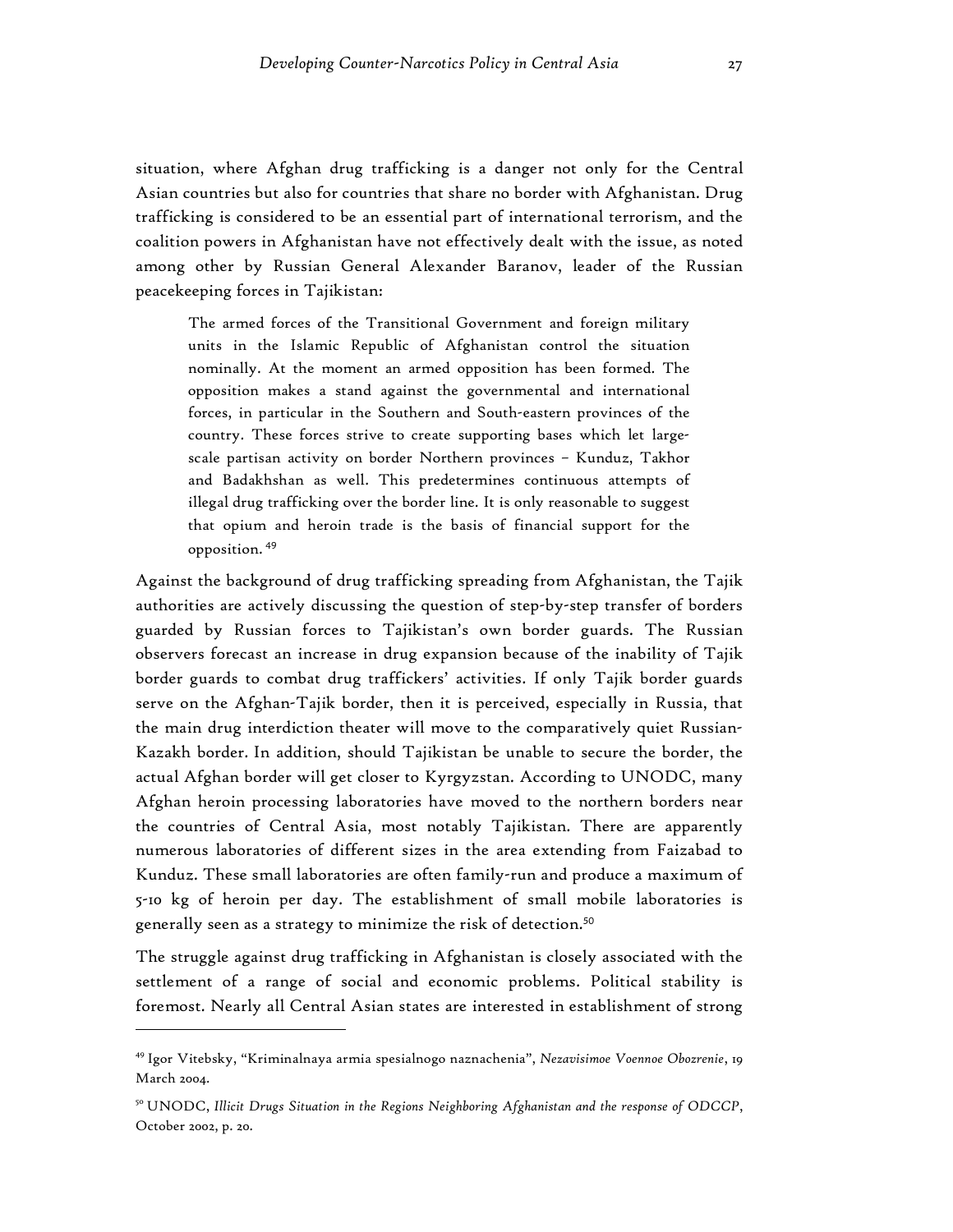governmental authority in Afghanistan, which would be able to put an end to drug trafficking. If the "Golden Triangle" scenario of offering alternative agriculture is duplicated in Afghanistan, then the drug situation can definitely stabilize, but only if there is strong democratic power in the Central Asian republics and a coherent, restrictive counter-narcotics policy is implemented. As one expert notes:

Even if opium production in Afghanistan were to cease tomorrow and traffickers' stockpiles run dry, the flow of heroin into Europe would diminish only briefly, if at all. Prices would rise, stimulating production in other states, mainly in Central Asia, where networks for growing, processing, and trafficking are already well-established. $5^{\rm I}$ 

Such a development cannot be dismissed out of hand. As mentioned earlier, Kyrgyzstan used to be the largest producer of legal opium in the Soviet Union and climatic conditions for poppy cultivation are favorable in Kyrgyzstan, Tajikistan and Uzbekistan. Today, there are already functioning drug trafficking and distribution networks in these countries. Huge drug markets in Russia and in China have developed into stable consumption countries, stimulating supply. Tajikistan, lacking stability and the poorest country in Central Asia, is exceedingly vulnerable to international drug trafficking. In the long term and under the right circumstances, the Golden Crescent could spill over into Central Asian territory. As in Myanmar, continuing economic decline, growing inflation and increasing poverty and malnutrition, as well as widespread corruption and repression of human rights, have contributed to illicit drug trafficking.<sup>52</sup>

Besides the Central Asian states, Iran is also focusing efforts interdicting narcotics from Afghanistan. For more than a dozen years, Iran has spent considerable resources, practically fighting alone to halt drug smuggling from Afghanistan. Since the 1979 revolution, about 3,600 law enforcement officers and border guards have lost their lives in a virtual war against drug trafficking. Tehran has spent more than \$1 billion on strengthening the 800 km border with Afghanistan and Pakistan, including the construction of protective concrete walls in ravines, setting up barbed wire, and digging up to 25 kilometer long ditches along the border line. Iran spends about \$500 million annually to combat drug trafficking. Iran has made the largest seizures and arrests in counter-narcotics during the past decade. About 70,000 Iranian law enforcement and border guard officers are engaged in this fight.

<sup>51</sup> Svante Cornell, "The Nexus of Narcotics, Conflicts, and Radical Islamism in Central Asia", Caspian Brief no. 24, June 2002. Peter Scott also believes that "even if there an effective ban on opium production and trafficking in Afghanistan, one could still predict with some confidence that it would increase in neighboring areas, such as Tajikistan or Kyrgyzstan".

<sup>52</sup> Zarina Othman, *Human Security in Southeast Asia: a Case Study of Illicit Drug Trafficking as a Threat in Myanmar (Burma)*, Denver, Colo.: University of Denver. PhD Dissertation, 2002, p. 249.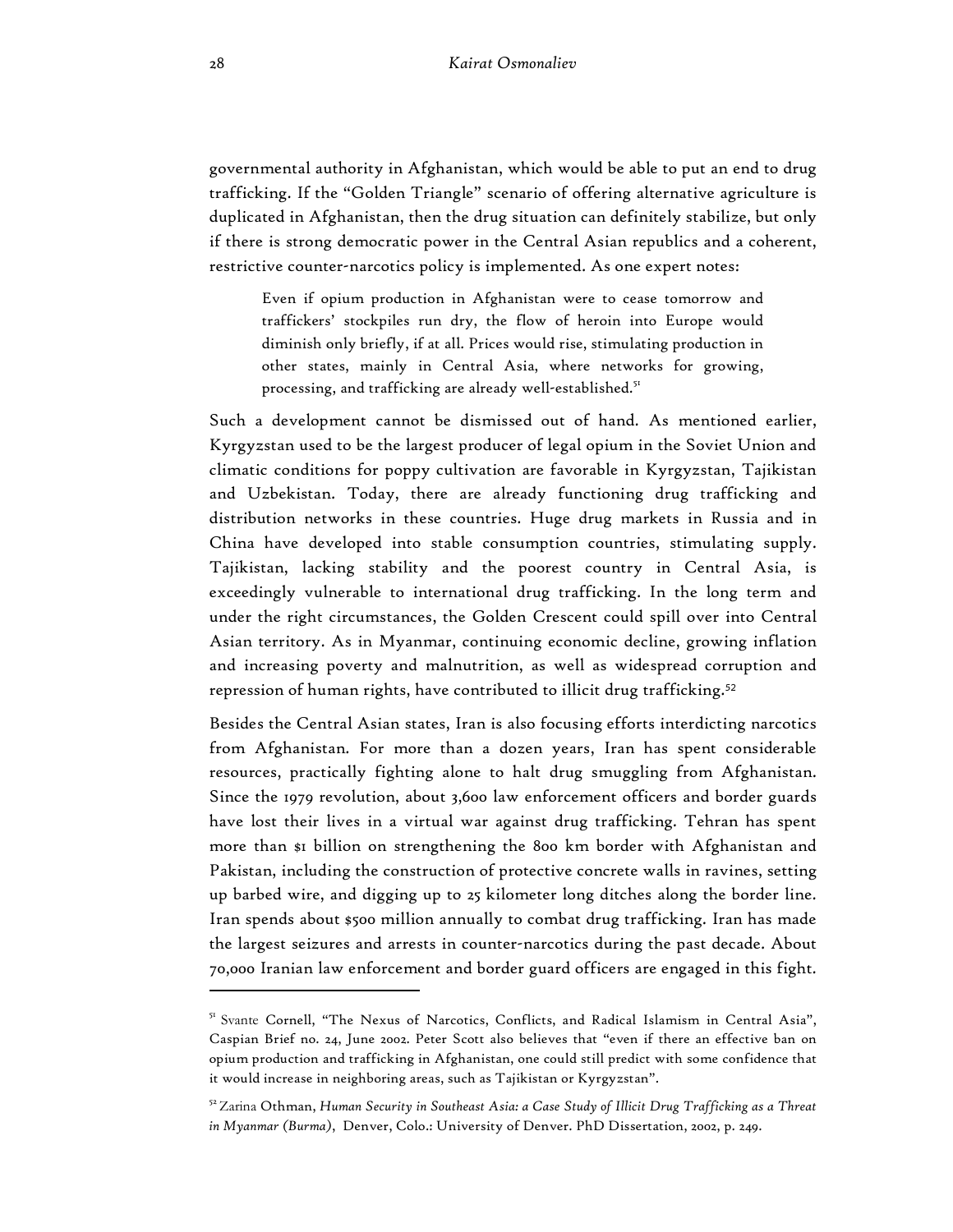For Iran, fighting drug trafficking has become state policy and an issue of national security.

In comparison to the ongoing Iranian fight against drug trafficking, the position of Turkmenistan seems a passive one at best. Turkmenistan is obviously one of the most comfortable corridors for drug transit, considering its friendly relationship with the Taliban movement and its refusal to cooperate in regional and international counter-narcotics efforts. Turkmenistan's refusal to cooperate with the international community on counter-narcotics projects was criticized by the International Narcotics Control Board with stern language in 2003. As the country has a 700 km border with Afghanistan, its cooperation is necessary for global efforts against drug and precursor trafficking to be effective.53 Several articles in various media outlets alleging Turkmenistan's complicity in drug trafficking have been published, some suggesting direct dealings between high level officials and the Afghan drug mafia. While not yet proven, these allegations are often plausible.54 If Turkmenistan would take an open, uncompromising stand, and most importantly would agree to combat drug trafficking, then the drug situation in the region would change for the better. Aidar Kurtov, an expert with the Russian strategic research institute said:

Taking into consideration the historic experience of counter-narcotics struggle, the Chinese experience of the nineteenth century in particular, if the best possible outcome happened in the coming 10-15 years, some decrease in the number of drug addicts is feasible as a result of the realization of a complex counter-narcotics program. If the program is rejected, CIS countries can witness the Colombian scenario, where drug barons have risen above the drug trade and become political figures. This scenario has already partially been started at the local level in the Central Asian states, where coalescence of drug business and government agencies is actually in progress.<sup>55</sup>

The influence of corruption upon drug trafficking was mentioned previously but deserves to be repeated: positive changes in the drug situation are unlikely to occur unless the issue of drug–related corruption is addressed. Researchers have argued that drug laboratories producing heroin have been present in Tajikistan and

<sup>53</sup> "International Drug Control Council Criticizes Turkmenistan", US State Department Report, 5 March, 2004.

<sup>54</sup> Abdi Kuliev, "About Drug Abuse and Drug Trade in Turkmenistan", *Erkin Turkmenistan*, 24 April 2002; Gennady Lebedev, "Turkmen Transit", *Novaya Gazeta*, 4 November 2002, no. 81; Rashid Nazarov, "Niyazov's Drug Syndicate", *Gundogar*, 1 March, 2004.

<sup>55</sup> Press release, International Conference "Drug trafficking in Central Asia: Problems and Prospects". Almaty, Kazakhstan, 19 December, 2003.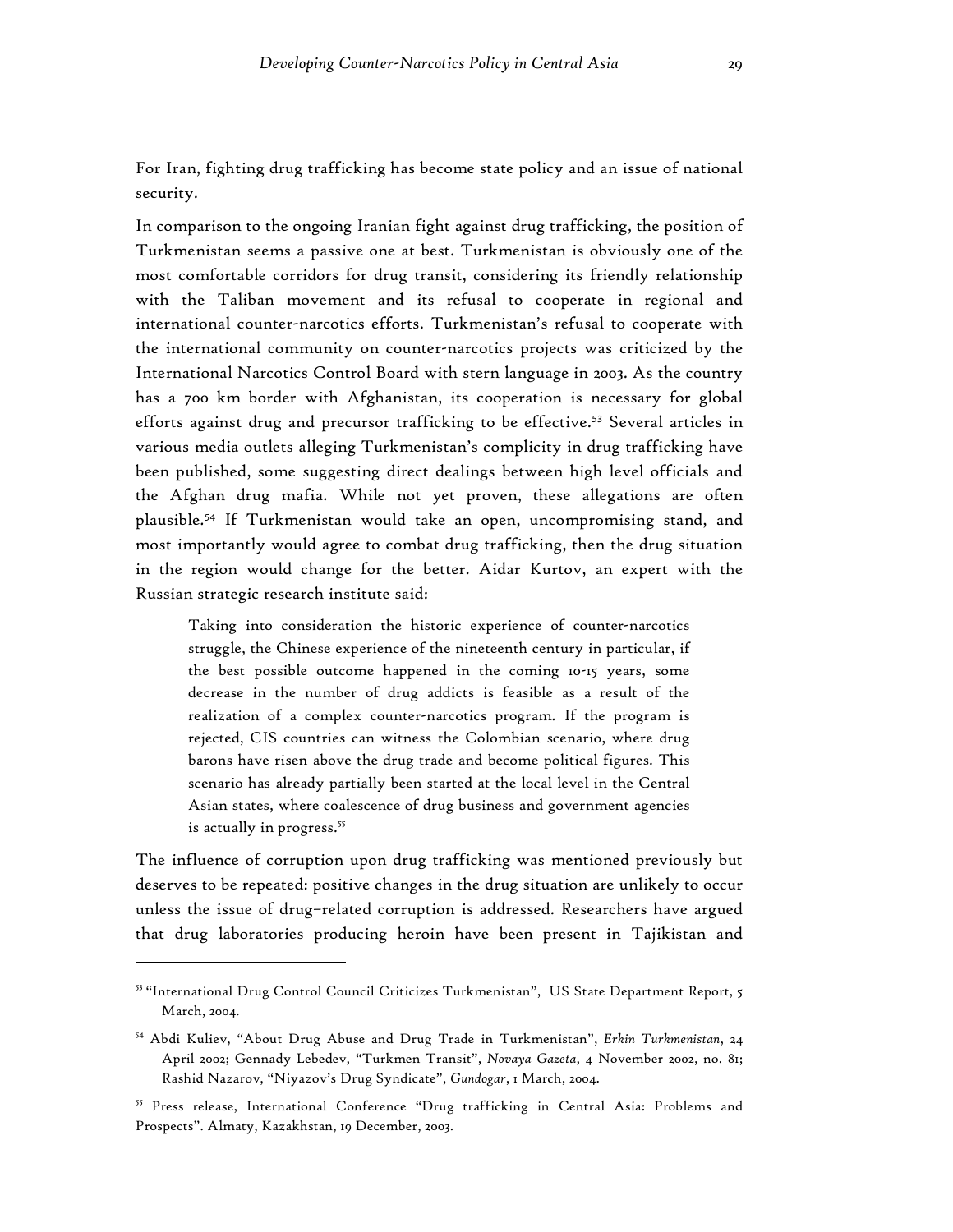Kyrgyzstan and label those two and Turkmenistan as potential "narco-states", although little evidence is provided.56 Other researchers believe that if drugs were allowed to freely spread through Central Asia, the whole region would be infected by a kind of "Dutch disease", when all branches of the economy unconnected to drugs stagnate and decline.57 Such a hypothesis is probable, but only partially and unlikely in Kazakhstan, where the basis of a rather strong economy have already been established. It is certainly imaginable in Tajikistan, however. Central Asian countries are not homogeneous, their political, cultural and economic potentials often differ greatly, implying that drug trafficking stands to affect them in different ways and magnitude.

Others depict even more horrible visions of a vicious circle that will make Central Asia more dependent on the illegal drug trade. It is apparent that drug dealers are interested in regional destabilization in order to carry out their plans. Huge profits gained from the drug trade are spent to support their paramilitary forces, which pose a threat to the countries in the region and beyond. Radical and terrorist organizations are often fed with drug money. However, it is difficult to say how political, social and economic changes in Central Asia might affect Russia, China, Afghanistan and Iran. The drug situation increases the risk of the region becoming a cauldron of instability.58 Potentially strong security mechanisms involving regional powers, such as the Collective Security Treaty Organization or the Shanghai Cooperation Organization, are the main institutions working to mitigate against this occurrence.

All the factors discussed above serve as the basis for the forecast that follows, which comprises qualitative and quantitative estimations of changes as well as approximate time frames. An accurate medium- (5-10 years) or long-term forecast (over 10 years) does not appear possible given the rapid pace of changes taking place in Central Asia's transitional societies. Because of this, the scenarios laid out below are short-term (1-5 years) forecasts. In making these forecasts, the history of

<sup>-</sup>

<sup>56</sup> Tamara Makarenko, "Crime, Terror and the Central Asian Drug Trade", Harvard Asia Quarterly, Vol. 6, No. 3, Summer 2002. Kyrgyzstan was the first CIS country which ratified the UN counter-narcotics conventions, created legal and organizational basis of counteraction to illegal drug trafficking. All these measures allow Kyrgyzstan to integrate into the global drug control system. In 1993 Kyrgyzstan officially confirmed its position not to restart opium poppy cultivation for legal purposes. These two arguments seem to be sufficient to refrain from labeling Kyrgyzstan as a narco-state.

<sup>57</sup> Martha Brill Olcott and Natalia Udalova, *Drug Trafficking on the Great Silk Road: Security Environment in Central Asia*. Washington DC: Working paper no. 11, Carnegie Endowment for International Peace, March 2000.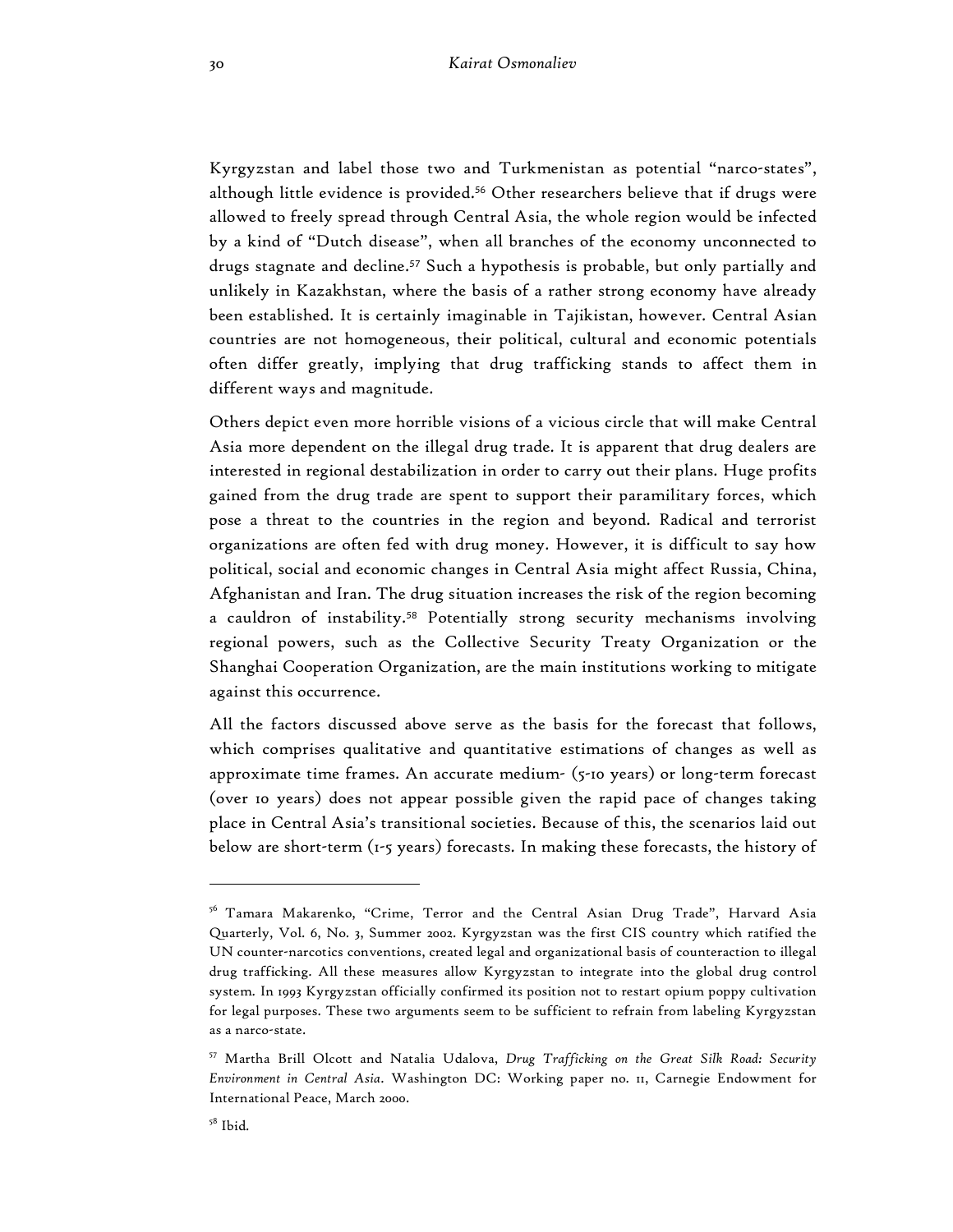the phenomena above are considered, as is the close relationship between drug usage, the spread of addiction and criminal activity connected both to drug trafficking and the socio-economic situation. In particular, the crisis situation in the Central Asian countries in economic, psychological and other areas will only gradually be limited by stabilizing tendencies. The level of drug addiction depends largely on factors such as an increase in transnational drug trafficking, continued unemployment of a significant proportion of teenagers and young adults, and their neglect by governments.

Taking into consideration the aforementioned, three scenarios of the development of the drug situation are outlined. Scenario One involves the mechanical extrapolation of current trends. Scenario Two stipulates maximum possible positive changes in the tendencies observed. Scenario Three supposes maximum negative changes in the tendencies observed.

Scenario One. Officially registered drug-related criminal activity in Central Asia will either experience a general decrease or an insignificant increase. The amount of drugs seized cannot be predicted because it depends on chance and the efficacy of law enforcement agencies, but a stable increase in seizures is probable. The number of drug addicts registered will increase by 5-7%. The main efforts of law enforcement will be applied while detaining persons involved in drug criminal activity without intent to traffic (the rate of such crimes in the structure of drugrelated criminal activity will be over 70%). This forecast is based on the elementary extrapolation of the data on counter-narcotics activities in the Central Asian republics for the past 5-10 years.

Scenario Two. The drug situation will be stable in the coming three years. There will be a steady decrease of 2-3% per year of drug addicts. The number of offenses related to drug trafficking will increase by 5-6%, while the number of nontrafficking-related drug crimes will decrease by 10-15%. Empowerment of the Afghan government, realization of alternative agricultural programs, effective interdiction on the Tajik, Turkmen and Uzbek borders, effective implementation of international projects within the framework of the 6+2 Security Belt aimed to strengthen the potential of law enforcement along Afghanistan's borders, will all contribute to a stabilization of the drug situation. The realization of international development cooperation projects on poverty reduction and similar national programs may reduce criminal activity.

Scenario Three. In the coming two-three years a steady increase in drug-related criminal activity, either qualitative or quantitative, is expected. The annual increase will not be less than 4-5%. The situation will be aggravated by the crisis of social systems, and less law-conscious people will be pushed into drug trafficking. Recurrent conflict related to religious extremism and international terrorism in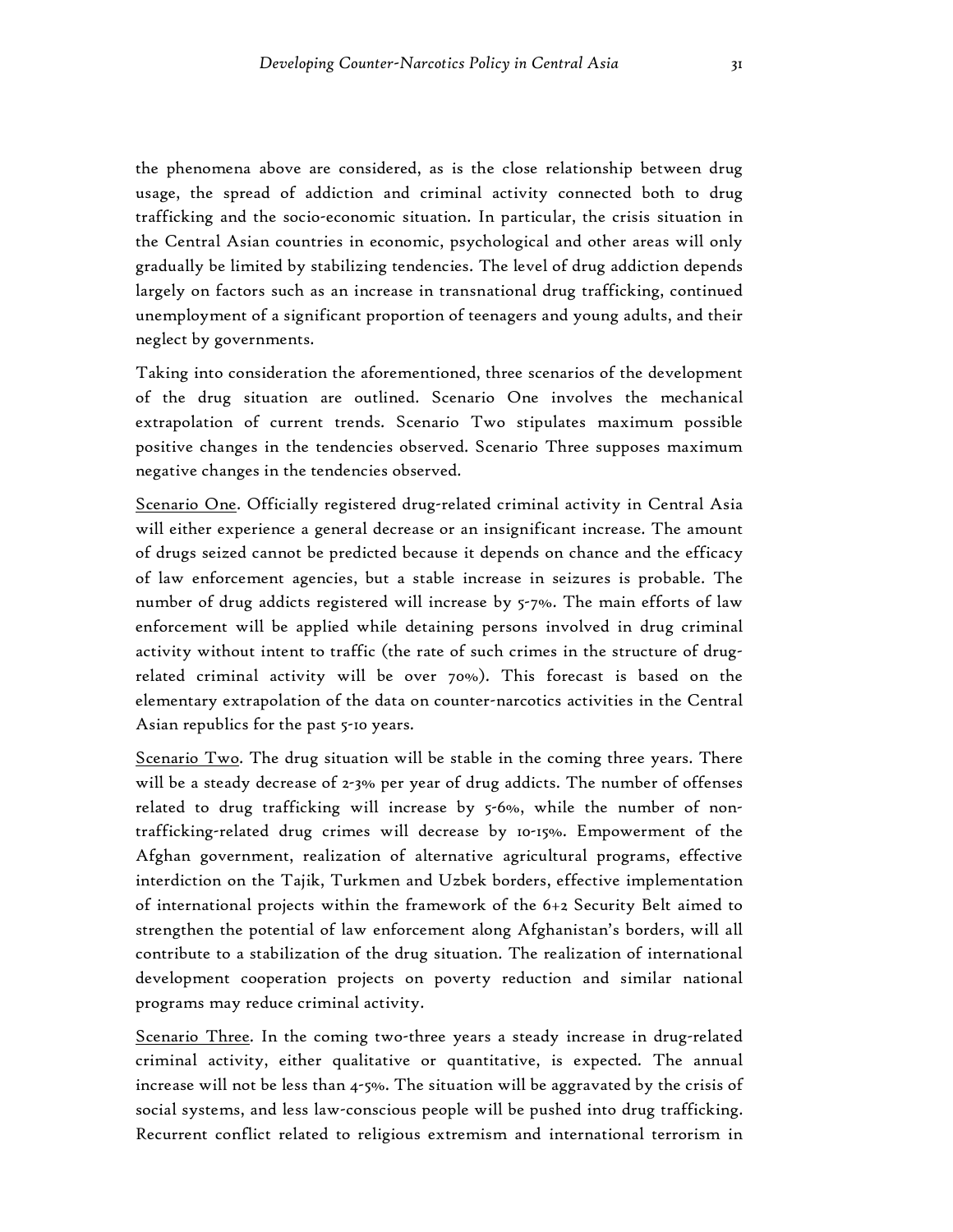Tajikistan, Uzbekistan and/or Kyrgyzstan remains possible. Trafficking through ill-guarded borders will significantly increase. The construction of the China-Tajikistan highway could provoke an increase in drug smuggling via Tajikistan and China.<sup>59</sup> Turkmenistan will continue to pursue a policy of neutrality and isolation in the sphere of drug trafficking and thus it will be the softest target for drug smuggling in Central Asia. Appeals to strengthen efforts against drug trafficking will only be good intentions and the corruption of law enforcement agents engaged in drug control will rise significantly. Lacking logistical support, law enforcement agencies will remain generally poorly trained and partly criminally oriented, and will pose a threat to national security. As in the 1990s, demand reduction will not develop properly due to the lack of logistical support, and will contribute to the growth of drug addiction. Drug trafficking will become one of the most powerful trends in transnational criminal activity and a factor in its growth.

Central Asian countries still have an opportunity to contain drug addiction and trafficking at levels that do not pose vital threats to society. However, if the tendencies in drug addiction and trafficking continue as presently without a reasonable and well-directed state policy, the chances of seeing the drug situation stabilized over the next three years is low. If the Central Asian republics continue to lack the logistical facilities to control the drug situation and to confront drug expansion, they will face the prospect of seeing their current levels of stability challenged. This is especially true of Tajikistan, where conditions are conducive to a significant worsening of security. The drug problem in Central Asia is a significant long-term issue and is aggravated by international terrorism, organized crime and religious radicalism, all of which challenge the social vitality and integrity of states that are trying to move out of their transitional period.

<sup>59</sup> Sultanbek Aksakolov, "A New Silk Road? Tajikistan-China Border Crossing Opens", *Central Asia-Caucasus Analyst*, 2 June 2004.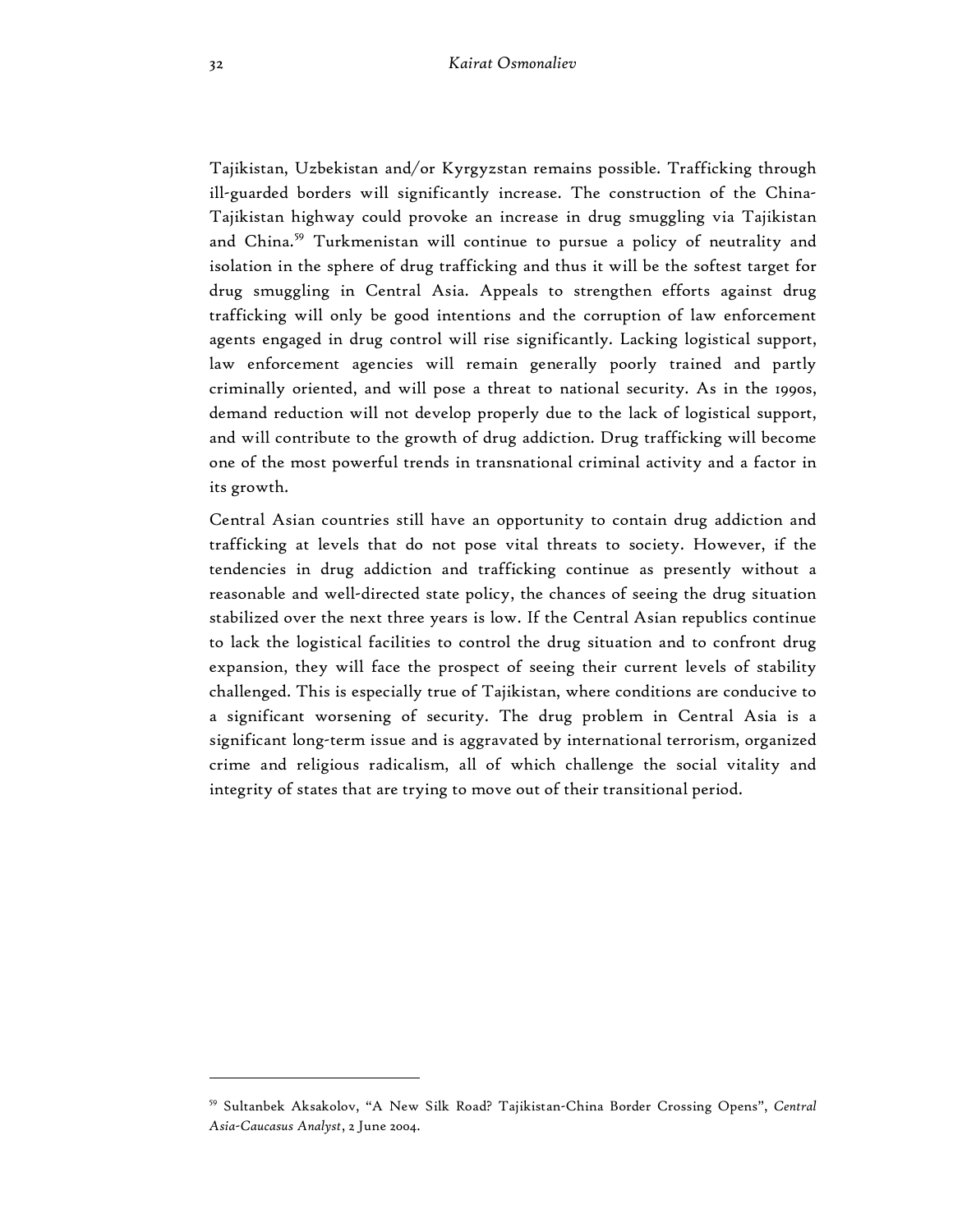# 2. Conceptual, Legal and Organizational Aspects of Counternarcotics Policy in the Central Asian States

## 2.1 Conceptual Models of Counter-narcotics Combat and its Impact on the CAR Drug Control Policy

There are three broad methods of implementing counter-narcotics policies. The first is a strict counter-narcotics policy or a 'war against drugs'; the second is a liberal counter-narcotics policy, focusing on legalization; and the third is a restrictive counter-narcotics policy.

The policy of declaring a war against drugs is distinguished by the prevalence of punitive and repressive measures taken while counteracting illegal drug circulation and drug abuse. Against a background of decreasing legal consciousness, there is an increase in drug-related offences, and a gradual weakening of factual control. In turn, this leads to the strengthening of punitive aspects of criminal law by increasing punishments for drug-related crimes. Being inexperienced in criminal policy issues, the population demands a wider application of severe kinds of punishment including capital punishment, taking repression of crime as a panacea. As a rule, such an approach increases the power of law enforcement agencies, which in turn can create a basis for police abuse. The 'war on drugs' punitive policy is characterized by wide application of capital punishment, minimization of democratic procedures during sentencing, and the imposition of sentences by default. Nevertheless, in countries where this approach has been adopted, criminal organizations engaged in drug trafficking do not scale down their activities, and instead upgrade their methods of carrying out drugrelated crimes.

The arguments put forward by adherents of this approach are quite convincing and find support in the wider population, particularly the prescription of punitive measures. 60 Thus, severe punishments for drug crimes have been very popular in the USA. In 1988, when Congress adopted a set of corresponding laws, 62% of Americans interviewed by Gallup were ready to forfeit some liberties for the sake of counter-narcotics struggle. It is still not clear how significant the outcome of these draconian laws have been. They certainly contribute to prison overcrowding

<sup>60</sup> Leonid Elin, ed*. Voina s Narkomafiei: Poka bez Pobeditelei*, Moscow: Juridical Academy, 1992, p. 132.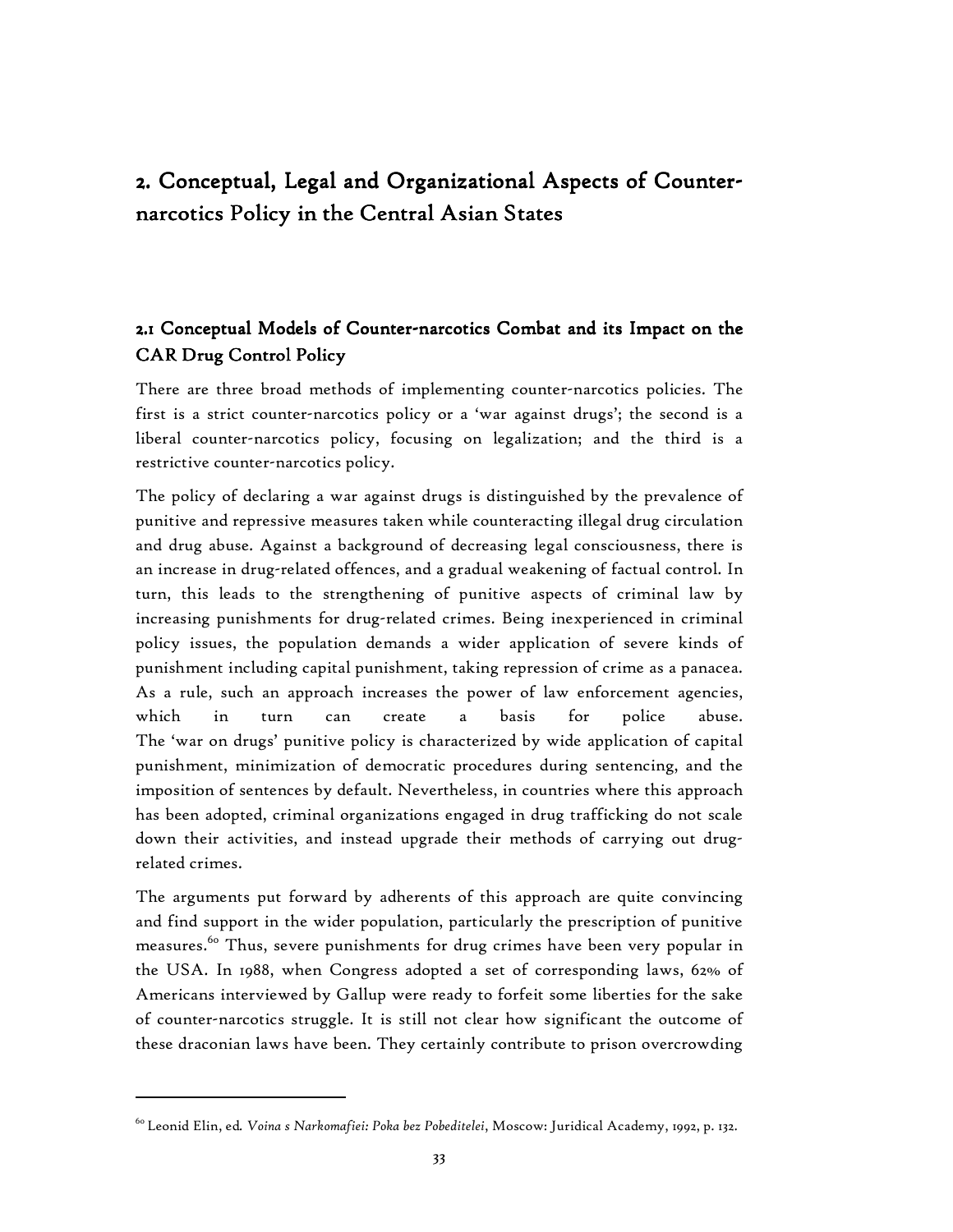- in 1960 every  $25^{\text{th}}$  convicted felon was charged with a drug-related crime. By 1994, every third convict, and 45% in New York, was in prison for a drug crime. $^{61}$ 

Experience has shown that this approach is not always productive and has a shortterm effect. The application of repressive laws is a dead-end and the "war" scenario is mainly useful for political purposes. Having declared a 'war' on drugs due to the expansion of crack, the U.S. is now changing the priorities of its counter-narcotics policy. Many Americans believe that the "war on drugs" is too expensive, whereas demand reduction is under-funded.<sup>62</sup> As some observers note, the "war on drugs" has gone out of fashion before crack did. Now the term 'war' is being replaced with "struggle"<sup>63</sup> However, some opponents of the 'war on drugs' in the U.S. are not aiming for a simple budgetary redistribution away from law enforcement and towards demand reduction, but go to the extreme of advocating the legalization of drugs. A similar situation exists in Great Britain.

The war on drugs increasingly recalls the battles between super-states described in George Orwell's "1984": the government trumpets its victories, but the war is never to be won. In 1998, U.S. customs officers found and confiscated drugs worth one billion dollars, but it did not affect either the availability, or the prices of drugs in the country. Whereas this strict policy demands more and more funds for police raids, that, correspondingly, leaves fewer funds for prophylactics and treatment of addicts. The arguments of the strict law proponents seldom consider the indisputable fact that prohibitions considered unreasonable by society do not work. $64$ 

Counter-narcotics policy in China is also named the "people's war on drugs."65 But in comparison to U.S. policy, the Chinese approach is nuanced by a complex

<sup>61</sup> Vladimir Kozlovsky, "Voinu Zamenili Borboi", BBC, 11 June 2004.

 $62$  In 1998 an Effective National Drug Control Strategy was considered in the U.S., prepared by the Network of Reform Groups in consultation with the National Coalition for Effective Drug Policies. The document's aim was to reduce the harm caused by the "War on Drugs". It was suggested that the counter-narcotics budget of the Office of National Drug Control Policy (ONDCP) be redistributed as follows: treatment - 33%, youth drug use - 34 %, law enforcement – 33 %, taking into account that the budget of ONDCP in 1999 was composed of treatment - 22%, youth drug use - 12 %, law enforcement - 66 % - The Effective National Drug Control Strategy Prepared by the Network of Reform Groups in consultation with the National Coalition for Effective Drug Policies. Available from <http://www.csdp.org/edcs/theneed.htm>. [5 June 2004].

<sup>63</sup> Vladimir Kozlovsky, op. cit.

<sup>64</sup> Tatiana Berg, "War 1984", BBC, 17 June 2004.

<sup>65</sup> Liu, Zhang, and Messner, *Crime and Social Control in a Changing China*, Westport, Conn.: Greenwood Press, 2001, p. 154.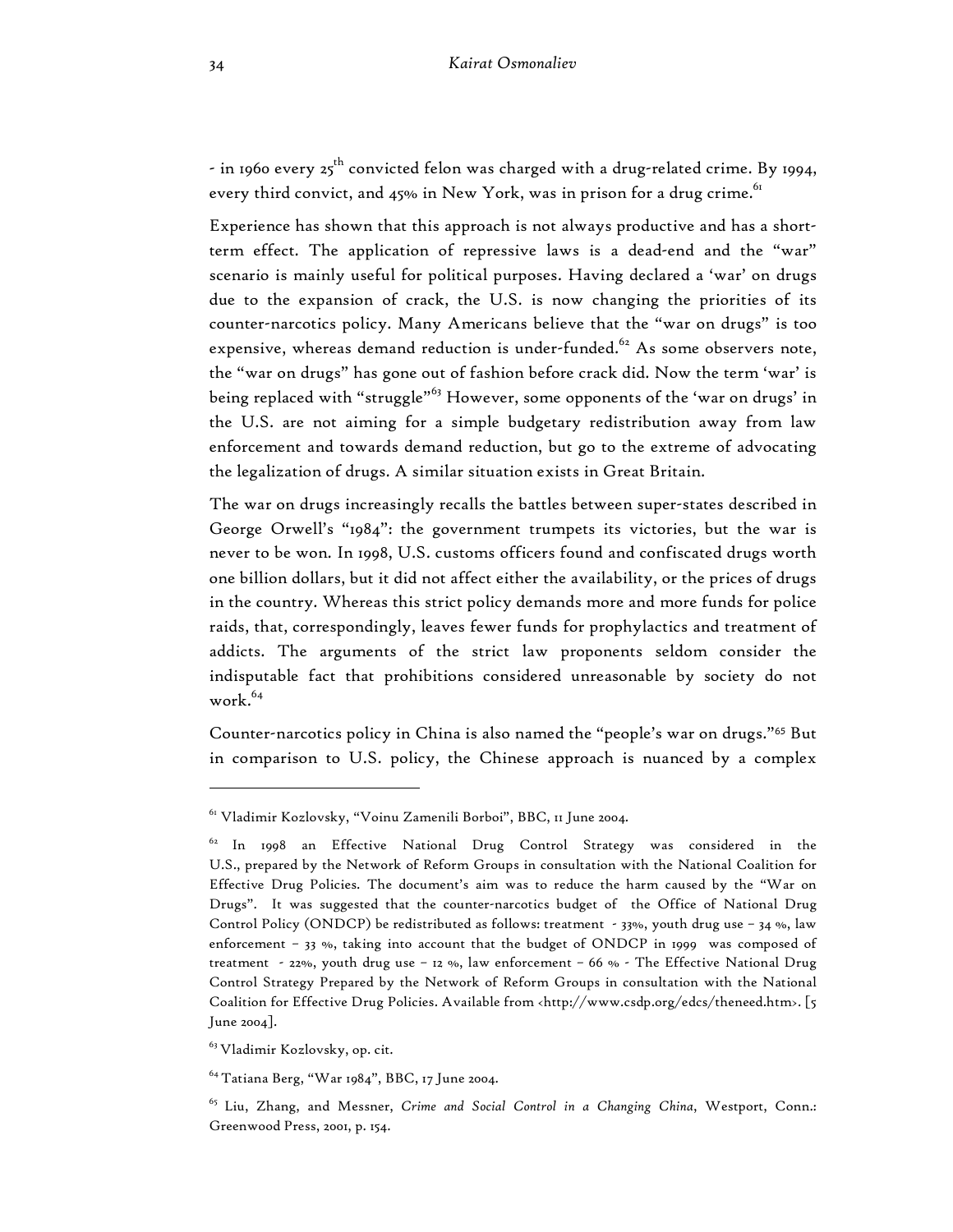system of government. Its basis is complete drug prohibition. The goal of the Chinese government is to provide private life security and to guarantee the existence and development of the people. The government has developed and is carrying out a number of political programs:

- o Fighting drugs is to be considered as something concerning the destiny of the Chinese nation. It is to be included into the program of social and economic development, along with the establishment of a system for holding authorities responsible at all levels;
- o Strategy in the counter-narcotics struggle incorporates complex measures and the carrying out of legal, administrative, economic, cultural, educational and medical actions, requiring the mobilization of all social forces.

The central focus of Chinese counter-narcotics policy is the prevention of drug usage among young people. Thus, the basic emphasis is on the organization and coordination of preventive activities by governmental authorities and public organizations and the encouragement of a careful attitude to life.66 Chinese criminologists believe that their "people's war on drugs" will be more successful because:

In the United States, the call for legalization of drugs has tended to be more popular recently. If gaining the support of the people is the first prerequisite for victory in modern warfare, as claimed by the American opponent, then the Chinese government has such support from the masses. The Chinese can never forget their history as the "sick men of Eastern Asia," which was caused by drug abuse. "Zero tolerance for drugs" is socially accepted, and decriminalization of drugs has no voice in China. The popularity of the war on drugs provides the Chinese government with a basic condition to win.<sup>67</sup>

Criminologist Hangar Alikperov suggests a rejection of the widespread opinion that strengthening legal punishments could seriously affect the current levels of criminality.<sup>68</sup> Global experience demonstrates that severe sanctions no not redress nor deter drug-related crime. Iran is perhaps the best example. Furthermore, it should be recalled that prisons are often 'criminal nurseries' and rehabilitation is not common. Rates of return among drug addicts are particularly high.

<sup>66</sup> George V. Zazulin, and Natalia Frolova, *Aktualnye Voprosy Antinarkoticheskoi Politiki: Otechestvennyi I Zarubejnyi Opyt Sankt-Peterburg*, SPb State University, 2003.

 $67$  Liu, Zhang, and Messner, op. cit.

<sup>68</sup> Hanlar ALikperov, *Prestupnost i Compromis*, Baku: Elm, 1992. p. 17.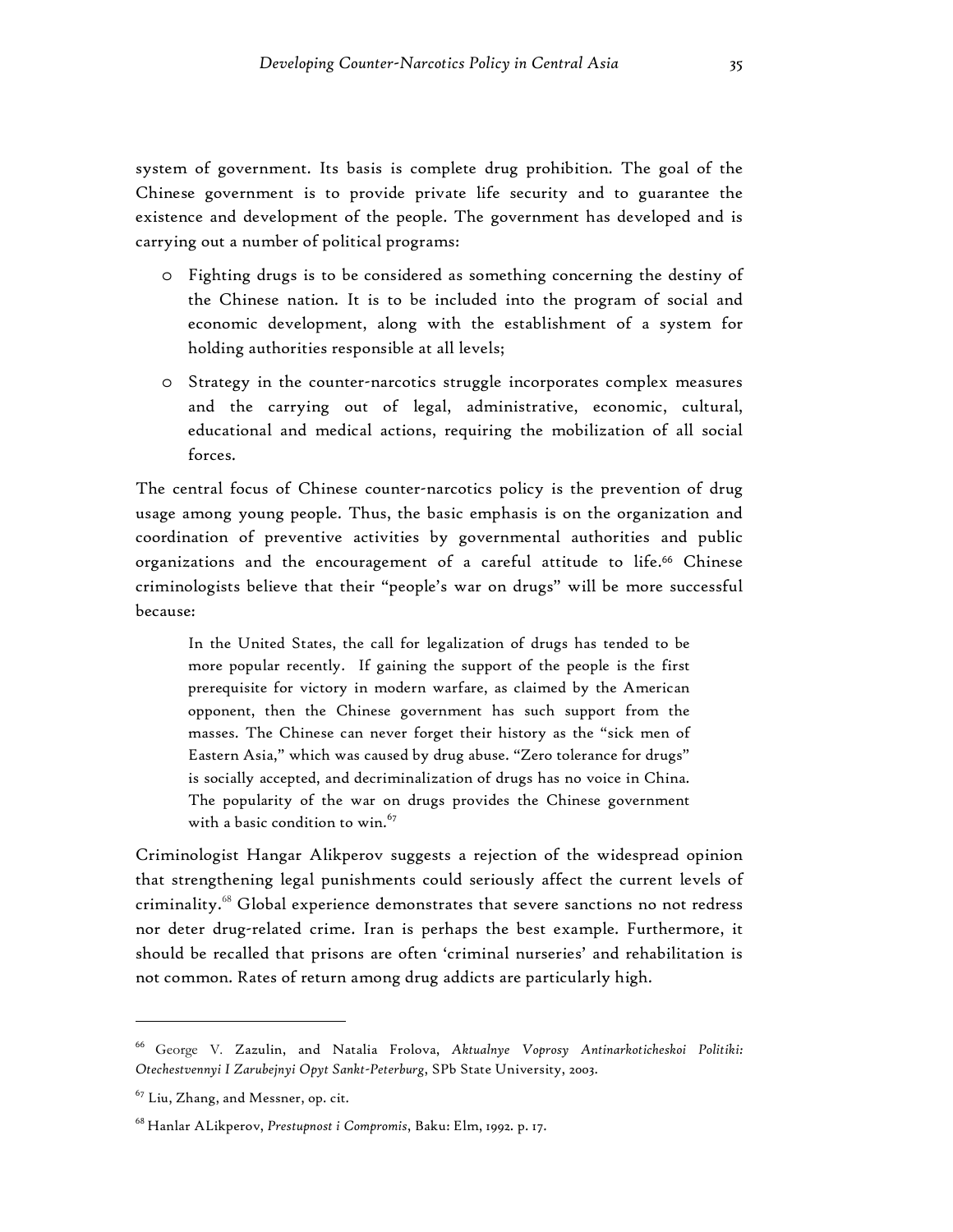A liberal counter-narcotics policy is often carried out in the name of "humanizing" the fight against drug trafficking and abuse. Such an effort may develop into the legalization of drug circulation, or the decriminalization of non-medical usage. This is not without negative consequences as a lack of criminal prosecution can foster a permissive atmosphere. Following from this, the number of drug-related crimes and the number of crimes committed under intoxication explode. For example, in May 2004 Russia took one step toward legalization in a series of legislative amendments decriminalizing the possession of quantities of drugs that had previously been enough to earn a criminal conviction. Deputy Director of the Federal Drug Control Service of Russia Alexander Mikhailov believes:

…the consequences of this decision are catastrophic. According to the rules offered by the Ministry of Justice, there will be tons of legal heroin in drug dealers' and addicts' pockets daily! Meanwhile, in 2008 our country will have to report upon the changes in the drug situation in Russia at the Assembly of the United Nations. If we follow the scheme of the Ministry of Justice, our report at the United Nations will be about increase of addicts' number and volume of drugs spread.<sup>69</sup>

Such legislative initiatives lay an imprint on the implementation of legal measures in counter-narcotics. It should be noted that the Netherlands and Switzerland legalized many years ago, and at present face an unlimited supply of both soft and hard drugs. As a result, the drug situation is beyond the control of authorities.

The Netherlands attracts drug dealers and addicts from various countries with stricter drug policies. In describing the situation in Holland, observers note that unintended consequences – such as an increase of drug addiction – arose following the legalization of 'soft' drugs. Youths from Germany, England, Italy, France and other European countries headed to 'Marijuana's Mecca', effectively bypassing interdictions and obstacles carefully erected by governments with more traditional drug policy regimes. In France, the Dutch policy was deemed incomprehensible and some politicians labeled the Netherlands a 'narco-state'. Georgiy Zazulin and Nataliya Frolova, who conducted a comparative study of counter-narcotics policies, noted:

The transformation of Holland into the European drug capital has taken place not only due to the decision of the Dutch government to legalize sale of products made of hemp in their well-known cafes. Similar practical models of liberal drug policy are being imposed on Russia, the CIS countries, for example, Ukraine, and Kazakhstan. In particular,

<sup>&</sup>lt;sup>69</sup> Tatiana Kosobokova, "Bitva za Dozu", Rosbalt, 25 May 2004. Available from <http://www.rosbalt.ru/2004/05/25/162787.html>. [2 June 2004].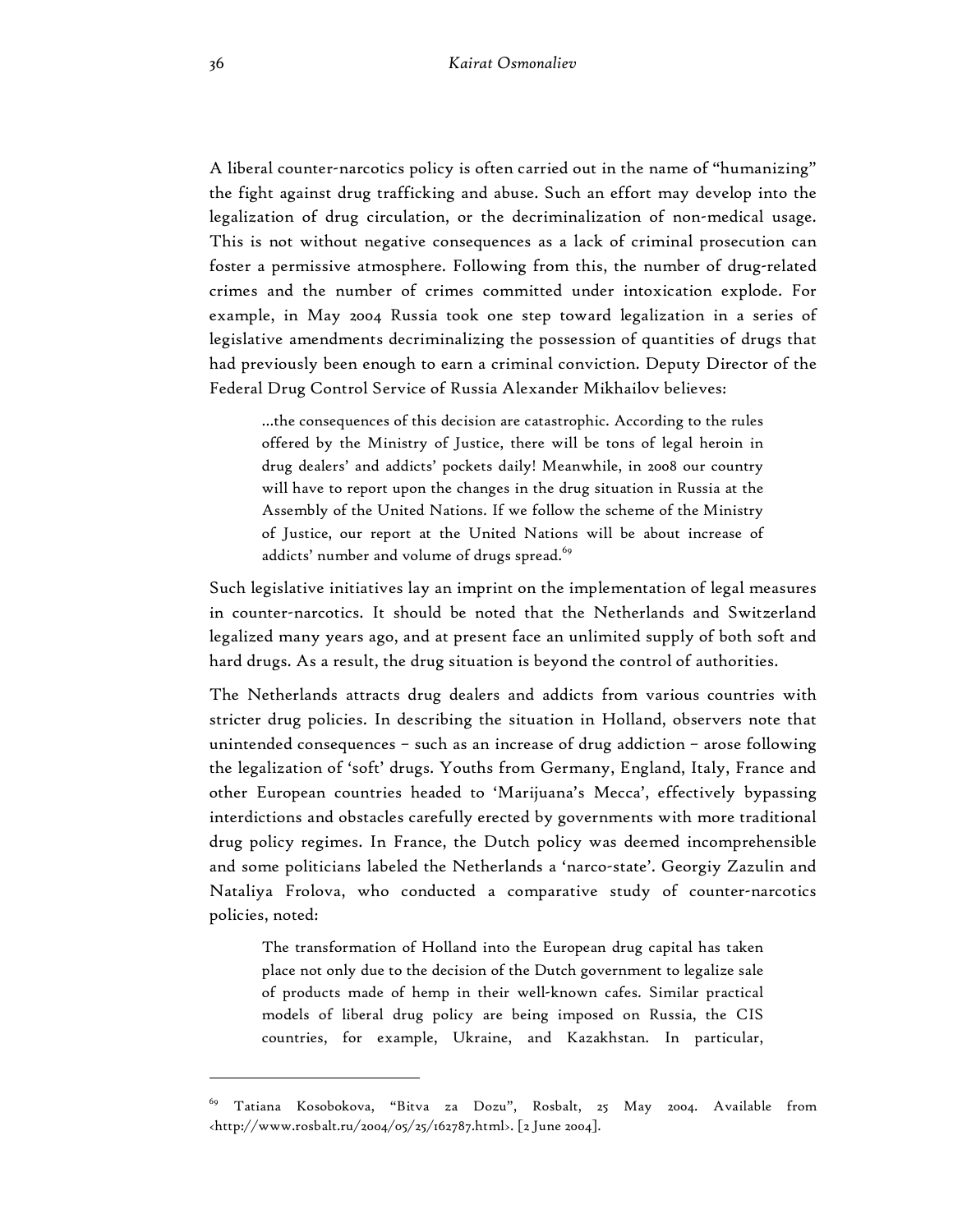Kazakhstan was recommended "to become the tourist Mecca for hemp fans from the entire world.<sup>70</sup>

Despite the fact that legalization reduces hidden drug addiction, it also leads to an expansion of overall rates of drug abuse, of illegal trafficking and of the general level of demand. Perhaps with an accurate perception of this, the majority of respondents to polls regarding drug abuse in Western Europe opposed legalization.<sup>71</sup>

The restrictive policy is characterized by its social-preventive orientation. It provides precise legal restrictions, different approaches to different drug-related crimes, and is carried out through the legal system. This approach is flexible and excludes the extremes described above. Sweden has pursued such a policy, with generally positive results.<sup>72</sup> In 1994 the Declaration Against the Legalization of Drugs was signed in Stockholm by 23 European cities. Under the initiative of the mayor of Stockholm, a non-profit international public organization – European Cities against Drugs (ECAD) – was established. By 2004 it had 245 members. The following statement sums up this policy: "Drug abuse is not an illness, but a wrong behavior with bad consequences."<sup>73</sup> In the 1960s, Swedish counter-narcotics policy was fairly liberal, basically reflecting a harm reduction approach. For example, from 1965 to 1967 it was possible for chronic drug users to obtain prescriptions for morphine and amphetamines. Over time, Swedish policy has become more restrictive, with the aim of current Swedish counter-narcotics strategy being a 'drug-free society'. The authors of this concept wrote:

A drug-free society is a high objective expressing society's attitude to narcotic drugs: we do not accept the integration of narcotic drugs in society, and our aim is a society in which drug abuse remains a socially unaccepted form of behavior, a society in which drug abuse remains a marginal phenomenon.<sup>74</sup>

<sup>70</sup> George Zazulin and Natalia Frolova, *Aktualnye Voprosy Antinarkoticheskoi Politiki: Otechestvennyi I Zarubejnyi Opyt. Sankt-Peterburg*, SPb State University, 2003.

<sup>71</sup> *Borba s Narkotikami i Posledstvia ih legalizasii v Evrope, Obzor Zarubejnogo Opyta*, Moscow: VNII MVD, 1997, p. 7-10.

<sup>72</sup> Restrictive Drug Policy: Swedish experience, Stockholm: Swedish National Institute of Public Health, 1993.

<sup>73</sup> Thomas Hallberg, ECAD director.

<sup>74</sup> *Restrictive Drug Policy: the Swedish Experience*, Stockholm: Swedish National Institute of Public Health, 1993, p.11. It may be said that Sweden has actually improved the USSR experience of solving drug-related problems as far as general approaches are concerned.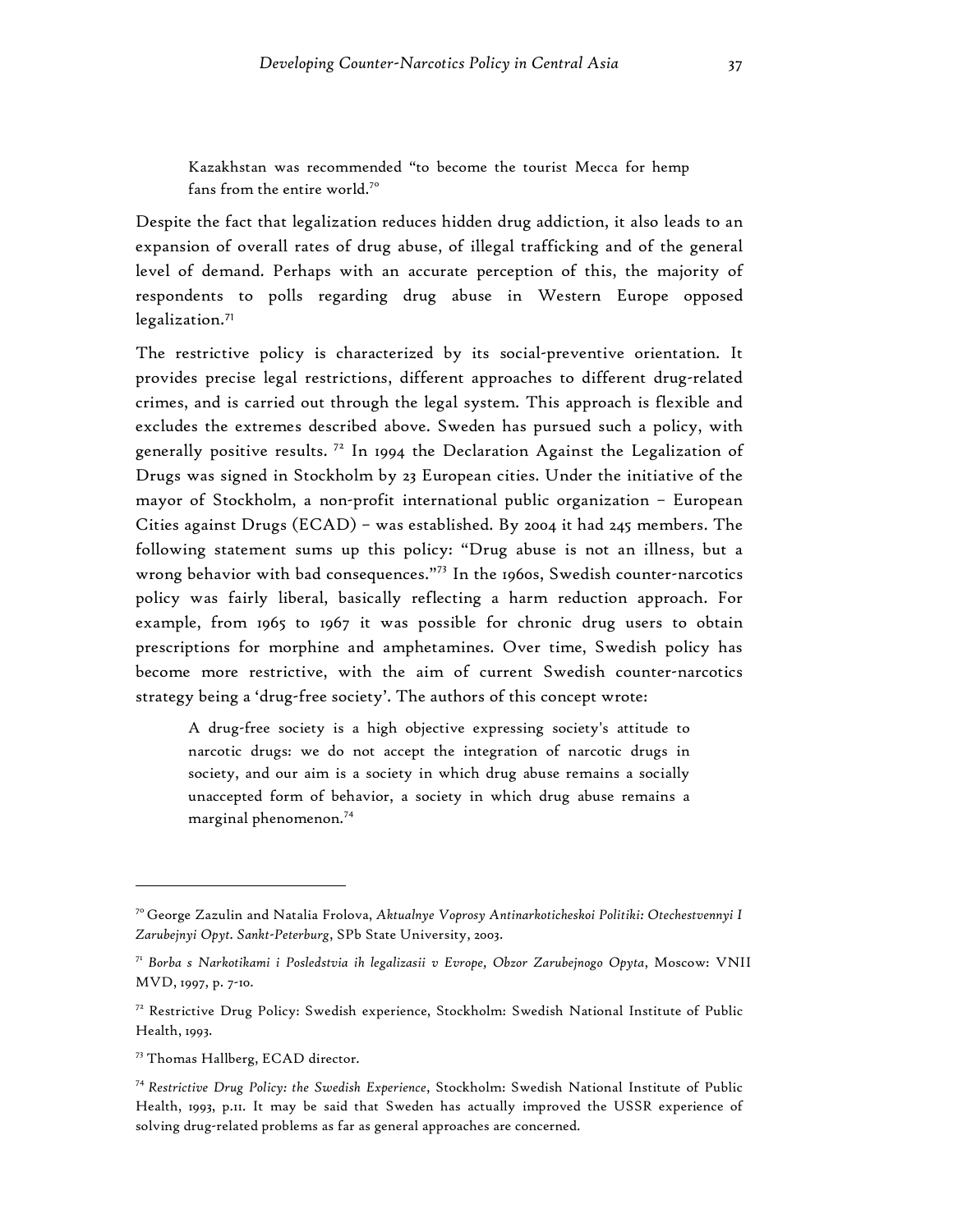The following principles lie at the heart of the above-mentioned overall objective of restrictive counter-narcotics policy:

- o Harm reduction programs are only available in a limited fashion;
- o Treatment is based on obtaining complete abstention and it is possible to force people into treatment;
- o Consumption of narcotics is an offense, and urine and blood test are used to detect those suspected of drug use;
- o Drug legislation is strictly enforced;
- o Discussions regarding the medical value of cannabis are almost nonexistent;
- o Swedish legislation strictly adheres to and in some respects surpasses the requirements set out in the three United Nations drug conventions.<sup>75</sup>

Moreover, Sweden's policy does not distinguish between hard and soft drugs and marijuana is viewed as a dangerous drug that leads to harder drugs and lifelong addiction.76 An ECAD representative in Russia, Georgiy Zazulin, says:

If one says that Swedes have not managed to win drug addiction, then again, it has not been done in a single country of the world yet. At the same time, drug addiction constitutes a real threat to national security, whereas in Sweden it has been reduced to a level that makes it interesting mainly to professionally engaged experts. Other people just do not feel alarm in this concern because the scale of the problem is not comparable to ours. 95% of the Sweden population opposes drugs. They were able to do what we are just planning to: to form the public opinion.<sup>77</sup>

Swedish counter-narcotics programs start early and regularly appear in school curricula. The Swedish vision of a drug-free society is so widely accepted that it is seldom seriously questioned in the political arena or the media. The obvious success of Swedish drug policy has engendered support from all political parties and, according to opinion surveys, the general public. The Swedish population in general has a negative view of drug use and is convinced that drugs pose a major threat to society. However, it should also be emphasized that one of the stated

<sup>-</sup>

 $75$  National Drug Policy: Sweden, report prepared for the Senate Special Committee on Illegal Drugs. Law and Government Division, 18 April 2002.

<sup>&</sup>lt;sup>76</sup> Swedish National Drug Policy Coordinator, Is Cannabis A Harmless Drug? Connecting Research to Drug Policy, Stockholm: ONDPC, 2003. (http://www.mobilisera.nu/upload/dok\_cannabis.pdf)

<sup>77</sup> Zazulin and Frolova, op. cit..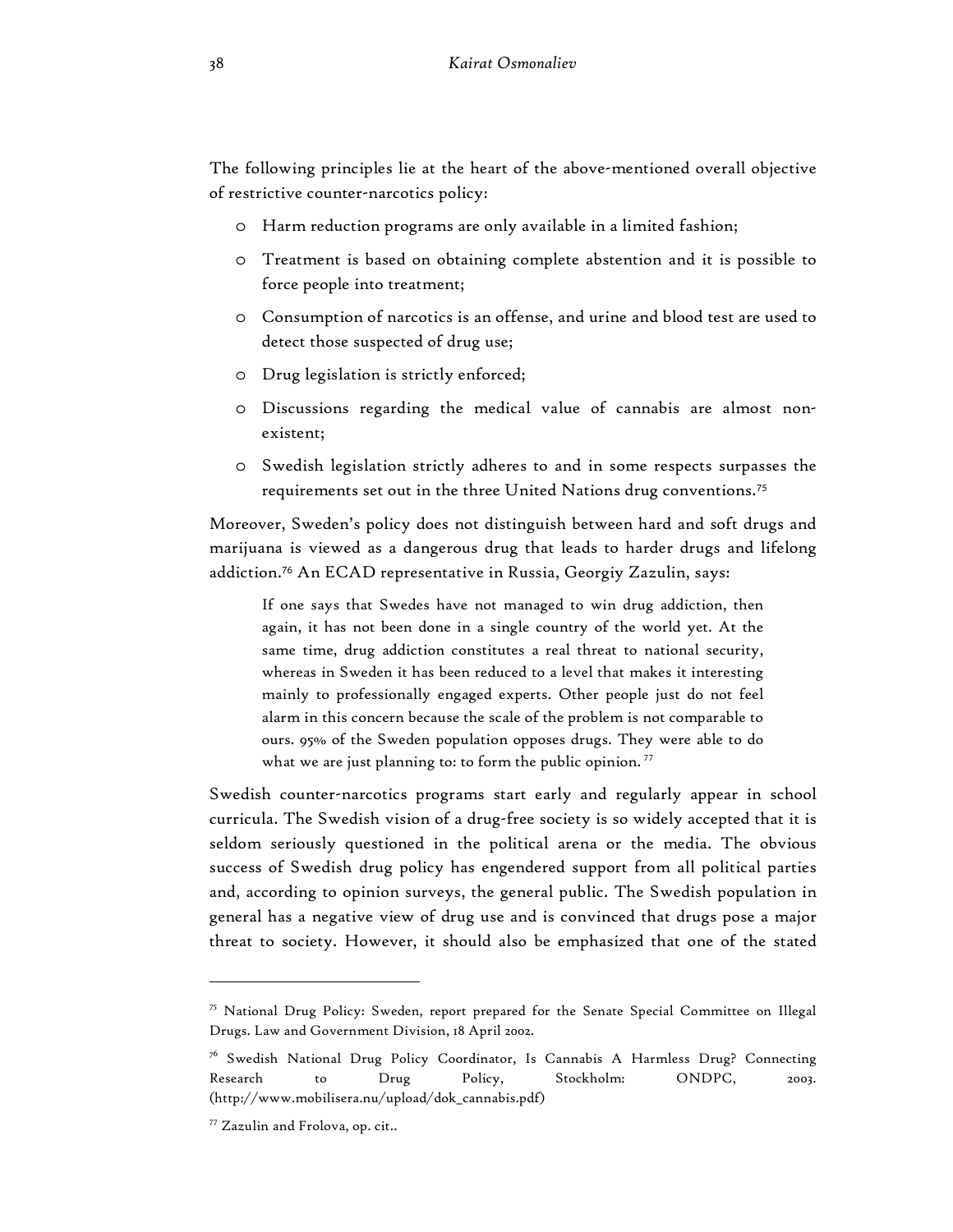goals of Swedish drug policy is to rehabilitate the users rather than to punish them by way of the criminal justice system. One of the most important enabling factors in the effectiveness of Swedish counter-narcotics policy is state financial support of most governmental and NGO treatment and prophylactic measures.

Thus, a simultaneously restrictive and flexible counter-narcotics policy seems to be the most successful model for the construction, development and realization of corresponding strategies, programs and plans.

The Swedish experience is relevant to that in the Central Asian countries. In reality, not a single state in Central Asia is likely to criminalize non-medical drug usage and it would be something of a step back in the development of counternarcotics policy. However, it must be noted that although usage *per se* is not punishable, Central Asian penal codes are quite strict, since the possession of small amounts of drugs constitutes a criminal offence, except in Turkmenistan. The results of these policies are that 70% of drug-related charges were brought for possession of quantities for personal use. In Kyrgyzstan, for example, criminal prosecution is the only legal instrument applicable to possession of personal use quantities. In Kazakhstan and Uzbekistan, the law is more flexible with regard to possession without intention to sell.

Thus, counter-narcotics policy in Central Asia, excluding Turkmenistan, is restrictive and does not differentiate strongly between personal and commercial possession. Turkmenistan has legalized the possession of up to 5 grams of opium and heroin<sup>78</sup> and has applied a moratorium on the application of the death penalty for large-scale drug trafficking, but simultaneously maintains harsh sentences in general. Overall, it may be characterized as a tough liberal policy, i.e. an extreme combination featuring legalization and a tough sentencing regime.

Only recently have the Central Asian republics developed the conceptual bases for their counter-narcotics policy. Thus there is Kazakhstan's "Strategy of Counternarcotics Struggle and Drug Trafficking in 2001-2005", approved by the Decree of the President of Kazakhstan in May 2000. in Kyrgyzstan, there is the "Plan of Drug Counteraction in 2004", approved by the Act of the Government of Kyrgyzstan in April 2004, as well as a "Concept of Counter-narcotics Counteraction", currently being adopted. In Uzbekistan, there is a "Program of Counteraction of Illegal Circulation of Narcotics, Psychotropic Substances and Drug Abuse in 2002-2005". In Tajikistan there is the "Third National Plan on Measures on Combat Illegal Drug Circulation and Rendering Assistance to Drug

<sup>78</sup> See for example Rashid Nazarov, "Niyazov's Drug Syndicate", *Gundogar*, 1 March, 2004. Available from <http://www.gundogar.org/?topic\_id=33&id=828>. [15 May 2004]; Abdi Kuliev, "About Drug Abuse and Drug Trade in Turkmenistan", *Erkin Turkmenistan*, 24 April 2002.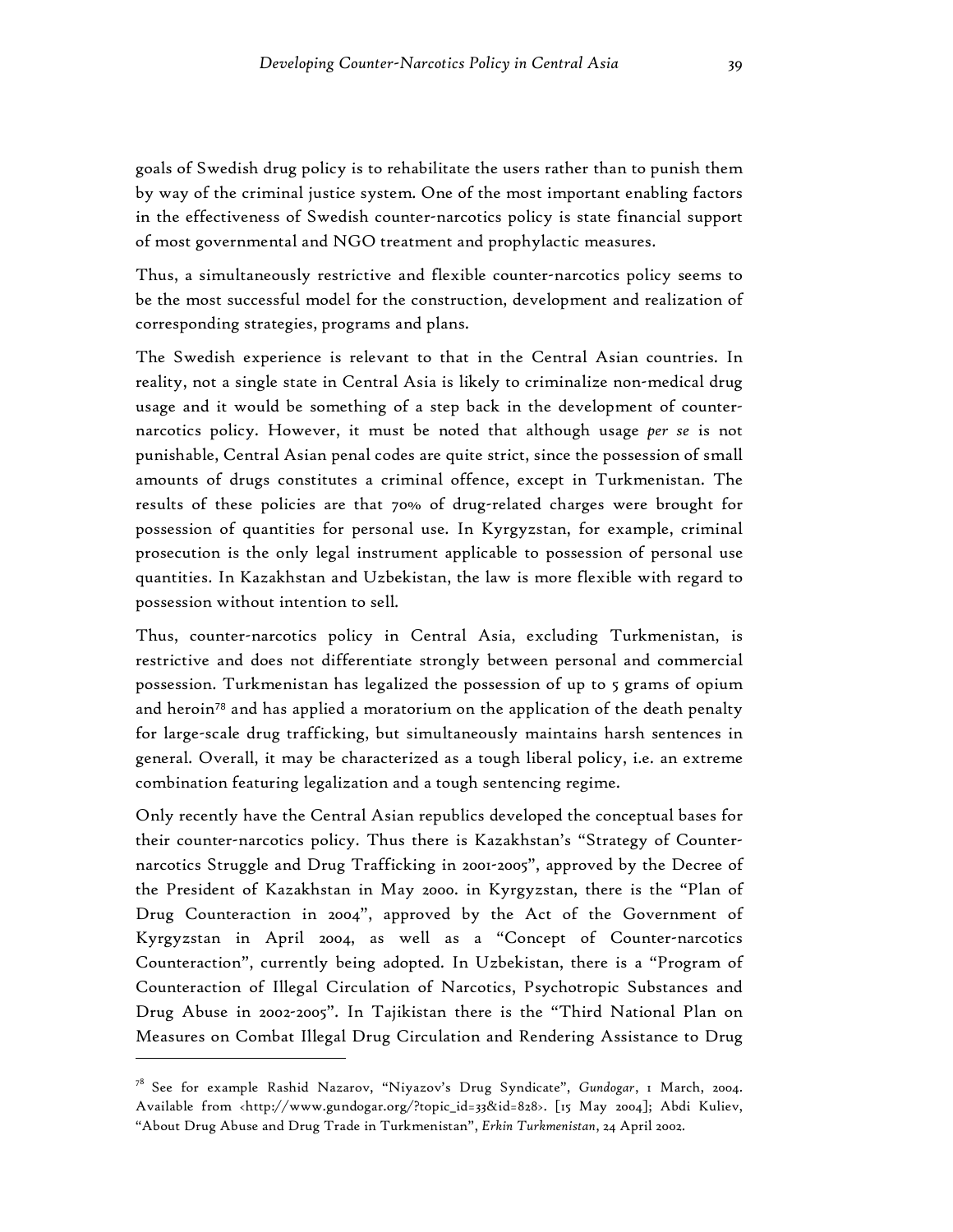Addicts in 2001 – 2005". These documents determine with some precision the priorities of counter-narcotics policy, including supply and demand reduction, as well as the minimization of harm related to usage. The states of Central Asia have been making active efforts at all levels in order to suppress the illegal manufacture, circulation and spread of drugs.79 Over the last thirteen years the UNODC has come to understand that the most effective solution to the drug problem lies in complex and coherent cooperation, including mutually strengthening measures on both sides of the supply/demand divide.

The main task of state counter-narcotics policy as a part of comprehensive security is Narcological security. Narcological security is a social condition achieved when drug addiction and related crime does not present a threat to the genetic pool of a nation. It also requires that the drug situation is under the control of appropriate state and nongovernmental organizations. Sweden, for example, is a country that appears to have achieved narcological security, which has been accomplished through a well-balanced approach to supply and demand reduction.

Unfortunately, such an approach has not been taken in the countries of Central Asia yet. Until the mid-1990s the problem of drug abuse was seen as belonging to other, consumption, states. International drug control cooperation was essentially concerned with the strengthening of counter-narcotics law enforcement measures. The experience of Iran and Pakistan, who have been along the major opiate trafficking routes originating in Afghanistan, shows that such a position creates the potential for high levels of local drug abuse. Thus, since 1995, when heroin processing began in a systematic way in Afghanistan and its products started moving northward, the drug abuse problem has taken on new dimensions in Central Asia. States were forced to engage in the search for solutions to the whole range of drug-related issues. In addition, the official position of the governments of these countries has changed due to the spread of HIV/AIDS, in particular among intravenous drug users.<sup>80</sup>

Central Asian governments have conceded that their concentration on the law enforcement component of counter-narcotics policy has not generated the desired outcome. The work on drug-demand reduction in the society and drug abuse prophylactics is carried out unsystematically, without due state support. The attention to the drug related problems on the part of mass media, the institutes

 $79$  This paper cannot analyze Turkmen counter-narcotics efforts fully because the data is fragmentary or completely unavailable.

<sup>&</sup>lt;sup>80</sup> Summary Report "Estimation of the situation and corresponding measures" at the Regional conference upon the drug-related problems in the Central Asia, Tashkent, Uzbekistan, June 26-28, 2002.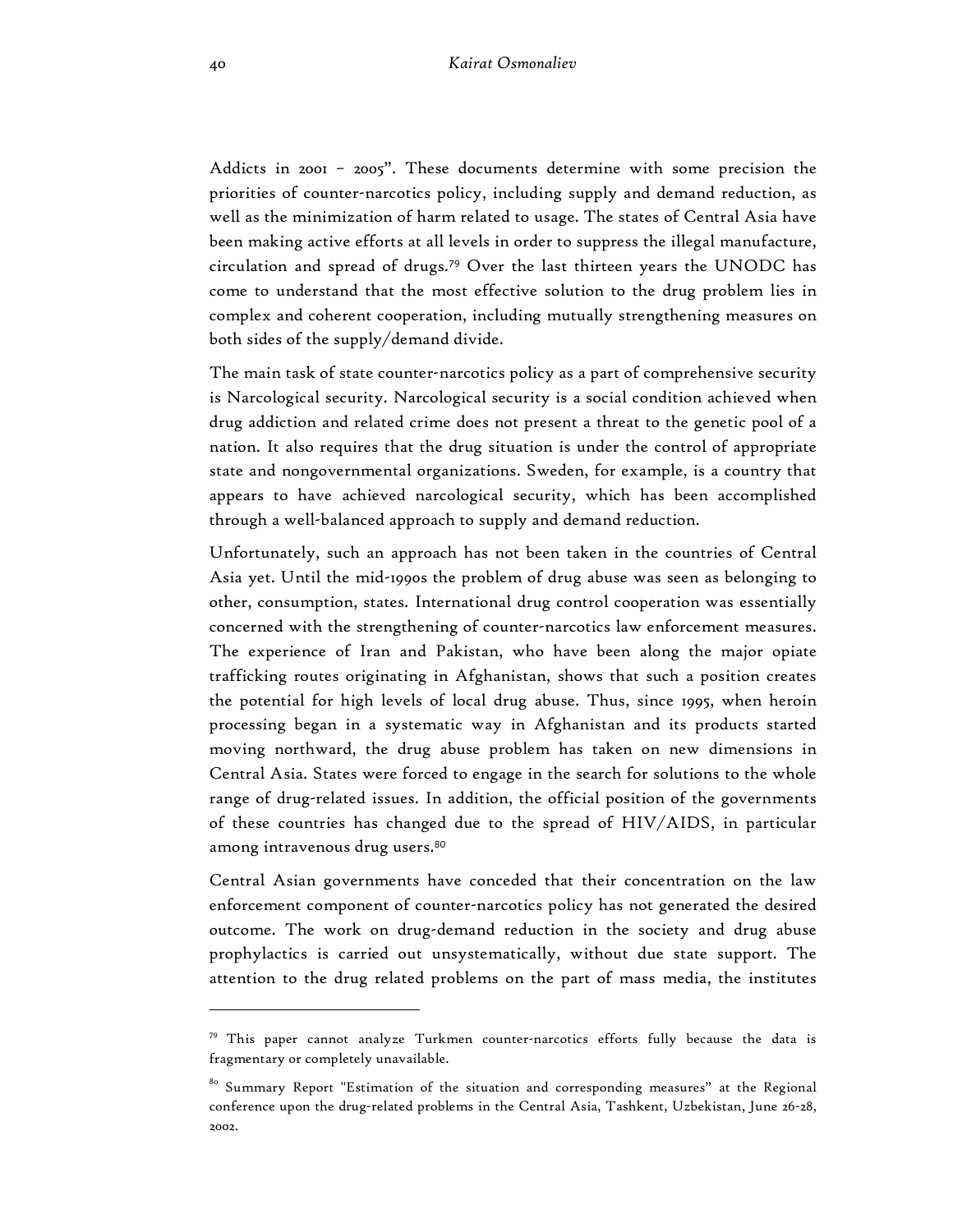forming culture and morals, is mainly determined by search for sensations, rather than by well-thought-out and systematic work. The system of treatment of drug addicts is in a most complicated situation; the social rehabilitation of drug addicts' under the state's supervision is not actually being carried out. Moreover, since 1991 there is a gradual reduction of the number of narcological clinics and other establishments of a similar type in various regions of the republic against the background of the multiplied increase of officially registered addicts.<sup>81</sup>

Across Central Asia there has been a substantial reduction in the number of doctors, psychiatrists, narcologists and facilities devoted to rehabilitative care.82 In the last few years, however, the non-governmental sector has developed a preventive and rehabilitative sector even as state-based assistance has dwindled. International organizations such as the UNODC, OSCE and the Soros Foundation, as well as a host of NGOS, are active in implementing demand and harm reduction programs, including among HIV-infected drug addicts.

Kyrgyzstan has also experimented with a methadone program, implemented by the Narcological Center and the Osh narcological clinic. About 100 chronic opium and heroin drug addicts are participating. A pilot program had been functioning rather successfully for several years. Managers in Kyrgyzstan's counter-narcotics coordinating agency will not allow the enlargement of this program since its expansion would contradict the restrictive aspects of the current counter-narcotics policy.<sup>83</sup> In current conditions, it would be unacceptable to expand harm reduction programs – particularly methadone programs – lest it lead to excessive liberalization.<sup>84</sup>

Because of this, a restrictive counter-narcotics policy uses a variety of harsh and liberal approaches combined with a complex strategy for both demand and supply reduction. Simultaneously, the social condemnation of drug addiction is expressed, which remains to essence of the counter-narcotics measures adopted. As

<sup>81</sup> *Strategy of the Counter-Narcotics Struggle in the Republic of Kazakhstan in 2001-2005,* Astana: DCC, 2001.

 $82$  According to the data of the WHO Information center in the Central Asia narcological berths in the Central Asia are provided per 10,000 people: in Kazakhstan – 2,9; in Kyrgyzstan – 0,6; in Tajikistan – 0,082; in Uzbekistan – 0,25. Drugs in Central Asia, Bishkek: WHO, 2003.

 $83$  Similar programs function in Sweden and the number of drug addicts participating in the substitute therapy was 600 people at the beginning of 2000.

 $84$  The government must directly demonstrate its position in relation to drug addiction, as in which kind of policy it chooses: harsh, restrictive, constraining of liberal one. The society, in its turn, must support such a position while being informed upon the priorities and the objectives counternarcotics policy by means of conceptual documents (strategies, programs, plans and etc.), normative acts and through implementation.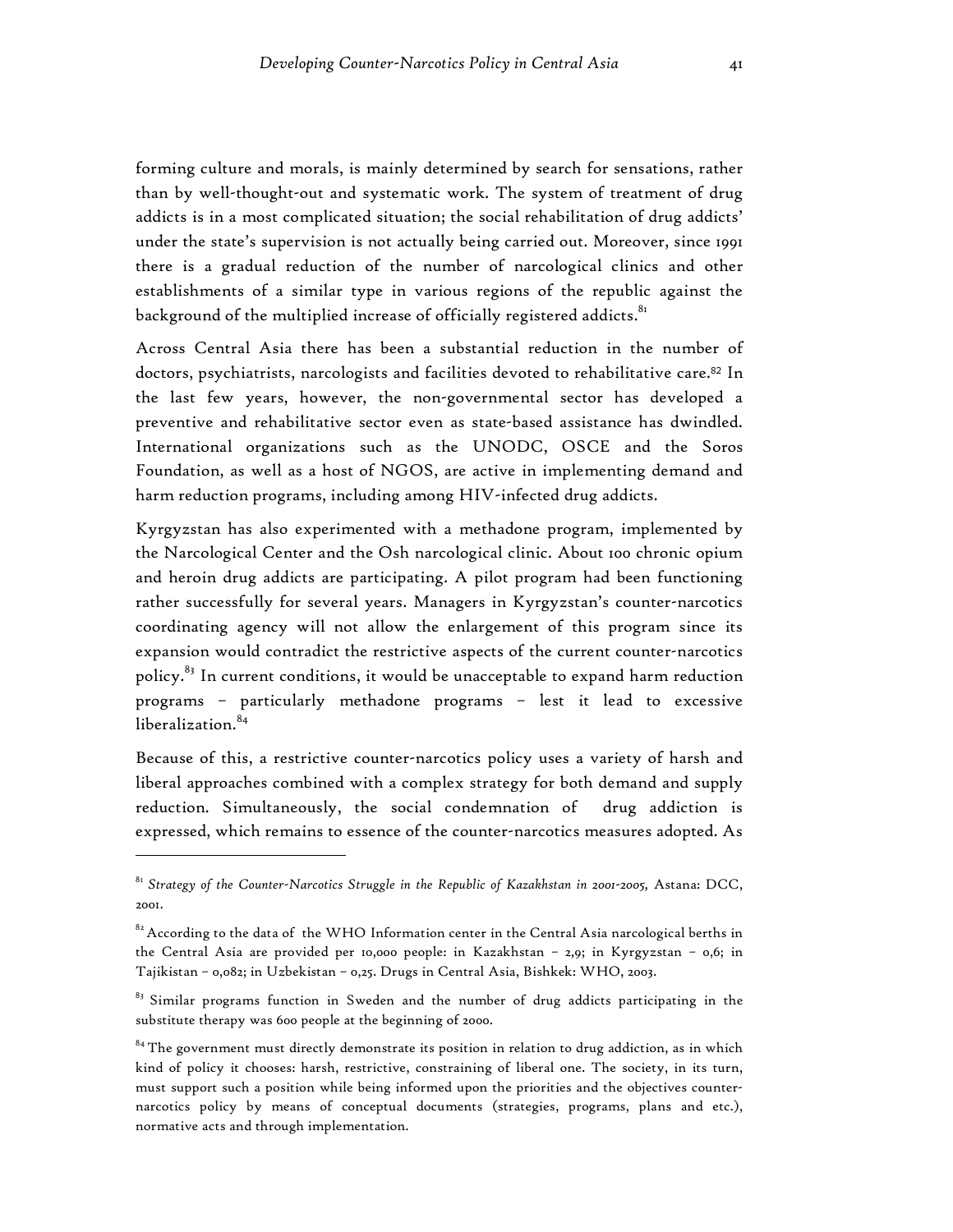mentioned above, the countries of Central Asia generally cling to restrictive counter-narcotics policies, although there are some differences among them in their legal and administrative nuances.

However, conceptual approaches need to be uniform in order to carry out an efficient regional counter-narcotics policy. The increasing danger of an expansion of the drug trade requires the application of adequate and well-coordinated measures by all the Central Asian republics. Effectiveness depends upon a uniform and purposeful counter-narcotics policy. Given current counter-narcotics concepts, strategies, programs and plans, it is possible to foresee the development and adoption of a Counter-Narcotics Concept in Central Asia in the near future.<sup>85</sup> The guiding principles of this Concept should be:

*Observance of human rights and civil liberties*. This principle inhibits attempts to carry out a "war on drugs", which inevitably involves mass infringements of human rights. It requires that the state not practice extreme and unconstitutional measures to fight the drug trade. Instead, it must develop a counter-narcotics system that deals with both trafficking and addiction while respecting constitutional rights and liberties. This requires respect for human rights and the principles of the Universal Declaration of Human Rights.

*Consideration of the sovereignty and territorial integrity of other states.* This principle applies to Central Asian states and external powers and requires that states refrain from interfering in the internal affairs of others. Therefore, states cannot use the territory of another or take actions in contravention of international law under the pretext of counter-narcotics action. The fight against transnational drug trafficking must not flout this principle.

*Operability.* It is necessary to determine the range of objectives and tasks which are to be solved on the basis of uniform approaches and standard principles in order to successfully utilize the Concept. A holistic approach to drug control is required and the Concept must be operable in order to allow a common effort.

*Monitoring of results.* If the Concept is a fundamental document, its ability to generate concrete results should be the main principle in determining its utility. To that end, an adequate monitoring and estimation system is required, so that the Concept can be dynamically assessed and refined.

 $85$  The conceptual ideas of the State program on counteraction of the spread of drug abuse and drug trafficking in the Kyrgyz Republic in 2001-2003 and the Strategy of counter-narcotics in the Republic of Kazakhstan for 2001-2005 could serve as the basis for a draft Central Asian Counternarcotics Concept.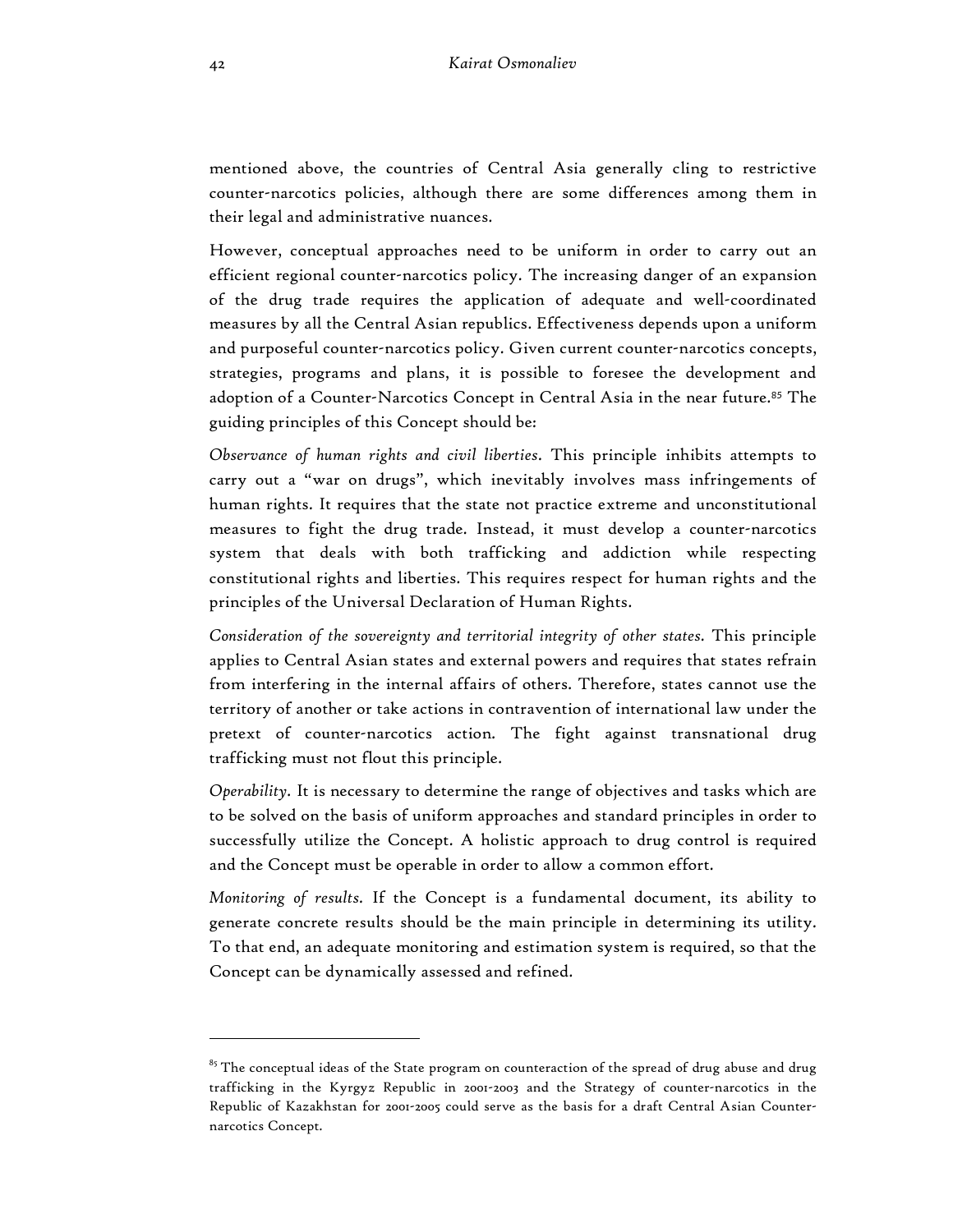*Integrated approach.* Drug abuse and trafficking is in many ways connected with the difficulties faced by states in transition. Successful usage of the Concept will only be realized through a well-balanced and well-coordinated approach on the part of state agencies, with the support of the general public and international organizations. This will take the form of a multilateral, complex program directed at both demand and supply reduction. It should include preventive programs, treatment and social rehabilitation, the integration of drug addicts, etc. The Concept should incorporate separate internal components (law enforcement activity, prevention, lawmaking, treatment etc.) as well as correspond with the states' social and economic policies.

*Scientific approach.* A rational and well-balanced policy must rest upon facts and forecasts obtained through a range of modern scientific techniques. The low visibility of drug crime can lead to inaccurate estimations and conclusions that subsequently affect decision-making and implementation. The consolidation of drug-related research carried out by scientists, physicians, sociologists and others would assist in formulating and implementing the most effective policies.

*Sustainability.* Constant preventive efforts are necessary to achieve narcological security. There is not short-term solution to Central Asia's drug problem and the presentation and explanation of the situation to a new generation is required. For this reason, states should implement a regular and consistent system of counternarcotics measures.

*Realistic approach.* Only realistically achievable objectives should be set within a counter-narcotics framework. Unrealistic objectives deform social practice and ultimately undermine belief in the possibility of success.

*Wide scope.* The drug problem is not solely a problem for particular members or layers of society, but evenly influences the security of all social groups and the society as a whole. It has a destructive influence on tangible and spiritual potential of Central Asian peoples. Societal criminalization, corruption and the growth of organized crime all erode the bases of national and societal security, and state agencies need to increase their efforts against such ills as money laundering, terrorism, human trafficking and religious radicalism, all of which are becoming increasingly widespread. Similarly, the formulation and implementation of counter-narcotics programs should use governmental, non-governmental and community organizations.

*Civil society component.* The major aim of a state counter-narcotics policy at the domestic level is the reduction of drug addiction and accordingly the decrease of threats to social development. Given the scale of the problem, however, this aim cannot be achieved through the action of state agencies alone. It requires the broad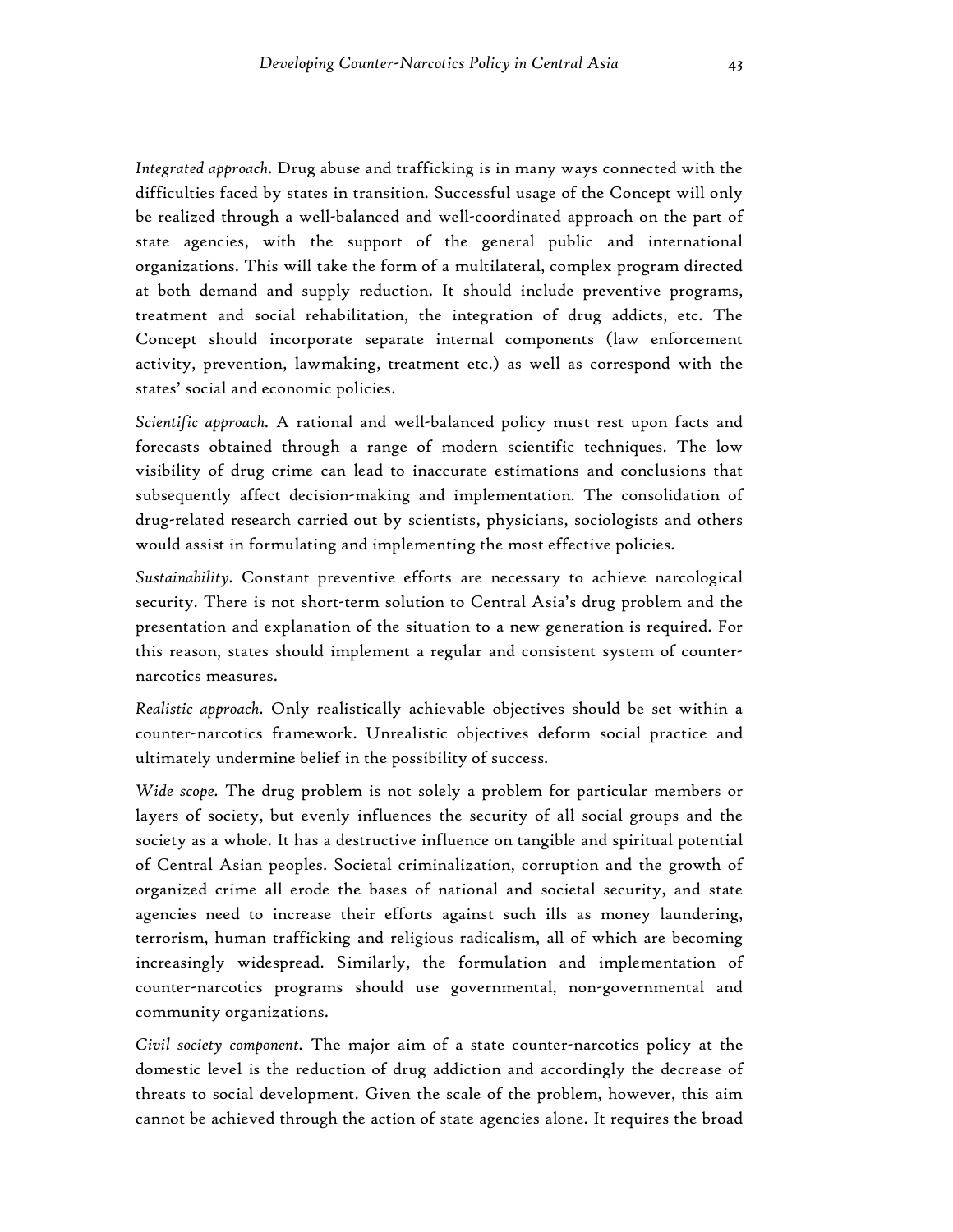and regular expansion of cooperation with public organizations, charities, religious groups and local communities. In order to achieve this, citizen participation in counter-narcotics policy should be encouraged, which requires that it be transparent and accessible;

*Development of international cooperation.* Drug abuse and trafficking are transnational phenomena and addressing these problems is more effective if countries work systematically to strengthen and expand international cooperation bilaterally and multilaterally. For Central Asia, the effort to establish a 'security belt' around Afghanistan deserves significant attention.

Observance of the above-mentioned principles will facilitate the attainment of the following long-term objectives:

- o An increase in the efficiency of countering illegal trafficking in drugs, psychotropic substances and precursors, including the cultivation of narcotic plants in the Central Asian states;
- o A large-scale reduction of the demand for and non-medical usage of drugs;
- o A strengthening of control over narcotics, psychotropic substances and precursors;
- o Development of international cooperation in countering terrorism, drug trafficking, religious radicalism and organized crime at the national, regional and international levels;
- o Establishment of preventive systems to counter narcotics trafficking and other drug-related crimes;
- o Maintenance of public and social security in the Central Asian states in order to provide harmonious and conflict-free development in the long term;
- o Mitigation of medical and societal consequences related to drugs.

The Central Asian Counter-Narcotics Concept should recognize that in order to achieve success against the drug problem a well-balanced approach is needed, based on a wide usage of law enforcement and preventive measures and directed to the achievement of total control of the problem by the state, resulting in a consistent reduction of its negative social consequences. For these reasons, this Concept requires a restrictive counter-narcotics policy. This paper now turns to the legal, organizational and international aspects of the Concept and of current counternarcotics policies in Central Asia.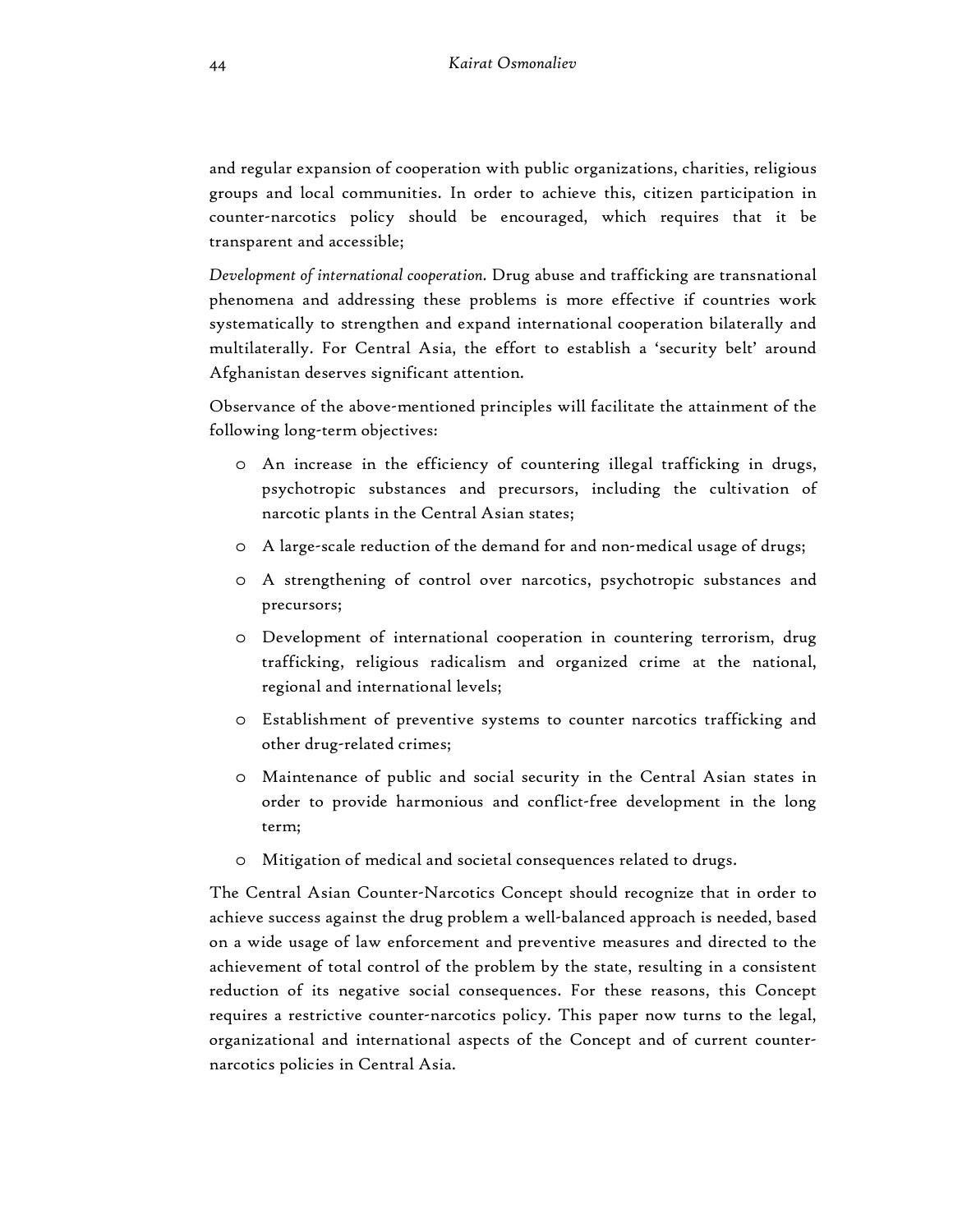## 2.2 Legal Issues and the Organizational and Resource Basis of Counter-Narcotics Policy

The observable and increasing threats of drug trafficking and addiction require an effective state response. The most important of these is the creation of efficient legal, organizational and resource base for counter-narcotics policy. An appropriate counter-narcotics policy begins by establishing a legal framework and prioritizing legislative initiatives. Like any other state policy, counter-narcotics must be implemented in accordance with a country's legal system. Acting outside the legal system can create inefficiencies in policy implementation and possibilities for unlawful processes peculiar to the concept of a 'war on drugs'. The old phrase 'law is a concentrated expression of politics' is applicable in this context. The system of legal regulation depends on the state's choice of policy model,, which as described above can be rigid, restrictive, liberal or a combination of these. The efficiency of legal regulation depends on the extent to which it reflects the state's political-legal capacities, and on the relevance of the regulation to social customs and norms, taking into account the level of legal consciousness in the population.

All the Central Asian republics are parties to the UN counter-narcotics conventions and relevant additional protocols. The major conventions are the 1961 Single Convention on Narcotic Drugs amended by the Protocol of 1972, the 1971 Convention on Psychotropic Substances, and the Convention against Illicit Traffic in Narcotic Drugs adopted in 1988. These conventions are the latest of the multilateral counter-narcotics treaties. They reflect the efforts of the world community to cooperate in fighting drug abuse and to limit the use of drugs to medical and scientific purposes. The conventions represent general principles that should form the foundation for other bilateral and multilateral agreements.

These conventions represent a kind of international counter-narcotics constitution. The general principles of regional counter-narcotics cooperation in Central Asia are established in the Memorandum on Mutual Understanding and Cooperation in Controlling Illegal Drug Production, Drug Trafficking, Drug Abuse and Psychotropic Substances and Precursors, signed on May 4, 1996, in Tashkent, and in the Agreement on Cooperation in Countering Illicit Drug Trafficking or Psychotropic substances and their Abuse, signed on April 5 1996 by the Kazakh, Kyrgyz and Uzbek governments.

The first document is a declaration and serves as the foundation for UNODC activities in Central Asia. The Memorandum aims to establish mechanisms for: coordination at the political and operational levels; the harmonization of drugrelated laws; the organization of national analytical information centers and assistance in exchange of information at sub-regional level; the determination of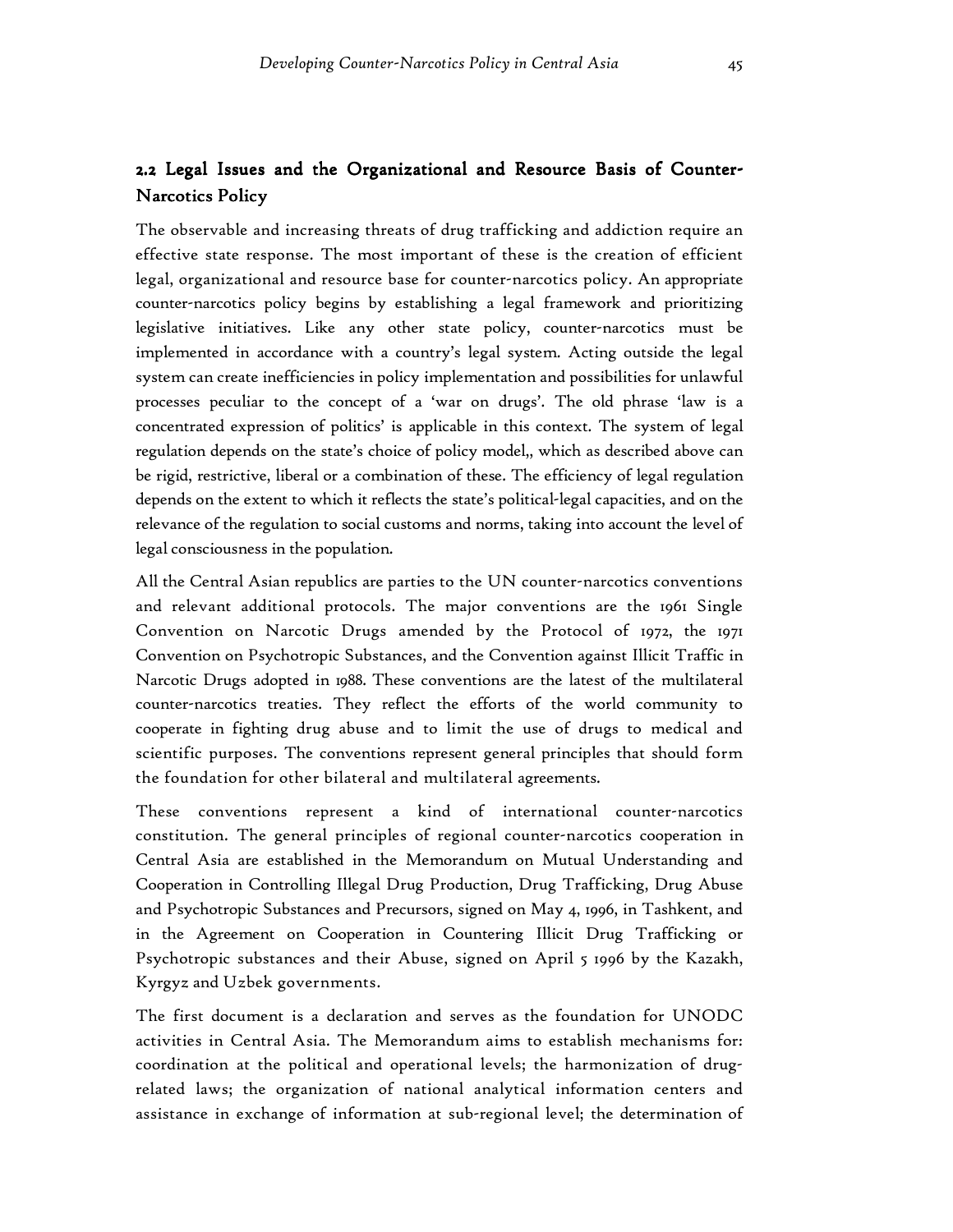the level of demand for illegal drugs; the exchange of experience in implementing efficient programs for the prevention and treatment of addiction; joint action against trafficking in drugs and precursors; the organization of joint expert training; and for controlling the legal use of drugs, psychotropic substances and precursors. According to the UNODC's former Director Pino Arlacchi, "this Memorandum [of Understanding], which I personally consider one of the best we have ever joined, has proved to be a useful instrument for the coordination of our plans and strategies."<sup>86</sup>

The second document dealt with the totality of social, legal and medical problems connected to drugs. It revealed more concrete methods of cooperation, including information exchange, has set up an institute of communication officers, has stipulated the conducting of controlled deliveries, etc. In order to develop the basic regulations of the UN conventions and other agreements, Central Asian governments have adopted a range of laws on drugs, psychotropic substances and precursors.<sup>87</sup> The preliminary analysis of these laws suggests that Kazakh, Kyrgyz, Uzbek and Tajik legislation meets the requirements of all three drug-related UN conventions.

Central Asia's criminal and administrative legislation is generally restrictive, and criminal codes are relatively severe. On average, they provide for an average of 20 years' imprisonment for illicit and commercial drug trafficking. By contrast, Sweden's rigid and restrictive laws provide for 10 years for the same crime. In most cases the possibility of rigid punishment is used by courts to collect bribes for softer penalties.<sup>88</sup> Furthermore, the Central Asian criminal justice systems are overloaded. Prisons are overcrowded and by international standards, the conditions in them are deplorable. Drug addicts do not receive necessary medical and psychological aid. Because of this, counter-narcotics policy is undermined since its main goal – correction and the rehabilitation of convicted persons – is not attainable. Released prisoners generally return to crime and drug addiction. From an economic point of ,view the state has wasted time and money in imprisoning drug addicts under such conditions. Concurrently, mechanisms for alternative criminal punishment and for the treatment of addicts remain undeveloped because the number of

<sup>86</sup> Pino Arlacchi, Presentation on International conference "Enhancing Security and Stability in Central Asia: An Integrated Approach to Counter Drugs, Organized Crime and Terrorism", Tashkent, 19-20 October 2000.

<sup>&</sup>lt;sup>87</sup> The Republic of Kazakhstan Law "On narcotics, psychotropic substances, precursors and measures of counteraction to their illicit trafficking and abuse" of 10 July 1998, no. 279. The Kyrgyz Republic law "On Narcotics, psychotropic substances and precursors" of 22 May 1998, no. 66.

<sup>88</sup> For example, in 2000 the courts of the Osh region of Kyrgyzstan gave fines as punishment in 30.7% of criminal cases related to drugs, when most of the cases were related to seizure of heroin. This is possible evidence of criminal justice corruption.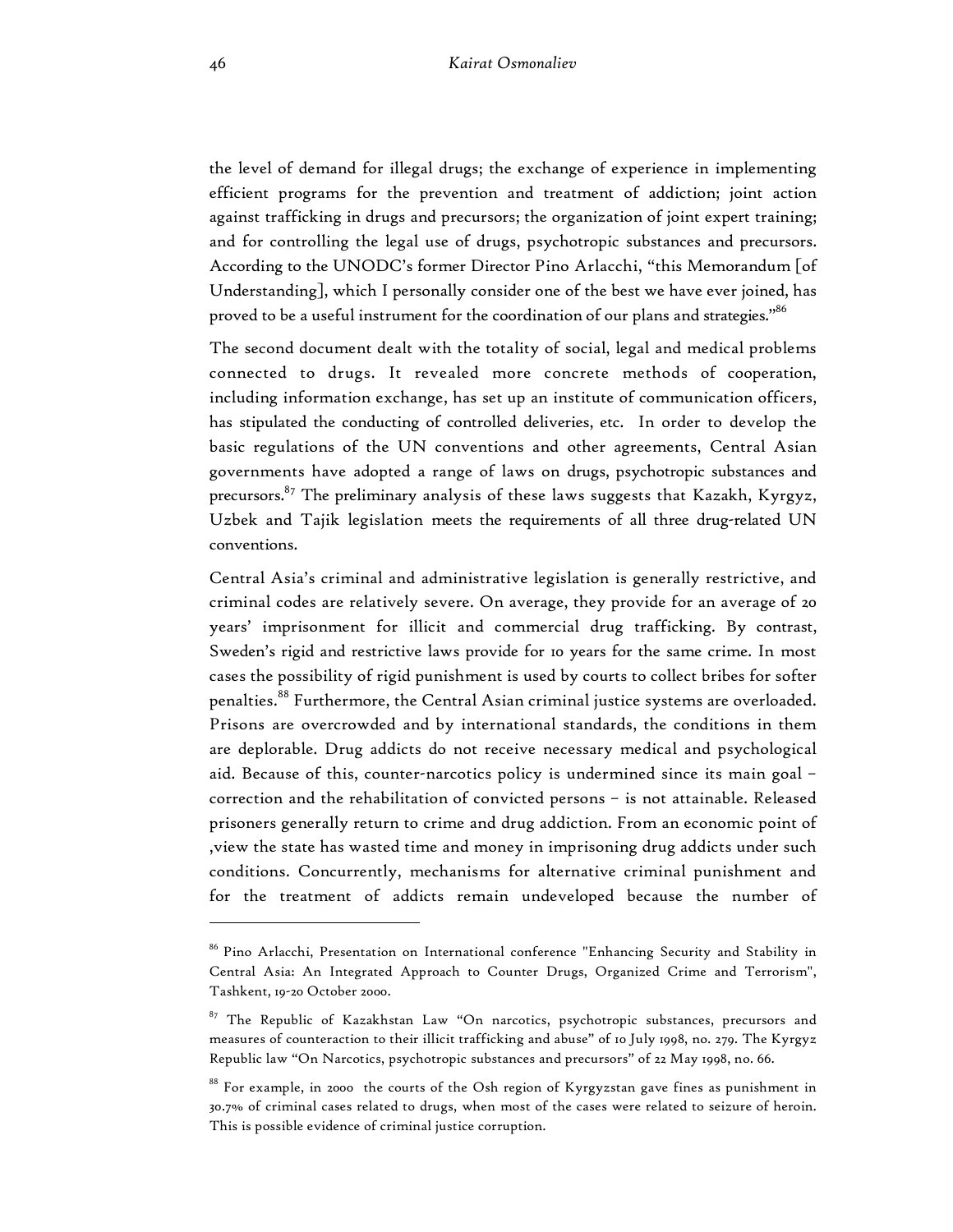institutions for drug addiction and alternative prison rehabilitation centers are insufficient.<sup>89</sup> Thus, counter-narcotics policy should be based on legislation that differentiates state agencies' responsibilities for crimes related to the illegal distribution of drugs, for the treatment and rehabilitation of addicts, and for setting the legitimate level of demand for drugs, psychotropic substances and precursors.

In the last decade, all Central Asian countries have established an appropriate legal basis for counter-narcotics action, including criminal and administrative law. Nevertheless, there is still a need for legislation that defines responsibilities for monitoring and preventing money laundering in order to enable law enforcement to perform effectively. Similarly, new methods are needed to deal with compulsory drug treatment for addicts who have violated criminal and administrative laws. Related to this is the need for legislation on the treatment and social rehabilitation of drug addicts.

National legislation also needs to include rules for maintaining international drug control, for example in the organization of operations in more than one country and mutual assistance in preventing and tracking money laundering. Rules regulating the use of drugs for medical, scientific and other legal purposes as well as assigning responsibility for their violation should be improved. Overall, it is necessary to review criminal legislation in order to differentiate strict punishments for the perpetrators of serious crimes to introduce treatment for drug addicts as a replacement for punitive measures.

In general, the Central Asian countries should harmonize their counter-narcotics legislation in order to conduct cooperative and effective counter-narcotics policy. An especially important issue here is to determine legal standards for defining the various categories of amounts of drugs, psychotropic substances and precursors to be implemented when seized from illegal circulation or possession. Ideally, the regional states should follow a single standard in this respect. Following this, several recommendations can be made for the improvement of drug-related legislation in the following areas: Curtailing drug trafficking; Preventing illegal drug use; Treating and rehabilitating drug addicts; Regulating the legal usage of drugs; Expanding international drug control cooperation.

 $\ddot{\phantom{a}}$ 

<sup>&</sup>lt;sup>89</sup> According to some experts, compulsory treatment is itself inefficient. Using force in the treatment of drug addicts and stigmatizing them with the law is harmful from the point of view of therapy.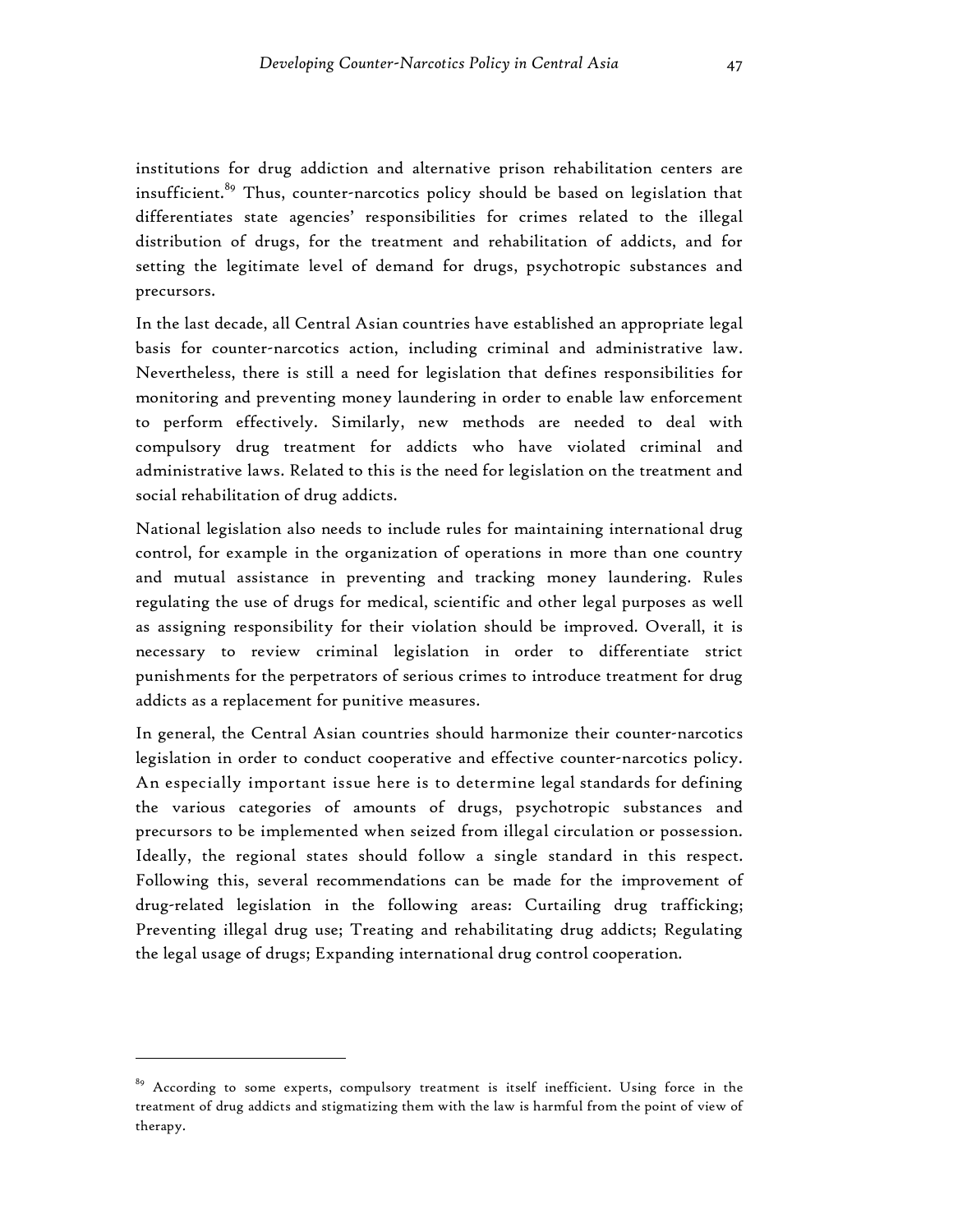### *2.2.1. Countering drug trafficking*

Laws against drug-related crimes should provide for efficient measures to prevent crimes by individuals and groups involved in drug trafficking and money laundering and should prevent mergers between drug trafficking groups, terrorist groups and other criminal groups. They should also support cooperation with international law enforcement agencies and organizations involved in fighting drug trafficking. Of particular importance is that criminal law be aimed at drug traffickers instead of drug addicts. The goals of amendments to the Criminal Code and the Code on Administrative Responsibility should be:

- o To humanize criminal law by providing for the alternative treatment of chronic drug addicts, i.e. not all categories of drug users;
- o To assign responsibility for violations of rules on the legal usage of drugs, psychotropic substances and precursors;
- o To fill gaps in criminal and administrative laws regulating responsibility for illegal circulation of drugs and psychotropic substances;
- o Improvement of efficiency of applied laws through more active administrative responsibility as regards implementation.

The humanization of criminal codes should be accompanied by the introduction of administrative pre-judicial systems for lesser drug crimes, as has occurred in Kazakhstan. In general, introducing such systems could reduce repressive punishments. Similarly, plea-bargaining should become more common for drugrelated crimes, given the positive outcomes from its use in countering organized crime in some countries, such as the U.S. and Italy. It seems reasonable to criminalize illicit commercial trafficking in precursors, as has been done in Kyrgyzstan. Legal procedures need to simplify the investigation and prosecution of lesser drug-related crimes while simultaneously enabling efficient and strict efforts against organized drug trafficking, particularly by extending the terms of arrest and presenting other advantages for prosecutors. There is an urgent need for the extension of legislation aimed at money laundering and to allow for effective witness protection.

#### *2.2.2. Preventing illicit drug usage*

Preventing the usage of illicit drugs should become the top priority of drug control policy. Legislation is needed to secure administrative and financial assistance to preventive work in the general population, including the support of nongovernmental and non-profit organizations. Concurrently, the owners of public recreation and youth leisure facilities need to be made responsible for connivance in drug abuse. Changes of this kind are currently being made in Kazakhstan.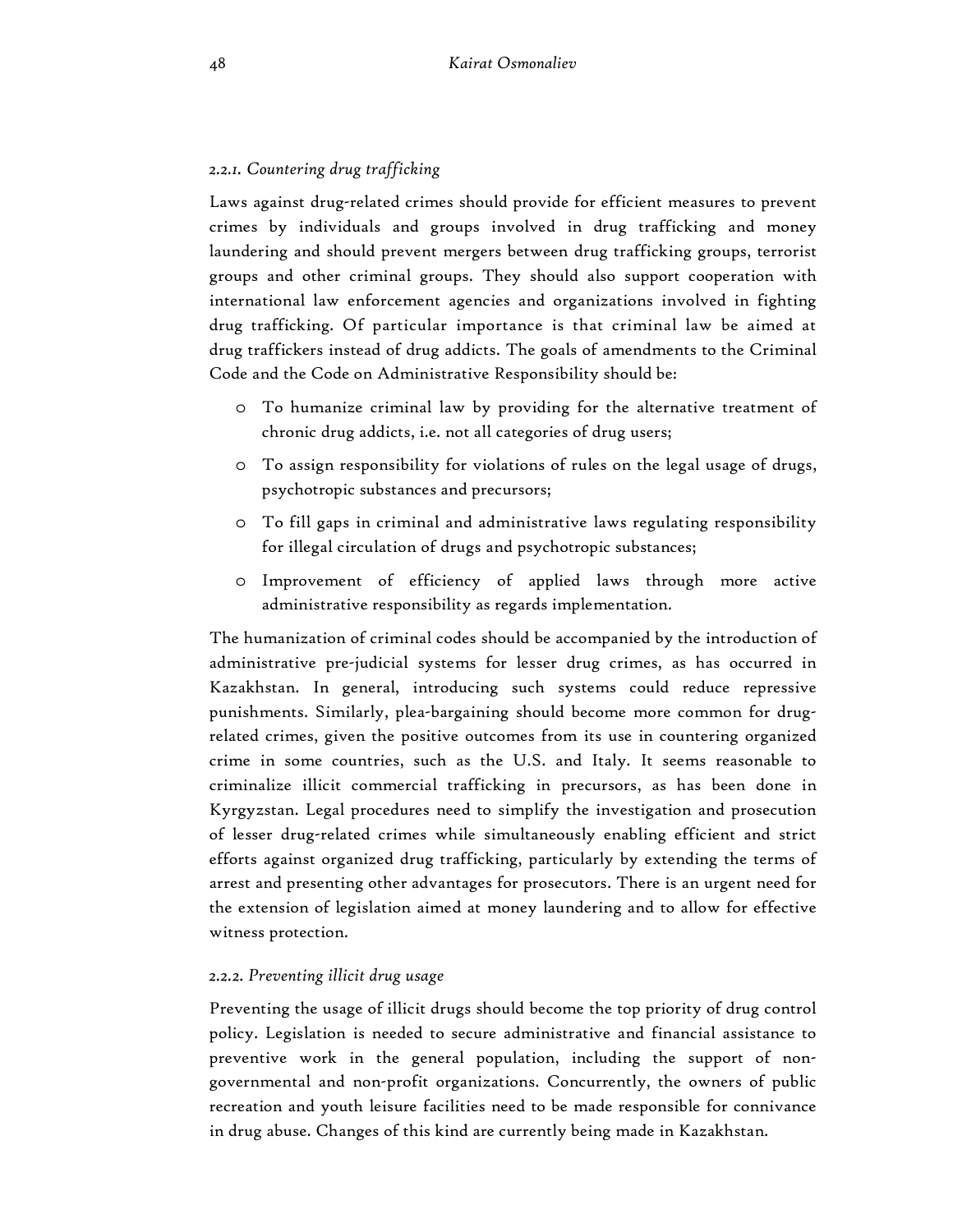#### *2.2.3. Treating and rehabilitating drug addicts*

In order to treat and socially rehabilitate drug addicts and to make this a distinct component of state policy, it is necessary to enact legislation that should include the establishment of state funding for the social support and rehabilitation of addicts.

## *2.2.4. Regulating the legal usage of drugs*

Legislation in this domain should cover production, storage, shipment and the medical use of narcotics and precursors, with due regard to their administrative and technological requirements. It should aim to support the use of medicines containing narcotics, psychotropic substances and precursors and should empower the state agencies with responsibility for their control. In order to do this, decisions on the legal use of controlled substances need to be taken by the government itself, as is done in Kazakhstan and Kyrgyzstan. The result should be a balance between satisfying demand for and production of controlled substances, and the prevention of their illegal distribution.

## *2.2.5. Expanding international drug control cooperation*

Broadening international cooperation in counter-narcotics is impossible without effective domestic legislation. It should be aimed at preserving and developing business contacts and encouraging multilateral cooperation between law enforcement agencies, including relevant international organizations.

The improvement of drug-related legislation depends upon understanding complex social processes and should refer to scientific analysis of these phenomena. The goal of improvements must be realistic, flexible and be pursued with regard to socio-economic conditions. Currently, Central Asian counternarcotics policies are mostly restrictive. The legal foundation of counter-narcotics policy should maximize the efficiency of law enforcement agencies and other related state organs, NGOs, international organizations and make use of all possible means to address drug crime at the national level. Legislation securing counter-narcotics policy is necessary for its implementation. It must be focused on ultimate practical goals. The normative aspect of legislation not only provides clear landmarks for the direction of state policy, but also provides clear limits and identifies the areas of competence of state bodies.

The organizational and resource basis of counter-narcotics policy should be built to optimize its factual implementation. When implementing policies, the organizational aspects need to be directed towards ensuring optimal conditions for the application of counter-narcotics laws, i.e. the creation of necessary and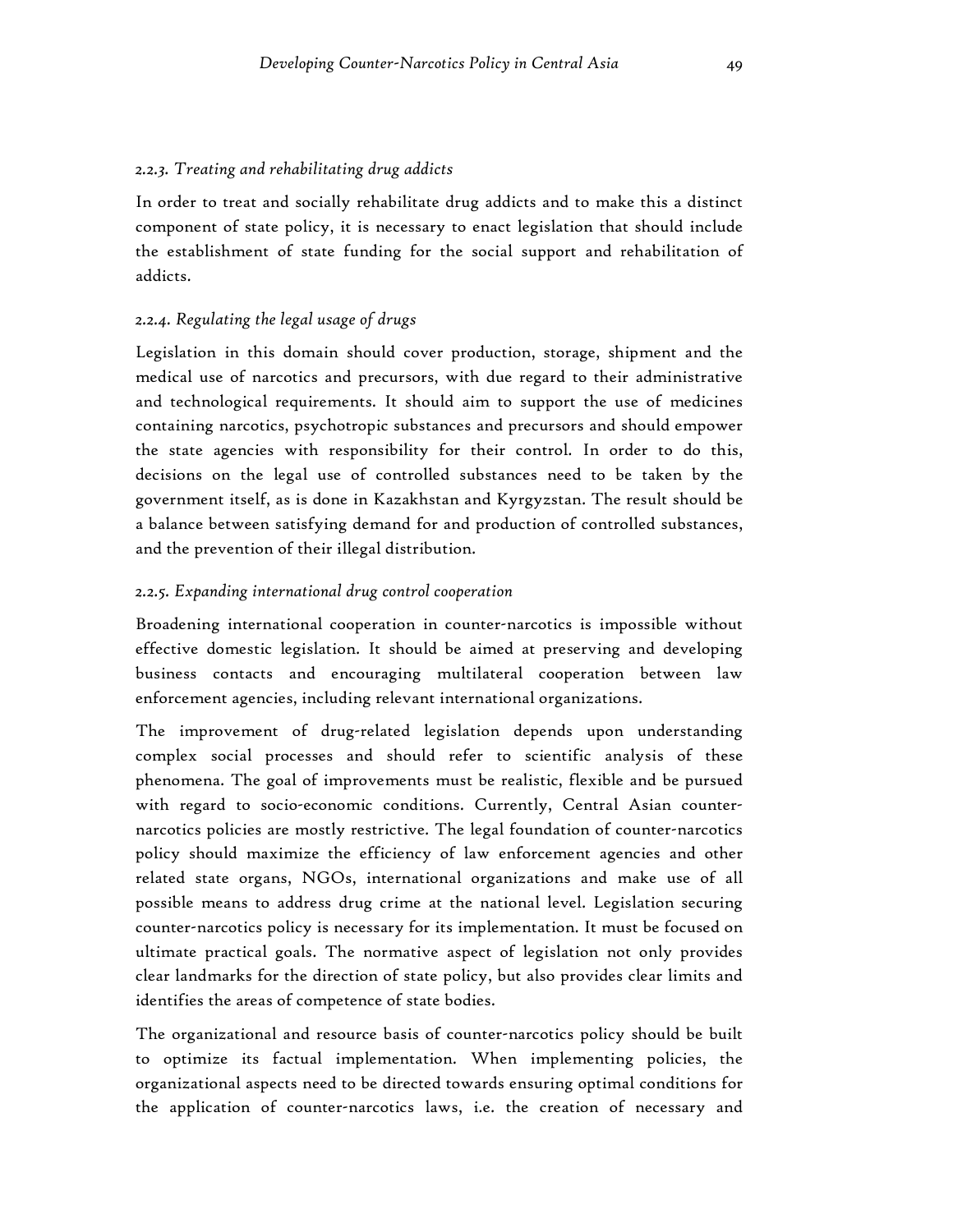sufficient conditions in organizational and structural, resource-related, informational, and managerial terms.

An adequate organizational basis must include structures possessing the appropriate authority to perform their tasks fully, coherently and so coordinate the achievement of counter-narcotics policy goals. In the initial stages of their counter-narcotics efforts, the states of Central Asia needed to establish coordinating structures in order to fulfill their obligations under the UN conventions, which require parties to establish a special drug control body or to specifically delegate a coordination function to another body (such as a health ministry). In the USSR, this function was performed by the USSR Permanent Committee for Drug Control which drew up lists of illicit narcotics, psychotropic substances and precursors, and determined the definition of small, large and very large amounts for the purposes of differentiating responsibilities for illicit trafficking or storage.

Kyrgyzstan was the first state in the CIS to establish a similar institution, in April 1993. Following UN conventions and a Kyrgyz Presidential Decree on April 8, 1993, the State Commission on Drug Control was formed, which in 2003 was transformed into the Kyrgyz Republic Drug Control Agency. In the time since its establishment has been justified. A body of legislation aimed at drug control has been instituted in Kyrgyzstan, giving rise to relevant organizations and to the use of a range of measures for counter-narcotics. The priorities of drug control policy have been determined and tested practically. As per the international conventions, these priorities are directed towards effective state narcotics control and the implementation of measures against drug abuse and trafficking. Between 1993 and 2003, the Commission realized four State Programs to counter drug trafficking and abuse. Their implementation has been inspected by the Security Council and the Kyrgyz government.

With due regard to the transnational character of the drug trade, the Commission has actively developed international cooperation. One foundation for cooperation has been President Askar Akaev's professed desire to develop, by the Third Millennium of the Great Silk Road, a zone of countries free from the negative impact of drugs. The Commission has helped organize several major international and sub-regional seminars on drug issues, including: "The Great Silk Road: issues in countering drug crimes in Central Asia" (May 1999); the Second Meeting of the Parties to the Memorandum on mutual understanding and cooperation in drug control in Central Asia (October 1999); "The Great Silk Road – A Road of Peace and Dialogue" (April 2003).

Other Central Asian countries have followed suit and established state commissions on drug control. Uzbekistan formed a State Commission and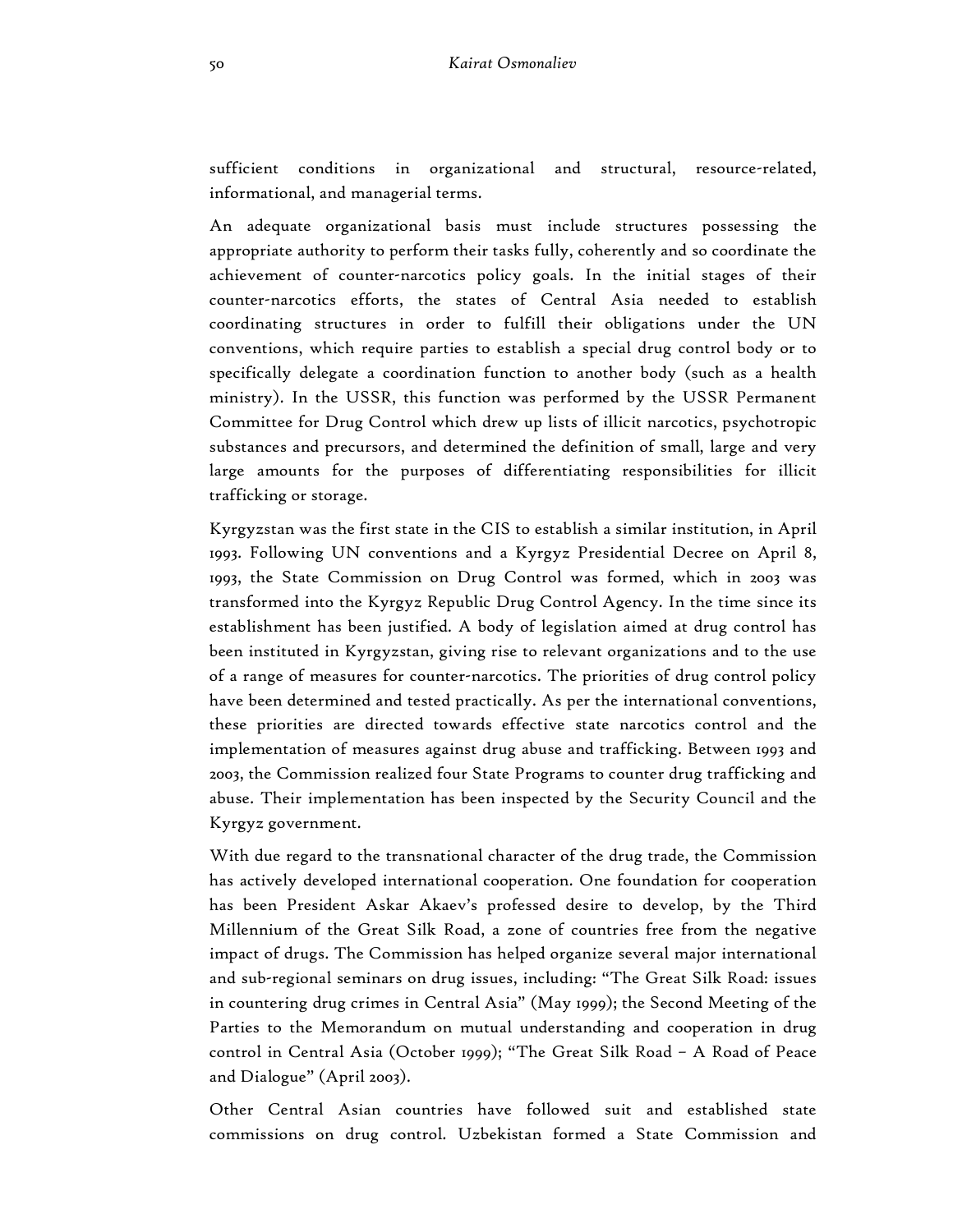National Center on Drug Control with the aim of eliminating drug threats and which is responsible for the development and realization of state counter-narcotics policy and strategy, for countering trafficking and for the prevention of drug abuse. The Kazakh State Commission on drug control has changed its title and bureaucratic status several times in the last decade. As the Agency for Countering Drug Abuse and Drug Trafficking, it was a part of the Ministry of Justice; now it is within the Interior Ministry. In 1999, the State Commission on Drug Control in Tajikistan was founded with substantial support from the UNODCCP and its activities have received high praise from UNODC and the Tajik government. It then was transformed into a Drug Control Agency, with UNODC support. It was following this example that Kyrgyzstan's Drug Control Agency was formed in 2004.

The primary difference between the Kyrgyz and Tajik Drug Control Agencies when compared with the drug control bodies in Kazakhstan, Turkmenistan and Uzbekistan is that the former function with their own law enforcement capability. They have investigative staff, their own detention rooms, etc. Therefore, not only do they perform coordination, analytical and representative functions, they also implement the law. This direct participation in the realization of counter-narcotics policy creates more opportunities for coordination in fighting crime. Moreover, the size of the agencies (240 employees in Kyrgyzstan, 360 in Tajikistan) is several times larger than the state commissions, and this increases their effectiveness. According to the Kyrgyz law on "Drug Control Body" of February 12, 2004, the Drug Control Agency of Kyrgyz Republic is a law enforcement and executive body and does not sit in the structure of the government. It implements policy on trafficking in drugs, psychotropic substances and precursors, and coordinates the activities of other relevant executive bodies in the Kyrgyz Republic. Its main tasks are:

- o The development and realization of state policy on the legal use of drugs, psychotropic substances and precursors, and countering their illicit trafficking;
- o The coordination of executive bodies active in relevant areas;
- o The investigation and prevention of crimes classified as crimes under the jurisdiction of drug control bodies;
- o The fulfillment of treaty obligations on cooperation and exchange with international organizations and competent bodies of other states, and the representation of Kyrgyz interests in international organizations on issues related to the trafficking of drugs, psychotropic substances and precursors;
- o The conclusion of treaties on drug control and illicit drug trafficking.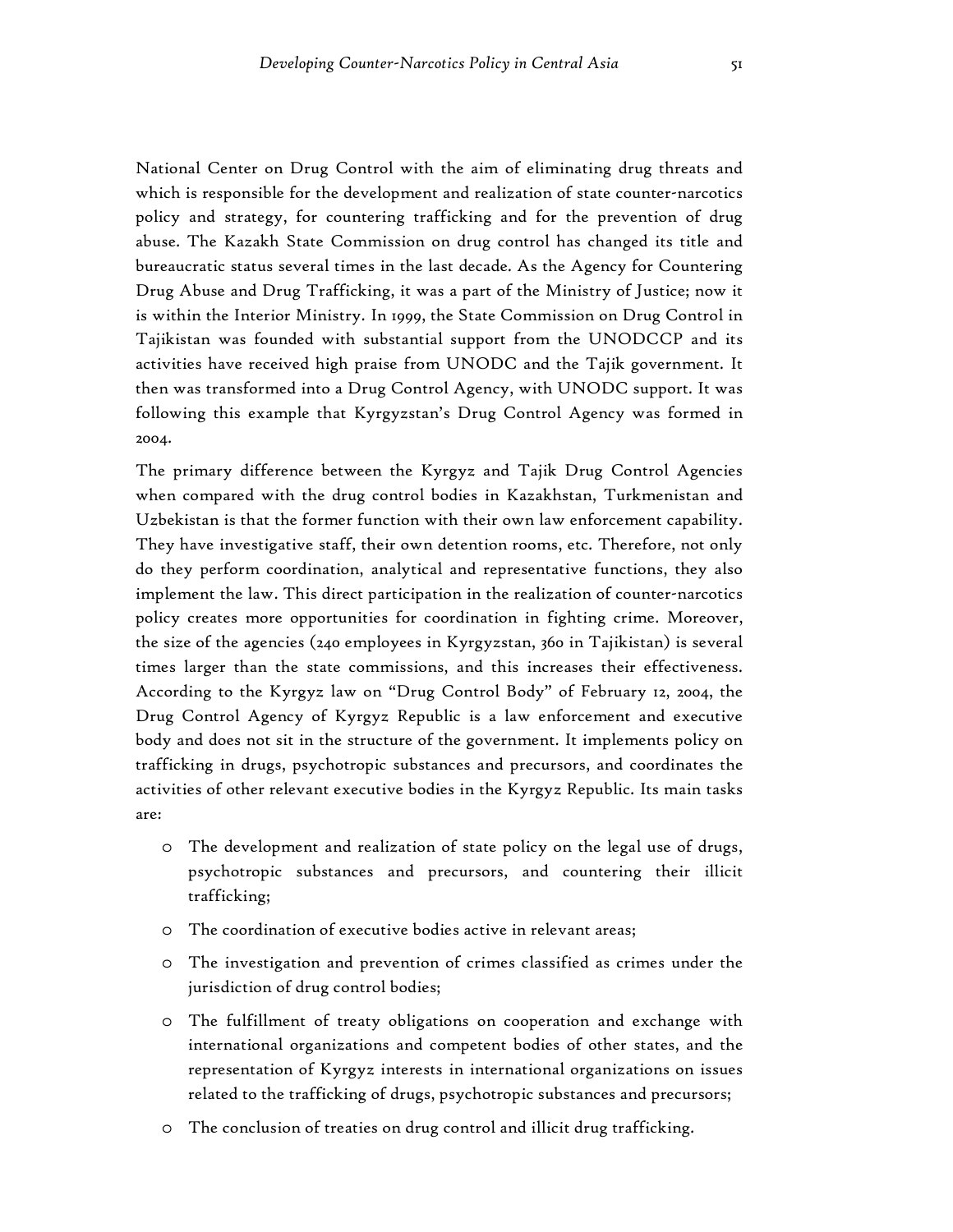Recent history shows that counter-narcotics policy is more effectively realized by such a drug control agency because it is able to build cooperation and exchange information among different levels involved in implementation, and focus them on achieving tasks.<sup>90</sup> This is particularly effective if the other agency/body is a law enforcement agency with whom the Agency cooperates as an equal partner. Effective implementation of counter-narcotics policy does not only depend on the drug control body but on a variety of actors, such as other law enforcement agencies (e.g. Interior Ministries, national security services), border and customs services, medical and social institutions (ministries of healthcare, education, culture, labor, social security) and NGOs. Taking into account the different capabilities and the assigned tasks and competences, a coherent strategy must be devised to coordinate actions and drug control agencies must develop the systems for multi-level coordination of truly complex activities.

Related to this, there is a need for the continuing coordination of counter-narcotics measures that extends beyond law enforcement bodies to include other state agencies, local authorities, NGOs, associations, etc. However, the planning of measures is often inadequate and inefficient in meeting newly emerging challenges from a human security perspective.<sup>91</sup> The delay in formulating and implementing counter-narcotics measures shows the inefficient performance due to insufficient forecasting tasks by the bodies responsible for the development and realization of counter-narcotics policy. It is obvious that the optimal organization of counter-narcotics will improve forecasting of the drug situation and the development and realization of programs, providing them with the coherence of multilevel programs at the regional, national, and local levels.

For that reason, the counter-narcotics policy organization must include a permanent scientific-based monitoring of the drug situation, including the scale of drug-related crime and drug abuse. This requires the introduction of regular surveys. It also requires a certain level of computerization<sup>92</sup> and other components of modern information technologies, as well as the use of the most recent scientific developments.Information support is one of the most important structural

<sup>90</sup> One of the successful examples of coordination between law enforcement bodies and drug control agencies of Kyrgyzstan and Tajikistan is the international "Canal 2003" operation (November 2003).

<sup>91</sup> Nur Omarov, *Gumanitarnye Aspekty Bezopasnosti Kyrgyzskoi Respubliki: Vyzovy i Otvety*, Bishkek: Kyrgyz Slavonic University, 2002, p. 27.

 $92$  In connection with this it is necessary to note that Central Asian law enforcement bodies have received the necessary equipment from UNODC, OSCE, the European Commission, and other international organizations over several years. The problem is how efficiently the equipment is used for supporting counter-narcotics policy.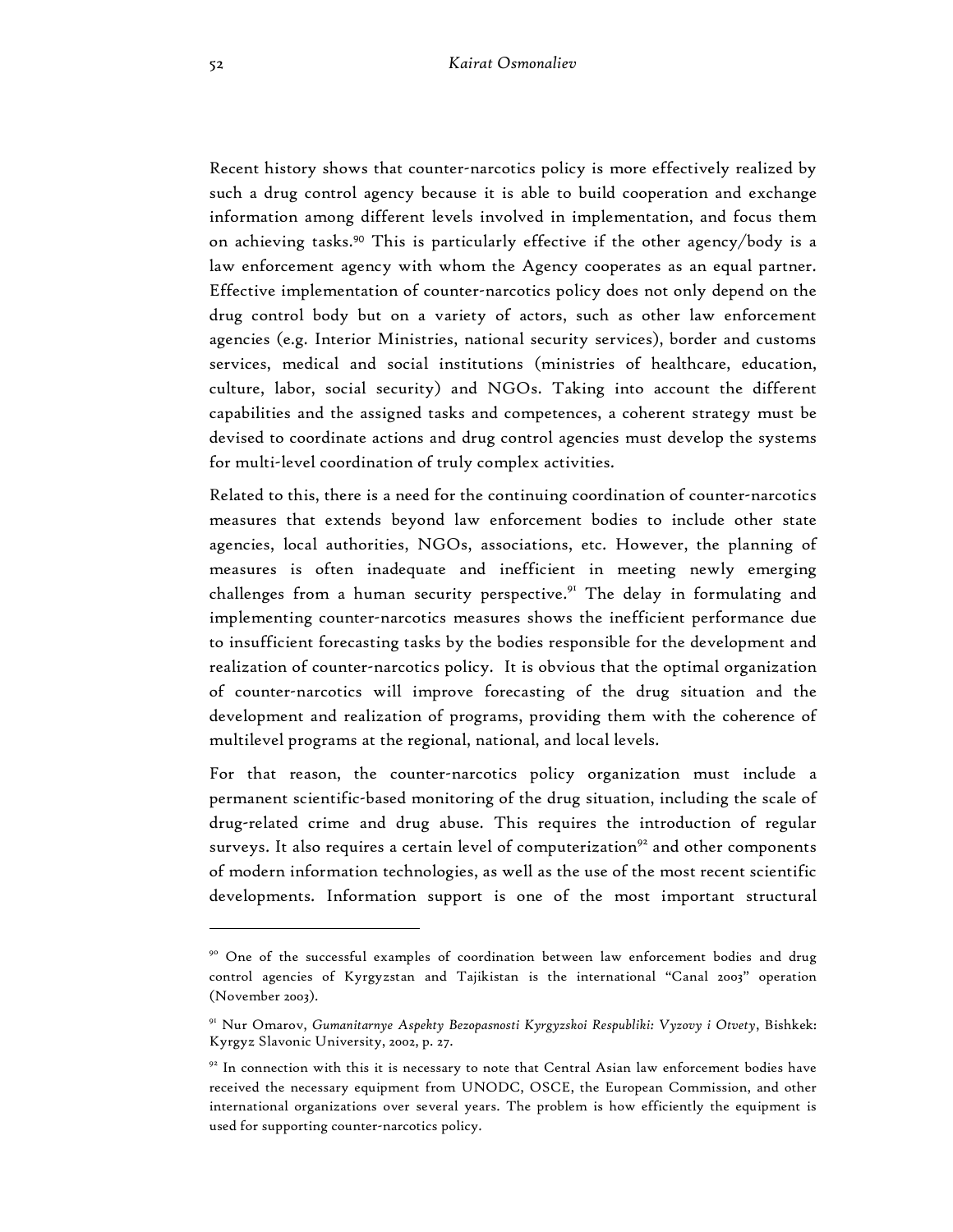elements of counter-narcotics organization because only with adequate support can counter-narcotics policy be informed of the current situation and of the most effective strategies and concepts for combating drug-related crime and drug abuse. It is difficult to overestimate the importance of mass media, especially TV and radio, in promoting a healthy way of life and reporting on counter-narcotics activities. However, the privatization of mass media in all Central Asian countries (except Turkmenistan) has not proved very successful in this regard because the support of counter-narcotics policy is not seen as profitable.

The main principles of counter-narcotics strategy – transparency and publicity – have unfortunately not become the norm everywhere. The systematic publication and distribution of counter-narcotics magazines, compilations, teaching materials, brochures etc, is of high importance.93 In the immediate future, it is planned that regional information centers will be set up with the support of UNODC within the CARIC project (Central Asian Regional Information Center) and NADIN European Commission Program (Interregional Center for Open Information on Drugs).94 Furthermore, there is a communication system within the Drug Control Unit of the Economic Cooperation Organization. The creation of such centers will make possible an improvement in the quality of information support.

Improving the organizational basis of counter-narcotics efforts requires a functioning and effective system for control. Within this, it is necessary to determine the optimal balance of institutional and public control over the realization of counter-narcotics policy. Thus, there are many facets of an effective organizational basis, including resource requirements, institutional structure, methodological choices, information support and managerial decision-making.95 It is difficult to imagine how counter-narcotics policy can work effectively without each of these components. The most basic component is resources. The comments of the UNDCP's Regional Representative, Bogdan Lisovich in 1999 are pertinent here:

**-**

<sup>93</sup> For example, the Drug Control Agency under the President of Tajikistan in 2002 published 3000 copies of a counter-narcotics brochure entitled "Drug abuse. What to do?"; it also published the methodological guide for school teaching "Compilation of informative various-genre materials on prevention of drug addiction, AIDS and STD's in children"; organized 748 counter-narcotics releases in mass media; issues a monthly bulletin "Novosti AKN" ("News of DCA - Information Bulletin on Drug Situation in Central Asia, Tashkent: NICCN. 2003. P. 32

<sup>&</sup>lt;sup>94</sup> See Chapter 3 for details on this international project.

<sup>&</sup>lt;sup>95</sup> Among the types of resource basis it is required to specify human resources, i.e. complex of measures on education, training, forming professional skills of the subjects of counter-narcotics policy. This work was the topic for many workshops and trainings organized by international organizations. See Chapter 3 for details on the workshops and trainings.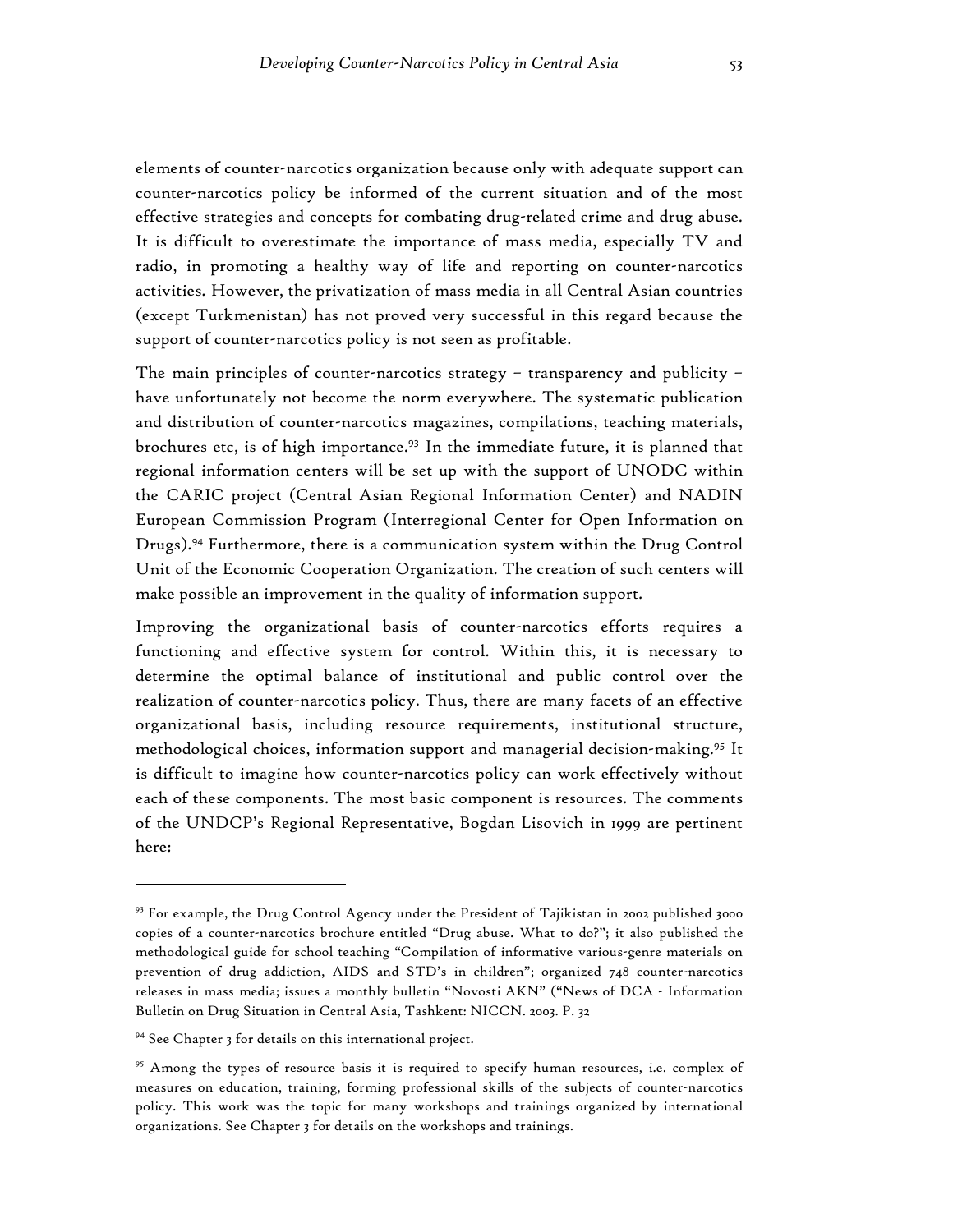I do not think that any government in the region is ready for the struggle and has sufficient equipment for arresting the huge amount of drugs and precursors being transported through areas close to Afghanistan and territories of Central Asian countries. Central Asia has recently been used as corridor. Equipment and working conditions are in poor state, the amount of seized drugs are not small, but far from the giant amounts of heroin, opium and marijuana being transported through the region. $96$ 

Hence, the Central Asian states – Turkmenistan to a lesser extent – are enjoying the active support of the UNODC aimed at strengthening organizational and resource capabilities in counter-narcotics. The director of the Kyrgyz Drug Control Agency, General Kurmanbek Kubatbekov nevertheless noted the strains on the country's economy:

Due to the growing threat our state spends more and more funds each year for countering it, distracting the funds from primary tasks of building the civil society based on social stability. I think other Central Asian states are in the same situation. 97

Given that a significant proportion of Central Asian states' policies are dependent on donor aid, it is important to note that the flow of such money is not endless. Gradually, the countries of the region need to shift to full self-financing of all counter-narcotics programs. When governments come to understand the high cost of the drug problem for transitional economies, they may begin to view it differently and employ the full potential of society against it.98 The goal of development must become a central point in the formulation of policies. As the level of development increases, it will permit a reduction in the level of dependence on external factors and sustainable and consistent growth will form a foundation for more equal cooperation with global financial organizations. This

**-**

<sup>96</sup> Bogdan Lisovich, Presentation at the international seminar "Great Silk Road: Countering Drugs in Central Asia", Bishkek, 1999. Martha Brill Olcott and Natalia Udalova draw a stronger conclusion on this issue: "It is clear that Central Asia is absolutely not ready for coping with the threat of drugs distribution, and has no resources for funding huge economic and social expenses related to this. See Olcott and Udalova, Drug Trafficking on the Great Silk Road: The Security Environment in Central Asia, Working paper no. 11, Carnegie Endowment for International Peace, March 2000.

<sup>97</sup> Kurmanbek Kubatbekov, Presentation at the International Conference "Drug Routes to Europe through Central Asia", Paris, May 22, 2003.

 $9^8$  In this respect, a good example is Iran, whose counter-narcotics budgetary spending amounts to ca. \$500 million.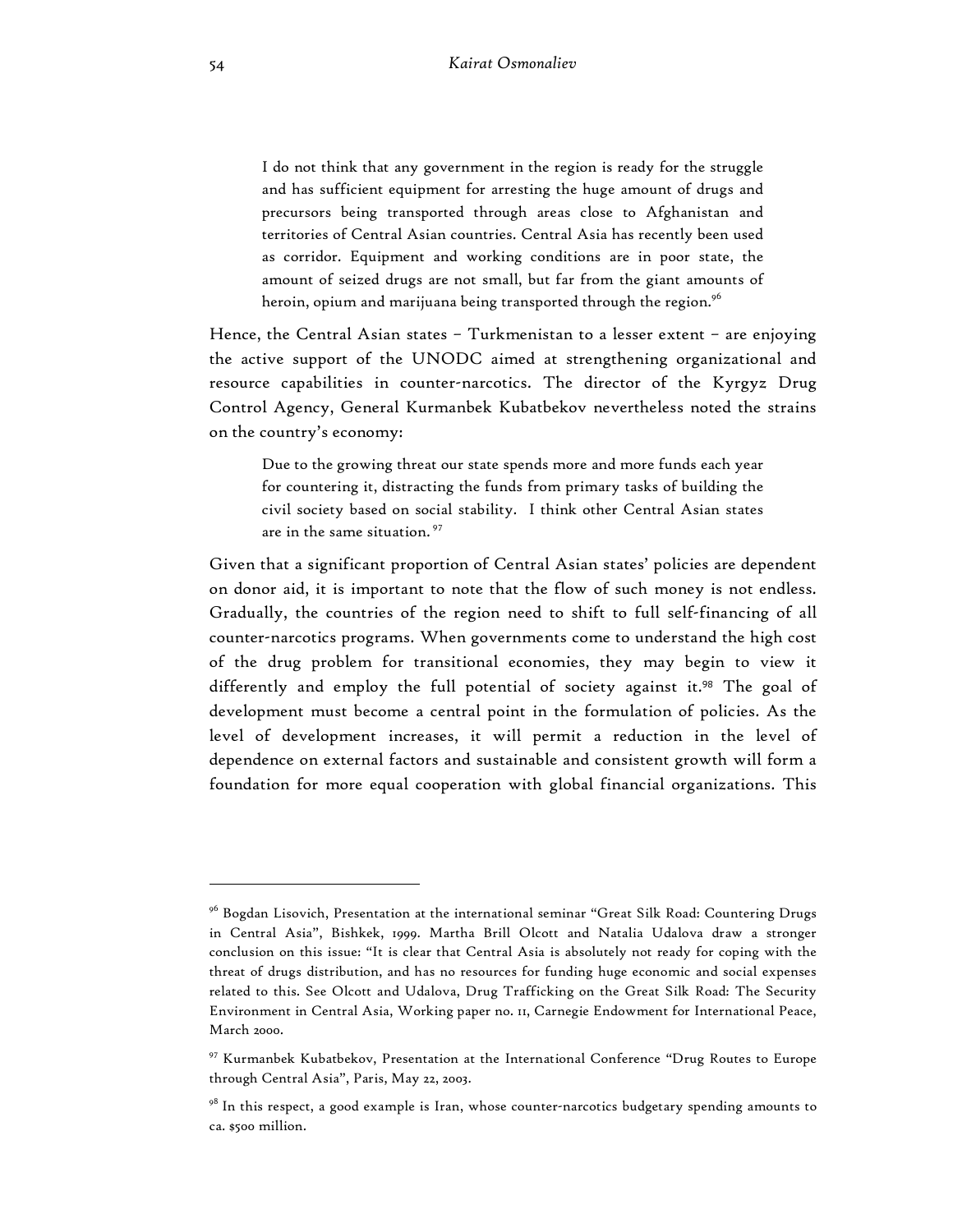principle is central in the strategy of effective state-building, in which multinational organizations are themselves interested.<sup>99</sup>

In summary, the legal and institutional basis of counter-narcotics policy must reflect the aims of that policy. The legal base must adequately express the position of the state on drug control – rigid, restrictive or liberal. In turn, the goals can only be achieved with a relevant and effective institutional structure and adequate resources. Without these conditions, counter-narcotics efforts are doomed to failure.

 $\ddot{\phantom{a}}$ 

<sup>99</sup> Omarov, op. cit.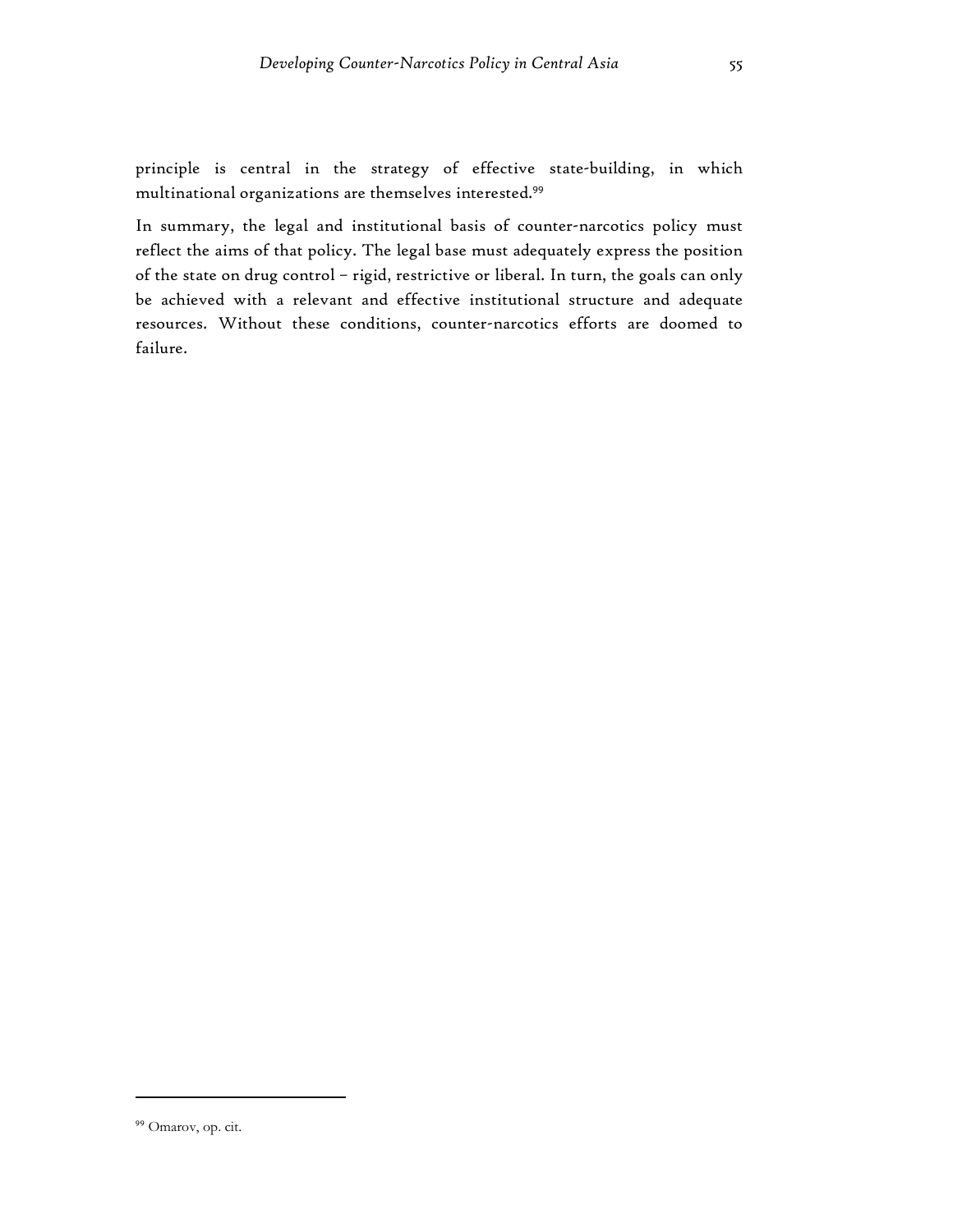# 3. Sub-regional Counter-narcotics Policy and Counter-Narcotics Cooperation in Central Asia

## 3.1 Silk Road diplomacy and Sub-regional counter-narcotics policy

Globalization processes have created the idea of a renaissance of the Great Silk Road, the ancient caravan route connecting China and Europe which flourished last during Tamerlane's era. A Declaration on rebuilding the Great Silk Road was adopted in 1992 in Brussels. The European Union, the World Bank, the Asian Development Bank and the European Bank for Reconstruction and Development all offered funding towards the project. The idea of a new Great Silk Road plays an important role in constructing a strong foundation of understanding and trust between the nations of the region, within which there are still political and military conflicts. The Paris-Beijing (East-West) transcontinental bridge, the international commercial projects such as BISEK, TRACECA and SPECA (a UN program for the special economic development of Central Asian countries) are all to be implemented within its framework. The seemingly far-fetched idea of a land bridge between two continents could become a reality if these projects become reality.<sup>100</sup>

While addressing the U.S. Congress in 1999, Kyrgyzstan's President Akaev presented a doctrine entitled "Diplomacy of the Silk Road."101 Later, Iranian President Mohammed Khatami presented the idea of a "Dialogue of civilizations along the Great Silk Road." These envisage the development of trade, economic, political and cultural links of countries along the Great Silk Road. These include China, the five Central Asian countries, the Russian Federation, other CIS countries and Western European nations, practically encompassing the entire Eurasian continent.102 As Akaev mentioned, the Great Silk Road connected East and West (and to some extent North and South) by trade, economic, cultural, humanitarian, political and diplomatic

<sup>100</sup> Аlbert Bogdanov, Trancontinentalnaya Magistral Mezdu Okeanami. International movement of builders of Northern Civilization "HEADWAY". On-line, available at <http://www.headway.us/read.php?i=526>. [13 June 2004].

<sup>101</sup> Askar Akaev, External Policy Doctrine "Silk Road Diplomacy", Bishkek: MFA of Kyrgyzstan, 1998.

<sup>102</sup> A. Kenenbaev, *Diplomatia Shelkovogo Puti: Aktualnost i Problemy*, International Eurasian Institute for Economic and Political Research. Available at <http://iicas.org/articles/library/libr\_rus\_9\_10\_00.htm>. [7 June 2004].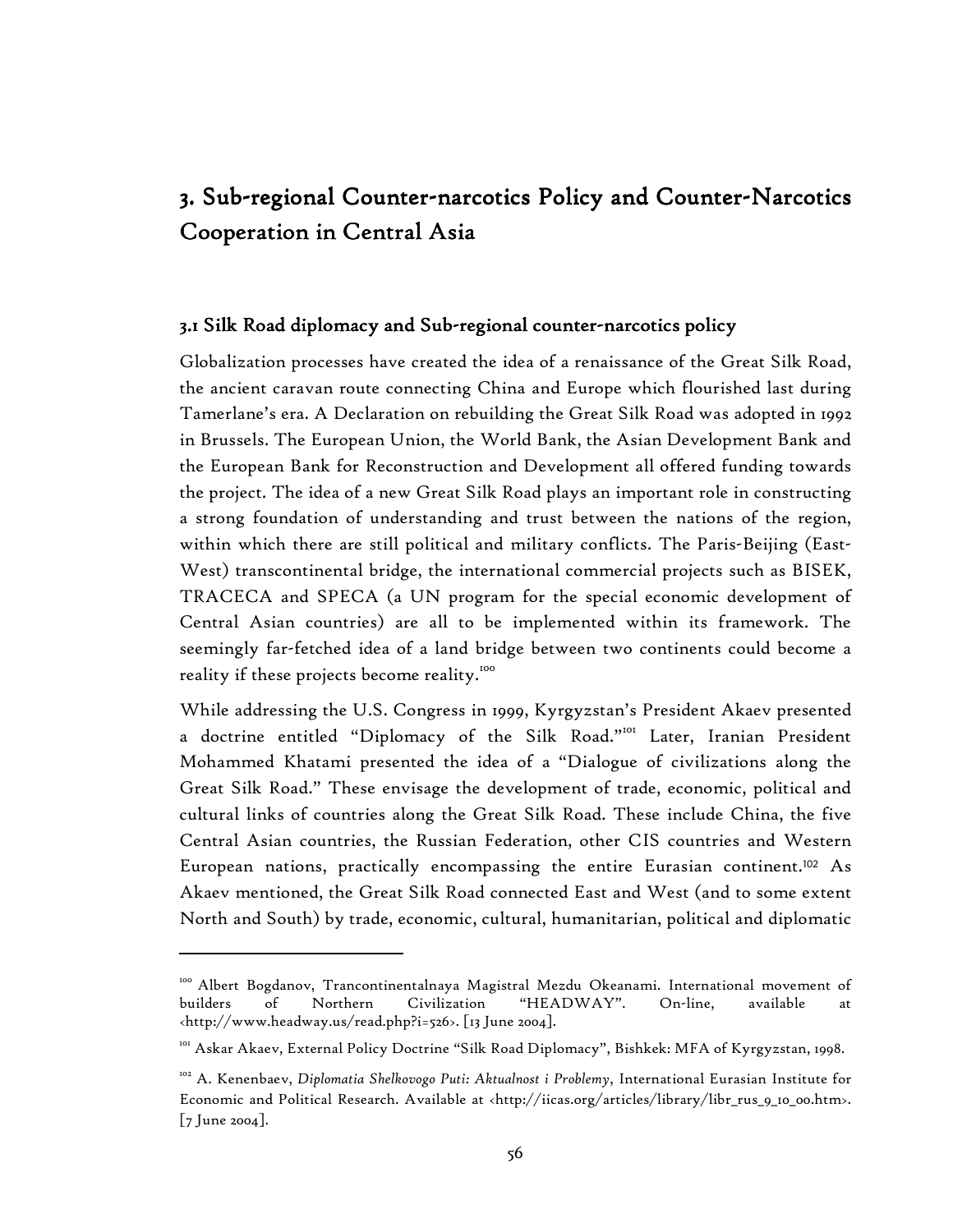ties to some extent, and has thousands years of history. At different stages of its existence, its importance, significance and directions varied, but the one enduring feature of the Great Silk Road has been that it played the role of a connecting bridge between countries and civilizations.

The renaissance of the Great Silk Road should help create the necessary conditions for transforming the region into a zone of stability, security, friendship, cooperation and equal partnership.<sup>103</sup> Describing security policy in light of this doctrine, the Kyrgyz President explained that the Great Silk Road creates a favorable basis for enhancing international cooperation in the joint resolution of global problems faced by mankind in the Third millennium. It should be noted that the Great Silk Road doctrine received broad international appreciation for encapsulating the related trends of international community development processes such as the deepening of interdependence.

Along with the benefits of the global economy, however, there is also the global 'shadow' economy and its problems of drug trafficking and related transnational organized crime, which serve to undermine political and social stability in Central Asia and worldwide.<sup>104</sup> Aware of these problems, the countries of Central Asia have with the exception of Turkmenistan (with its pursuit of a neutrality policy) built regional policies of cooperation. International cooperation is one of the main principles of international law, outlined in the 1970 Declaration on Principles of International Law Concerning Friendly Relations and Cooperation among States in Accordance with the Charter of the United Nations. In analyzing the main principles of regional counter-narcotics policies in Central Asian countries, it should be noted that they fit with the principles of the Great Silk Road doctrine: equal partnership, friendship and cooperation with all countries along the Great Silk Road; positive interdependence; mutual benefit; long-term prospects; and multisectoral development of international cooperation.

Indeed, these principles are active in the various military, political and economic organizations in Central Asia: the Shanghai Cooperation Organization, Collective Security Treaty Organization, Economic Cooperation Organization, and Central Asian Community. Below is a brief description of those that formulate regional policies, including counter-narcotics efforts.

-

 $103$  Akaev, op. cit.

<sup>104</sup> Z. Tohtokhodjaeva, *Diplomatia Shelkovogo Puti – Put Reshenia Problem Sovremennosti*, Paper for International Seminar "Great Silk Road: Combating Drugs in Central Asia". Bishkek, 19-20 May 1999.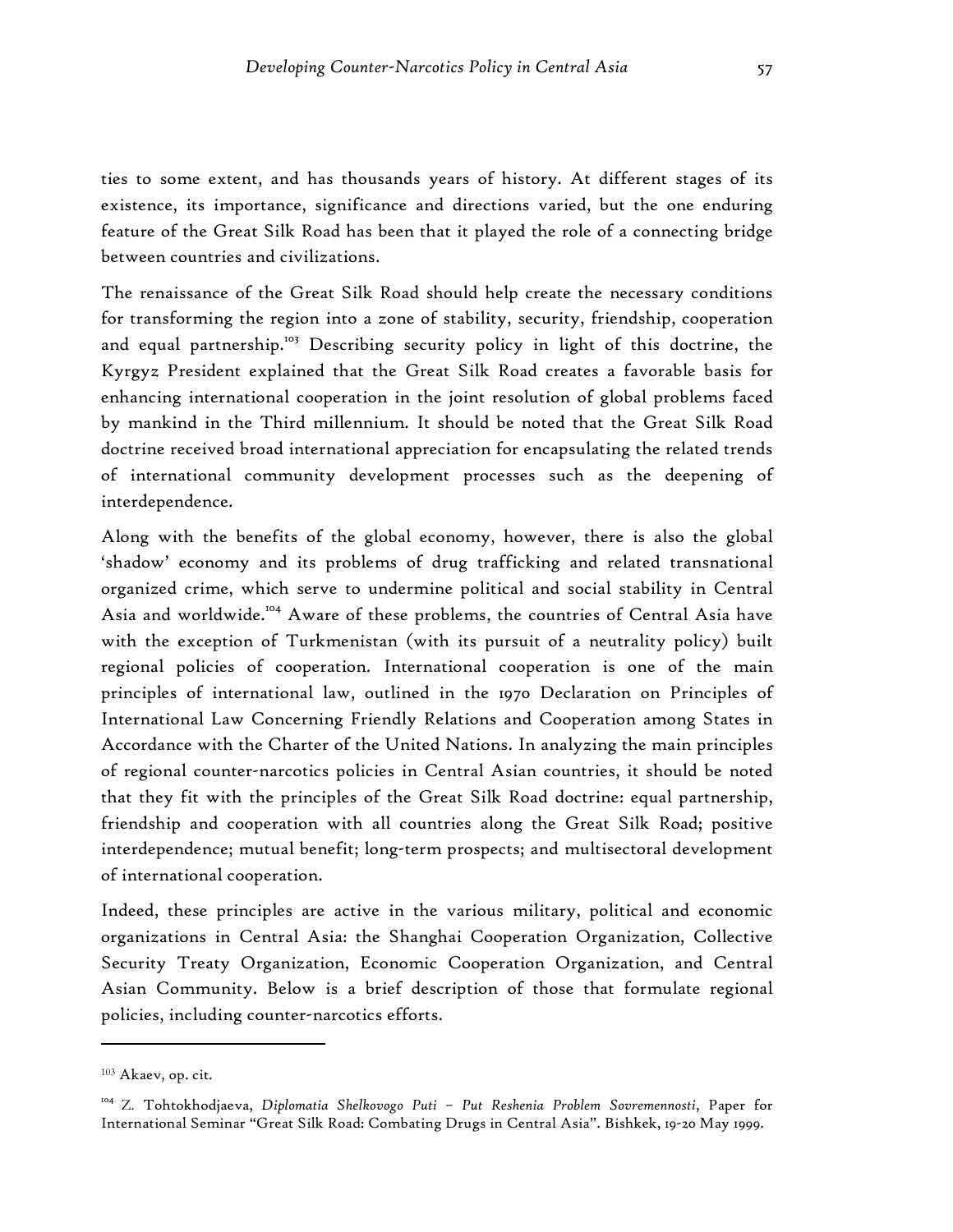## *3.1.1. The Shanghai Cooperation Organization*

The Shanghai Cooperation Organization (SCO) claims to be an economic organization and an arena for security issues. The SCO consists of China, Kazakhstan, Kyrgyzstan, Russia, Tajikistan and Uzbekistan. Between 1996 and 2004, regular meetings of the heads of these states were held in Shanghai, Moscow, Almaty, Bishkek, Dushanbe and Tashkent. Formerly known as the Shanghai Five group, its name was changed in June 2001 following the accession of Uzbekistan. Its agenda includes dealing with terrorism, organized crime, the drug trade and arms and human trafficking. In April 1996 in Shanghai the members signed an Agreement on Enhancing Trust in the Military sphere in Border Areas. This agreement is highly significant, not only for the security of the SCO members but also for peace and security in Asia and worldwide. At the summit held in Bishkek on 25 August 1999 the Bishkek Declaration was adopted, article 6 of which states that the members support President Akaev's "Diplomacy of the Silk Road" doctrine regarding economic development, and the maintenance of peace and stability.

In the same declaration the parties emphasized the importance of the effective countering of terrorism, drug trafficking, arms smuggling, illegal migration and other forms of transnational organized crime, as well as separatism and religious extremism. The parties also expressed the intention to take measures to encourage the practical interaction of relevant state agencies of the five countries, including consultative meetings and coordination of joint activities. In June 2004 at the regular meeting of heads of member states in Tashkent, the Agreement on Cooperation in Countering Trafficking in Narcotic Drugs, Psychotropic Substances and Precursors was signed.

The Collective Security Treaty (1992) was renamed into the CST Organization in April 2003.<sup>105</sup> It was founded with the aim to promote peace, international and regional security, stability, and the collective defense of independence, territorial integrity, and the sovereignty of member states. The organization has a wide range of means for countering international terrorism, drug trafficking, arms smuggling, and other threats. Among these are the activities of specific law enforcement agencies, the collective rapid deployment forces in Central Asia and other mechanisms. Currently,

<sup>&</sup>lt;sup>105</sup> The CST was signed on 15 May 1992 in Tashkent by Armenia, Kazakhstan, Kyrgyzstan, Russia, Tajikistan, Uzbekistan. They were later joined by Azerbaijan, Georgia and Belarus. Due to dissatisfaction with the treaty, Azerbaijan, Georgia and Uzbekistan later failed to renew their membership in the treaty in 1999.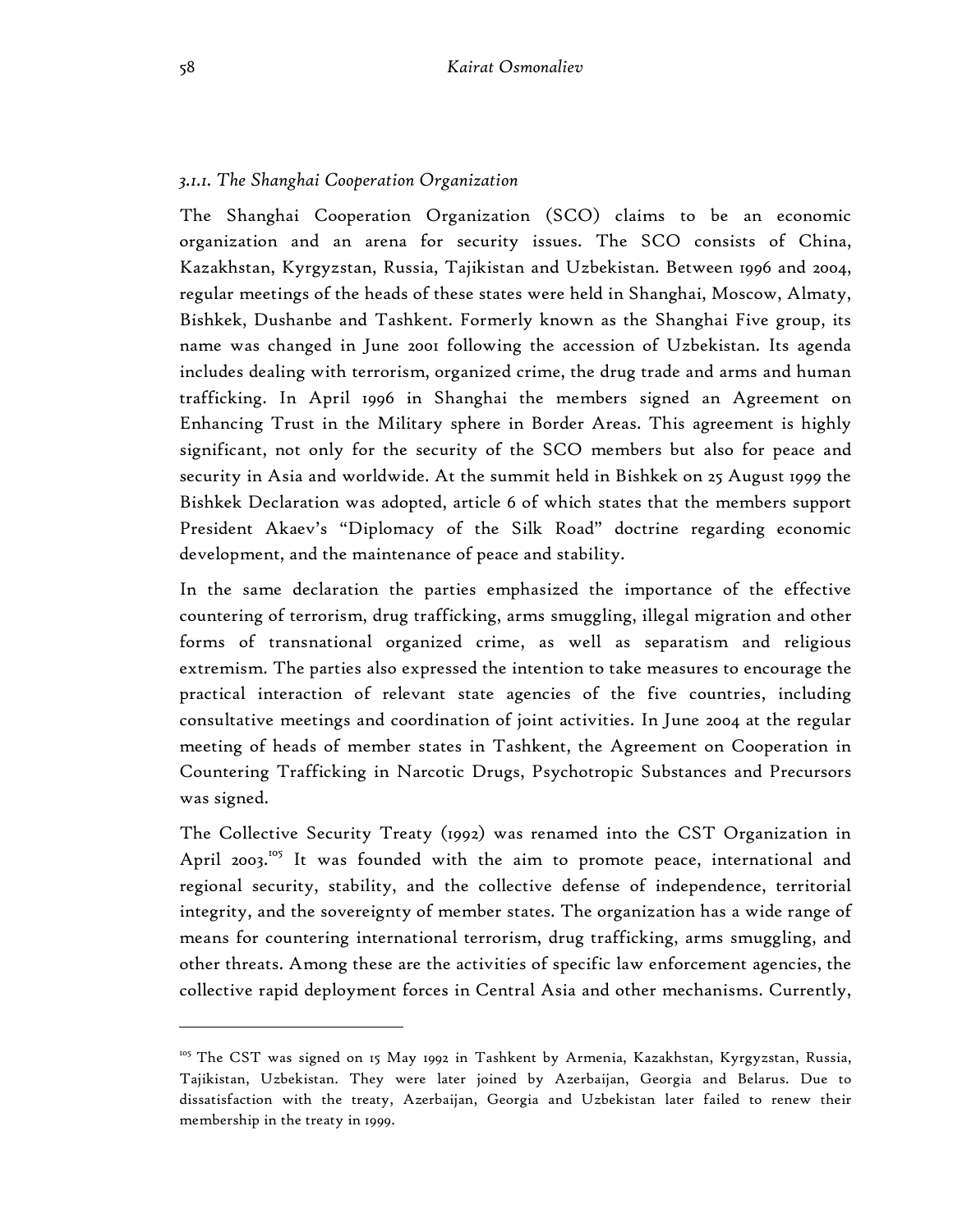this organization consists of Armenia, Belarus, Kazakhstan, Kyrgyzstan, Russia and Tajikistan.

## *3.1.2. Central Asian Organization for Economic Cooperation*

The Central Asian Organization for Economic Cooperation (CAEC) was the first regional organization concerned with economic cooperation in Central Asia, founded in early 1994 by Kazakhstan and Uzbekistan and later admitting Kyrgyzstan and Tajikistan. Although the central goal of the CAEC is economic integration, the geopolitical situation forced this alliance to include discussions on regional security, including drug control issues. Thus, on 5 April 1996 an agreement between Kazakhstan, Kyrgyzstan and Uzbekistan on cooperation in combating trafficking in narcotic drugs and psychotropic substances and their abuse was concluded.

Within the framework of the CAEC, the Interstate Drug Control Commission (IDCC) was established. On Kyrgyzstan's initiative, the first session of the IDCC was held in Bishkek in September 1999. It was decided that the National Information Analysis Center on Drug Control under the Cabinet of Ministers of Uzbekistan would organize the publication of an information bulletin on the drug situation in Central Asia. The National Center continues to implement these activities. Furthermore, it was decided to conduct CAEC IDCC sessions on an annual basis. Unfortunately, due to various reasons, such as a lack of resources, many of the decisions made at these sessions have not been implemented, notably the establishment of an institution for communication officers. In 2002, as mentioned, CAEC activities were disrupted and consequently the activities of the IDCC were also disrupted. Moreover, three members made major structural and administrative reorganizations: the Tajik and Kyrgyz State Commissions on Drug Control were transformed into Drug Control Agencies with extended mandates and the Kazakh State Commission was transformed into the Committee on Combating Drugs under the Interior Ministry. It is understandable that organizations with different status experience difficulties in conducting joint activities. Rare contacts, staff rotation, and other reasons have undermined the potential for regional cooperation between drug control agencies in Central Asia.

Due to its inefficiency, CAEC was abandoned and on 28 April 2002 in Almaty the heads of the respective states signed a treaty to establish the Central Asian Community (CAC). There were several political and economic reasons for the liquidation of the CAEC but the major one was the differing levels of economic development of its members and the ensuing difference in members' interests. At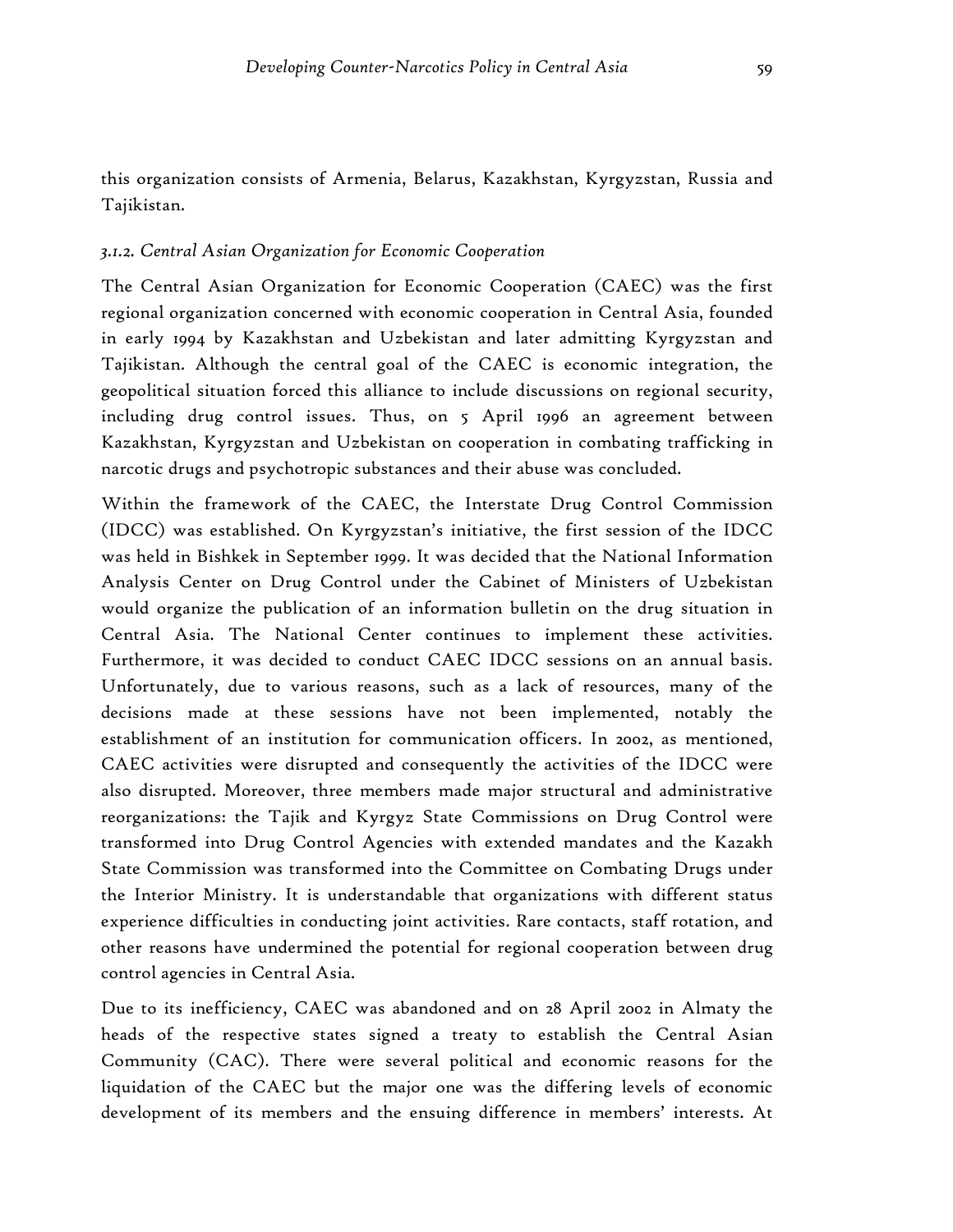most sessions the CAC discusses drug-related issues. At its last meeting, on 28 May 2004 in Astana, Kazakhstan, the Presidents exchanged opinions on the situation and the prospects for regional integration towards strengthening security in Central Asia, combating international terrorism, extremism and organized crime, trafficking in weapons and drugs, illegal migration, and the situation in Afghanistan.

### *3.1.3. Economic Cooperation Organization*

The Economic Cooperation Organization (ECO) was founded in 1985 as a trilateral organization by Iran, Pakistan and Turkey for the promotion of multilateral regional cooperation to facilitate sustainable economic growth in member states. After Afghanistan, Azerbaijan, Kazakhstan, Kyrgyzstan, Tajikistan, Turkmenistan and Uzbekistan joined in 1992, the organization became more of a structure for integration and has observer status at the UN and in the WTO.<sup>106</sup> For this research, the decisions of the 2002 Istanbul Summit on collective assistance in the restoration and reconstruction of Afghanistan should be noted. The plan for rebuilding Afghanistan in 2003-2008 is to be an effective mechanism for consolidating ECO states' efforts. $107$ 

On 15 March 1995 ECO and UNODC signed a Memorandum of Understanding on cooperation in drug control. In 1996 in Ashgabat the Council of Ministers adopted the ECO Action Plan on the control of illicit drug trafficking, which calls for the creation of a Drug Control Coordination Unit (DCCU). This "will act under guidance of the Secretary General" and will develop and implement projects and programs strengthening national law enforcement agencies and facilitate their cooperation in consultation with UNODC and other relevant institutions. It might also become involved in the comprehensive implementation of international drug control conventions and should serve as a channel of information and technical and legal assistance to member countries. On March  $5<sup>th</sup>$  1998 in Vienna the UNODC project "Assistance in creation of ECO Secretariat Drug Control Coordination Unit" was signed. The project will develop the coordination of counter-narcotics activities in the ECO region, which will enable ECO to initiate constant dialogue with member countries on drug control issues and consequently have an opportunity to monitor

<sup>&</sup>lt;sup>106</sup> The ECO has been receiving lesser attention by regional states. Several analogous organizations exist in the region, which, in contrast to ECO, fit the geopolitical and geo-economic interests of larger states.

<sup>107</sup> "ECO – Most Mejdu Asiei i Evropoi". *Slovo Kyrgyzstana*, 12 June, 2003.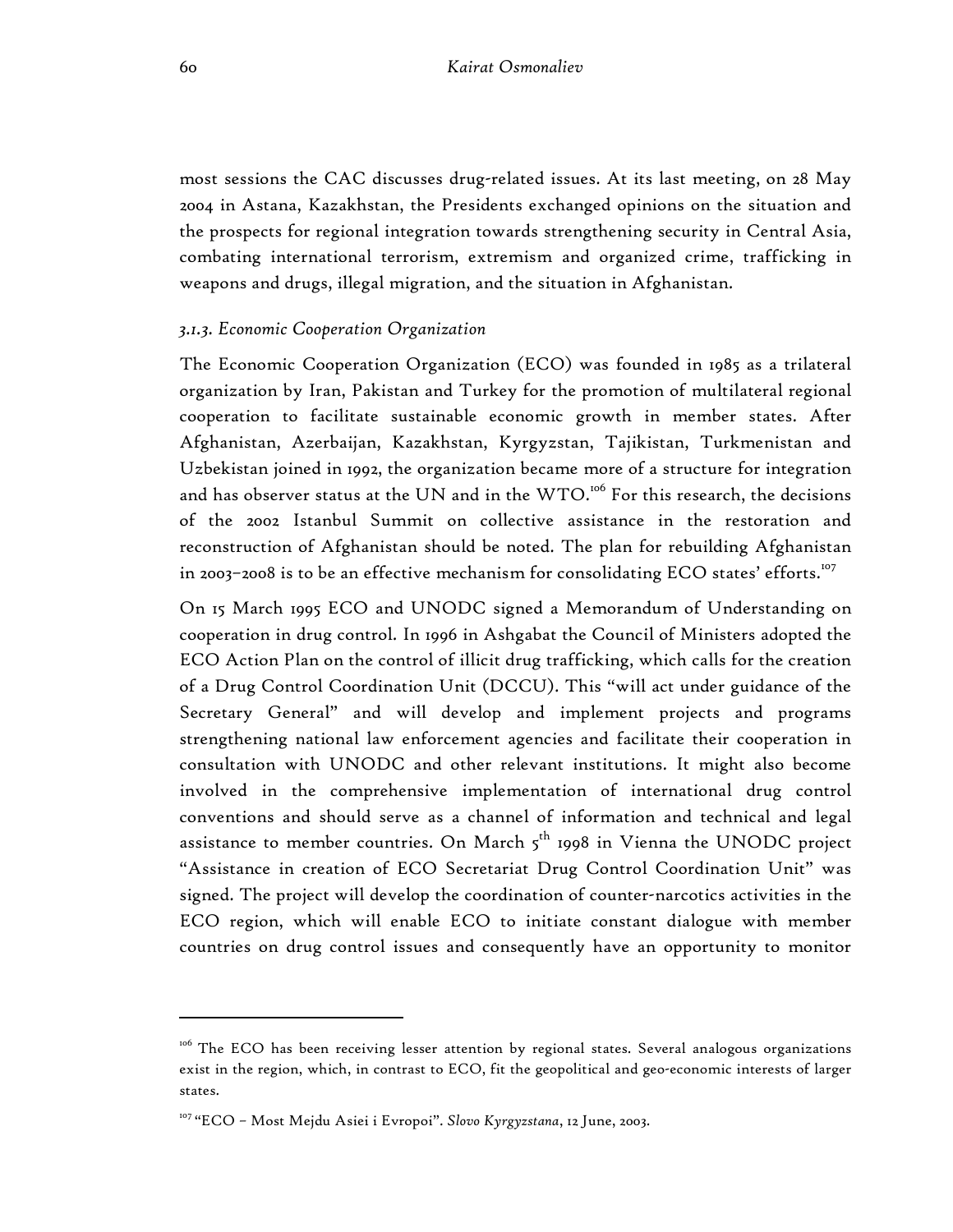implementation of the Actions Plan. DCCU started its activities on 25 July 1999. $^{108}$ Unlike the CAEC's IDCC, the DCCU has sufficient resources to carry out its activities and is funded by the UN. Drug control activities were included as priorities

in the Istanbul Declaration adopted at the ECO special session in July 1993.

## *3.1.4. Overview*

Almost all of the above organizations aim to resolve complex social and political problems in the region, including drug-related issues. Some of them have specialized drug control units, such as ECO's DCCU and CAC's IDCC. The CSTO is also planning to open a specialized counter-narcotics body in Dushanbe, Tajikistan similar to the SCO's Regional Counter-Terrorism Center. In comparison with existing drug control coordination organizations (DCCU, IDCC), which do not go beyond gathering analytical information, the CSTO stands out as very active in the region. In accordance with the decision of the Collective Security Council on strengthening efforts against the drug threat,<sup>109</sup> in November 2003 the international preventive operation CANAL-2003 was conducted to detect and suppress channels of illicit trafficking in narcotic and psychotropic substances and precursors.

The realities of globalization and the accompanying shift in threat perception from the national to the regional level has meant that cooperation between countries of the region and the wider international community has gained in importance. The primary motivation for this comes from a recognition that these threats cannot be tackled alone.<sup>110</sup>

In the system of regional counter-narcotics policies a special role is played by international organizations such as UNODC, the Organization on Security and Cooperation in Europe (OSCE), the European Commission and others. All the Central Asian republics recognize the competence of the UN (perhaps with the partial exception of Turkmenistan), its agencies and its institutions in organizing and implementing counter-narcotics programs. Also, they all observe the 1961 Single Convention on Narcotic Drugs, 1971 Convention on Psychotropic Substances, and 1988 Convention against Illicit Traffic in Narcotic Drugs and Psychotropic

-

<sup>&</sup>lt;sup>108</sup> See website of ECO DCCU at URL: http://www.ecodccu.org.

<sup>&</sup>lt;sup>109</sup> The decision to strengthen efforts at controlling the drug threat emanating from Afghanistan was made at the Summit of Presidents of Collective Security Treaty Organization in Dushanbe on 28 April 2003.

<sup>&</sup>lt;sup>110</sup> Omarov, op. cit.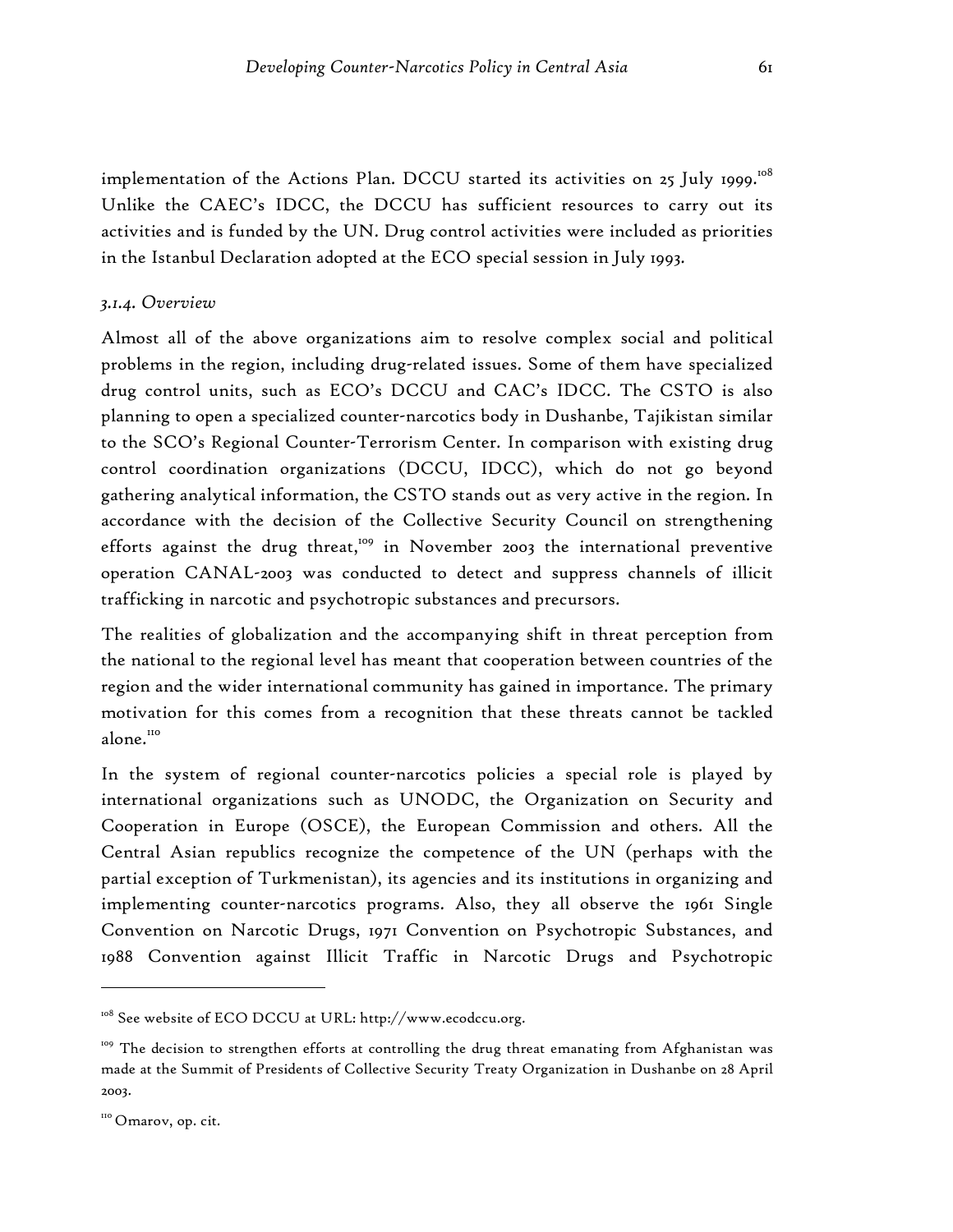Substances and the recommendations of the UN General Assembly Special Session (1998). The main provisions of these recommendations are applied in the creation of appropriate national strategies and programs.

It is worth noting that the authorized drug control agencies of the Central Asian states take into account the Political Declaration on the Guiding Principles of Drug Demand Reduction and submit appropriate reports on their activity to the UN Commission on Narcotic Drugs. UNODC believes that the Central Asian Memorandum on Understanding (MoU) and Cooperation in the sphere of drug control and the Sub-regional Program on Cooperation are both important elements in developing an effective program on strengthening law enforcement agencies around Afghanistan. The MoU prioritization of cooperation at the political and operational levels provides for high-level annual discussions and is an important platform for establishing the links necessary for cooperation and identification of problems in project realization.

The UNODC projects that compose the Sub-regional Program framework are the basis for this initiative. Notable among these are the projects aimed at the creation of a "security belt" around Afghanistan, according to the Regional Action Plan approved in New York on September 13, 2000. This plan provides a framework of cooperation among the six states bordering Afghanistan, the U.S., Russia and the UNDCP. The "Six plus Two" mechanism, supported by the international community, could offer an appropriate framework for regional cooperation in containing drugs from Afghanistan. Moreover, a major condition of engagement of major donors is an overall and balanced Regional Action Plan requiring high-level political commitments of states bordering Afghanistan. The UNODC, with its mandated responsibility to promote international cooperation in drug control, could play an important role in facilitating regional counter-narcotics cooperation. Cooperation should be based on international law, respect for human rights and fundamental freedoms, as well as relevant bilateral and multilateral agreements and mechanisms.<sup>111</sup> The Regional Action Plan includes:

- o Actions to strengthen national law enforcement activities
- o Actions to improve law enforcement cooperation at the regional level
- o Measures to strengthen the criminal justice system

<sup>&</sup>lt;sup>111</sup> Part 2 of Regional Action Plan.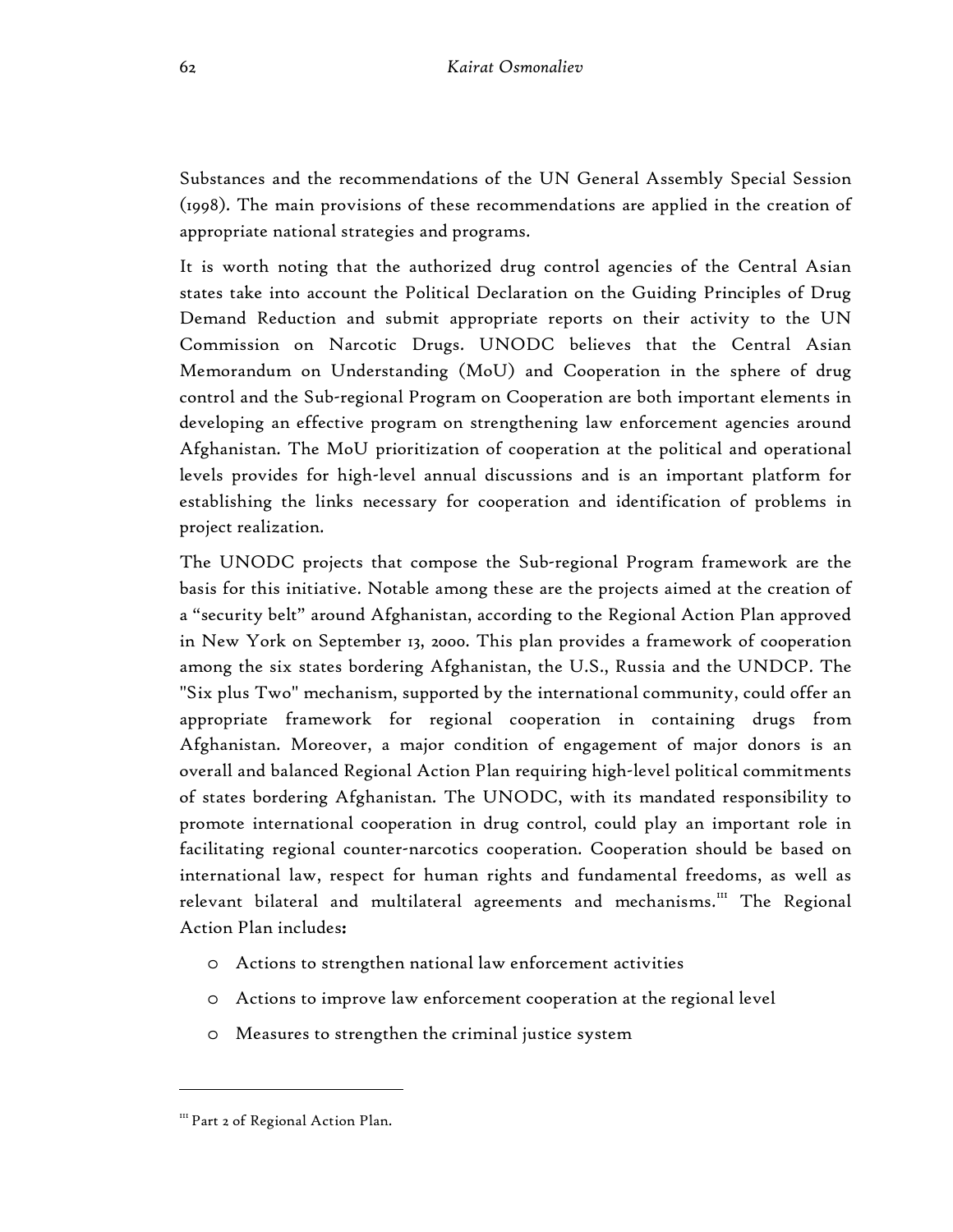- o Cooperation in eradication of illicit drug crops and support of alternative development
- o Counter-narcotics activities in Afghanistan
- o Actions to improve demand reduction efforts.

Successful realization of the Plan would certainly improve narcological security in the region, and therefore regional security overall. $^{112}$ 

As with the Silk Road Diplomacy Doctrine, these organizations are aimed at providing security and stability. A regional security system is a necessary condition for the full development of trade, cultural and other East-West relations in the countries of the region. However, the full realization of these ambitions is hindered by several problems. Instability in the Ferghana valley, the war in Afghanistan, instability in Tajikistan and Uzbekistan – all these support the label of 'insecurity belt' suggested by among others Zbigniew Brzezinski, in which humanitarian efforts, let alone large investment projects, are difficult to implement. Moreover, the longterm and often contradictory plans of major powers in Eurasia inhibit the resolution of armed conflicts and terrorism-related problems, making it an unattractive destination for investment.<sup>113</sup>

Because of this, some Central Asian countries are trying to include the restoration of Afghanistan in regional policy-making forums, in the hope that a stronger Afghan state will be capable of encouraging social and economic development, including the reduction of opium cultivation. Although the countries of the region are themselves developing and therefore cannot render direct financial aid, they are willing to contribute to the repair of the shattered Afghan economy. To this end Uzbekistan and Tajikistan in particular organized 'green corridors' for humanitarian aid to Afghanistan. A positive example of Silk Road Diplomacy was the initiative of Kyrgyzstan to organize the International Conference entitled "Regional Cooperation in Afghanistan: Central Asia, Iran and Pakistan" in May 2004 in Bishkek, which resulted in the adoption of the Bishkek Declaration. The Declaration notes positive developments in Afghanistan's post-conflict restoration process and observes new prospects for all countries of the region, and emphasizes the leading role of the United Nations in international assistance to Afghanistan, as well as in support of private sector efforts to develop economic cooperation. As one scholar puts it, however:

-

<sup>&</sup>lt;sup>112</sup> For "narcologic security" see Section 2.1.

<sup>&</sup>lt;sup>113</sup> Kenenbaev, op. cit.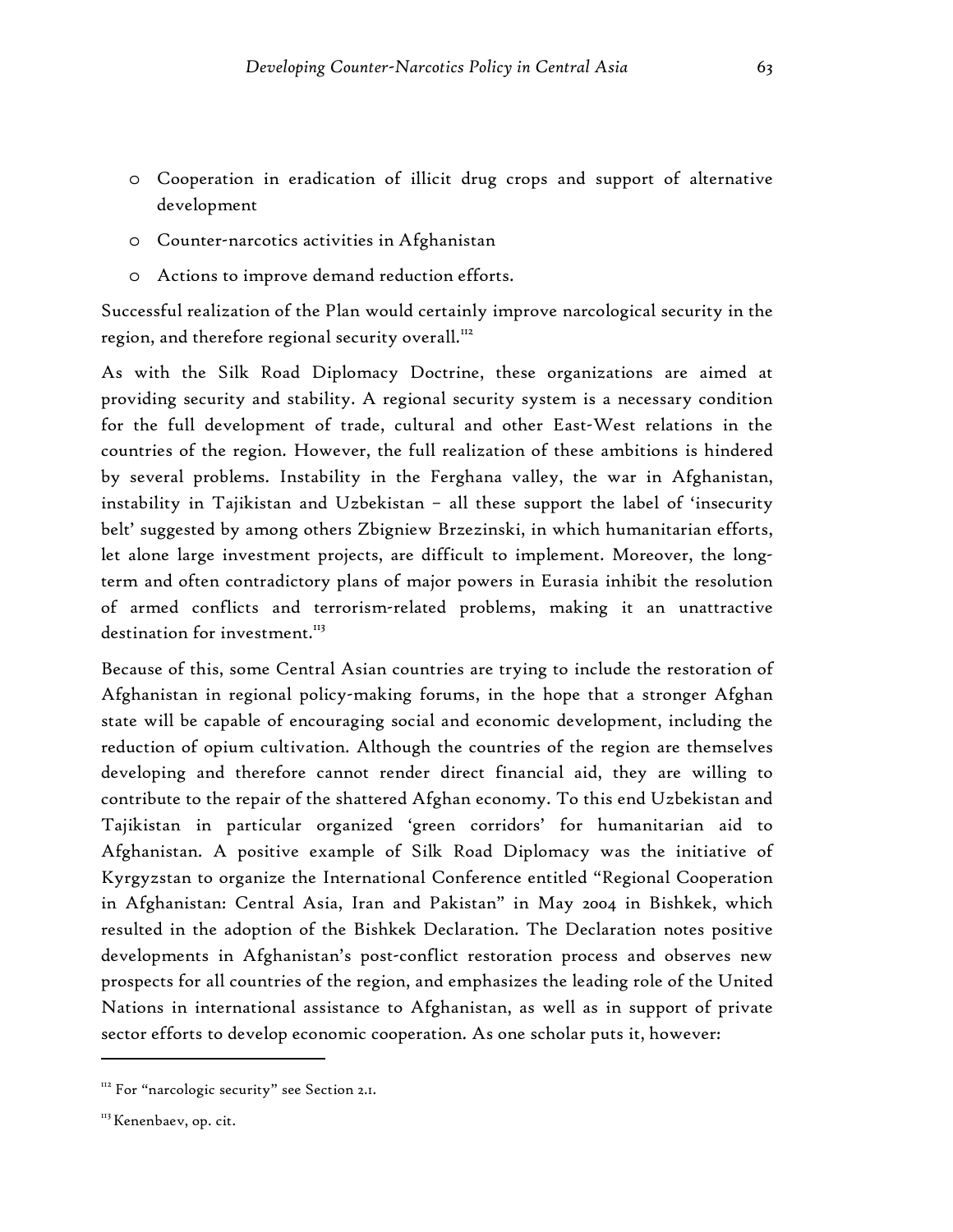While Europe does not consider the Eurasian drugs problem is its own problem, opium poppies will remain the only sustainable crop in the remote and suffering Afghanistan and Central Asia, and the region's only link with globalization.<sup>114</sup>

Summarizing the overview of regional counter-narcotics policy in the context of Silk Road Diplomacy, the historical experience of the development of the Great Silk Road and its related countries illustrates vividly the need for long-term development of international relations.115 The countries of Central Asia, located in the heart of the Eurasian continent at the crossroads of several civilizations, have absorbed the diversity of cultures and philosophies. They possess the capacity to become a strong bridge of friendship and cooperation between all countries of the Great Silk Road, in order that they might avoid it becoming the "Great Heroin Route".

# 3.2 Counter-Narcotics Strategies of International Organizations and External Powers

Aware that the drug trade can only receive an adequate response through joint efforts, the Central Asian states have intensified cooperation in this field. As noted above, all Central Asian states joined the UN counter-narcotics conventions of 1961, 1971 and 1988. This has allowed them to promote the wider integration of counter-narcotics in the international community. Recognizing international cooperation to be the major element in state counter-narcotics policies, the Central Asian states, except for Turkmenistan, give high priority to the development and strengthening of international relations and cooperation within the framework of the UN, the OSCE, the ECO, and through other bilateral and multilateral mechanisms as well as with external powers such as the European Union and the United States.

## *3.2.1. UN Office on Drugs and Crime*

It is obvious that international organizations often initiate such cooperation and their contribution to regional counter-narcotics policy can hardly be overstated. The leading role has been played by UN agencies, primarily the UNODC. Assistance is rendered by various donors in reducing drug demand and drug supply, involving organizations such as the EU, OSCE, Interpol and the World Customs Organization. The ultimate goal of such cooperation is to integrate Central Asia into the world's

<sup>114</sup> Svante Cornell, "The Nexus of Narcotics, Conflicts, and Radical Islamism in Central Asia", *Caspian Brief*, no. 24, June 2002.

<sup>&</sup>lt;sup>115</sup> Tohtokhodjaeva, op. cit.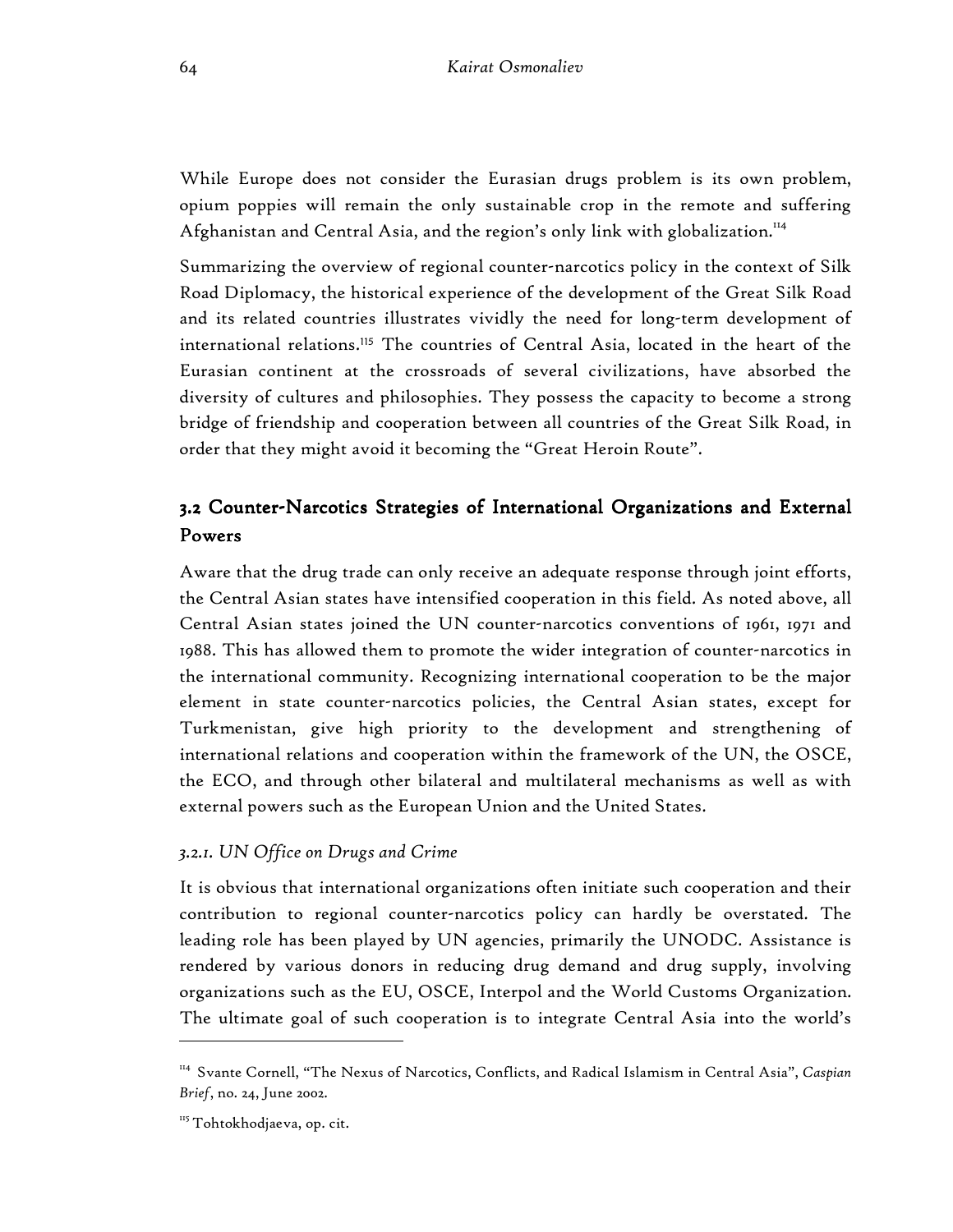drug control monitoring systems and to give them the status of an equal partner in counter-narcotics.

When the Soviet Union collapsed the Central Asian states had to establish their drug control systems anew. As mentioned above, the governments of Kyrgyzstan, Kazakhstan, Tajikistan, Turkmenistan, Uzbekistan and representatives of the UNDCP signed the Memorandum of Mutual Understanding (MoU) on cooperation in the field of countering illicit drug trafficking in May 1996. Within the framework of the Memorandum, the governments expressed their desire for cooperation to solve common problems of drug production, trafficking and abuse. During the Regional Experts' Meeting, held in May 1996, the five signatories to the MoU and UNDCP considered and adopted the Regional Program of Cooperation in Drug Control. Within the framework of this Program four basic activities were emphasized: strengthening and developing counter-narcotics legislative and institutional frameworks, reducing drug supply, reducing drug demand and intensifying law enforcement activities. This Program also outlined some priority projects that could be developed by the UNODC together with MoU signatories, such as

- o Development of cooperation between law-enforcement agencies in the Central Asian region (Kyrgyzstan, Tajikistan, and Uzbekistan);
- o Mapping of the extent of illicit cultivation of narcotic plants in Kazakhstan, Kyrgyzstan and Tajikistan;
- o Development of a biologically safe method of destroying illicit poppy and cannabis plants;
- o Strengthening drug demand reduction policies in the Central Asian states;
- o Inter-agency training for the Central Asian mass media, organized by the United Nations.

Signatories of the MoU have already established national coordinating drug control bodies and UNODC has rendered its significant support to reinforce each of these. There are nevertheless some coordination problems in some of the MoU states stemming from their low capacity for applying the intended methodologies and a lack of resources.

In May 1994 Kyrgyzstan received \$550,000 within the framework of the UNODC Project on "Institution Building and Improvement of Control Measures in Kyrgyzstan." This budget was used to establish an Information Center under the Ministry of Interior, some equipment for a television studio in the Academy of the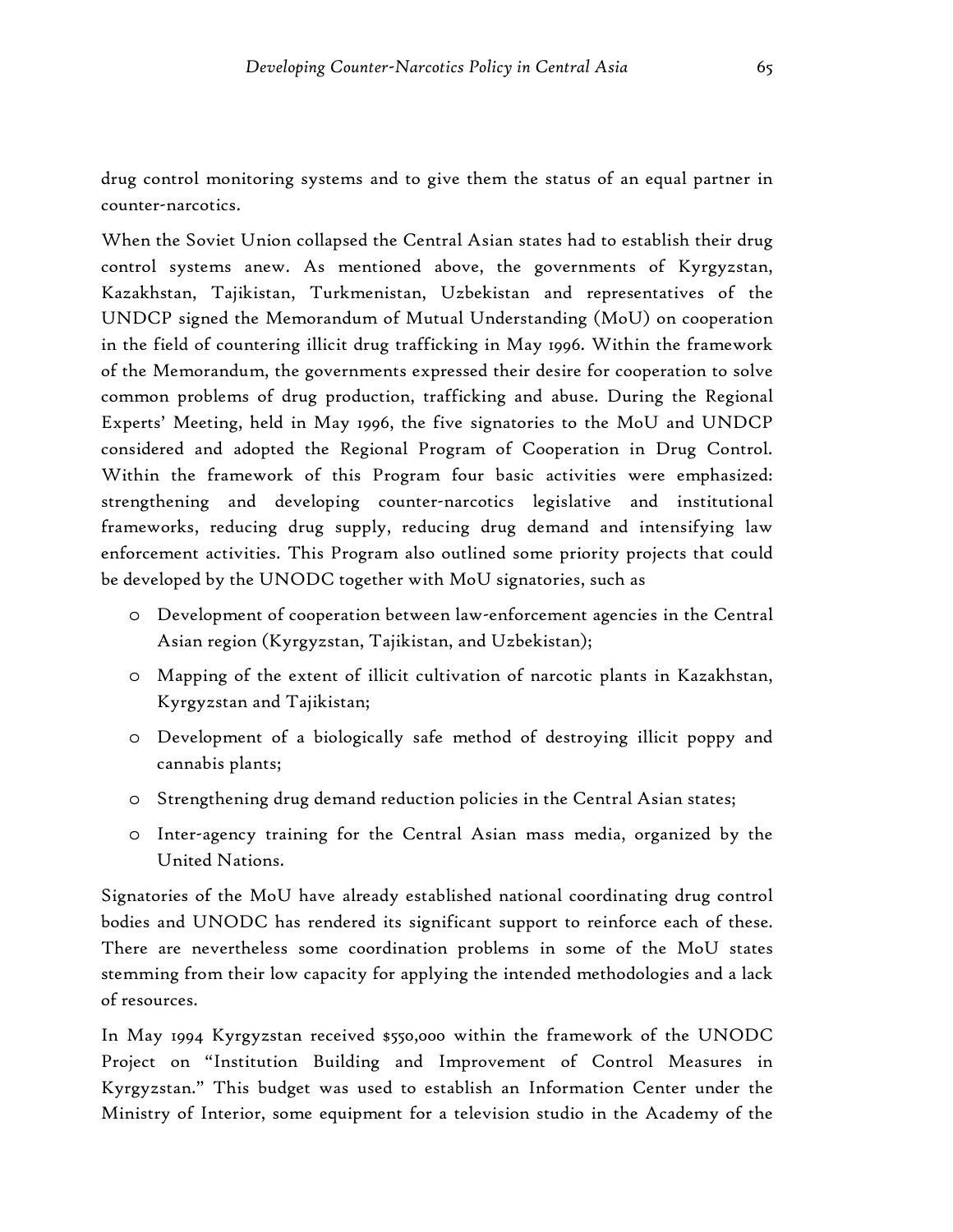MoI, appropriate equipment for the State Forensic Center and relevant training. Similarly, Uzbekistan was granted \$527,600 to implement "Institution-Building, Strategy Development, and Improvement of Control Measures in Uzbekistan". In May and July 1996, similar UNODC projects were implemented in Turkmenistan and Kazakhstan (\$512,400 and \$773,900 respectively).

In July 1997, UNODC launched a regional project on mapping the extent of illicit cultivation of narcotic plants in Kazakhstan, Kyrgyzstan, and Tajikistan, with an overall budget of \$742,660. The main objectives of the project were to obtain detailed cartographical data on the cultivation of opium poppy and wild-growing hemp and ephedra and to develop a regional methodology and training for a group of local experts in monitoring illicit fields in the region. The main project office was established in Bishkek and staff consisted of national project coordinators and surveyors in Kazakhstan and Tajikistan. They carried out collection and analysis and produced reports on their findings.

During the project, methodologies applicable to other Central Asian states were developed and a key group of experts was identified and trained. In June 2000, the project was completed and the results of surveys showed the discrepancy between previous expert estimations and reality. For example, some had estimated that there were around 4,5 million hectares of wild-growing hemp in the Chui valley – the UNODC project only identified 140,000 hectares in Kazakhstan and 8,000 in Kyrgyzstan. The scale of ephedra growth also turned out to be lower than had been estimated. However, the scale of illicit opium poppy cultivation in Kyrgyzstan was higher than expected at 1,631 ha. This occurred in 13 different areas and the 1999 harvest was estimated at as much as 3,273 kg of raw opium. This information was invaluable for Kyrgyz law enforcement, particularly in conducting the "Poppy - 99" operation.<sup>116</sup>

Another UNODC regional project was "Strengthening Law Enforcement Capacities and Cross-Border Cooperation in the Central Asian Region of Kyrgyzstan, Tajikistan, and Uzbekistan", also known as the "Osh Knot", with an overall budget of \$1.8 million. This two-year project started in November 1997 and its primary objective was to intensify efforts against narcotics and precursor smuggling along one of the main routes in the region. This begins at the Afghan-Tajik border and passes through Khorog, along the Khorog-Osh highway into Kyrgyzstan and then to Andijan in

<sup>116</sup> Alexander Zelitchenko, *Afghan Narcoexpansion of 1990 and Kyrgyzstan National Security Problem*s, Bishkek: Kyrgyz-Russian Slavonic University, 2003, p. 205.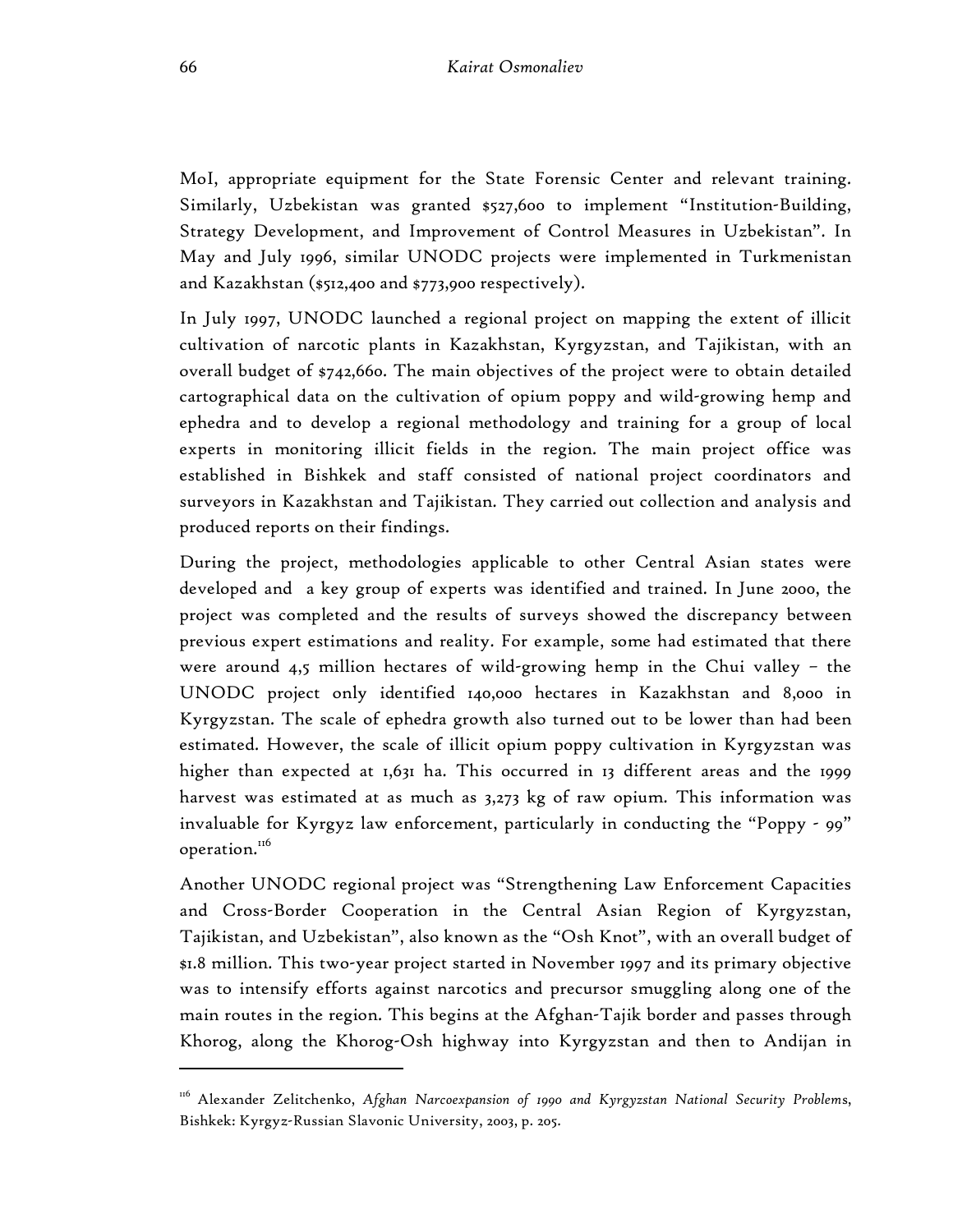Uzbekistan. During project development, it was observed that law enforcement was inadequate in the three border provinces (Osh in Kyrgyzstan, Andizhan in Uzbekistan and Gorno-Badakhshan Autonomous Region (GBAO) in Tajikistan). Moreover, there was a lack of drug detection and communication equipment, transport and premises for personnel.

For these reasons, regional law enforcement coordination centers were established in Osh (the central office for the project), Murgab (Tajikistan) and Andizhan. These centers were charged with national implementation of the project. Vehicles, portable radios, computer and office equipment were also given to counter-narcotics units. The Kyzyl-Art customs checkpoint on the border between the Murgab district and Osh province was built and equipped. About 60 officers from customs and other law enforcement bodies took part in specialized training in July/August 1999. Overall, the project has played a big role in intensifying joint efforts against trafficking expansion in Central Asia.<sup>117</sup>

Also of interest was the UNODC project "Development of Safe Biological Control Methods for Eradication of Illicit Opium Poppy and Cannabis", with a budget of \$495,000. This project began in February 1998 and lasted for three years. Noting that climactic conditions in Central Asia are favorable for poppy cultivation and that expansion of cultivation is a possibility, Uzbek scientists from the Genetics Institute of Tashkent explored the potential for developing an ecologically safe and reliable biological agent to eradicate opium poppy. Initial tests demonstrated that an experimental fungus would destroy opium poppy but did not cause damage to 130 local kinds of animals and plants.<sup>118</sup> However, the conclusions from the project were not considered entirely robust and further work remains to be done.

In May 1999 Kazakhstan also received financial support to the tune of \$5.5 million from UNODC in order to develop a counter-narcotics policy within the framework of the "Master Plan for Control of Illicit Drugs and Organized Crime in Kazakhstan".

Perhaps the most substantial project is "Institutional Building, Strategy Development, and Improvement of Drug and Crime Control Measures in Tajikistan", launched in June 1999 with a budget of \$11.4 million. Its goal was to

<sup>&</sup>lt;sup>117</sup> Zelitchenko, p. 181.

<sup>118</sup> Lubin, Klaits, and Barsegian, *Narcotics Interdiction in Afghanistan and Central Asia: Challenges for International Assistance*, New York: Open Society Institute, 2002. Appendix 1.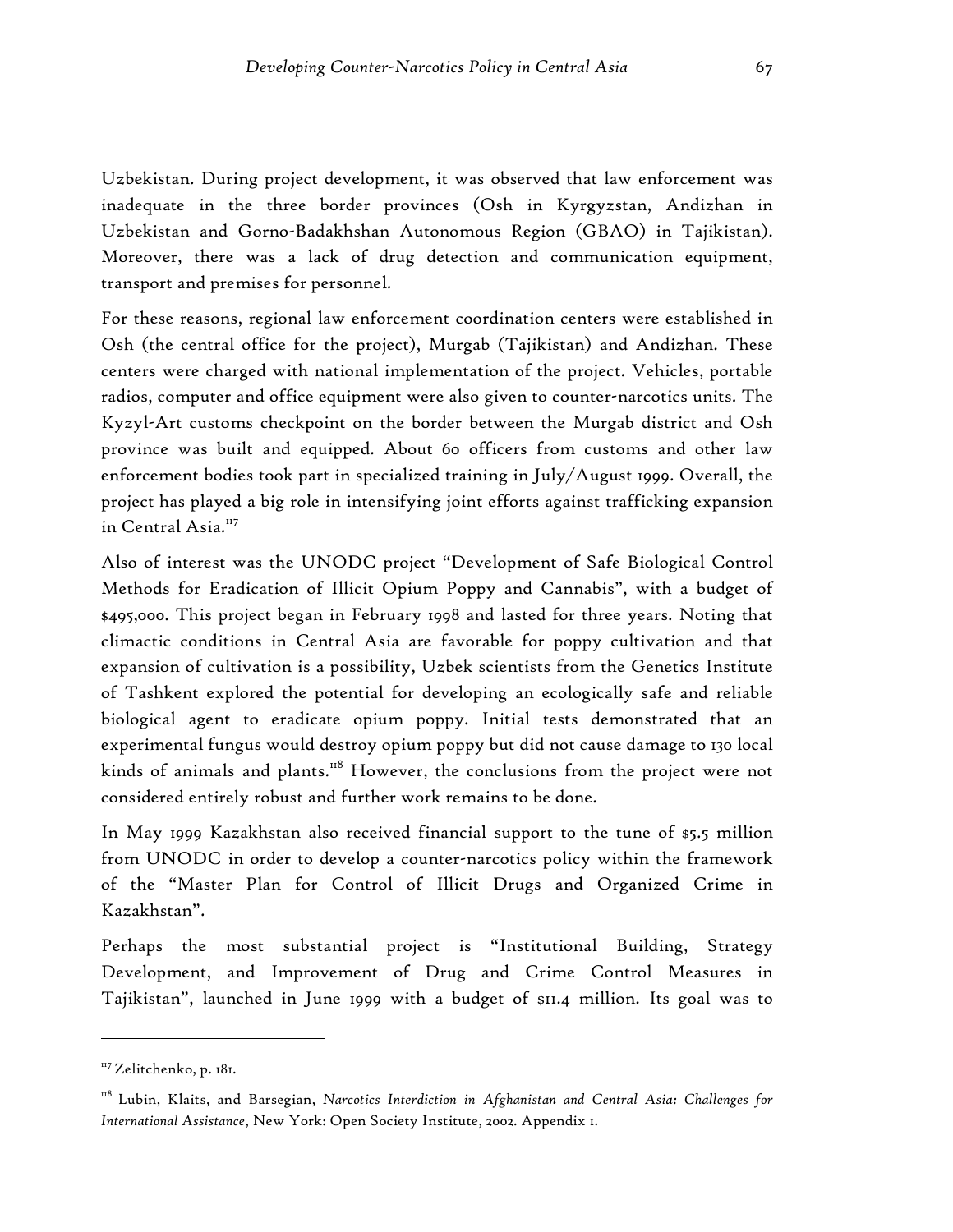establish the Drug Control Agency (DCA), with about 360 employees, through financial maintenance (DCA salaries, equipment, trainings, etc.). The project received positive independent evaluations and continues to receive donor support.

Towards the end of the 1990s UNODC began to pay more attention to demand reduction in Central Asia, which was also covered in the documents of the MOU Regional Program. The increase in drug abuse, especially of intravenous drug usage and the spread of HIV/AIDS, called for the development of a regional demand reduction project that would strengthen national preventive efforts. From 2001 to 2003, two UNODC regional projects were implemented. The first was the Drug Abuse Rapid Situation Assessment in Central Asia, with a budget of \$182,800; the second was the Preparatory Assistance on Demand Reduction: Assessment of Needs of the Central Asian Countries to Combat Drug Abuse, with a budget of \$74,000. The results of the former showed that in the preceding years the drug abuse problem in Central Asia had acquired threatening proportions and intravenous abuse of heroin directly accounted for the potential HIV/AIDS epidemic. It also confirmed the initial conclusions of experts that the number of drug addicts exceeds the number officially registered by 10-15 times, for a total of around 350,000 people throughout Central Asia. The main conclusions of the study were:

- o The overall aim must be the development of a multi-sectoral, integrated and holistic approach towards the drug problem. Within the framework of this approach, the behavior, typical of increasing drug dependence, should be considered as a health problem which should be effectively treated or be stabilized on the basis of a thoroughly developed strategy of the cooperation between the state and nongovernmental organizations.
- o Abusing of various substances should be considered in social context; this approach will allow paying more attention to wider issues of political development and, in its turn, will promote social and economic stability, as well as stimulate the development of education and employment.
- o To increase the efficiency of the measures taken, well coordinated and planned actions are necessary , they will allow to significantly oppose the epidemic which is now spread within the limits of certain groups of the population living an unhealthy way of life.<sup>119</sup>

 $119$  Report of the Regional Conference on Drug Addiction Problems in Central Asia "Assessment of the Situation and Relevant Measures", June 26-28, 2002, Tashkent, Uzbekistan.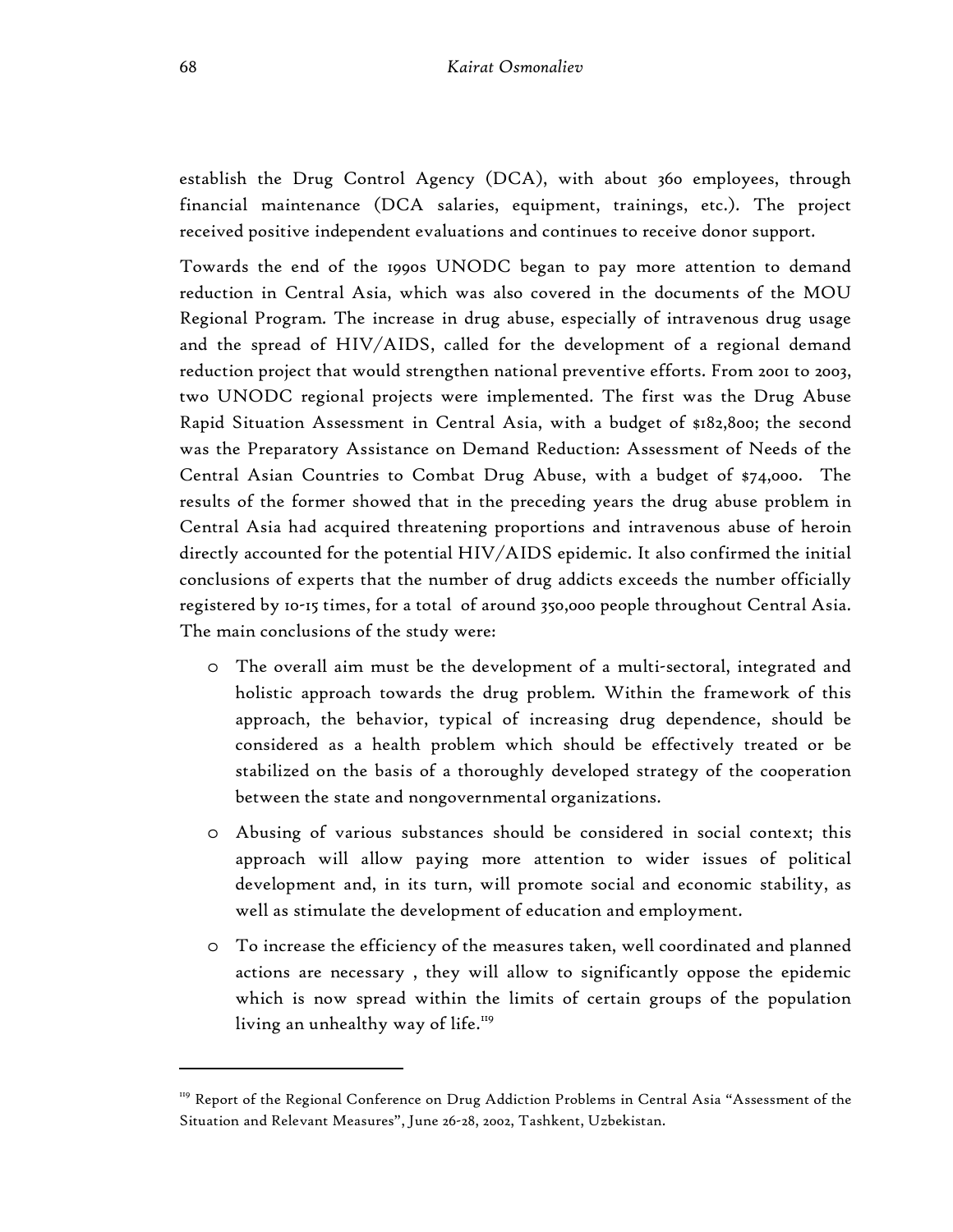One of the project recommendations was to widen the range of services available to drug addicts (including harm reduction, treatment and rehabilitation services). The current UNODC Project Diversification of HIV Prevention and Drug Treatment Services for Injecting Drug Users in Kazakhstan, Kyrgyzstan, Tajikistan, Turkmenistan and Uzbekistan is a consequence of these recommendations.

A further relevant UNODC project was "Training of Central Asian Mass Media Practitioners and Raising of Public Awareness on Drug Related Issues", with an initial budget of \$100,000. This was designed to train representatives of the Central Asian mass media to accurately cover the problems of drug addiction and the opportunities for rendering assistance, in an attempt to mobilize society and governments. It aimed to awaken the media's potential for public opinion formation and its influence on political decision-making on drug-related issues. This was very much a case of interagency operation and UNODC cooperated actively with UNESCO and other UN agencies during development and implementation.

UNODC is also active in HIV/AIDS control, recognizing that intravenous drug abuse is the major method of HIV/AIDS transmission in Central Asia. The importance of educational work in this area cannot be overstated and UNODC established contacts with other UN agencies – such as UNDP and UNAIDS – and included national AIDS committees in the Central Asian countries in order to implement multi-sectoral projects.

Nevertheless, UNODC continues to pay more attention to supply reduction by targeting trafficking from Afghanistan, and it allocates far more funding to these activities than it does to demand reduction. Still, it must be admitted that active suppression of drug trafficking improves the overall drug situation. Strategically, all UNODC programs aimed at strengthening law enforcement bodies, controlling drug and precursor trafficking and improving information exchanges that are carried out within the 'security belt' framework. If this 'belt' is to function then it needs joint efforts of all countries in the region but particularly Iran, Pakistan, Tajikistan, Turkmenistan and Uzbekistan, in order to consolidate Afghanistan's total borders of 5,000 km.

To this end the UNODC allocated  $\frac{27}{7}$  million<sup>120</sup> in 2000 to strengthen the Turkmen-Afghan, Turkmen-Iranian and Tajik-Afghan borders, as well as to bolster the Russian Federal Border Guard Service protecting the Tajik-Afghan border. Although the

<sup>&</sup>lt;sup>120</sup> Lubin, Klaits, and Barsegian, Appendix 1.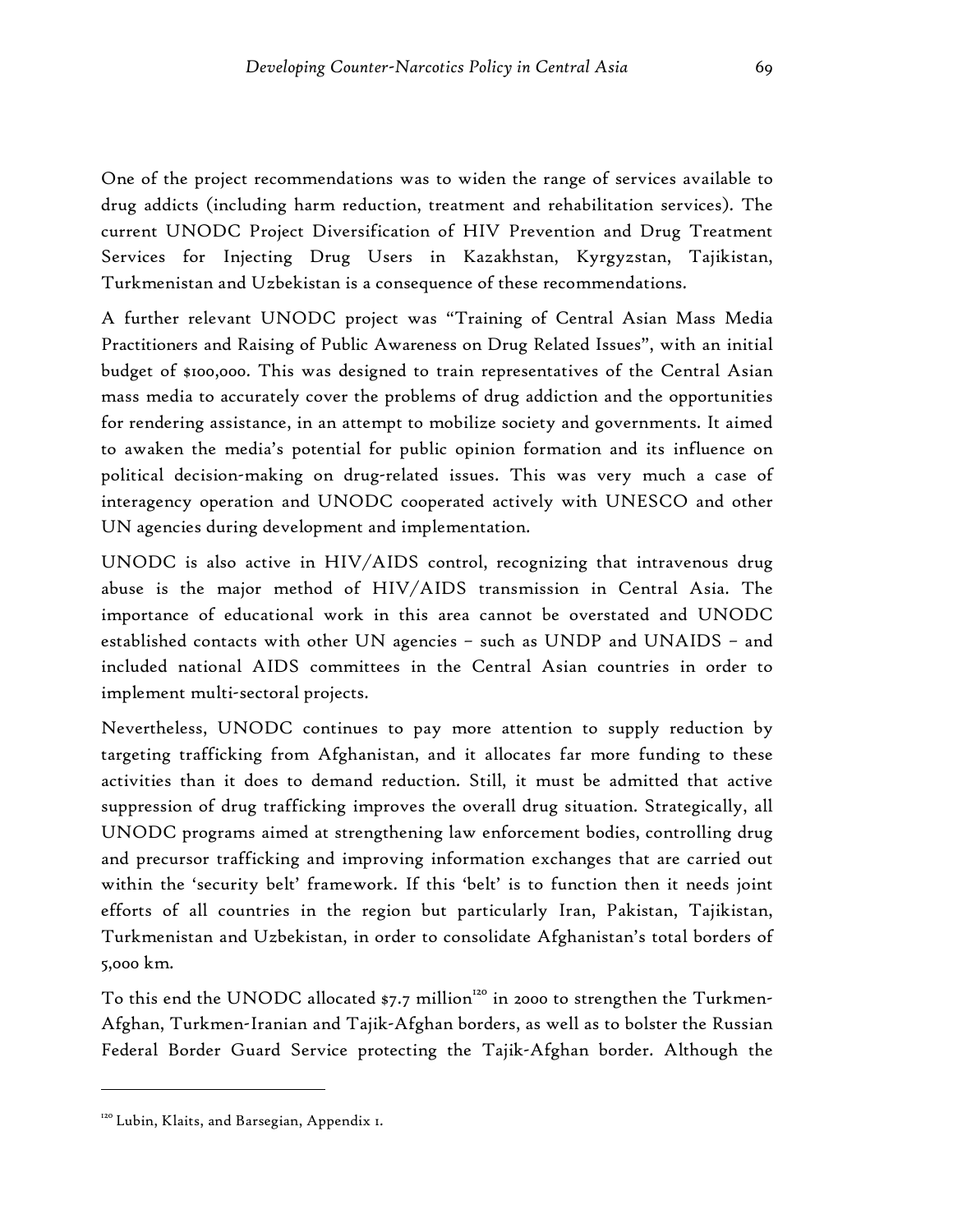Afghan government is eventually supposed to contribute to joint law enforcement efforts, Kabul government has been rather feeble in this regard in the past years.

With a budget of \$780,600, UNODC is engaged in strengthening the ECO's DCCU through a project launched in July 1999 and with a second phase to finish in June 2004. This is another component of the 'security belt'.121 Furthermore, UNODC implemented the project Assistance to Uzbekistan in Renewal of the Khairaton Checkpoint (the Termez Bridge Project) on the Uzbek-Afghan border with a budget of \$2.6 million in Uzbekistan, which was intended to construct a full-scale checkpoint at Termez-Khairaton in order to organize road and rail transportation of humanitarian aid to Afghanistan.<sup>122</sup>

The UNODC project "Precursor Control in Central Asia" (budget \$5 million) began in 2000 and is supposed to be an important element of the 'security belt' concept. As was noted in the Regional Program, there was a positive trend in the 1990s in the shipment of precursors to Afghanistan through and from the territories of the Central Asian countries. The largest seizures of precursors were made in Turkmenistan. There is evidence that processing laboratories in Afghanistan have moved to the northern areas of the country, closer to the Central Asian states, in order to ease precursor deliveries and the return transportation of the processed drugs. This project was designed to improve the legal, administrative and law enforcement capacities of the ECO member states so as to reduce illicit trafficking in precursors.

Information exchange is the most basic form of cooperation in counter-narcotics and in 2001 the UNODC started the "Strengthening of Potential of Drug Control Law Enforcement Bodies in Data and Information Gathering" project, with a budget of \$811,000.

In June 2003 the UN Security Council held a session devoted to the drug situation in Afghanistan and the problem of trafficking from Afghanistan was also discussed at the G8 summit in Evian (2003). On May 21-22, 2003 the French government organized an international conference to discuss issues of drug trafficking from Afghanistan through Central Asia to Europe. All these events emphasized the need to take tougher and better-coordinated actions to assist Afghanistan and render support to countries

<sup>&</sup>lt;sup>121</sup> Other countries of the region, such as Kyrgyzstan and Kazakhstan, are in the second tier of the "Security Belt".

<sup>&</sup>lt;sup>122</sup> Dusmetov, Kamol, Paper to the 1st Meeting of National Coordinators of ECO DCCU, Teheran, 21-22 October, 2003.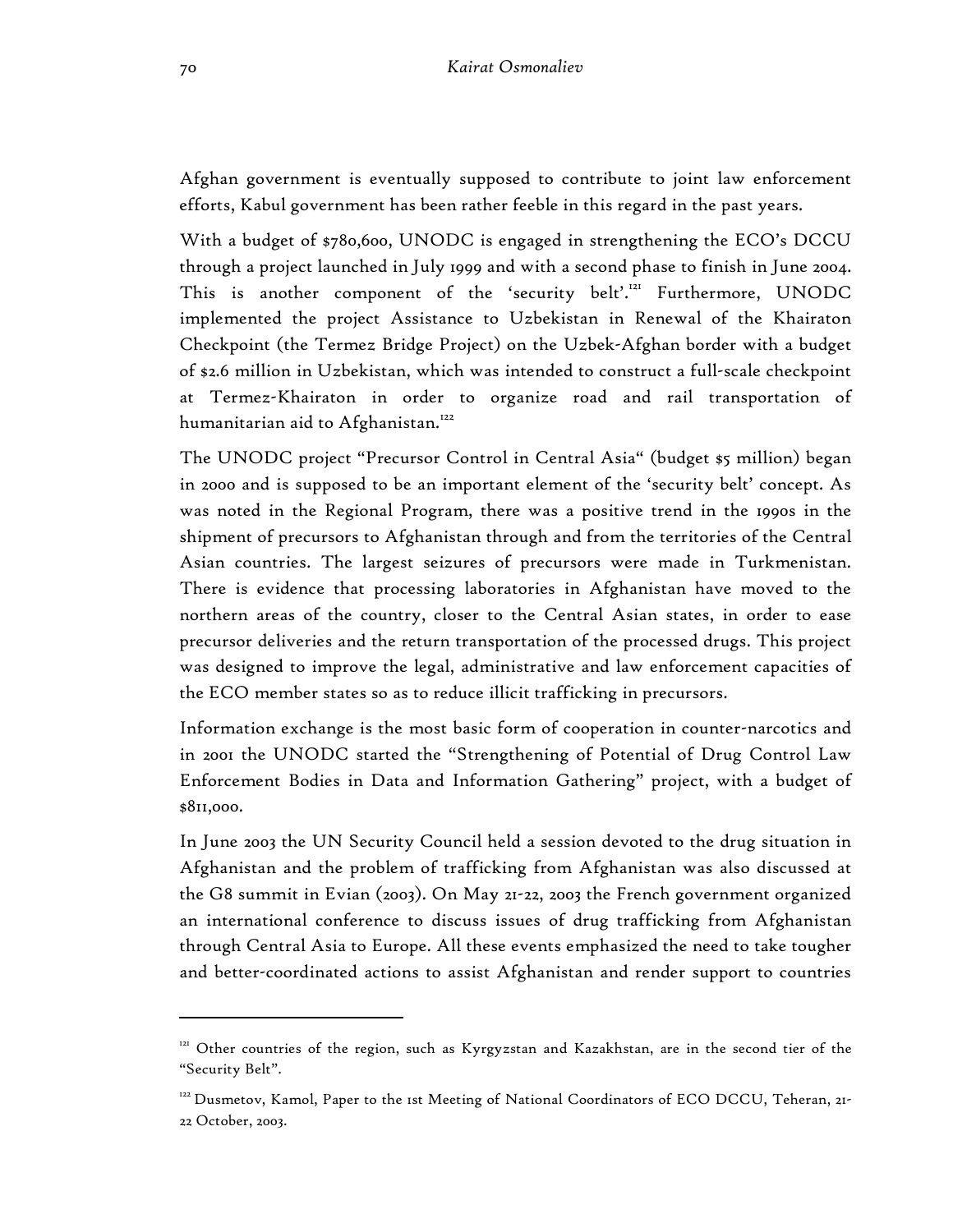neighboring it in their efforts to suppress illicit drug trafficking, organized crime and terrorism.<sup>123</sup>

A UNODC press release stated that five new significant drug control projects with a total budget of more than \$17 million would be launched in Central Asia. These are to be implemented by the UNODC and the governments of the Central Asian countries and are focused on strengthening law enforcement capacities, improving border control and enhancing cooperation between Central Asian law enforcement bodies and their Afghan colleagues. Three of these new projects, with a consolidated budget of more than \$10 million, are intended for Tajikistan and will support the DCA. This is to occur through further development of counter-narcotics policy, more training of customs officers and border guards - including the Russian Federal Border Service and supply of equipment.

In June 2003 UNODC Deputy Executive Director Sumru Noian met the Prime Minister of Kyrgyzstan, the Deputy Prime Minister of Tajikistan, the General Public Prosecutor of Uzbekistan and executives of the ministries of foreign affairs, the interior and other highly ranked officials of the Central Asian countries, resulting in the establishment of the Kyrgyz Drug Control Agency. In June 2003, the Kyrgyz President signed the Decree on Establishment of the Kyrgyz DCA. Among other responsibilities, the agency has the authority to develop the country's counternarcotics policy and monitor its implementation. It is supposed to be a highly professional organization, equipped with modern equipment, possessing a solid financial base and be capable of blocking the largest drug delivery channels in the country. Furthermore, it also deals with the suppression of other relevant illegal activity, especially organized crime. It is significant that the U.S. is the only donor for this project.

The prospective UNODC Project 'Central Asian Regional Information-Coordination Center' (CARICC) will further strengthen Central Asian drug control cooperation.<sup>124</sup> The center is to become a regional communication agency exchanging and analyzing operational and other information on-line via a network of liaison officers. These officers (presumably two from each country) will be seconded from drug control agencies and will be responsible for facilitating communication between the countries involved. The Center will also have responsibility for organizing and coordinating

<sup>&</sup>lt;sup>123</sup> UNODC press-release, Vienna, 20 June, 2003.

<sup>&</sup>lt;sup>124</sup> The initiative to establish the Central Asian Regional Information-Coordination Center was put forward by the President of Uzbekistan in October 2002.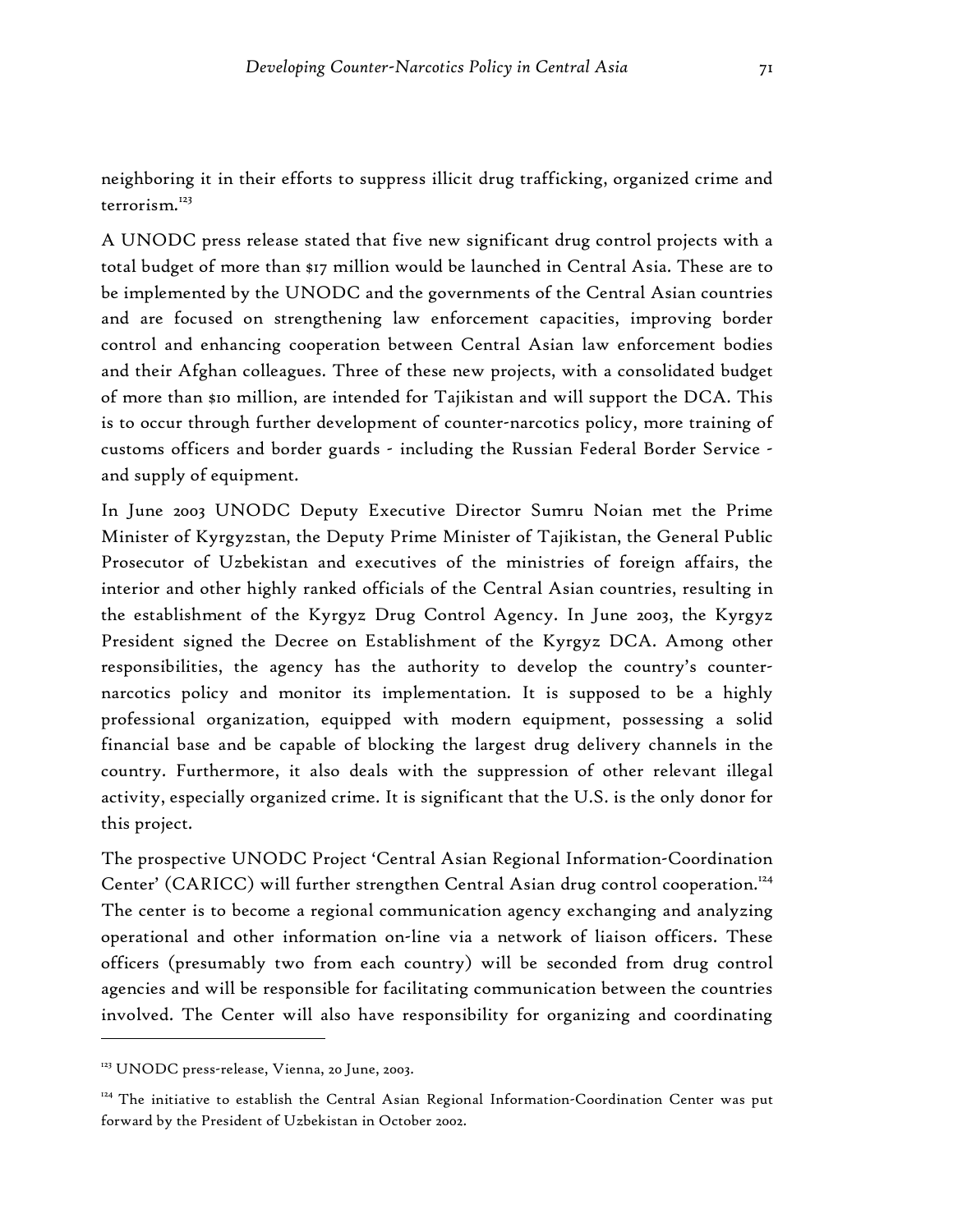joint operations, including controlled deliveries. It is also supposed to be another node in the network of similar centers working against drug-related crime, such as Interpol, Europol etc.

## *3.2.2. The World Health Organization*

The World Health Organization (WHO) also makes some contribution to counternarcotics in Central Asia. Its Regional 'Alcohol and Drugs' Office for Central Asia and Azerbaijan is in Almaty, Kazakhstan. Its program was established in response to growth in drug abuse and the number of HIV/AIDS cases among IDUs. It is active in the following fields:

- o Developing national policy on drug abuse prevention;
- o Treatment and rehabilitation of drug addicts;
- o Training medical personnel and leaders of public organizations;
- o Primary prevention of drug abuse at a local level.<sup>125</sup>

However, after conducting large regional seminars in 2002 and publishing a useful brochure "Drugs in Central Asia" in 2003, WHO activities in Central Asia are now waning. The only recent large-scale WHO action is its international workshop on the development of national strategies for drug and alcohol addiction prevention, which was organized for the Ministries of Health, Parliaments and the Drug Control Agencies of Central Asia. The recommendations of this workshop have become a methodological tool for national strategies (with the exception of Turkmenistan).

# *3.2.3. The Organization for Security and Cooperation in Europe*

Drug-related issues also fall within the sphere of interest of the OSCE, which deals with security problems and is therefore concerned with the impact of drug trafficking on conflict prevention. The OSCE uses a political approach, appealing to members to provide appropriate support for counter-narcotics measures and using its own fora for attracting international attention to the threat of drug trafficking.<sup>126</sup> The OSCE has received criticism from states of the region – in July 2004 the heads of some CIS

<sup>&</sup>lt;sup>125</sup> Drugs in Central Asia, Bishkek: WHO, 2003, p. 67.

 $126$  The OSCE has been active in Central Asia since 1994, when it established a mission in Tajikistan. In 1995 it extended its presence in the region and opened the Central Asian Communication Bureau in Tashkent (Uzbekistan). In 1999 OSCE Centers began operations in Almaty (Kazakhstan), Ashgabat (Turkmenistan) and Bishkek (Kyrgyzstan).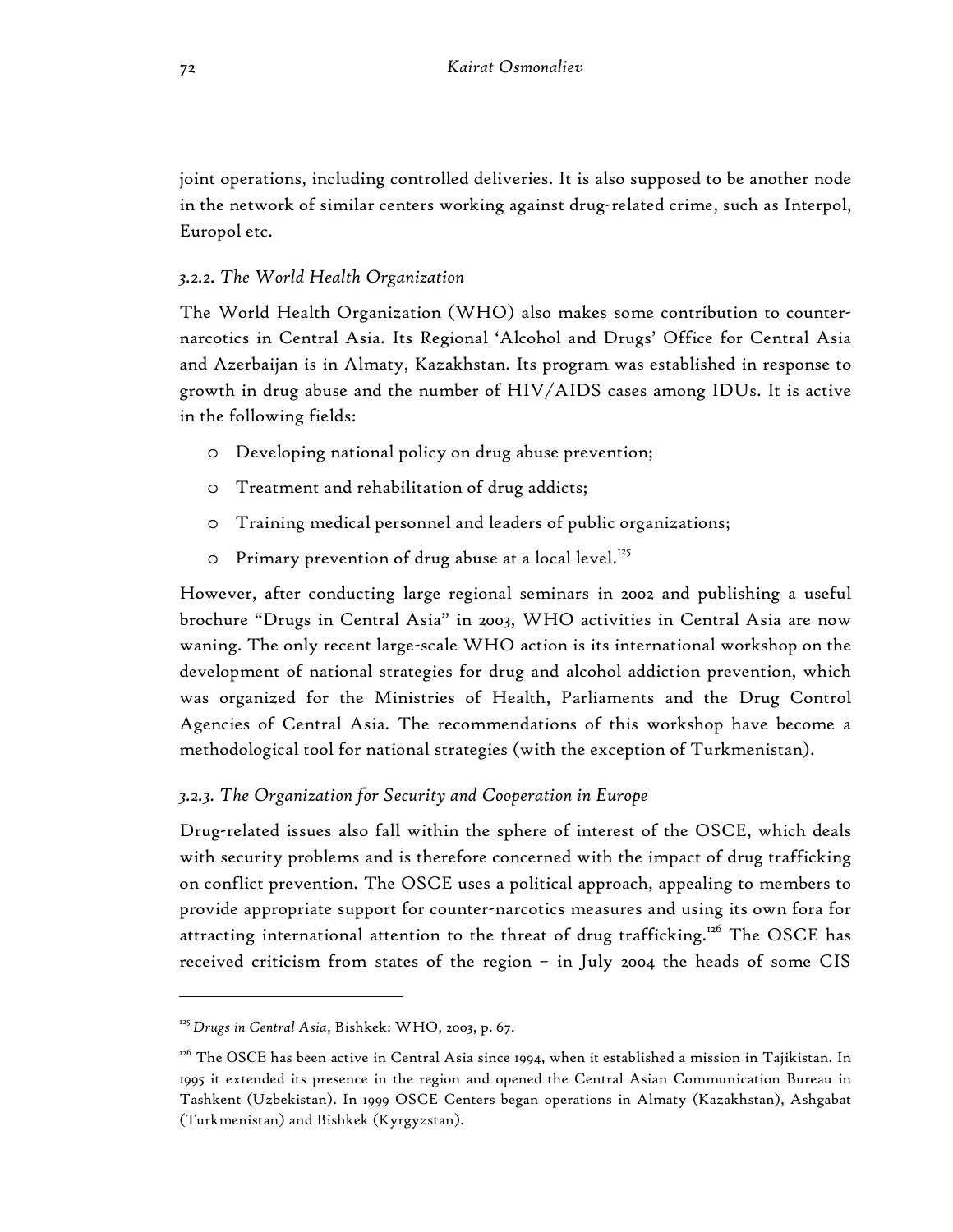states argued that its interference into the policies of independent states was too obtrusive, particularly with regard to election issues. It is possible that this resentment will lead to a scaling down of OSCE activities in Central Asia, including counter-narcotics efforts. When the OSCE is choosing its options for responding to threats to security in Central Asia caused by drug trafficking, it uses a concept of universal security that focuses on the human, economic and environmental dimensions as well as the more traditional conceptions of security. $^{127}$ 

Over the last ten years, the OSCE has become a catalyst for change in Central Asia's political processes. It focuses on establishing democratic institutions, improving stability and security and overcoming non-traditional threats to security, such as terrorism, extremism and drug trafficking. In 1996, the OSCE held a regional seminar entitled 'Drugs and Crime: New Challenges in Kyrgyzstan'. In March 2003, it held an international workshop on 'National and international economic consequences of illicit drug trafficking' in Tashkent and it is currently implementing the 'Strengthening of Capacity for the Suppression of Drug Trafficking' project within the framework of the Memorandum of Agreement between OSCE and Kyrgyzstan, signed in August 2003. As part of this project, OSCE provided six vehicles to the counter-narcotics squad of the Kyrgyz Ministry of Interior, four sniffer dogs, helped establish mobile detection groups and assisted in establishing two stationary checkpoints.

The OSCE does not have the mandate nor the intention to become a specialized counter-narcotics organization, but it would like to expand its political opportunities for supporting its partners, particularly UNODC.<sup>128</sup> In this vein, OSCE and UNODC organized an international conference on 'Enhancing Security and Stability in Central Asia: an Integrated Approach to Counter Drugs, Organized Crime and Terrorism' in Tashkent in October 2000. OSCE intends to continue assisting in fields where it has real expertise, such as in supporting governmental and nongovernmental organizations engaged in neutralizing of drug- and terrorist-related threats. It is also engaged in promoting regional exchanges of experience and information. $129$ 

<sup>&</sup>lt;sup>127</sup> Report of International Conference on "Enhancing Security and Stability in Central Asia: an Integrated Approach to Counter Drugs, Organized Crime and Terrorism", Tashkent, 2000, p. 142.

<sup>&</sup>lt;sup>128</sup> Ibid., p. 157.

<sup>&</sup>lt;sup>129</sup> Ibid., p.159.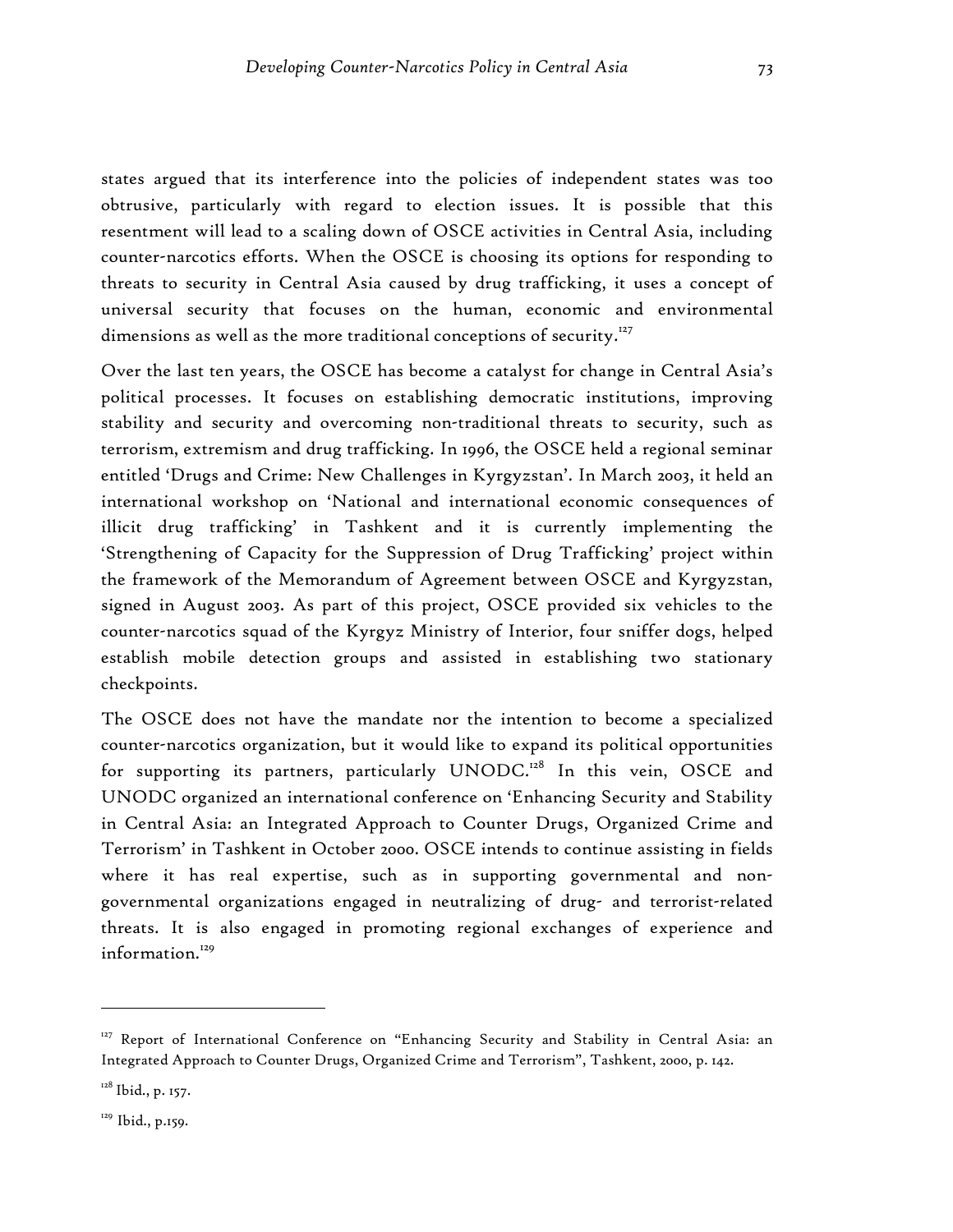# *3.2.4. The European Union*

Cooperation between Central Asia and the EU has become remarkably active in recent years. In the early 1990s cooperation was mostly at the bilateral level, but with the launch of the Program on the Combat Drugs in Central Asia (CADAP), work in this area has reached a new level. CADAP consists of two phases (CADAP-1 and CADAP-2). The budget for the first phase is about  $\epsilon_3$  million, which is to include installation of drug detection equipment in airports and seaports in Turkmenistan and Kazakhstan. European police and customs officers have also delivered a number of training sessions on drug control methods.

CADAP has also equipped training rooms – one example is in the Kyrgyz State Commission on Drug Control. Agreement on cooperation between law-enforcement agencies to consolidate efforts in suppressing drug trafficking at airports was an important achievement in this program. The next stage will strengthen capabilities to interdict land-based drug trafficking. CADAP-1 has also supported the Drug Control Agency in Tajikistan (ADMIT project) and is now creating regional information systems of free-for-all data on drug addiction ("NADIN" project), basically by providing computer equipment, internet access and fostering connections between experts. The CADAP-EUDROCA Regional Office moved from Almaty (Kazakhstan) to Bishkek (Kyrgyzstan) in early 2004 and launched the second phase of the Program. CADAP-2 consists of a series of projects:

- o "Assistance in Legal Support of Counter-narcotics Policy", designed to support judicial and institutional reforms according to EU standards, with the aim of increasing efficiency of legal drug-related proceedings.
- o "Control of Land Borders" is to renew and equip approximately five border checkpoints.
- o "Control in seaports and airports" is to establish drug control checkpoints in regional airports and seaports with the equipment provided by CADAP-1.
- o "Training of police dogs" is to strengthen the potential of law-enforcement, border and customs services by providing them with sniffer dogs.
- o "Improvement of information support to combat drug trafficking" will focus on improving law enforcement information systems in their collection, analysis and exchange of confidential data.
- o "Preventive measures in prisons" is aimed at drug addiction prevention in correctional institutions.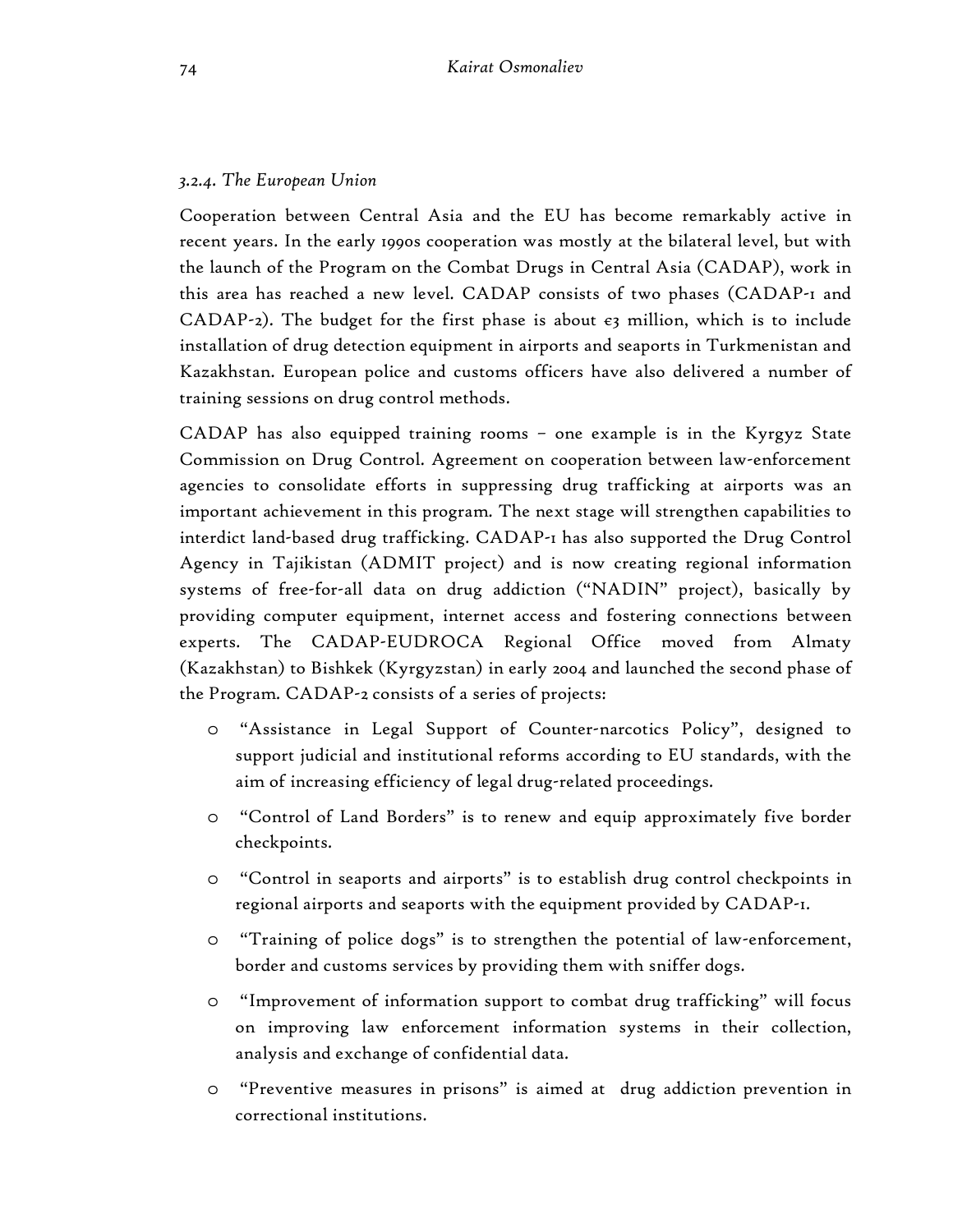The European commission Border Management Programme (BOMCA) has already been launched and will be implemented in cooperation with the CADAP-2 program. The BOMCA Program is focused on assisting the five Central Asian countries in effective administration at their borders. According to the program executive, the adopted strategy is well-balanced.<sup>130</sup> The complementary nature of the EU projects should help in harmonizing methodologies, which should in turn enhance regional cooperation.

### *3.2.5. The United States of America*

-

The United States plays a leading role in the geopolitics of Central Asia. The main catalysts of expansion of cooperation between the U.S. and the countries of Central Asia were the tragic terrorist attacks on September 11, 2001. Since then, the activity of all U.S. diplomatic establishments were activated. As the connection between international terrorism, in particular the activity of Al-Qaeda and its affiliates, and international drug trafficking became apparent, the U.S. Government prioritized the security threats in the region. In 1999 and 2000, Kyrgyzstan and Uzbekistan were repeatedly affected by the expansion of international terrorism. Kyrgyzstan responded to the intrusion of Islamic extremists and terrorists, most notably with the "Batken events" of 1999.

Kyrgyzstan and Uzbekistan were some of the first states to express political support and solidarity with the U.S. Government. Both states provided military basing for the U.S; in Kyrgyzstan's case making its main international airport Manas available for the deployment of coalition forces. At present, the Ganci U.S. military base is adjacent to this airport.

Following the understanding that successful struggle with drug trafficking is an indispensable condition for the suppression of international terrorist financing, the U.S. Government initiated the signature of an Agreement on Drug Control and Mutual Legal Assistance between the with the Government of the Kyrgyz Republic in December 2001.

The Agreement was approved by the decree of the Government of Kyrgyzstan on December 14, 2001 (№481-0) and provided the legal basis for cooperation in counternarcotics. The purpose of this agreement is to improve the capacities of corresponding structures of the Kyrgyz Republic in the detection and combating of narcotics

<sup>130</sup> European Union's Border Management Programme in Central Asia. Available from <http://www.eu-bomca.org/ru/about/strategy>. [21 June 2004].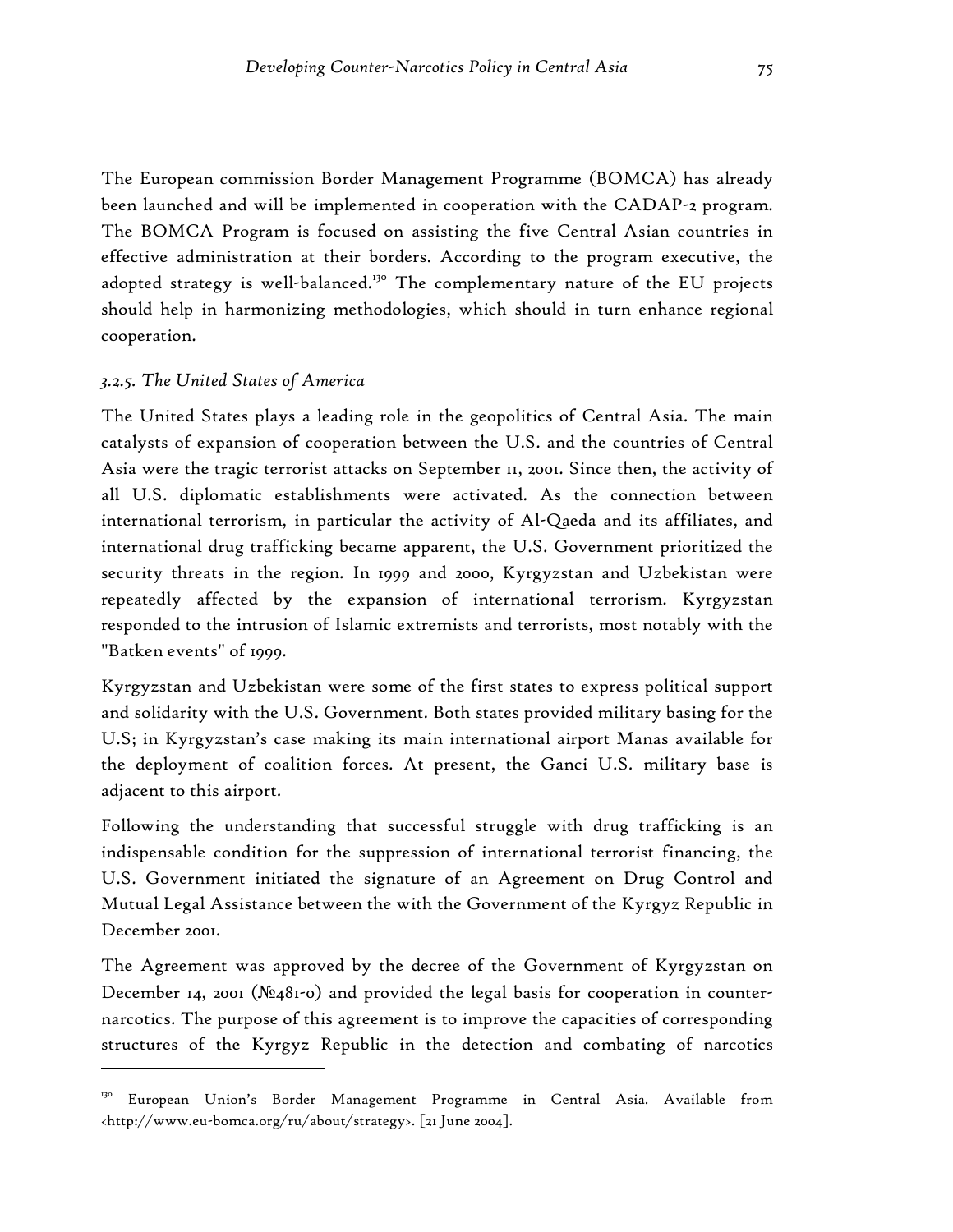trafficking across the borders of Kyrgyzstan. The total budget of the initial grant was ca. US\$350,000; another US\$100,000 were allocated for equipment at a specific customs checkpoint. This checkpoint is strategically located on a juncture of three roads most frequently used by smugglers in the southern part of Kyrgyzstan, and should serve as an effective barrier to the drug flow from Afghanistan.

As viewed above, the U.S. commitment to render financial support to the improvement of institutions of drug control was crucial in the establishment of the Kyrgyz Drug Control Agency. The idea of creating a specialized law enforcement drug control agency in Kyrgyzstan appeared long before the establishment of such an agency in Tajikistan. However, due to financial obstacles, the implementation of the idea did not become feasible until 2003. The U.S. Government ensured the complete financial support for the Drug Control Agency of Kyrgyzstan. It is necessary to note also that structurally, it is similar to the U.S. Drug Enforcement Agency (DEA), and therefore it has been decided that the management of the project should be carried out by a former DEA officer.

It is necessary to note also that in view of the transnational character of drug trafficking, the DEA has already opened offices in Tashkent, Uzbekistan, and plans to open similar representations in other cities of Central Asia, in particular in Bishkek.

The United States is at present the most active power cooperating with Central Asian countries in the sphere of counter-narcotics . The extent of the cooperation is seen partly in the significant volumes of aid given both directly and indirectly, i.e. through the channels of international organizations such as the UNODC, which formally remains responsible for the DCA project. Moreover, America's cooperation with the regional states is important as it provides long-term institution-building rather than short-term projects.

Taking into account the long-term character of the situation in Afghanistan, evident tendencies of expanding terrorism and drug trafficking in Central Asia, as well as the stated commitment of U.S. President George W. Bush to continue an uncompromising struggle against the very threats that pervade the region, U.S. strategic geopolitical interests and political influence in the region are likely to remain and extend, including cooperation in spheres such as counter-narcotics.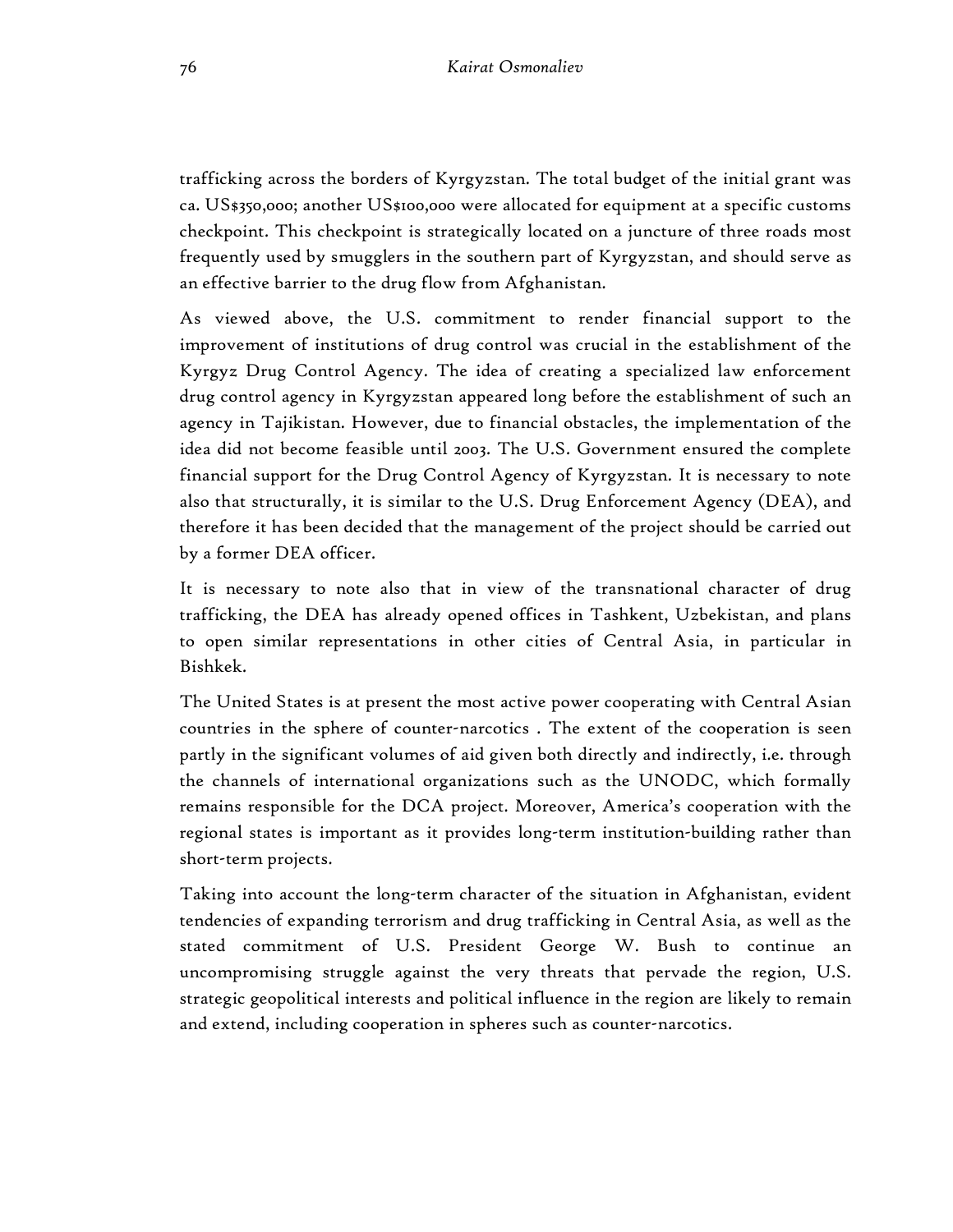## *3.2.6. Overview*

Generally, the Central Asian region has been receiving significant attention from various international organizations. Their contribution to the development of drug control systems has been crucial. At the same time, local experience of cooperation with these organizations over the last ten years has shown that their activities are often overlapping or duplicate one another. There is a need for integrating complimentary projects conducted by Central Asia's state agencies in order to synthesize common goals, particularly with regard improving border controls. By doing so, financial resources can be more efficiently allocated and a wider range of pressing problems might be addressed. International efforts are mainly directed against supply reduction, but for the countries themselves it is of prime importance to address addiction itself.

The last ten years have shown that repressive counter-narcotics policies cannot work alone, yet projects for preventing drug addiction are still funded by the 'residual principle', meaning they receive funds remaining after supply reduction efforts. Consolidation of state and international efforts on drug abuse prevention is therefore crucial in order to maximize efficiency. On the issue of abuse prevention, the Soros Foundation deserves mention. It supports harm reduction projects in Kazakhstan, Kyrgyzstan and Tajikistan, including with regard to HIV/AIDS. Nevertheless, the overall funding available for drug abuse prevention in Central Asia is insufficient.

In sum, a fair assessment would be that the level of cooperation between the Central Asian republics and the international community is impressive under the circumstances, and is a testimony to their combined determination to counteract the dangers of drug trafficking, terrorism and extremism. Finally it would allow to improve the image of the Central Asian region, which has a huge potential. $^{\text{131}}$ 

# 3.3 Improving Regional Drug Control Cooperation

International cooperation against drug control is required because of the transnational character of contemporary organized crime. In this age of globalization, transnational organized crime and drug trafficking in particular have received unprecedented opportunities for expansion. Today, no state, regardless of its financial or other potential, is able to effectively combat drug trafficking alone:

<sup>&</sup>lt;sup>131</sup> Ibid., p.160.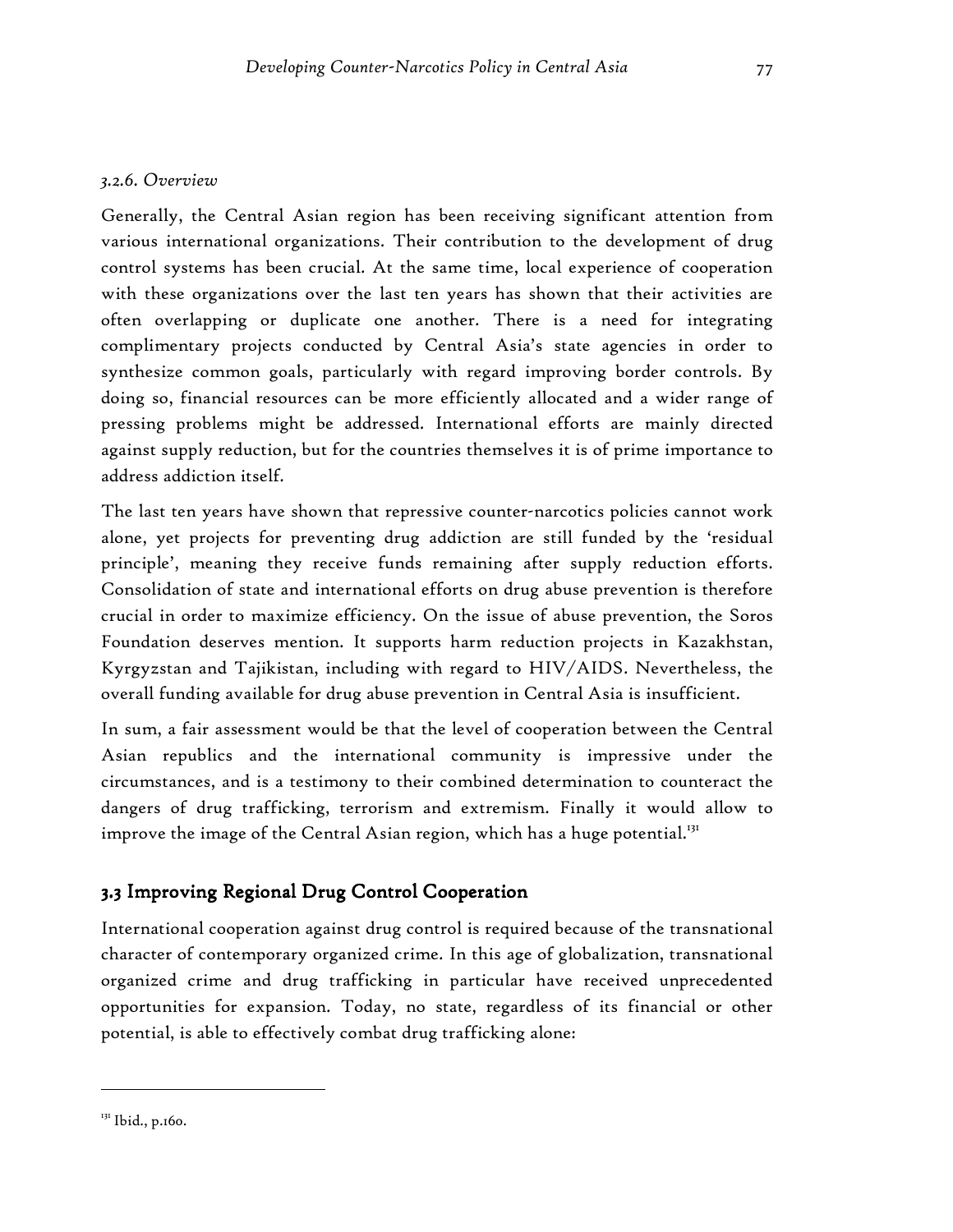Drug control is a global problem, and the approach to its solution should be the same anywhere in the world. No matter what efforts are made in one state they may easily fail, if drug dealers find a new way or mean of drug transportation. The illicit drug trafficking involves many states and participants. For this reason, regional and international cooperation appears to be extremely important, if we really want to succeed in this matter... $132$ 

The ultimate goal of international counter-narcotics cooperation is to enable effective responses to transnational criminal organizations regardless of which country they act in or of which country their illicit business is focused on. Multilateral cooperation may be international or regional – cooperation within the framework of the United Nations is universal. Drug-related issues have become the subject of urgent international concern and cooperation within the framework of the counter-narcotics Conventions of 1961, 1971 and 1988.

In April 1996 Kazakhstan, Kyrgyzstan and Uzbekistan concluded a trilateral intergovernmental agreement on cooperation on the control of drug trafficking. This established rules on a wide range of activities such as: exchange of law enforcement, statistical, methodological and other narcotics-related information; exchange of samples of seized drugs and precursors; exchange of drug manufacturing technologies and herbariums of narcotic plants; information exchange on individuals engaged in drug trafficking, on drug caches, trafficking routes, trafficking techniques, destination points, specific details of particular cases; and information exchange on national classification lists of controlled substances and notification in case of their change.

In May 1996, Central Asian governments signed the Memorandum "On mutual understanding and cooperation in combating illicit trafficking and abuse of narcotic drugs, psychotropic substances and precursors",<sup>133</sup> and there are also a host of bilateral treaties at the intergovernmental and inter-institutional levels. The Declaration of the Central Asian states on Priorities for Cooperation in Countering Drugs, Organized Crime and Terrorism in Central Asia was adopted in October 2000 at the international conference "Enhancing Security and Stability in Central Asia: An

<sup>&</sup>lt;sup>132</sup> Bogdan Lisovich, Speech at the International Seminar "Great Silk Road: Drug Control in Central Asia", Bishkek, 19-20 May 1999.

<sup>&</sup>lt;sup>133</sup> The parties to the Memorandum on mutual understanding and cooperation are Kazakhstan, Kyrgyzstan, Tajikistan, Turkmenistan, Uzbekistan, and the UNODC. In January 1998 the Memorandum was joined by Russia and the Aga-Khan Organization for Development and in 2002 by Azerbaijan.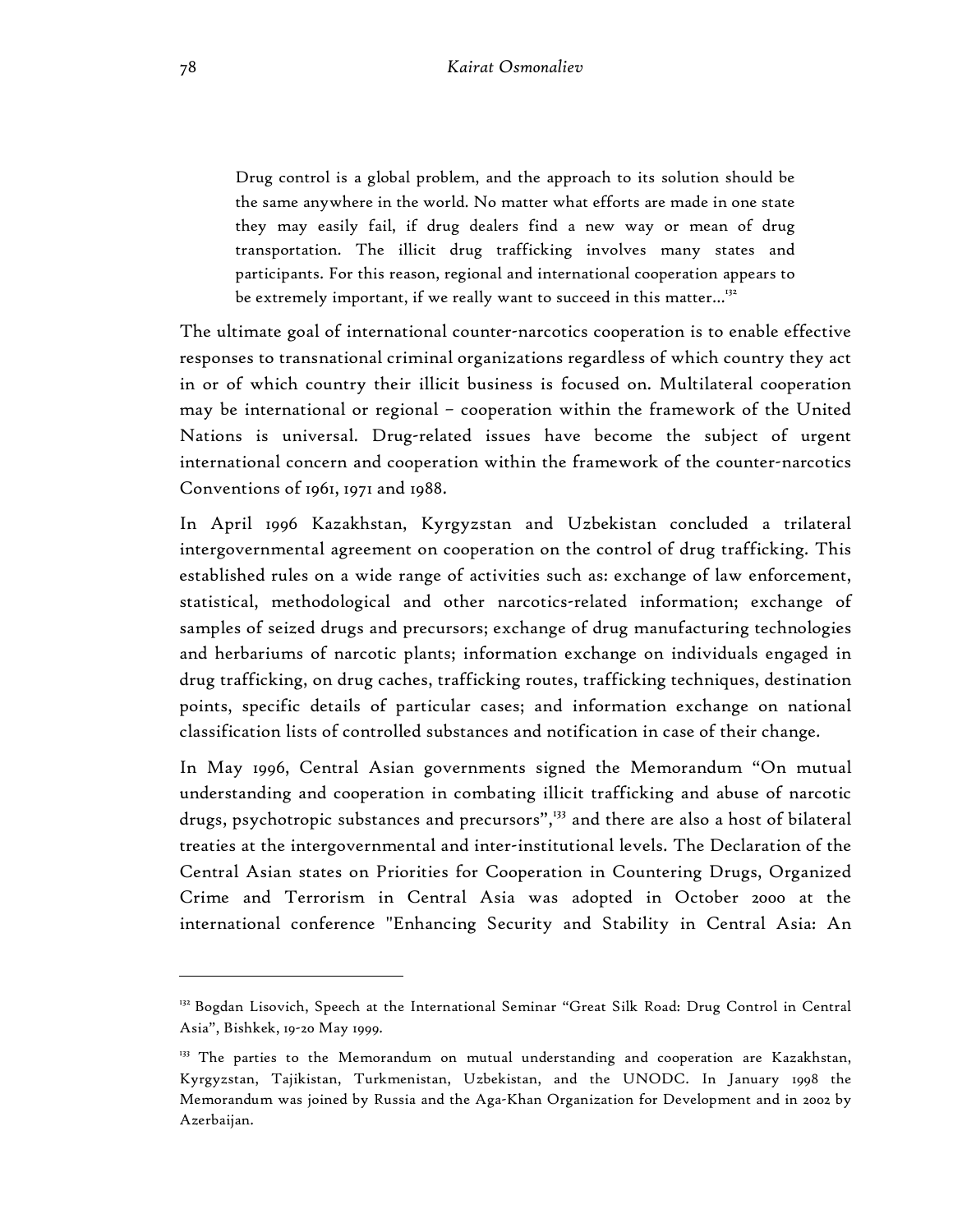Integrated Approach to Counter Drugs, Organized Crime and Terrorism".<sup>134</sup> The signatories highlighted five priorities in their joint counter-narcotics activity: Improvement of cooperation and coordination; Gathering and exchange of information and research results; Improvement of preventive measures; Improvement of control; Improvement of the justice system, maintenance of rule of law and of an effective administration system.

The first priority requires improvement in coordination by means of extended cooperation with non-governmental organizations and civil society in general. The second requires a system of information support for cooperation at the global, regional and national levels and should include a system of gathering, analyzing, exchanging and estimating information with the use of accumulated experience. To improve preventive programs, they should include efforts to increase public awareness as well as suppressing drug trafficking. Moreover, assistance and support for economic development, including poverty reduction measures, should also be in the system of preventive measures. The fourth priority involves the establishment and development of the potential of counter-narcotics agencies, enhancing controls on borders with Afghanistan and in countries of transit, as well as improving control over precursors. The final point in the list requires revising and amending legislation in order to bring it into conformity with UN norms and standards and obligations arising from the OSCE framework: sustainable economic development; maintaining the rule of law by ensuring independence, impartiality and professionalism in courts and of prosecutors; establishing special groups of public prosecutors and judges for countering drug trafficking, organized crime and terrorism; and developing an effective and transparent system for counteracting corruption and money laundering.<sup>135</sup> These priorities can be addressed by the following aspects of counter-narcotics cooperation:

o Mutual consultations on issues of practical interaction and coordination of common approaches and principles while drafting international treaties and other acts designed to oppose illicit drug and precursors trafficking;

<sup>&</sup>lt;sup>134</sup> The Conference was aimed at strengthening sub-regiona1 cooperation among Kazakhstan, Kyrgyzstan, Tajikistan, Turkmenistan and Uzbekistan - Summary Report on International Conference "Enhancing Security and Stability in Central Asia: An Integrated Approach to Counter Drugs, Organized Crime and Terrorism", Tashkent, 19-20 October 2000, p. 5

<sup>&</sup>lt;sup>135</sup> Priorities for Cooperation to Counter Drugs, Organized Crime and Terrorism in Central Asia. Summary Report from the International conference "Enhancing Security and Stability in Central Asia: An Integrated Approach to Counter Drugs, Organized Crime and Terrorism", Tashkent, 19-20 October 2000, p.20.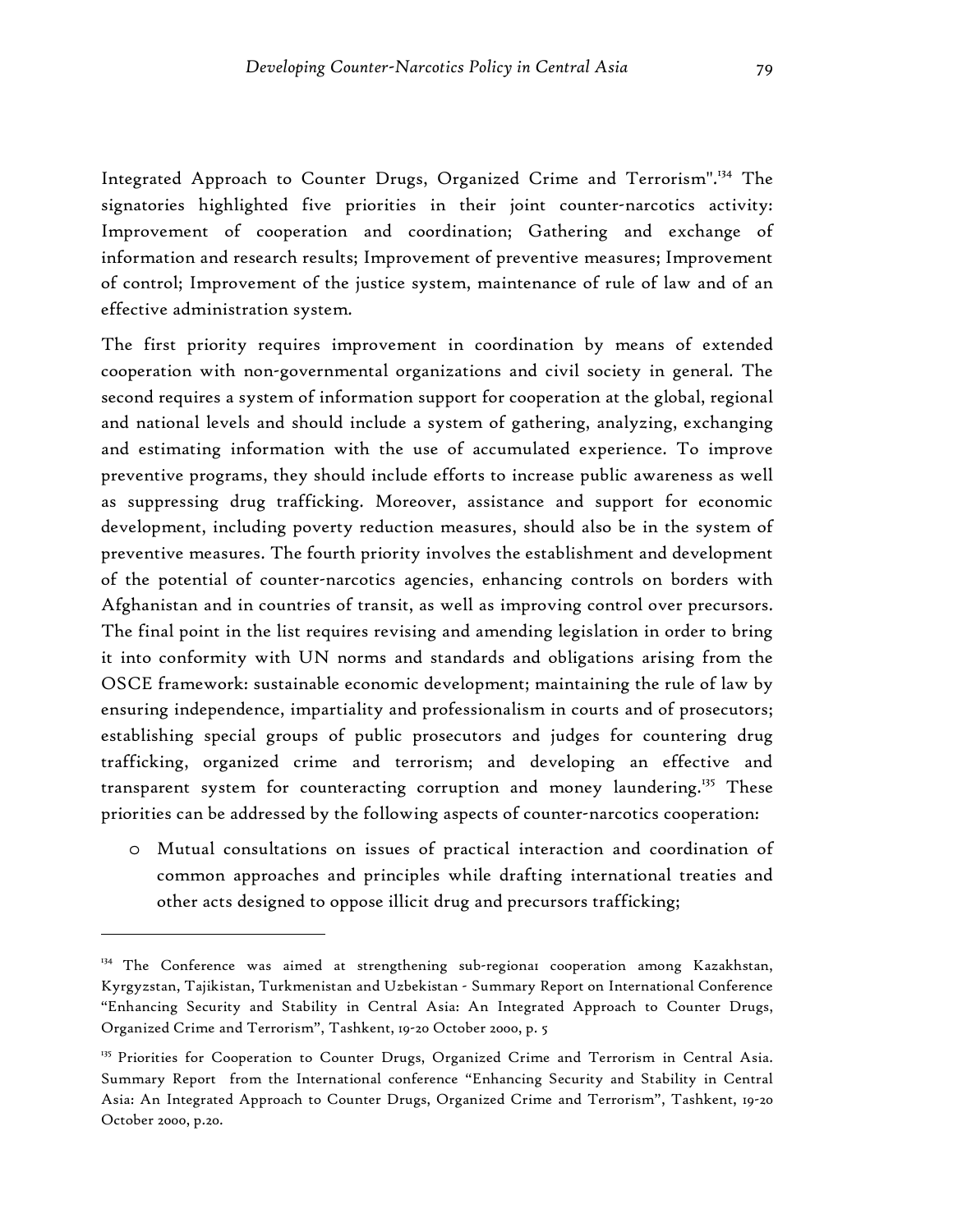- o Regular meetings or the exchange of delegations for cooperative study of the experience and activities of bodies and organizations engaged in finding solutions for drug-related problems;
- o Establishment of expert working groups to study the application of drugrelated laws, to conduct conferences and seminars, develop joint programs for suppressing drug and precursor trafficking, to draft international treaties, and to develop the legislative basis for cooperation;
- o Joint research on problems related to drug and precursors trafficking;
- o Inflow of technical aid to law enforcement and legal services of Central Asian countries, including to train and upgrade law enforcement human resources through the exchange of experience and their participation in international meetings and forums while being financially supported by donors, in order to more effectively involve experts from Central Asian countries in an internationalized process of countering drug trafficking.

This last aspect deserves further elaboration. In the last decade the Central Asian countries have acquired some experience from technical aid and consultants provided by international organizations, particularly UNODC and the EU. However, as some analysts advise:

more resources should be provided for effective follow-up of all programs. International programs, that help to develop new legislation, ... provide equipment and training for law enforcement officers, must be closely monitored to ensure that equipment and training are being used properly. While this should be done by both local and international personnel the main responsibility for monitoring should be on donors who design and implement the programs.<sup>136</sup>

When they provide equipment, for example, donors should also implement controls and follow up with accounting. Without this, the perception can arise that such aid is a gift, which can encourage embezzlement and misuse. Trust is the basis for cooperation, but it should not be expected that all local personnel will behave honestly.

Due to financial constraints, Central Asian governments cannot provide all the desirable training for their employees. Substantial contributions to assist this

<sup>136</sup> See Lubin, Klaits, and Barsegian, *Narcotics Interdiction in Afghanistan and Central Asia: Challenges for International Assistance*, New York: Open Society Institute, 2002, p. 28.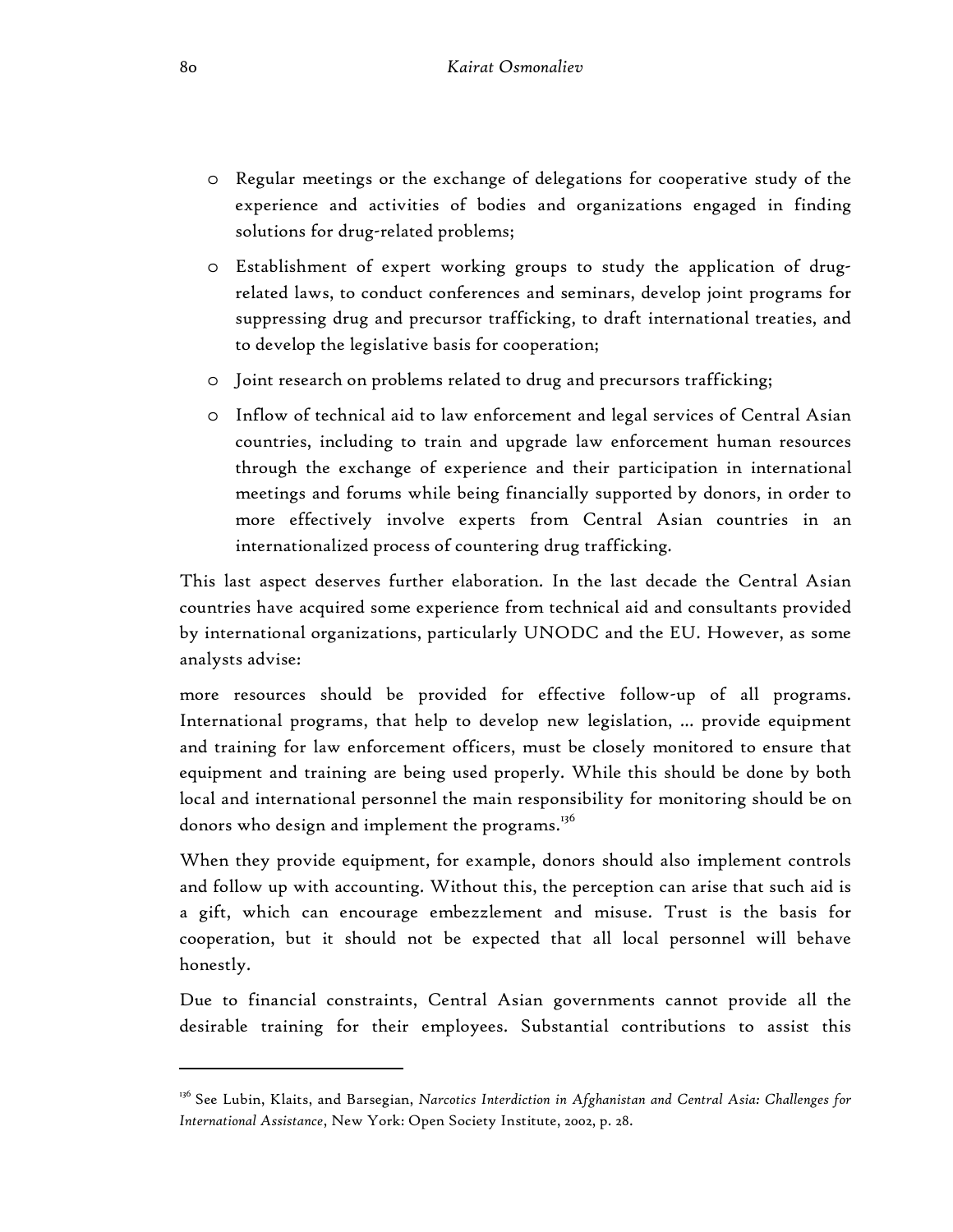situation have been made by UNODC, the EU, OSCE, U.S. government agencies,<sup>137</sup> the Japan International Cooperation Agency (JICA) and others. Through their seminars and workshops, Central Asian law enforcement personnel have the chance to improve their skills and, also important, establish professional contacts. However, the general drawback to these training activities, particularly noticeable in initial efforts, has been the discrepancy between, on the one hand, the methodology and subject matter discussed and, on the other, the legal systems and counter-narcotics practices in Central Asia. Western approaches appeared to be dysfunctional under local conditions and so a certain proportion of the training provided was inapplicable. Foreign analysts have commented:

…a better understanding of the informal dynamics in Central Asia is especially important in programs aimed at drugs, corruption, and crime. Yet many counter-narcotics training programs are designed and implemented by law enforcement specialists with little experience in the region. Regional experts on these issues in Central Asia should be encouraged to work with technical experts to create such kind of programs. $138$ 

Returning to the priorities listed by the Central Asian governments above, it is clear that they encapsulate modern trends in regional counter-narcotics policy. However, to achieve the goals that flow from these priorities, an effective intergovernmental agency needs to be established. In 1999-2000 these functions were carried out by the Interstate Drug Control Commission of Kazakhstan, Kyrgyzstan, Tajikistan and Uzbekistan (IDCC).

The general problem with international cooperation occurs in the transformation of agreements on cooperation into concrete action. Articles 10, 11, 12 and 13 of the intergovernmental Agreements of 1996 are examples of agreements that are ignored. According to Article 12, the parties must exchange information on drug-related legislation and in due time inform each other about any changes made. Articles 10 and 11 of the Agreements oblige Parties to notify each other in case of amendments to

<sup>&</sup>lt;sup>137</sup> The US State Department Bureau for International Narcotics and Law Enforcement coordinates the activities of federal bodies that provide training for Central Asian border services, police and other law enforcement bodies. The INL budget in 1998-2000 for Central Asia was as follows: Kazakhstan - \$3,919,170; Kyrgyzstan - \$ 1,687,459; Tajikistan, \$ 1,27,673; Turkmenistan, \$ 1,571,19; Uzbekistan, \$ 3,153,926. Tota1: \$ 11,359,247. See Lubin, Klaits, Barsegian, Appendix 2. The support is certainly huge but its efficiency is difficult to evaluate.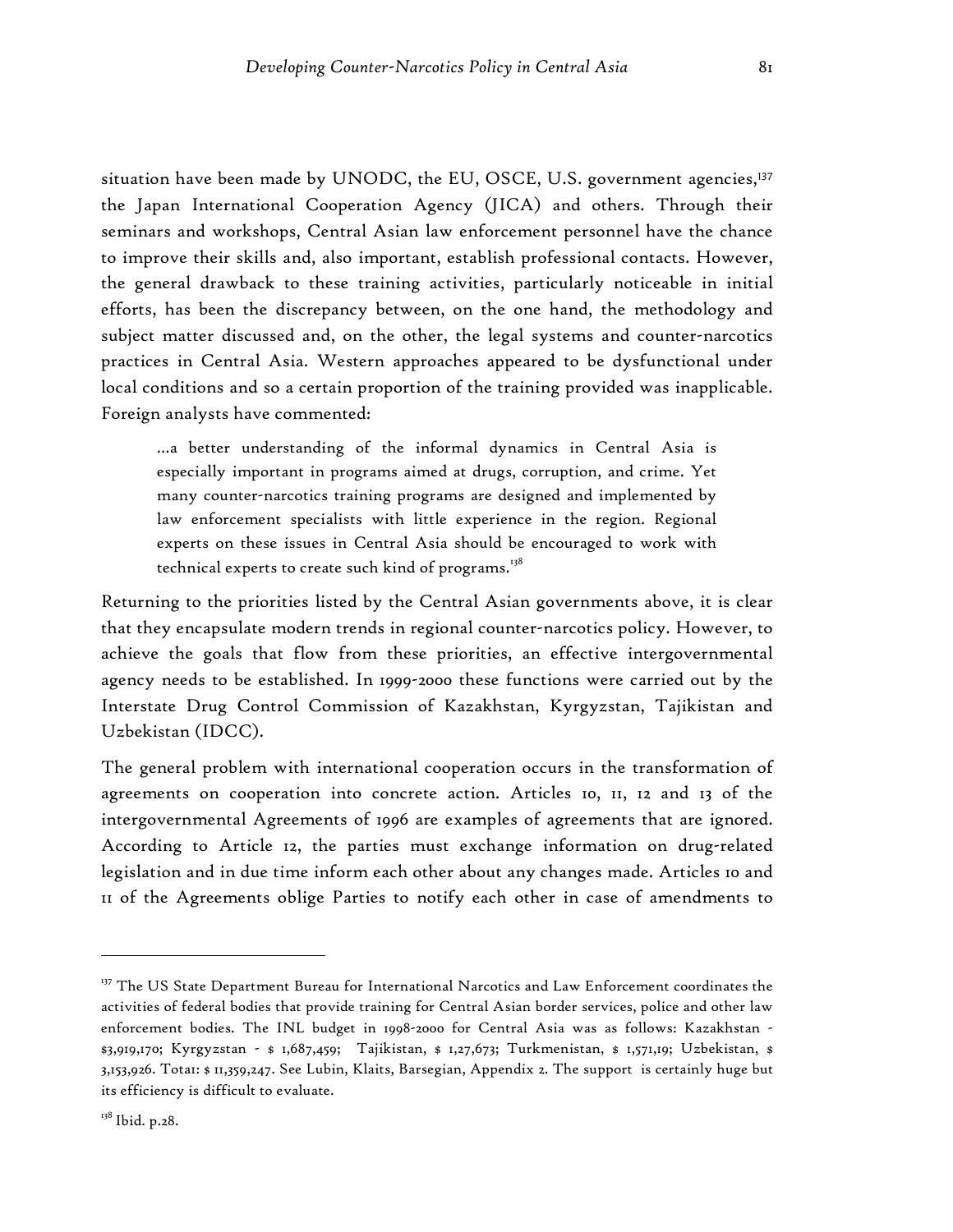their national lists of narcotics, psychotropic substances and precursors, as well as to register new substances taken under control in a neighboring country.

In practice, these provisions have never been observed. No step has been made in pursuance of Article 13, which commits the signatories to move towards harmonization of counter-narcotics legislation. According to Article 18 of the 1996 Intergovernmental Agreement the parties have to organize training, re-training and internships for experts. For this purpose the Parties should set quotas for experts to be trained in medical and juridical sciences at higher and secondary specialized educational institutions, schools and training courses. Parties should also provide conditions for doctoral research. However, none of these activities have been implemented. Finally, Article 22 provides for the creation of joint operational groups dealing with the detection and investigation of transnational criminal groups – eight years later, no such groups have been created.

Due to the absence of proper mechanisms for the implementation of agreements, the treaties described above are not functioning effectively. It also seems that the agreement on cooperation between CIS countries on countering trafficking in narcotic drugs, psychotropic substances and precursors, signed on November 30, 2000, will remain unimplemented.<sup>139</sup> The same fate is likely for a range of bilateral drug control agreements. On the positive side, it should be noted that cooperation between institutions has become much more effective.

Drug control agreements are therefore more of a declarative nature and are not observed properly, particularly in areas related to legal assistance, information exchange and controlled deliveries. The lack of implementation would seem to be caused by the absence of a liability mechanism, but also due to a mismatch between goals and available resources. For example, there is no support in the 1996 agreement for establishing and running the Executive Body of IDCC. A lack of resources is also

<sup>&</sup>lt;sup>139</sup> It is interesting to note that one of the basic principles of cooperation within the framework of the Agreement is the principle of setting responsibility for non-medical consumption of drugs as an important means of preventing drug abuse and reducing demand (p. 2). The Russian Federation, being a party to this Agreement, made amendments to their counter-narcotics legislation in May 2004, making a step towards legalization of possession of small amounts of drugs. This is an example of acting contrary to international commitments.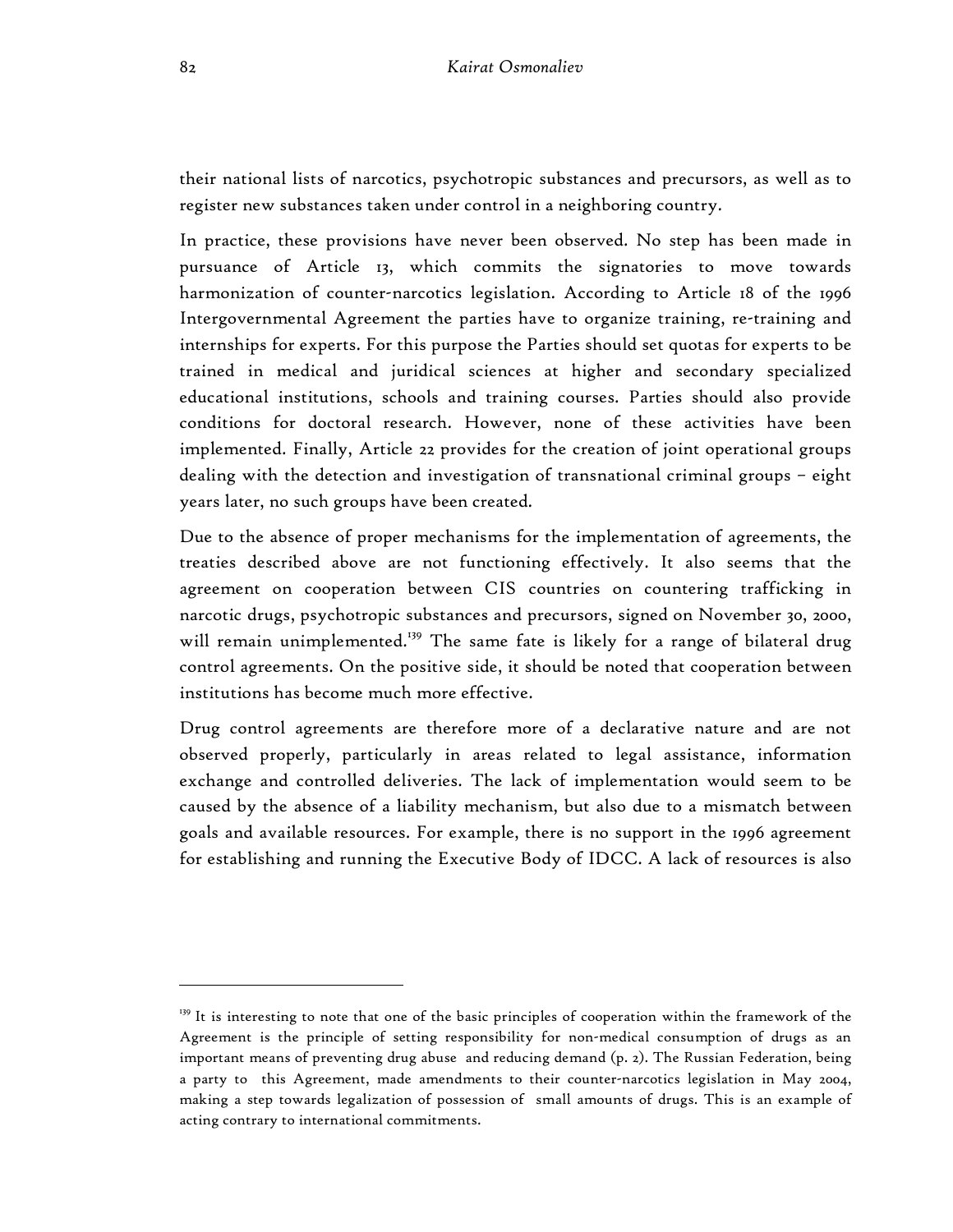evident in the dearth of staff exchanges,<sup>140</sup> information exchanges, and effective joint operations.

It is important to note, however, that even where proper resources are available, political will is also required for successful cooperation. One of the successful examples of multilateral cooperation is the "Kanal 2003" operation, which was held on 3-9 November 2003 in Kyrgyzstan, Tajikistan, Kazakhstan, Armenia, Belarus and Russia. The operation was aimed at detection and suppression of trafficking channels, as well as developing mechanisms for cooperation between relevant agencies. All of the available resources of border services, customs, and interior ministries were engaged in the operation. The permanent border and customs checkpoints on the most important international roadways, railways and air connections were strengthened with human resources, technical equipment and drug-sniffing dogs. There were also patrols of areas at risk of uncontrolled movement of people and vehicles. More than five thousand joint operative groups manned 899 railway junctions and stations, 2057 highways, 92 airports and 2 seaports. During the operation, 1403 drug-related crimes were detected and 98 of them were committed by organized criminal groups. Over 19 tons of various drugs and 2 tons of precursors were seized. These included 116 kg of heroin, 168 kg of opium and over 1.5 tons of marijuana. During the operation 1113 criminal cases were filed. Criminal proceedings were instituted against 955 persons and administrative penalties imposed on 7232 persons. 2302 crimes of other types were detected and 236 firearms with more than 10 thousand items of ammunition were seized.<sup>141</sup>

Even an ordinary controlled delivery often demands personal involvement by the head of the agency involved in the operation, because during the time it takes to jump bureaucratic hurdles, the situation can change and the operation fail. Effective international cooperation requires rapid information exchange between state agencies and quick responses to requests for information or assistance. Using computers could considerably accelerate such information relays, but even central agencies are not fully equipped in this regard, nor can many of them access the internet.

In practice, there are many other obstacles to effective cooperation. Firstly, law enforcement bodies are reluctant to share information or participate in joint activities

<sup>&</sup>lt;sup>140</sup> Staff exchange programs play an important role in strengthening trust and establishing links. However, Central Asia doesn't use this form of cooperation regularly.

 $141$  "Canal - 2003" - high scale counter-narcotics operation. Available at <http://www.oxpaha.ru/view.asp?10605>. [19 May 2004].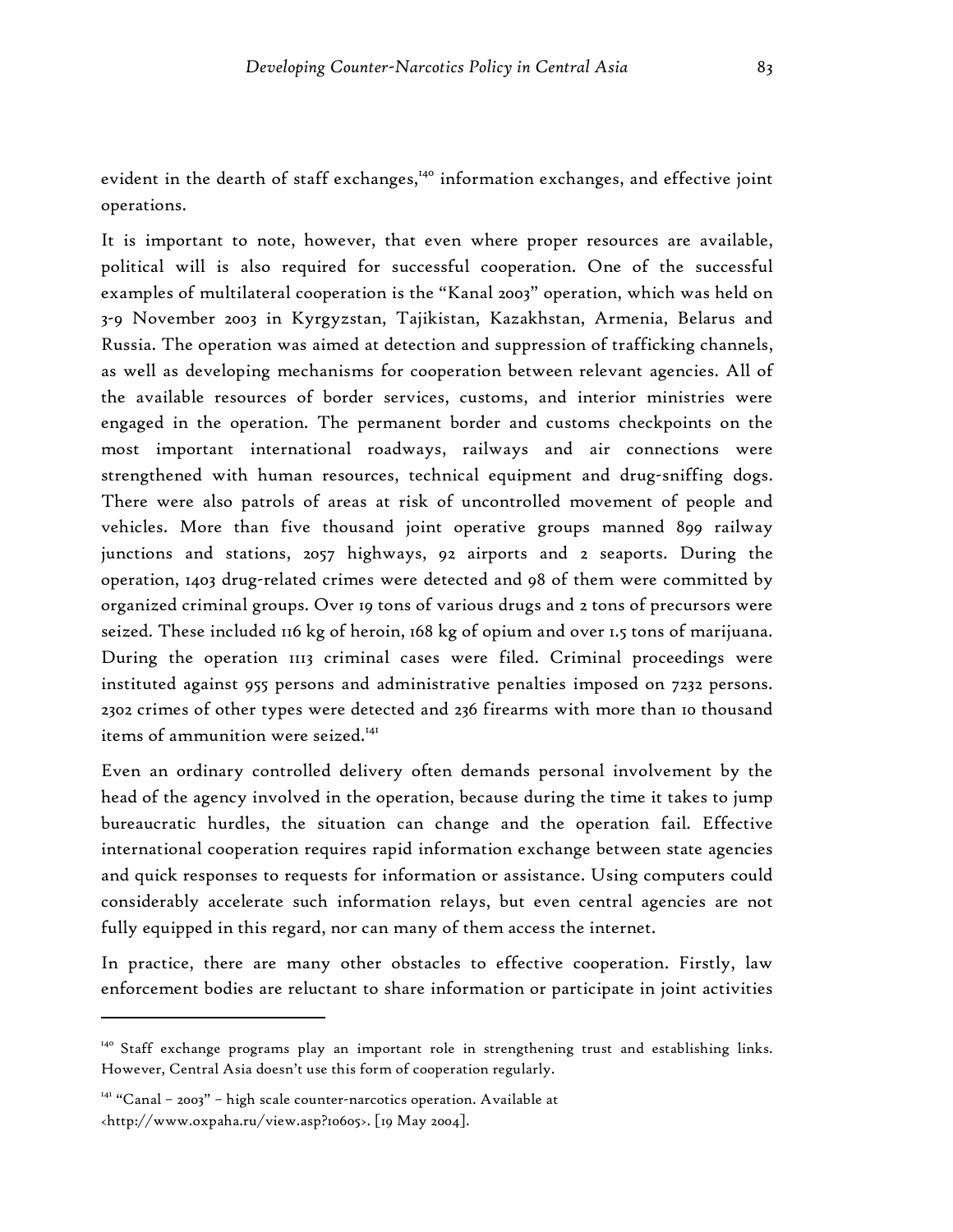with colleagues from other countries for fear of information leaks. This is not unusual and information hoarding occurs even within a single law enforcement body. Secondly, cooperation between government agencies is affected by the state of their political relations. In Central Asia, where there are many bilateral and multilateral political issues quite apart from drug control, these can sometimes intrude to make effective counter-narcotics cooperation difficult. Border delimitation is particularly troublesome in this regard as unclear borders facilitate the movement of criminals and terrorists.

The more complicated political relations become, the more vulnerable is counternarcotics cooperation, especially when different ideologies or values collide, or when countries have different approaches to human rights and freedoms.<sup>142</sup> Different levels of economic development and different cultural traditions can also manifest themselves as obstacles to cooperation.<sup>143</sup> Furthermore, in countries where the drug problem is not perceived as highly threatening, criminal justice systems do not give priority to tackling transnational crime. Of course, the worst problems occur where drug-related corruption has reached those at a high level, who then have a stake in obstructing cooperation. These states can actively support cooperation, but only in the form of exchanging non-operational information on drug problems. Even if law enforcement agencies perceive drugs as a threat and have opportunities to attack the problem, cooperation efforts will fall flat if there is corruption in their ranks or in their controlling governments. This is just one more reason why it is extremely important to prevent any state becoming a 'resort' for transnational crime.

The sensitive issue of national sovereignty is another problem hindering cooperation against transnational crime. The inflexibility of this concept becomes apparent when one state refuses to consent to agents from another to enter their territory in pursuit of escaping criminals. In Central Asia this problem is acute in the area surrounding the juncture of the borders of Kyrgyzstan, Tajikistan and Uzbekistan, where criminals can afford to be quite relaxed. A recognition of modern realities would encourage flexibility in the sovereignty concept, in order to reduce the advantages enjoyed by cross-border criminals over law enforcement personnel. Meanwhile, this cannot happen at the expense of affecting the integrity and efficiency of national investigations.

<sup>&</sup>lt;sup>142</sup> An example of a different kind of approach is Turkmenistan, whose official attitude is that organized crime does not exist. - if there is no organized crime then there is no need for cooperation.

<sup>143</sup>*Osnovy borby s organizovannoi prestupnostyu*, Moskow: Infra-M, 1996, p. 67.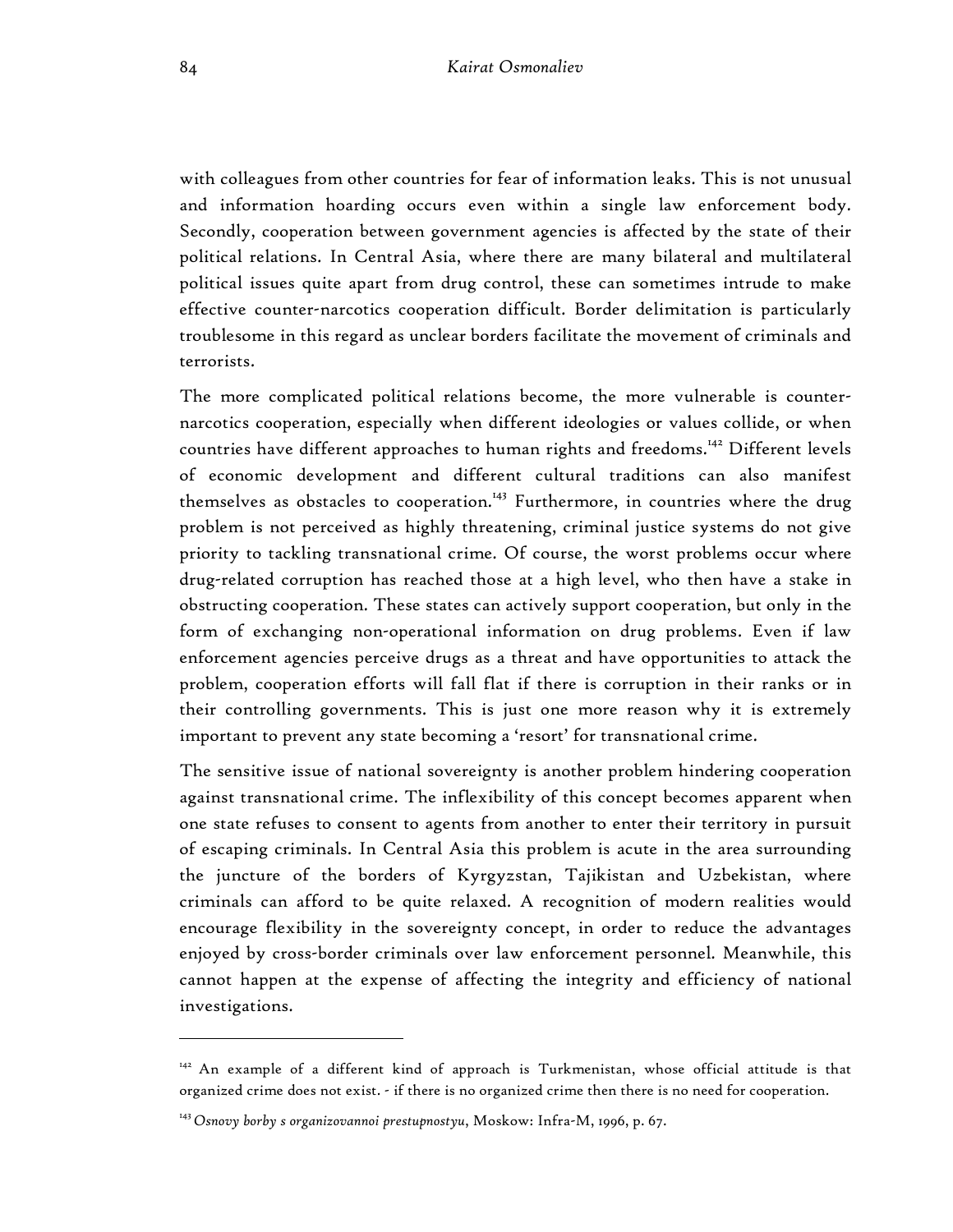The detection, investigation and prosecution of drug crimes is complex and laborintensive. Often, officials from many countries – as well as their respective legal systems – become involved, which requires maintaining good communication links between states. For this reason, establishing contacts at an operative level and maintaining direct informal contacts can be of crucial importance in overcoming difficulties encountered throughout the process from detection to conviction. However, informal contacts need to respect the fundamental rights of those under investigation.<sup>144</sup>

In summary, Central Asian states have completed the first stage of counter-narcotics policy. However, there is still little interaction between law enforcement structures in the border and peripheral areas. In many ways cooperation is still merely declarative, information is only exchanged formally, the system of communication officers is dysfunctional and controlled deliveries do not occur frequently. Overall, it is clear that closer cooperation between the countries of Central Asia is needed.

The modern realities of the drug problem dictate that counter-narcotics policy is meaningless without appropriate international agreements and without implementing these agreements. Unfortunately, experience has shown that many such agreements become 'soft laws' and are often ignored. Governments need to find mechanisms for implementing agreements in their entirety, with adequate financial support, and to begin to harmonize their legal frameworks on countering drug trafficking, money laundering and human trafficking. In part, these problems were addressed by the MoU and the agreements of 1996, but a different level of intensity is required. However, intensification is impossible without re-instituting an international Central Asian drug control body as a centre for developing and coordinating pursuit of regional counter-narcotics policy.

Without real political will it is not possible to raise the level of counter-narcotics cooperation in the region. Even without this, it would be better if the various components of current international cooperation were based on a uniform approach. The best opportunity for achieving control of the situation would be through the launch of a common, integrated approach with the support of the world community (represented by UNODC, EU, the U.S., etc.). In the current situation, donor states and institutions should pay greater attention to monitoring existing previously

<sup>&</sup>lt;sup>144</sup> Ibid. p. 73.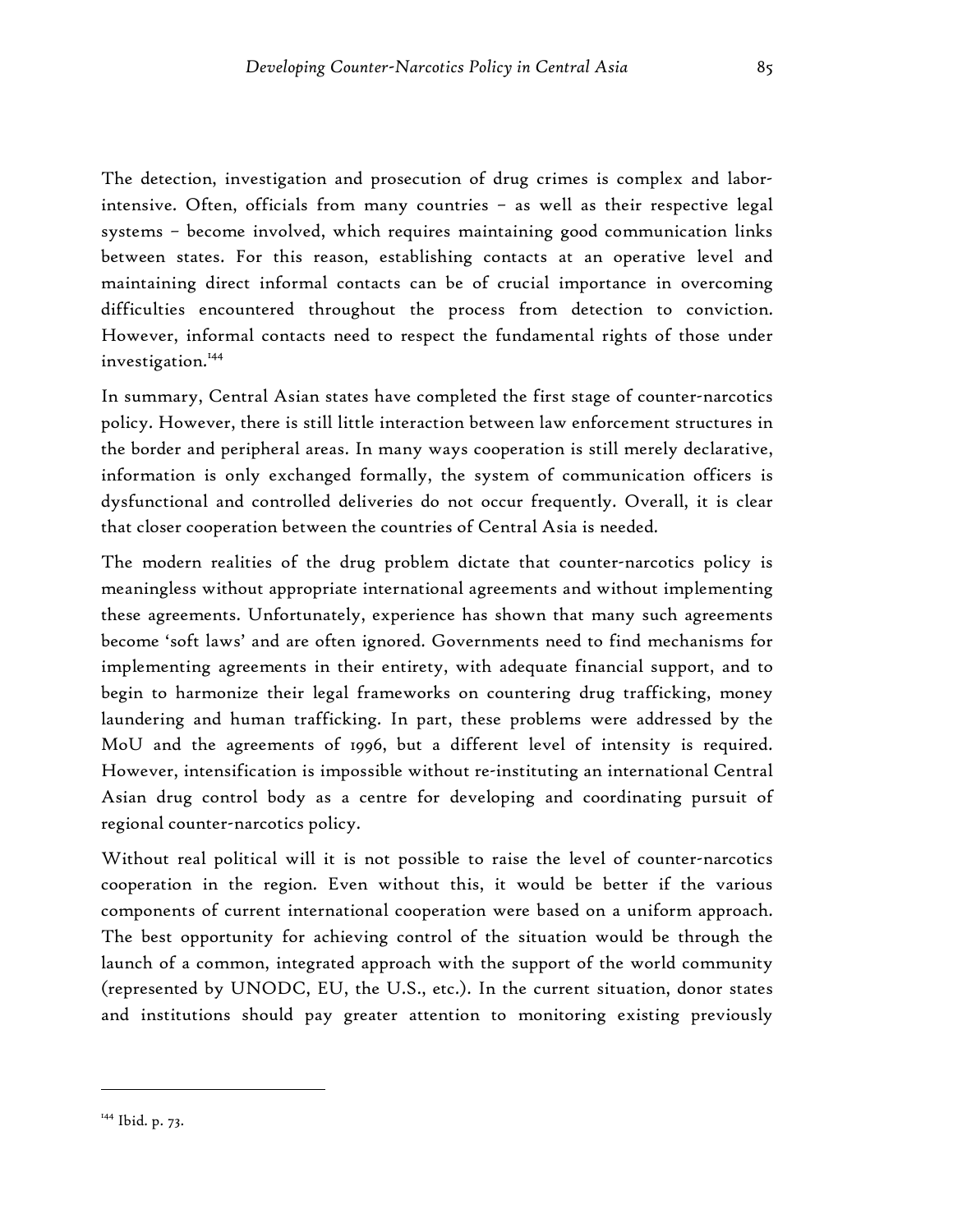implemented projects and programs, instituting stricter control measures in order to realize their aims.

All proposals that aim to strengthen overall security in Central Asia rest on the ability of countries there to deepen their cooperation. Given that these threats to security and stability are held in common, they should be a force for unity rather than argument; for fraternal cooperation rather than bickering.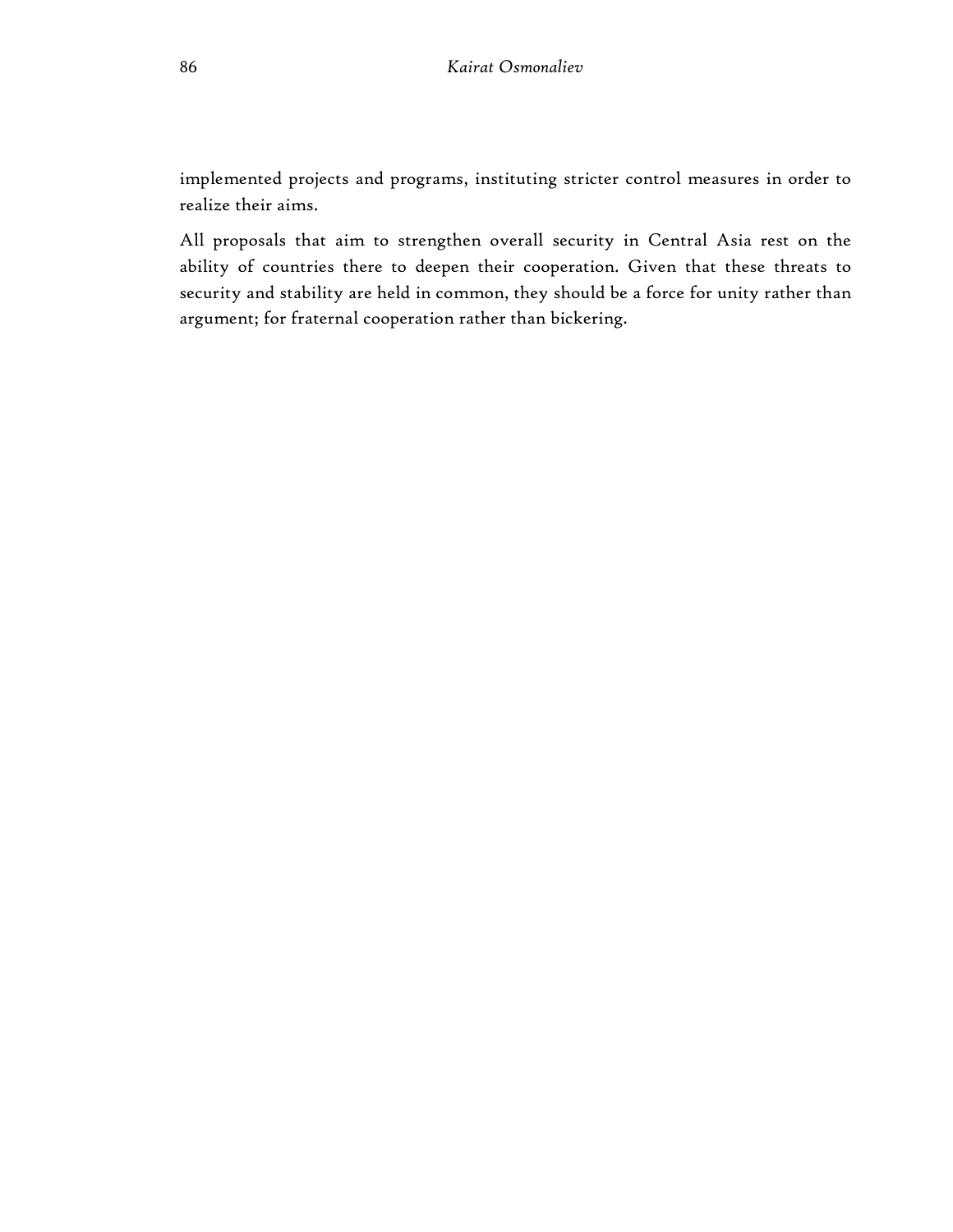# 4. Conclusion 4. Conclusion

At the beginning of the third millennium the world community faces an entire complex of new threats to security. These problems include international terrorism, religious radicalism and illicit drug trafficking as well as other forms of transnational organized crime. All of these are identifiable in Central Asia, which has experienced an expansion of their drug problem, emanating primarily from Afghanistan. As Turkey and Iran increased their efforts to stop drug trafficking across their borders, organized transnational criminal groups began to actively seek new routes through the republics of Central Asia to Russian and European markets. Simultaneously, Central Asian countries have become substantial consumption market sin their own right.

Analysis of Central Asian law enforcement agencies' actions against drug trafficking holds little promise of an improvement in the situation in the near future. In fact, current trends suggest that it will worsen and the unfortunate fact is that drug-related crime is entrenching itself deeper into Central Asian societies. Established methods for countering the drug trade, legislation to attack it and research achievements that suggest methods to oppose it – all are far behind their prey's expansion, its methods, and its success at corruption. The states of Central Asia, particularly Tajikistan and Kyrgyzstan, face a great risk of becoming illicit drug producers themselves.

The drug trade should be opposed with a methodical, reasoned and consistent state counter-narcotics policy, premised on the aim of achieving narcological security. State counter-narcotics policy consists of several parts. The first is the activities of state organs aimed at developing the main provisions for countering narcotics. This could be termed the conceptual level. The second is the definition of its legal framework, or the legal basis for counter-narcotics. The third is the creation of an organizational framework and providing it with resources. The fourth and final is the implementation of the programs and strategies of counter-narcotics, including through international cooperation.

To develop and realize state counter-narcotics policy, it must be recognized that an effective solution to the drug problem will be a complex one, i.e. simultaneous reduction of demand and production, social reintegration of addicts, prevention of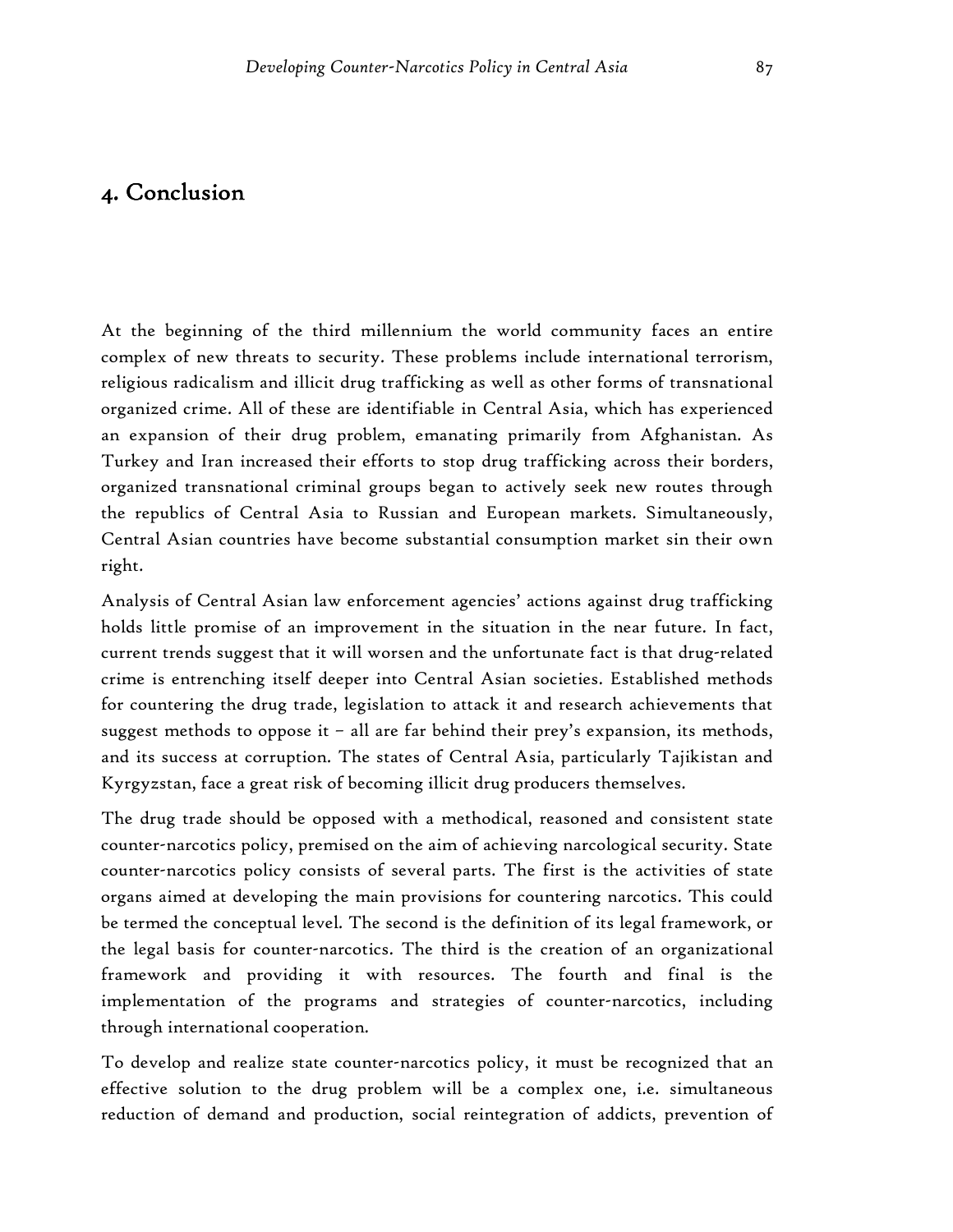illicit drug trafficking etc. Central Asian states are in the process of developing and are in danger of choosing the wrong model for counter-narcotics policy. Given that the drug problem is expanding, counter-narcotics policy in the region should be restrictive, avoiding equally the rigid 'war on drugs' model and the liberal model consisting of partial legalization of drugs.

The countries in Central Asia are in a political and economical transition. They currently face a shortage of human and material resources for the establishment of criminal justice systems and the rule of law. However, a necessary condition for effective counter-narcotics cooperation is the harmonization of related national legislations, which would be a strong foundation from which to build coordinated efforts against transnational crime.

In counter-narcotics activities, there is a distinct lack of the institutional and resource basis for effective action. States need to improve this if they are to counter the drug problem's expansion. Recognizing that they are a main route for transporting opiates, hashish and other drugs to Russia and Europe, the Central Asian republics have become proponents for international cooperation, and have come to appreciate the efforts of international agencies such as UNODC.

International cooperation is not only a necessary condition for countering drugs and organized crime, but is also an important preventive instrument. Every country must recognize their vulnerability to transnational criminal organizations, as the Kyrgyz President did in 1998 when he outlined his Great Silk Road Diplomacy doctrine, highlighting the need for 'counter-terrorism', 'counter-extremism' and 'counternarcotics'. His vision of a Great Silk Road free from drugs found broad support and understanding in the world community and is an overarching idea that informs regional counter-narcotics policy.

The continuing threat of a relapse of conflict in Afghanistan requires focused efforts by the state bodies of the countries along the Great Silk Road and interested international organizations in order to realize additional mechanisms to institute and maintain security. The countries in Central Asia have a particularly high stake in Afghanistan's future, as they have discovered recently. In terms of assistance, the UNODC should be singled out for its positive contribution, as it seems to have successfully integrated a balanced approach to the drug problem in Central Asia, including the 'security belt' and arguing for assistance for the region's economic development. As French President Jacques Chirac said in the 2003 Paris conference, drug-related crime is a social 'gangrene' that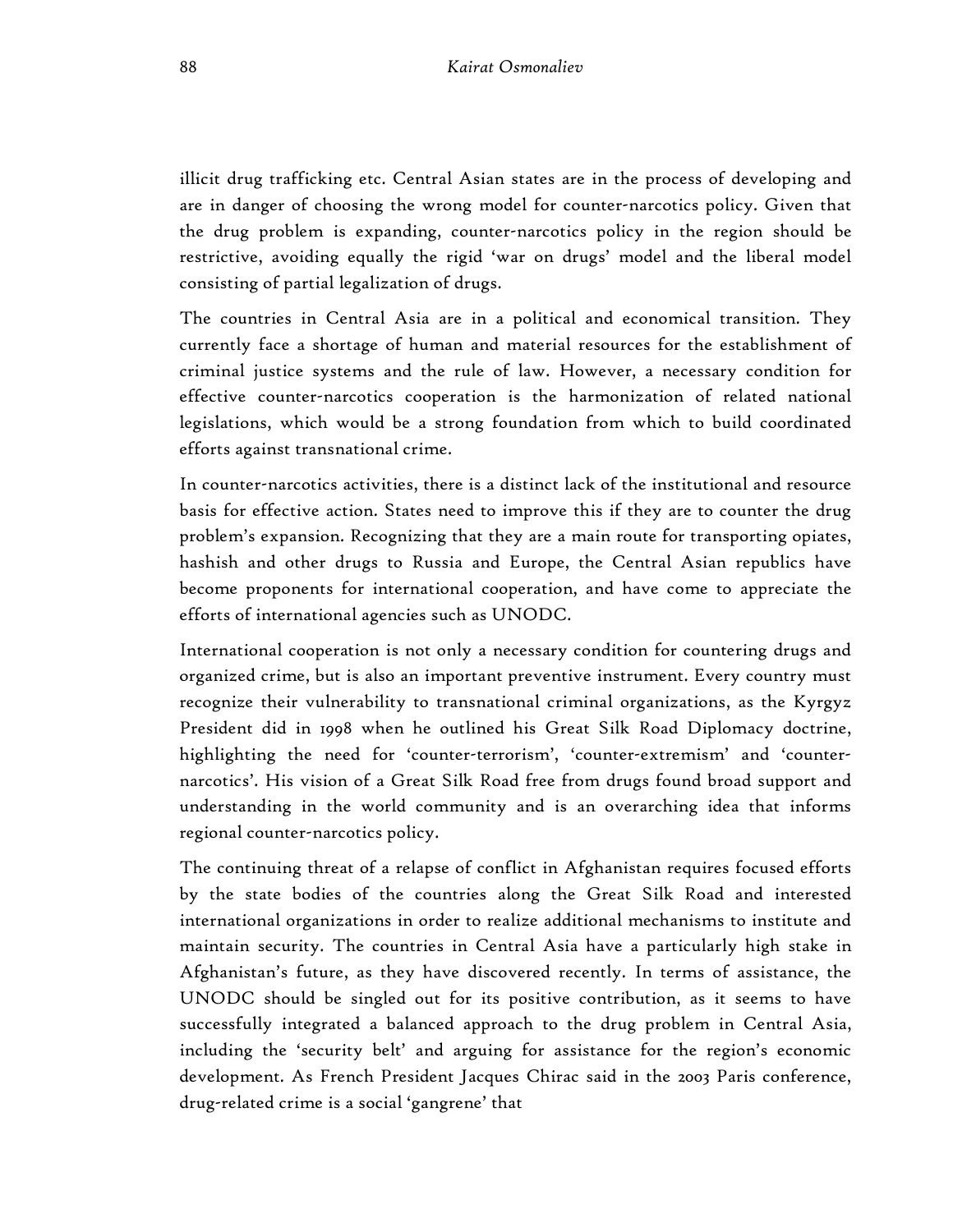has to be countered in all of its forms, long prior to the trafficking of drugs. This struggle requires integrated approaches including legal, medical, economic and social measures, and we must attack it at national, regional and global levels.<sup>145</sup>

As hinted to in that quote, the effective countering of drugs, organized crime and terrorism is impossible without economic growth, developed infrastructure and welldevised social programs. For that reason, the economic dimension must take an important place in the overall concept of security. $^{146}$ 

This analysis has highlighted many problems in current counter-narcotics approaches in Central Asia and pointed to some of the obstacles it faces now and in the future. However, it might be in its place to conclude by citing a still valid response to all the pessimistic prognoses, in the words of the Kyrgyz narcologist Professor Jenishbek Nazaraliev:

I am deeply convinced that drug abuse can be defeated! This is proven by the experience of other countries and continents, … where drug combat became a part of state ideology, "an issue for everyone". Unfortunately, the governments of the post-Soviet republics have not yet realized the actual scale of the disaster of a massive expansion of drugs, nor the consequences of it for future generations. Central Asian countries now have a unique chance to demonstrate to the world what we can do! I am sure that, united and with a single counter-narcotics strategy, we can step into the new century not as the countries of Asian drug traffic but as the countries of the Great Silk Road, who some time ago connected cultures and civilizations of East and West. This is our common mission, in which we are responsible to our descendents and the future of our states.<sup>147</sup>

<sup>&</sup>lt;sup>145</sup> J. Chirac, Presentation at International Conference "Routes of Moving Drugs from Afghanistan through Central Asia". Paris, France, May 22, 2003.

<sup>&</sup>lt;sup>146</sup> Item 11 of the Declaration of Central Asia against Drugs, Organized Crime and Terrorism adopted at International Conference "Enhancing Security and Stability in Central Asia: An Integrated Approach to Counter Drugs, Organized Crime and terrorism", Tashkent, October 19-20. 2000.

<sup>&</sup>lt;sup>147</sup> Nazaraliev J.B. Address to the participants in International Seminar "The Great Silk Road: Countering Drugs in Central Asia" Bishkek, May 19-20, 1999.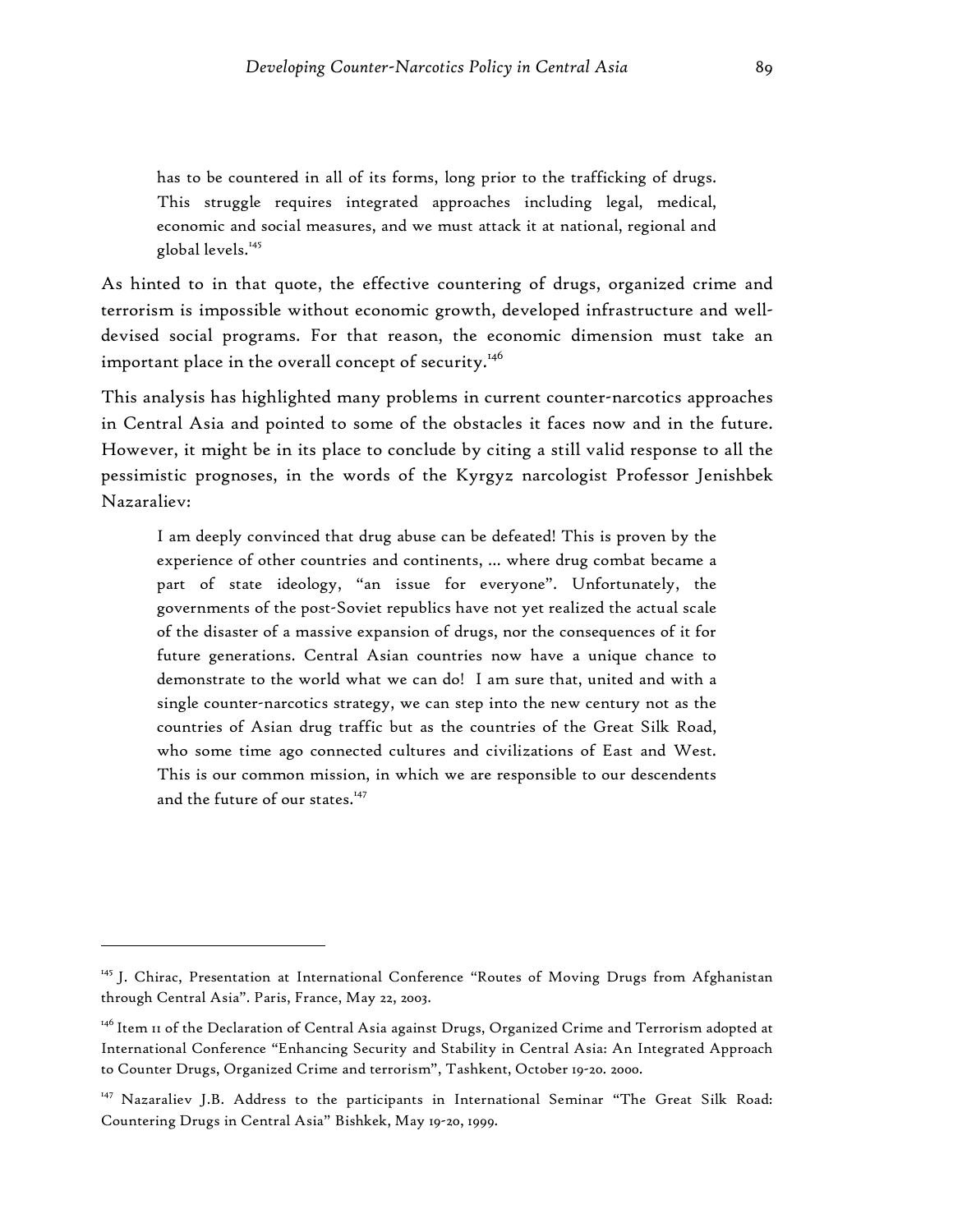# 5. Bibliography

#### **Books and Reports**

- Akaev, Askar, External Policy Doctrine *Silk Road Diplomacy*, Bishkek: MFA of Kyrgyzstan, 1998.
- Alikperov, Hanlar, *Prestupnost i Kompromis*, Baku: Elm, 1992.
- *Borba s Narkotikami i Posledctvia ih legalizasii v Evrope. Obzor Zarubejnogo Opyta*, Moscow: VNII MVD, 1997.
- Declaration of Central Asia on Counter Drugs, Organized Crime and Terrorism approved by Intemational conference "Enhancing Security and Stability in Centra1 Asia: An Integrated Approach to Counter Drugs, Organized Crime and Terrorism", Tashkent, 19-20 October, 2000.
- *Drugs in Central Asia*, Bishkek: WHO, 2003.
- Elin, Leonid, ed., *Voina s Narcomafiei: Poka bez Pobeditelei*, Moscow: Juridical Academy, 1992.
- "International Drug Control Council Criticizes Turkmenistan", US State Department Report, 5 March, 2004.
- Knyazev, Alexander, *History and Current Drug Manufacture and its Spread in Afghanistan*, Bishkek: Ilim, 2003.
- Liu, J., L. Zhang, and S. Messner, *Crime and Social Control in a Changing China*, Westport, Conn.: Greenwood Press, 2001.
- Lubin, N., A. Klaits, and I. Barsegian, *Narcotics Interdiction in Afghanistan and Central Asia: Challenges for International Assistance*, New York: Open Society Institute, 2002.
- McDermott, Roger, *Border Security in Tajikistan: Countering the Narcotics Trade?*  London: Defense Academy of the United Kingdom, 2002.
- Olcott, Martha Brill, and Natalie Udalova, "Drug Trafficking on the Great Silk Road: Security Environment in Central Asia". Working paper no. 11, Carnegie Endowment for International Peace, March 2000.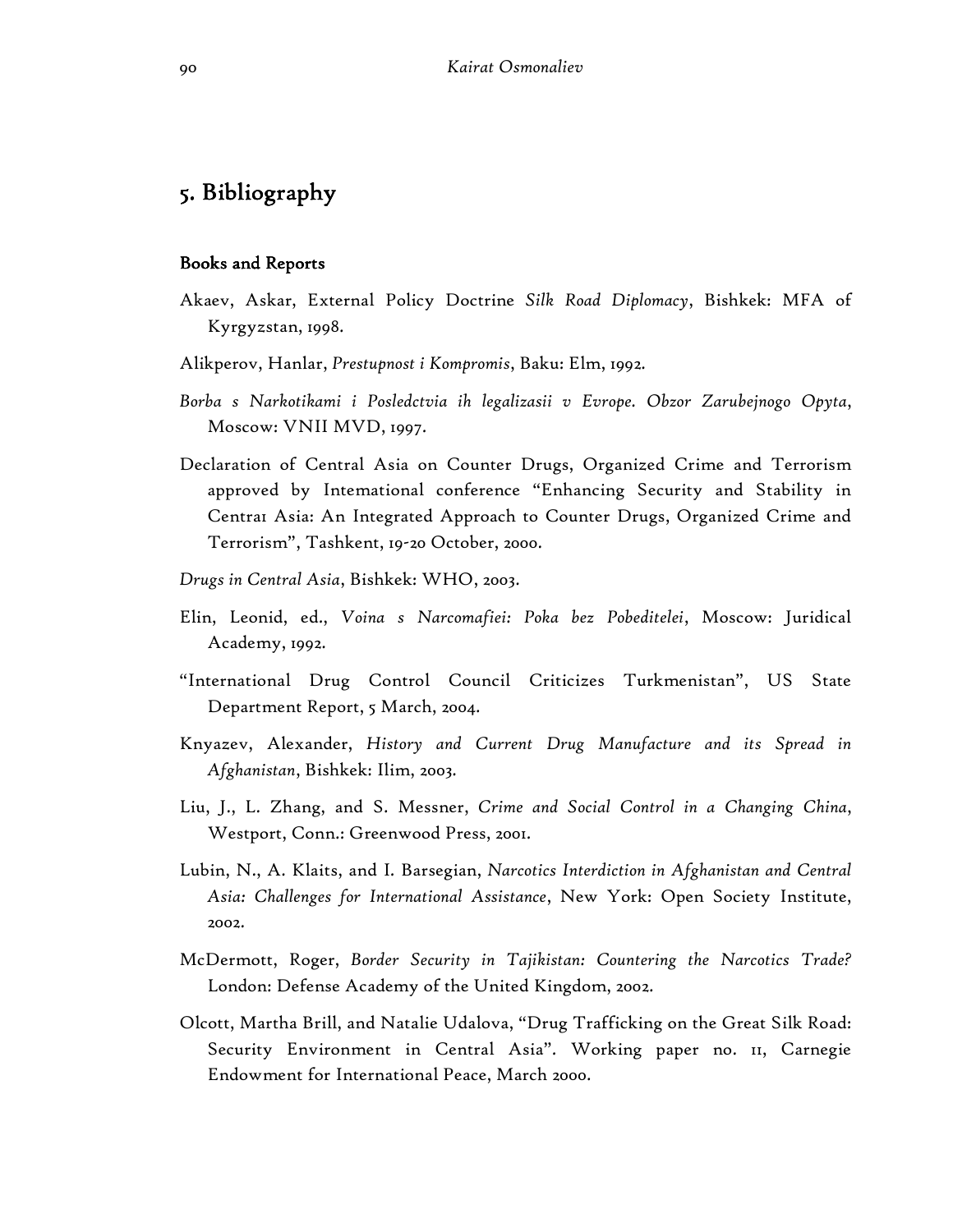- Omarov, Nur, *Gumanitarnye Aspecty Bezopasnosti Kyrgyzskoi Respubliki: Vyzovy i Otvety*, Bishkek: Kyrgyz – Russian Slavonic University, 2002.
- *Osnovy borby s organizovannoi prestupnostyu*, Moskow: Infra-M, 1996.
- Othman, Zarina, *Human Security in Southeast Asia: a Case Study of Illicit Drug Trafficking as a Threat in Myanmar (Burma)*, Denver, Colo.: University of Denver. PhD dissertation, 2002.
- *Restrictive Drug Policy: Swedish experience*, Stockholm: Swedish National Institute of Public Health, 1993.
- Scott, Peter Dale, *Drugs, Oil, and War: the United States in Afghanistan, Colombia, and Indochina*, Lanham, Md.: Rowman &Litlefield, 2003.
- *State Program on Counteraction to the Spread of Drug Abuse and Drug Trafficking in the Kyrgyz Republic in 2001-2003,* Bishkek: SCDC, 2001.
- *Strategy of the Anti Drug Struggle in the Republic of Kazakhstan in 2001-2005*, Astana: DCC, 2001.
- Summary data from International conference "Drug Routes from Central Asia to Europe", Paris, 2003.
- Summary Report from International Colloquium "Opium War in Central Asia", Bishkek 2000.
- Summary Report from International Conference "Enhancing Security and Stability in Central Asia: an Integrated Approach to Counter Drugs, Organized Crime and Terrorism", Tashkent, 2000.
- Summary Report from International Seminar "Great Silk Road: Combat Drugs in Central Asia", Bishkek, 19-20 May, 1999.
- Summary Report "Estimation of the situation and corresponding measures" at the Regional conference upon the drug-related problems in the Central Asia, June 26- 28, 2002. Tashkent, Uzbekistan.
- Survey of the Drug Control Agency under the President of Tajikistan activity for 2003 upon the results of the anti drug combat.

Survey of the Kyrgyz Republic Drug Control Agency activity for 2003.

*The Drugs and Crime Situation in Central Asia*, ROCA UNODC, 2003.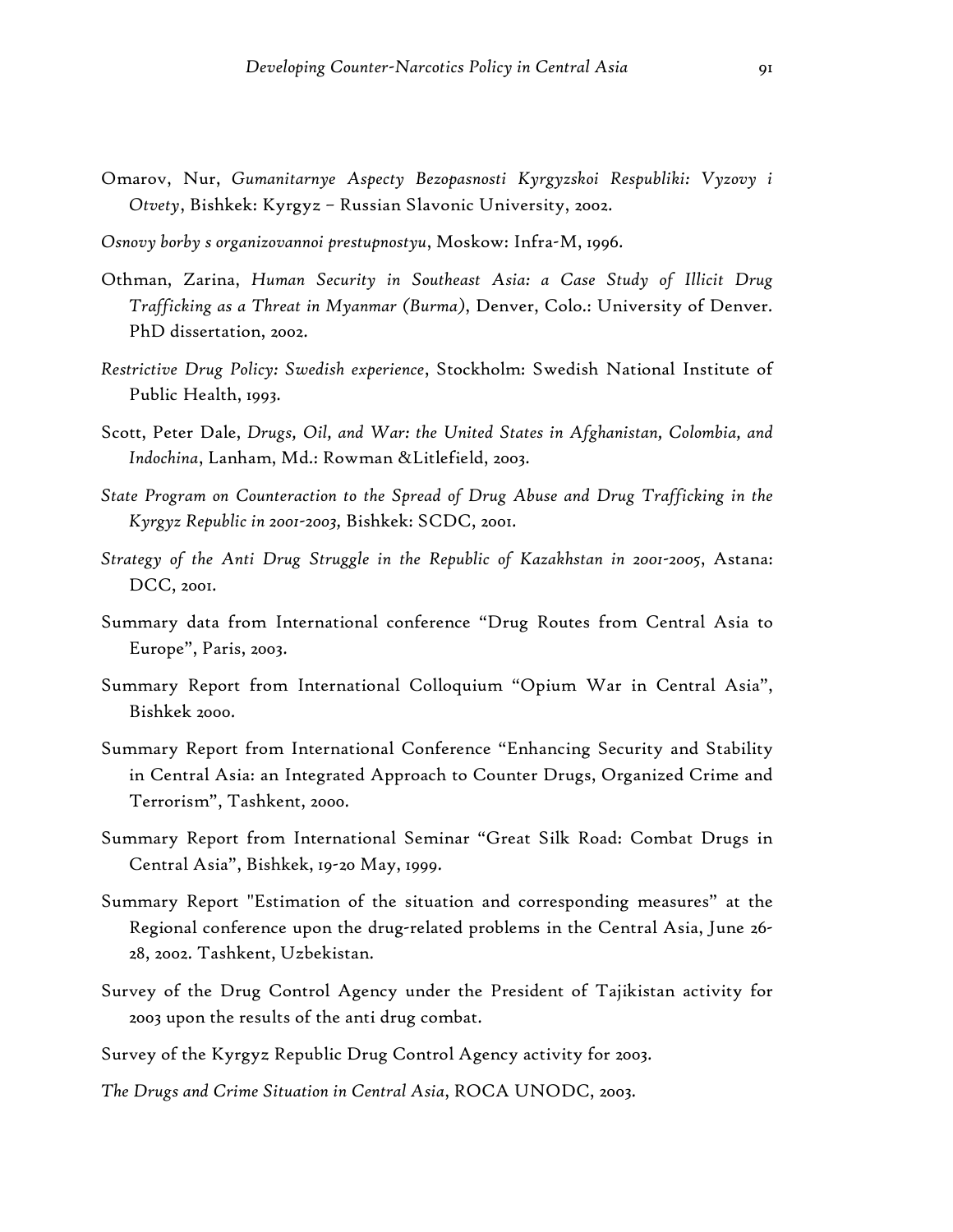- The Newsletter on the Drug Situation in the Central Asian Countries. Tashkent, 2003.
- The Regional Action Plan adopted by "Six plus Two" Group in New York, 13 September 2000.
- UNODC, *World Drug Report 2004*, New York, 2004.
- UNODC, *Illicit Drugs Situation in the Regions Neighboring Afghanistan and the response of ODCCP*, Vienna, October 2002.
- UNODC, *Afghanistan Farmers Intentions Survey 2003/2004*, Vienna, February 2004.
- Zazulin, George V., and Natalia Frolova, *Aktualnye Voprocy Antinarkoticheskoi Politiki: Otechestvennyi I Zarubejnyi Opyt*, Sankt-Peterburg: SPb State University, 2003.
- Zelitchenko, Alexander, 2003, *Afghan Narcoexpansion of 1990th and Kyrgyzstan's National Security Problem*, Bishkek: Kyrgyz-Russian Slavonic University, 2003.

#### Journals and Periodicals

- Aksakolov, Sultanbek. "A new Silk Road? Tajikistan-China Border Crossing Opens". *Central Asia–Caucasus Analyst*, 2 June 2004.
- Cornell, Svante. "The Nexus of Narcotics, Conflict and Radical Islamism in Central Asia", *CCC Caspian Brief*, No. 24, June 2002.
- Jarkova, Nadejda. "Drugs in Central Asia". *Zerkalo XXI*, N # 45 (201), 13-19 November 2003.
- Khamidov, Oibek. "Drug Courier Was Taken Abroad", *Vecherny Bishkek*, 19 May, 2004.
- Kuliev, Abdy. "About Drug Abuse and Drug Trade in Turkmenistan". *Erkin Turkmenistan*, 24 April 2002.
- Lebedev, Gennady. "Turkmen Transit". *Novaya Gazeta*, 4 November, 2002 # 81.
- Madi, Maral. "Drug Trade in Kyrgyzstan: Structure, Implications and Countermeasures", *Central Asian Survey*, vol. 23 no. 3/4, 2004.
- Makarenko, Tamara. "Crime, Terror and the Central Asian Drug Trade", *Harvard Asia Quarterly*, Summer 2002. Volume VI, No. 3.
- "OEC Most Mejdu Asiei i Evropoi". Slovo Kyrgyzstana [Bishkek], 12 June, 2003.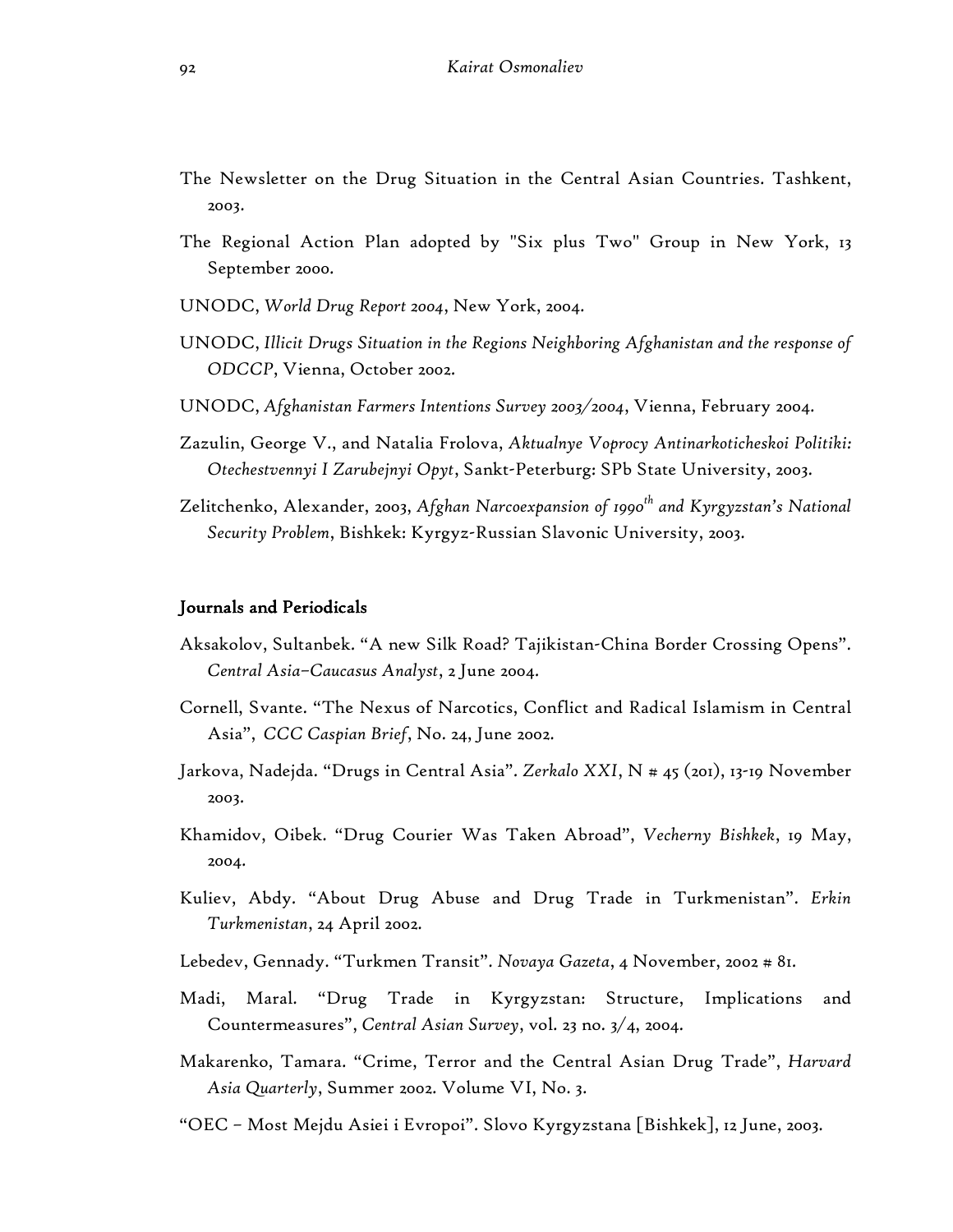- Vitebsky, Igor. "Kriminalnaya armia spesialnogo naznachenia". *Nezavisimoe Voennoe Obozrenie*, 19 March, 2004.
- "Voina Narkobaronov". *Rossia*, 12 April 2004.

### Speeches and Press Releases

- Abdullah, Abdullah. Speech at the international conference "Drug Routs from Central Asia to Europe". Paris, May 22, 2003.
- Arlacchi, Pino. Presented Papers on International conference "Enhancing Security and Stability in Central Asia: An Integrated Approach to Counter Drags, Organized and Terrorism", Tashkent, 19-20 October, 2000.
- Chirac, Jacques. Speech at the International Conference "Drug Routs from Central Asia to Europe", Paris, 22 May, 2003.
- Dusmetov, Kamol. Presented Papers on the 1st Meeting of National Coordinators of ECO DCCU, Teheran, 21-22 October, 2003.
- Kubatbekov, Kurmanbek. Presented Papers at the International conference "Drug Routes from Central Asia to Europe", Paris, 22 May, 2003.
- Lisovich, Bogdan. Presented Papers at the International Workshop "Great Silk Road: Combat Drugs Trafficking in Central Asia". Bishkek, 19-20 May 1999.
- National Drug Policy: Sweden. Report prepared for the Senate Special Committee on Illegal Drugs. Law and Government Division, 18 April 2002
- Nazaraliev, Jenishbek. Appeal to Participants of the International Seminar "Great Silk Road: Combat Drugs in Central Asia", Bishkek, 20 May 1999.
- Press release of Drug Control Agency of Kyrgyz Republic on results of participation in operation "KANAL - 2003", November 2003.
- Press release on International Conference "Drug trafficking in Central Asia: Problems and prospects". Almaty, Kazakhstan. 19 December, 2003.
- Report on the Regional Conference on Drug Addiction Problems in Central Asia "Estimation of the Situation and Relevant Measures", June 26-28, 2002, Tashkent, Uzbekistan.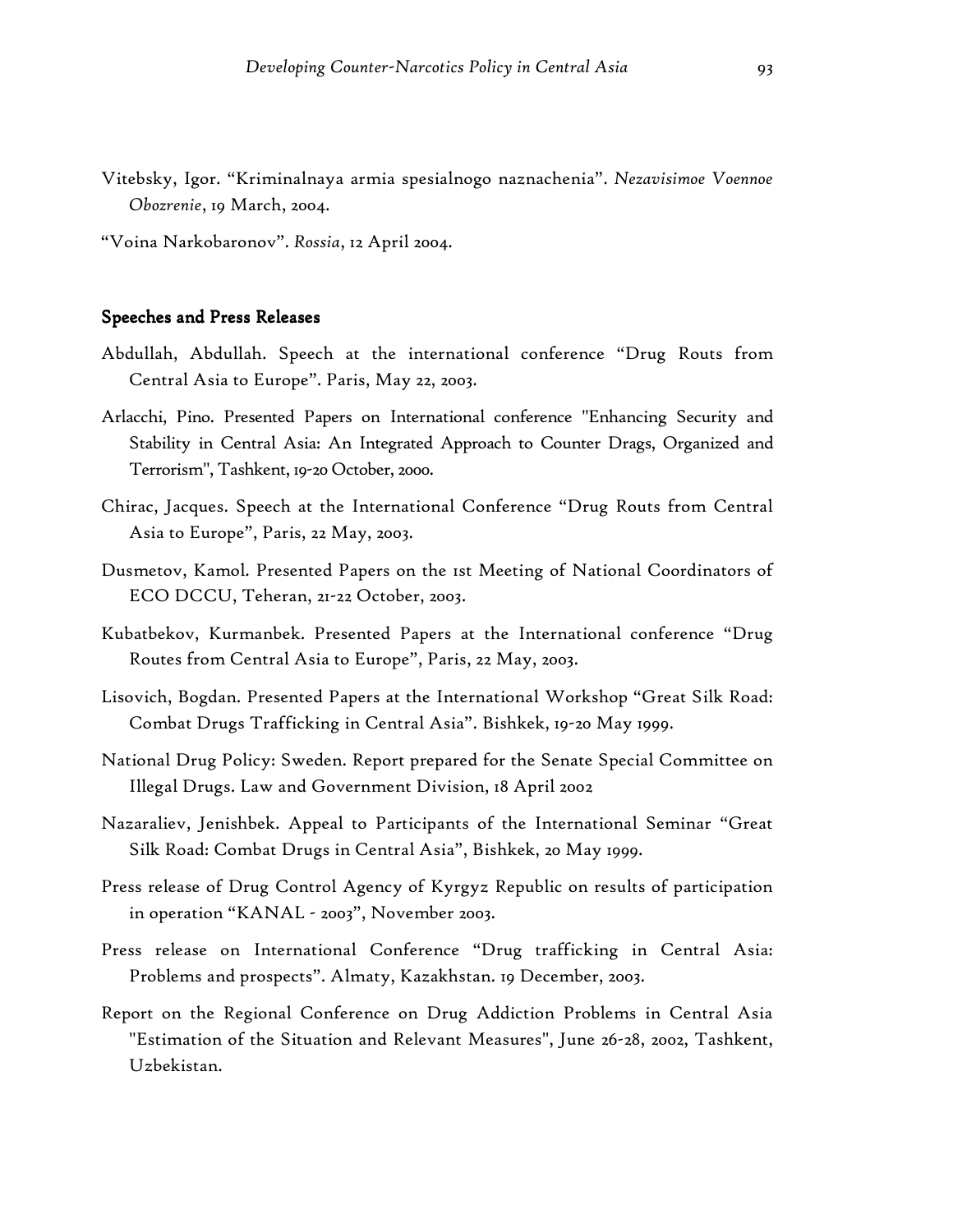Tohtokhodjaeva, Z. Diplomatia Shelkovogo Puti – Put Reshenia Problem Sovremennosti. Presented Papers on International Seminar "Great Silk Road: Combat Drugs in Central Asia". Bishkek, 19-20 May 1999.

UNODC press-release, Vienna, 20 June, 2003.

### Online Sources

Berg, Tatiana. "War 1984". BBC. Available on-line. [17 June 2004].

- Bogdanov, Аlbert. Trancontinentalnaya Magistral Mezdu Okeanami. International movement of builders of Northern Civilization "HEADWAY". Available online. [13 June 2004].
- European Union's Border Management Programme in Central Asia. On-line, available from <http://www.eu-bomca.org/ru/about/strategy>. [21 June 2004].
- "Kanal 2003" the global action on struggle against drug traffic. Oxpaha.ru November 2003. On-line, available from <http://www.oxpaha.ru/view.asp?10605>. [19 May 2004].
- Kaplan, Felix. "Mystery word "Hedokhen"". BBC. Available on-line. [17 June 2004].
- Kenenbaev, A. "Diplomatia Shelkovogo Puti: Actualnost i Problemy", International Eurasian Institute for Economic and Political Research. On-line, available from <http://iicas.org/articles/library/libr\_rus\_9\_10\_00.htm>. [7 June 2004].
- Kosobokova, Tatiana. "Bitva za Dozu". Rosbalt. 25 May 2004. On-line, available from <http://www.rosbalt.ru/2004/05/25/162787.html>. [2 June 2004].
- Kozlovsky, Vladimir. "Voinu zamenili borboi". BBC. Available on-line. [11 June 2004].
- Nazarov, Rashid. "Niyazov's drug-syndicate". Gundogar 1 March, 2004. On-line. Available from  $\frac{\text{http://www.gundogar.org/?topic id=33&id=828}_{1}$ . [15 May 2004].
- Paoli, Letizia. "Prestupnyi oborot narkotikov v Roccii".Russki Narodny Server Protiv Narcoticov 14 April, 2003. On-line. Available from <http://www.narcom.ru/ideas/socio/87.html>. [1 June 2004].